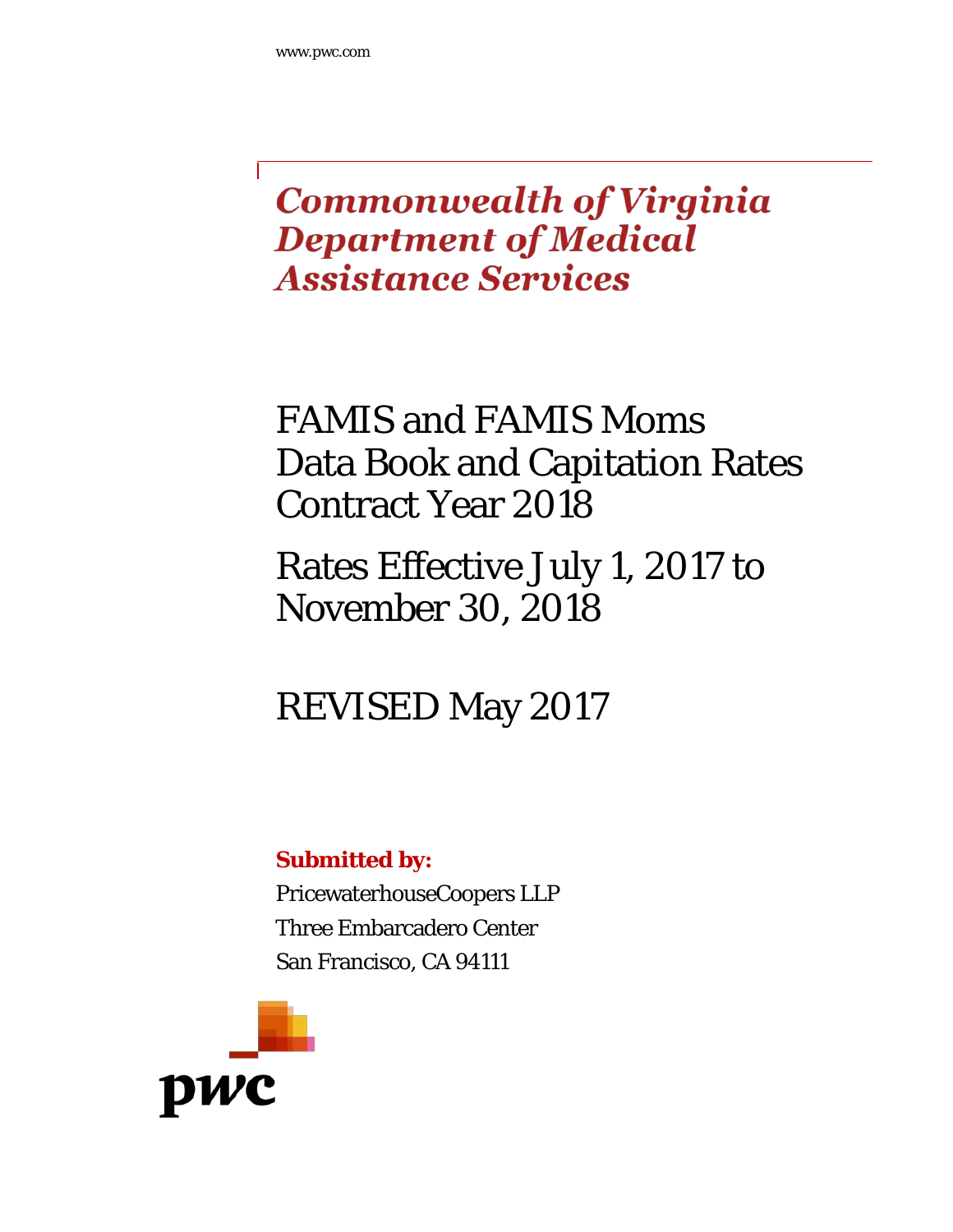

Mr. William J. Lessard, Jr. Department of Medical Assistance Services 600 East Broad Street, Suite 1300 Richmond, VA 23219

May 25, 2017

Dear Bill:

**Re: REVISED:** Contract Year 2018 FAMIS and FAMIS MOMS Data Book and Capitation Rates: Effective: July 1, 2017 through November 30, 2018

The enclosed report provides a detailed description of the methodology used for calculating capitation rates for the Virginia Medicaid FAMIS and FAMIS MOMS programs for Contract Year 2018. The methods used for calculating these costs are consistent with Centers for Medicare and Medicaid Services and State Children's Health Insurance Program requirements.

Please call Sandi Hunt at 415/498-5365 or Susan Maerki at 415/498-5394 if you have any questions regarding these capitation rates.

Very Truly Yours,

PricewaterhouseCoopers LLP

Sandra S. Hunt

Principal Director

Susan Charli \_\_\_\_\_\_\_\_\_\_\_\_\_\_\_\_\_\_\_\_\_\_\_\_\_\_ \_\_\_\_\_\_\_\_\_\_\_\_\_\_\_\_\_\_\_\_\_\_\_\_\_\_

By: Sandra S. Hunt, M.P.A. Susan Maerki, M.H.S.A., M.A.E.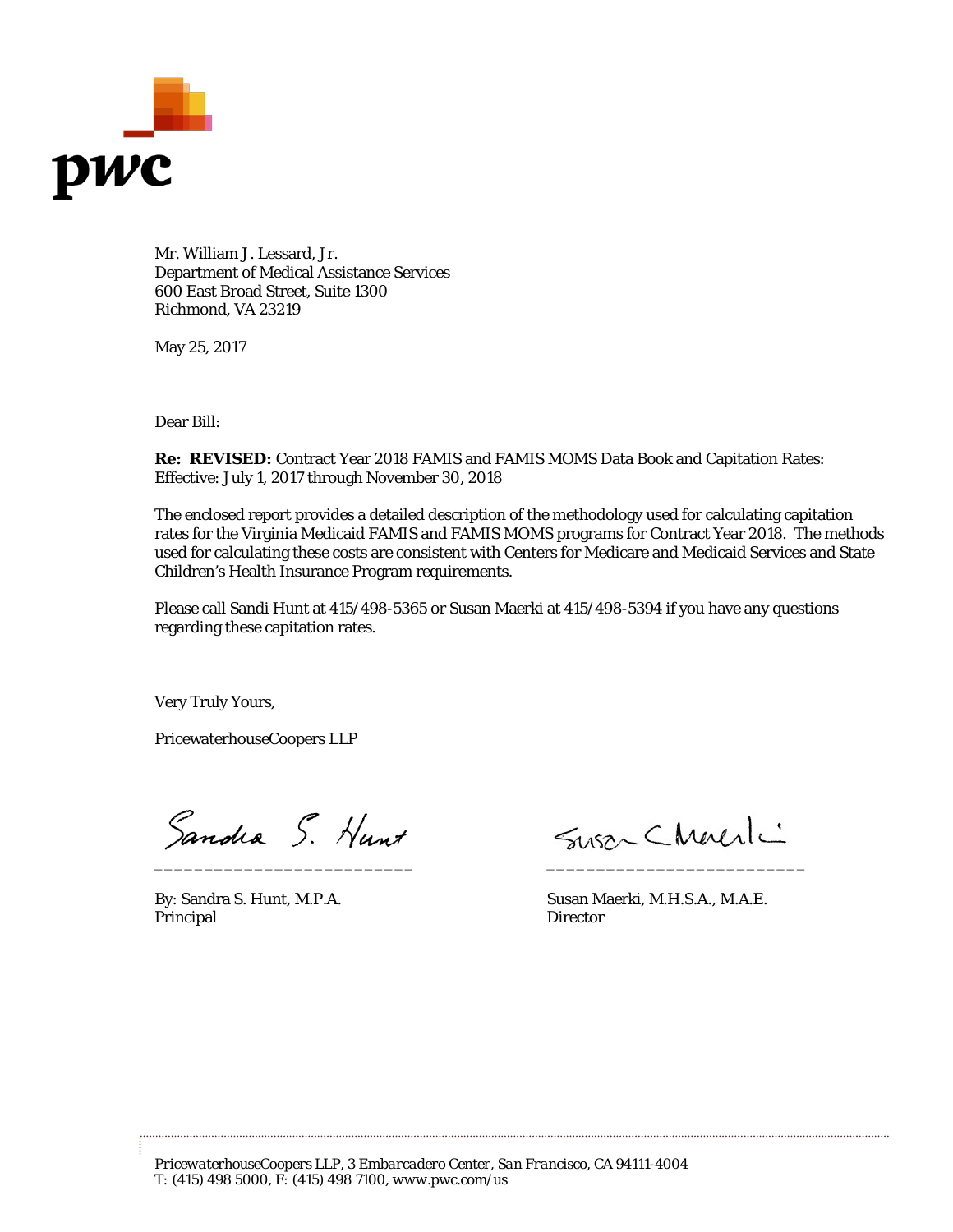# *Table of Contents*

| I.   | <b>FAMIS program rate development</b>                                                                 | $\mathbf{1}$     |
|------|-------------------------------------------------------------------------------------------------------|------------------|
| I.A. | Introduction                                                                                          | $\mathbf{1}$     |
| I.B. | <b>FAMIS</b> program description                                                                      | $\boldsymbol{2}$ |
| I.C. | Data book                                                                                             | 3                |
| I.D. | <b>Capitation rate calculations</b>                                                                   | $\boldsymbol{4}$ |
| I.E. | FAMIS legislative and program adjustments                                                             | 4                |
| I.F. | <b>FAMIS Trend and IBNR Adjustments</b>                                                               | 10               |
| I.G. | Base capitation rates for FAMIS - FY 2018 and Contract Year 2018                                      | 11               |
|      | I.H. Post base capitation rates adjustments                                                           | 12               |
|      | I.I. Contract Year 2018 Capitation rates for FAMIS - Effective July 1, 2017 to November 30, 2018      | 14               |
| П.   | <b>FAMIS MOMS program rate development</b>                                                            | 15               |
|      | II.A. Introduction                                                                                    | 15               |
|      | II.B. FAMIS MOMS program description                                                                  | 15               |
|      | II.C. Data book                                                                                       | 16               |
|      | II.D. FAMIS MOMS legislative and program adjustments                                                  | 16               |
|      | II.E. FAMIS MOMS trend and IBNR adjustments                                                           | 20               |
|      | II.F. Base capitation rates for FAMIS MOMS-FY 2018 and Contract Year 2018                             | 20               |
|      | II.G. Post Base capitation rates adjustments                                                          | 20               |
|      | II.H. Contract Year 2018 capitation rates for FAMIS MOMS: Effective July 1, 2017 to November 30, 2018 | 22               |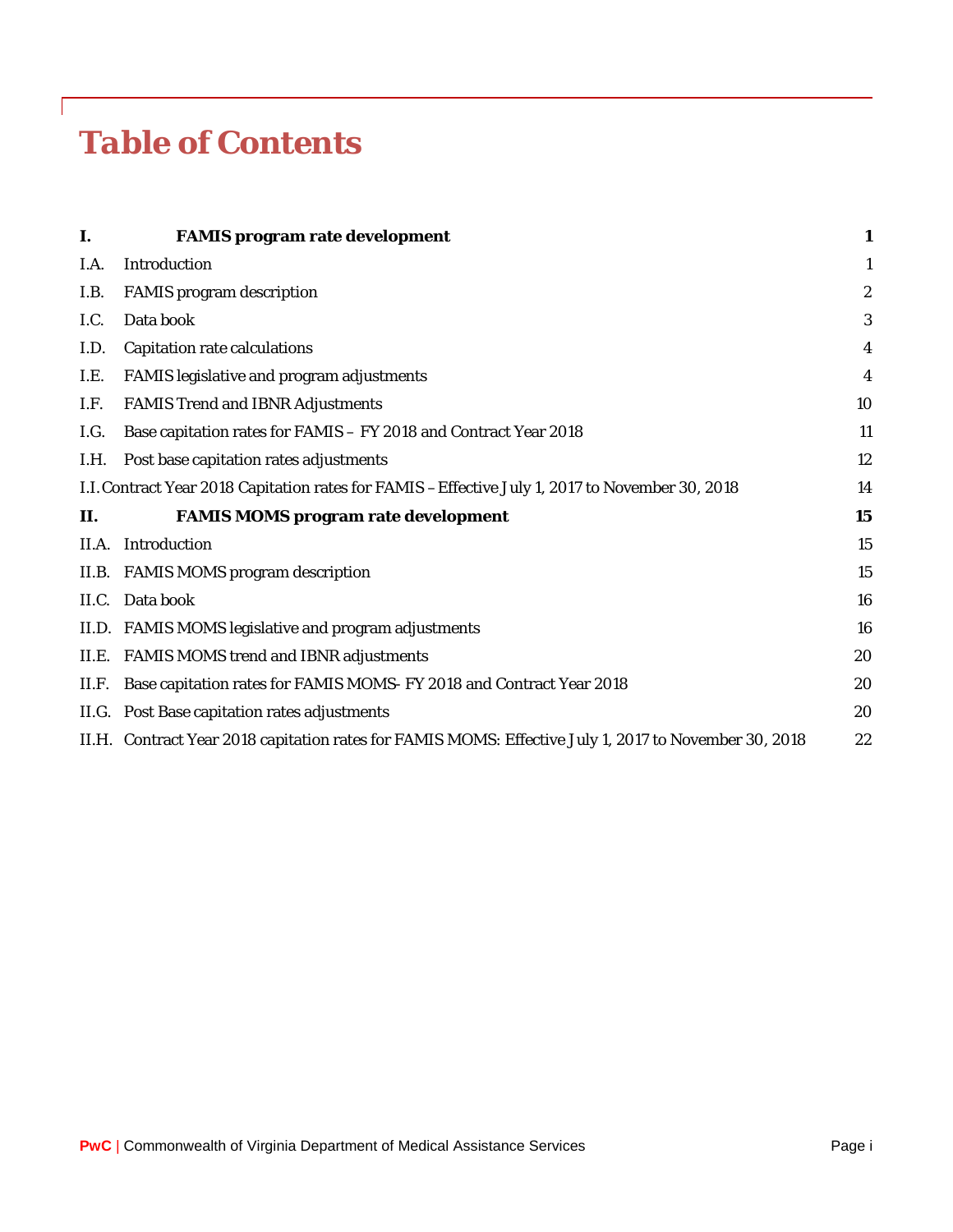#### **Table of Exhibits**

| I                     | <b>FAMIS</b> program rate development                                                                       |
|-----------------------|-------------------------------------------------------------------------------------------------------------|
| <b>Exhibit I.1</b>    | Historical Eligibility, Claims, and Utilization Data - Health Plan Encounter<br>Data-FAMIS                  |
| Exhibit I.2a          | <b>Pharmacy Adjustment</b>                                                                                  |
| <b>Exhibit I.2b</b>   | <b>Exempt Infant Formula Carveout Adjustment</b>                                                            |
| <b>Exhibit I.2c.1</b> | <b>Hospital Inpatient Adjustments</b>                                                                       |
| <b>Exhibit I.2c.2</b> | <b>Hospital Inpatient Adjustments-CHKD</b>                                                                  |
| <b>Exhibit I.2d.1</b> | <b>Hospital Outpatient Adjustments</b>                                                                      |
| <b>Exhibit I.2d.2</b> | <b>Hospital Outpatient Adjustments - CHKD</b>                                                               |
| <b>Exhibit I.2e</b>   | <b>Provider Incentive Payment Adjustment</b>                                                                |
| <b>Exhibit I.2f</b>   | <b>Hepatitis C Adjustment</b>                                                                               |
| <b>Exhibit I.2g</b>   | <b>ER Triage Adjustment</b>                                                                                 |
| Exhibit I.2h          | <b>RBRVS Adjustment</b>                                                                                     |
| <b>Exhibit I.2i</b>   | <b>Administrative Cost Adjustment</b>                                                                       |
| <b>Exhibit I.3</b>    | <b>IBNR, Policy/Program, and Trend Adjustments (FAMIS)</b>                                                  |
| <b>Exhibit I.4</b>    | <b>Contract Year 2018 Capitation Rate- Capitation Rate Calculation (FAMIS)</b>                              |
| Exhibit I.5a.1        | <b>Summary of FY 2018 FAMIS Capitation Rates Below &amp; Above 150% Federal</b><br><b>Poverty Level</b>     |
| <b>Exhibit I.5a.2</b> | <b>Comparison of FY 2017 and FY 2018 FAMIS Capitation Rates</b>                                             |
| Exhibit I.5b.1        | <b>Summary of Contract Year 2018 FAMIS Capitation Rates Below &amp; Above</b><br>150% Federal Poverty Level |
| <b>Exhibit I 5b.2</b> | <b>Comparison of FY 2017 and Contract Year 2018 FAMIS Capitation Rates</b>                                  |
| <b>Exhibit I 5c</b>   | <b>February 2017 FAMIS Member Months Distribution</b>                                                       |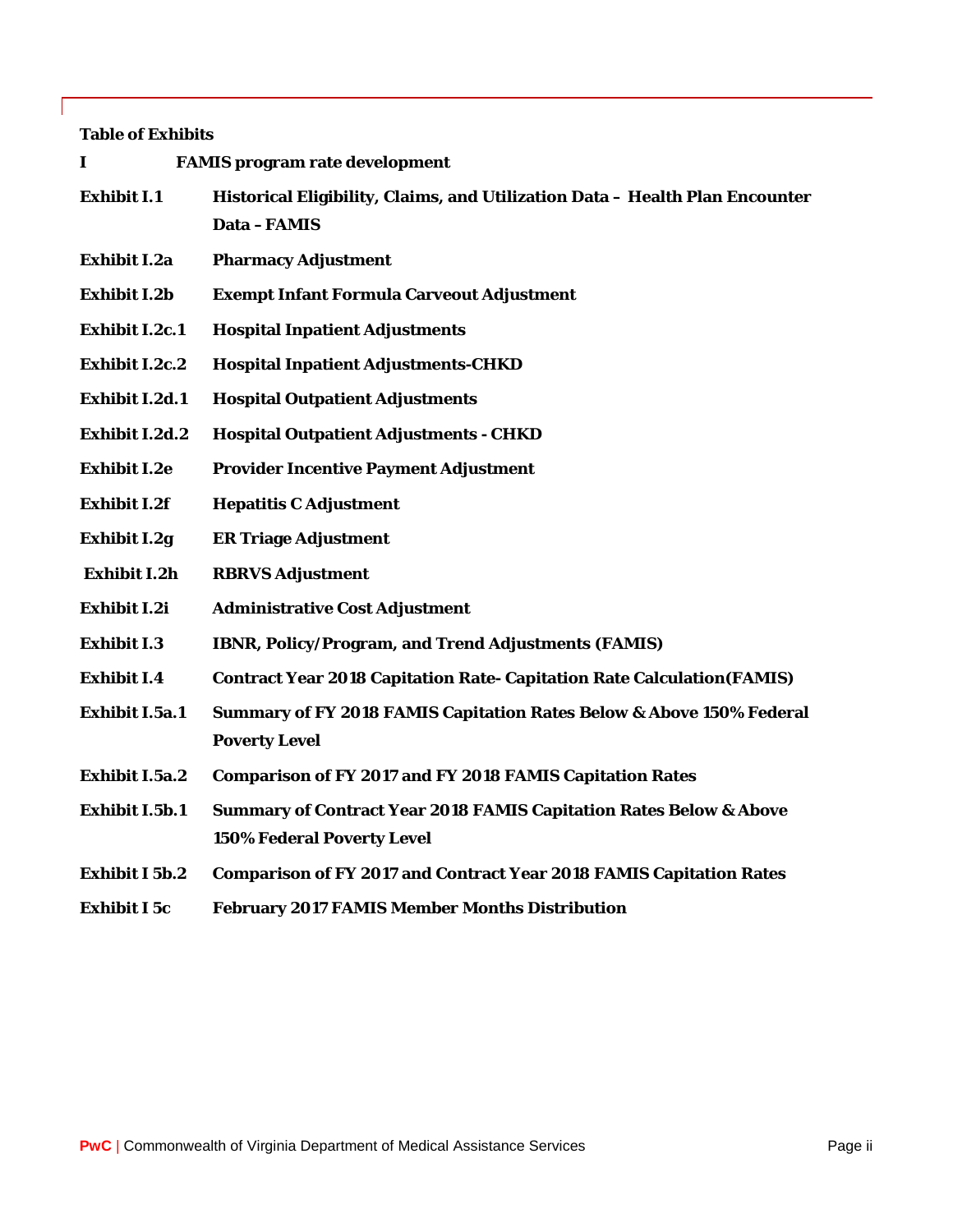- **II FAMIS MOMS program rate development**
- **Exhibit II.1 Historical Eligibility, Claims, and Utilization Data – Health Plan Encounter Data FAMIS MOMS**
- **Exhibit II.2a Pharmacy Adjustment**
- **Exhibit II.2b Hospital Inpatient Adjustments**
- **Exhibit II.2c Hospital Outpatient Adjustments**
- **Exhibit II.2d Provider Incentive Payment Adjustment**
- **Exhibit II.2e Hepatitis C Adjustment**
- **Exhibit II.2f RBRVS Adjustment**
- **Exhibit II.2g Administrative Cost Adjustment**
- **Exhibit II.3 IBNR, Policy/Program, and Trend Adjustments – FAMIS MOMS**
- **Exhibit II.4 Contract Year 2018 Capitation Rate Calculation – Health Plan Encounter Data FAMIS MOMS**
- **Exhibit II.5a Comparison of FY 2017 and FY 2018 FAMIS MOMS Capitation Rates**
- **Exhibit II.5b Comparison of FY 2017 and Contract Year 2018 FAMIS MOMS Capitation Rates**
- **Exhibit II.6 Addiction and Recovery Treatment Services (ARTS) adjustment**
- **Exhibit II.7 Summary of Contract Year 2018 Capitation Rates with ARTS Adjustment**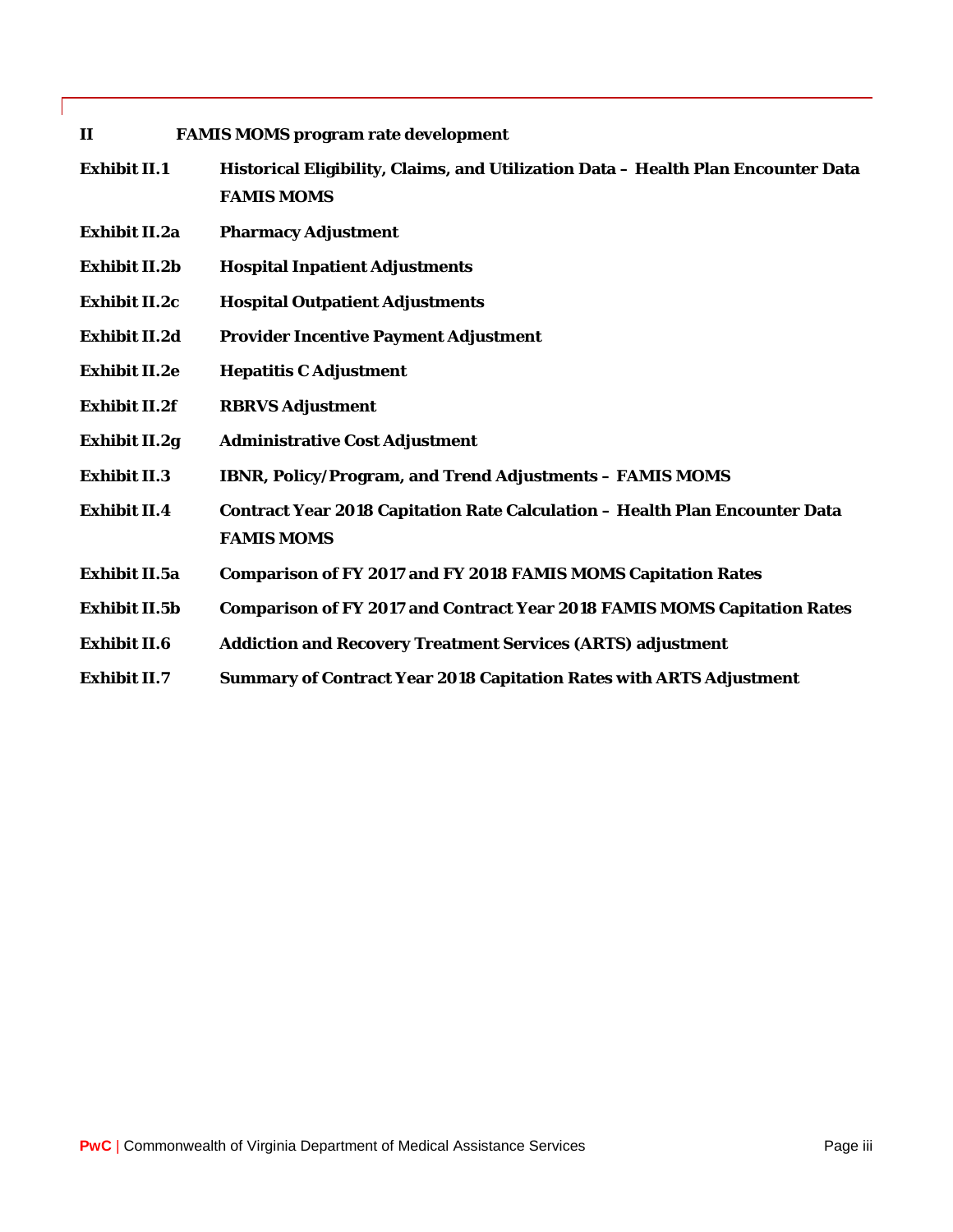# *FAMIS and FAMIS MOMS Data Book and Capitation Rates Prepared by PricewaterhouseCoopers LLP*

# *REVISED May 2017*

PricewaterhouseCoopers LLP (PwC) has calculated capitation rates for the Virginia Family Access to Medical Insurance Security (FAMIS) program and for the FAMIS MOMS program, for Contract Year 2018. We used data submitted by the contracting health plans to estimate the cost of providing services. The development of these rates is discussed in this report and shown in the attached exhibits.

Virginia DMAS is in the process of modifying the structure of the Medicaid managed care programs and changes will take place over the 17 month time period, July 1, 2017 to November 30, 2018. At the end of Contract Year 2018, the FAMIS and FAMIS MOMS populations, as well as the Medallion 3.0 LIFC, AA, and FC populations, will transition to the new Medallion 4.0 Medicaid managed care program. This will occur in regional phases over the period July 1, 2018 and November 30, 2018. The 12 month of FY 2018 plus the transition period to Medallion 4.0 is referred to as the Contract Year. The methodology used for FAMIS is consistent with the actuarial soundness requirements for Medicaid managed care and is similar to the steps described in the Medallion 3.0 Data Book and Capitation Rates Contract Year 2018 (the "Medallion 3.0 report"). Please refer to that document for a complete description of the methodology. We have included in the report for the FAMIS and FAMIS MOMS Data Book and Capitation Rates Contract Year 2018 only information specific to the FAMIS and FAMIS MOMS programs and rate setting. However, the exhibits accompanying the report are complete.

# <span id="page-5-0"></span>*I. FAMIS program rate development*

# <span id="page-5-1"></span>*I.A. Introduction*

Title XXI of the Social Security Act through the Balanced Budget Act of 1997 does not impose specific rate setting requirements on states. Consequently, unlike Medicaid Managed Care programs that operate under Title XIX, states have significant flexibility in their approach to determining appropriate payment rates. Similar to most states, Virginia has chosen to mirror the Medicaid rate setting methodology for FAMIS, with appropriate adjustments to recognize differences in the covered population and the goals of the program. The FAMIS per member per month (PMPM) calculation relies on the analysis of health plan data submissions for this enrolled population with adjustments that would meet the test of actuarial soundness.

The development of the FAMIS rates is shown in the attached spreadsheets, with Contract Year 2018 base capitation rates shown in Exhibit I.5b.1 and the associated member months as of February 2017 in Exhibit I.5c. Capitation rate cells for FAMIS are statewide and vary based on the following criteria:

- **Age/Gender.** Capitation rates are paid separately for the following age/gender groups: Under 1, 1-5, 6-14, 15-18 Female, and 15-18 Male.
- **Income Level.** FAMIS includes member co-payment requirements based on income level. There are separate rates for those under and over 150% of the Federal Poverty Level.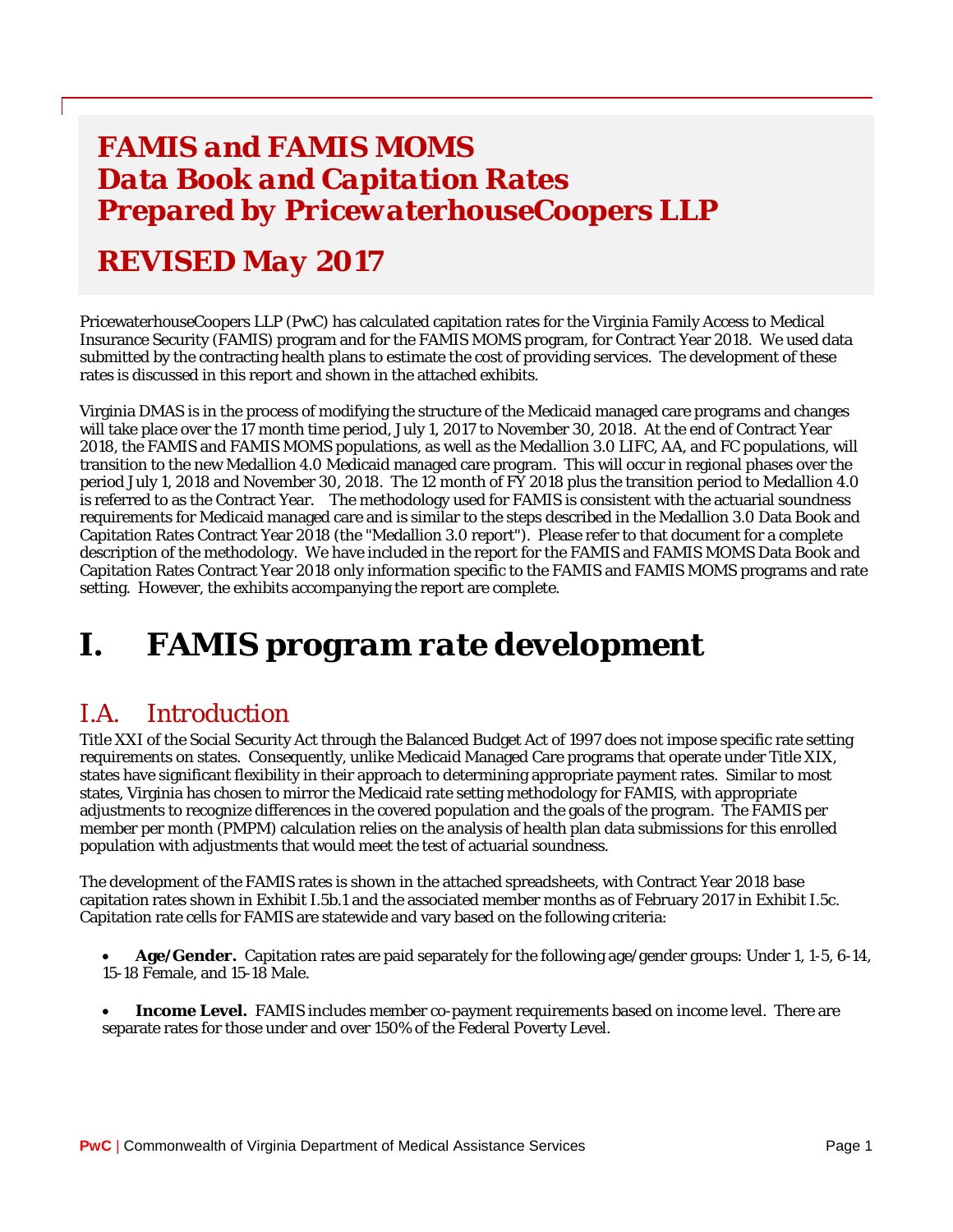# <span id="page-6-0"></span>*I.B. FAMIS program description*

The State Children's Health Insurance Program (SCHIP) was promulgated under Title XXI of the Social Security Act through the Balanced Budget Act of 1997. This federal legislation authorized states to expand child health insurance to uninsured, low-income children through either or both a Medicaid expansion and a commercial-like health plan with comprehensive benefits. The 2009 federal reauthorization legislation changed the name to Children's Health Insurance Program (CHIP) and the Affordable Care Act extended CHIP funding through FY 2015. Recent legislation extended funding for two years , through FY 2017, and increased the federal enhanced match rate by 23%, with passage of the *Medicare Access and CHIP Reauthorization Act of 2015* (HR 2, also known as MACRA). The Federal Budget proposes an additional two-year extension of CHIP, through FY 2019.

The Contract Year 2018 FAMIS rates have been developed under the assumption that CHIP program funding will be renewed.

Virginia chose to cover children with income under 133% of the federal poverty level not already eligible for Medicaid (children ages 6-18 with income between 100% and 133% of the federal poverty level) in its Medicaid program. Virginia covered children above 133% of the federal poverty level in a separate state program. Virginia began its program, called Children's Medical Security Insurance Plan (CMSIP), in October 1998 modeled on the Medicaid FFS program. The program covered eligible children from birth through age 18 in families with income between the maximum Medicaid income eligibility level (133% of the federal poverty level) and 185% of the federal poverty level. State Legislation was passed in 2000 to change CMSIP to a more commercially-based model.

The program transitioned to the Family Access to Medical Insurance Security (FAMIS) in August 2001 with health plan enrollment beginning in December 2001.

The FAMIS program covers eligible children from birth through age 18 in families with income at or below 200% of the Federal Poverty Level who are not otherwise eligible for Medicaid. Both a centralized eligibility processing unit and Local Departments of Social Services work together to create a "no wrong door" process that simplifies eligibility determination, resulting in a streamlined and shorter application process. A 12-month waiting period for persons who voluntarily dropped health insurance was ultimately reduced to 4 months. Health care services are delivered through managed health care insurance and FFS programs.

There were limited changes in the program until the past few years.

As of January 1, 2014, the Affordable Care Act (ACA) required state Medicaid agencies to expand Medicaid eligibility to legal resident children up to 138% of the Federal Poverty Level. The child eligibility expansion is required even if the state does not expand Medicaid eligibility to low income adults.

This results in a shift of children in families with incomes between 133% and 138% of FPL from FAMIS into Medicaid. Starting October 2013, DMAS implemented this change by evaluating eligibility applications under the new standard. One effect is that more children qualify for Medicaid and enroll in the Medallion 3.0 program rather than into FAMIS. Then, as of March 2014, DMAS began to assess and move the lower income FAMIS children into the Medallion 3.0 program.

The decision to halt new enrollment in the FAMIS MOMS program as of December 31, 2013 also affected the FAMIS population distribution. DMAS policy is that infants born to FAMIS MOMS are eligible for FAMIS for the first year of life, and may be eligible for Medicaid under Medallion 3.0. The FAMIS MOMS program was reinstituted effective December 1, 2014.

Due to the combination of these factors, the number of FAMIS children <150% FPL has dropped more than 70% since March 2014. In the same period, the number of FAMIS Children >150% FPL has increased. As of February 2017, FAMIS children <150% FPL are approximately 5.6% of the total FAMIS population.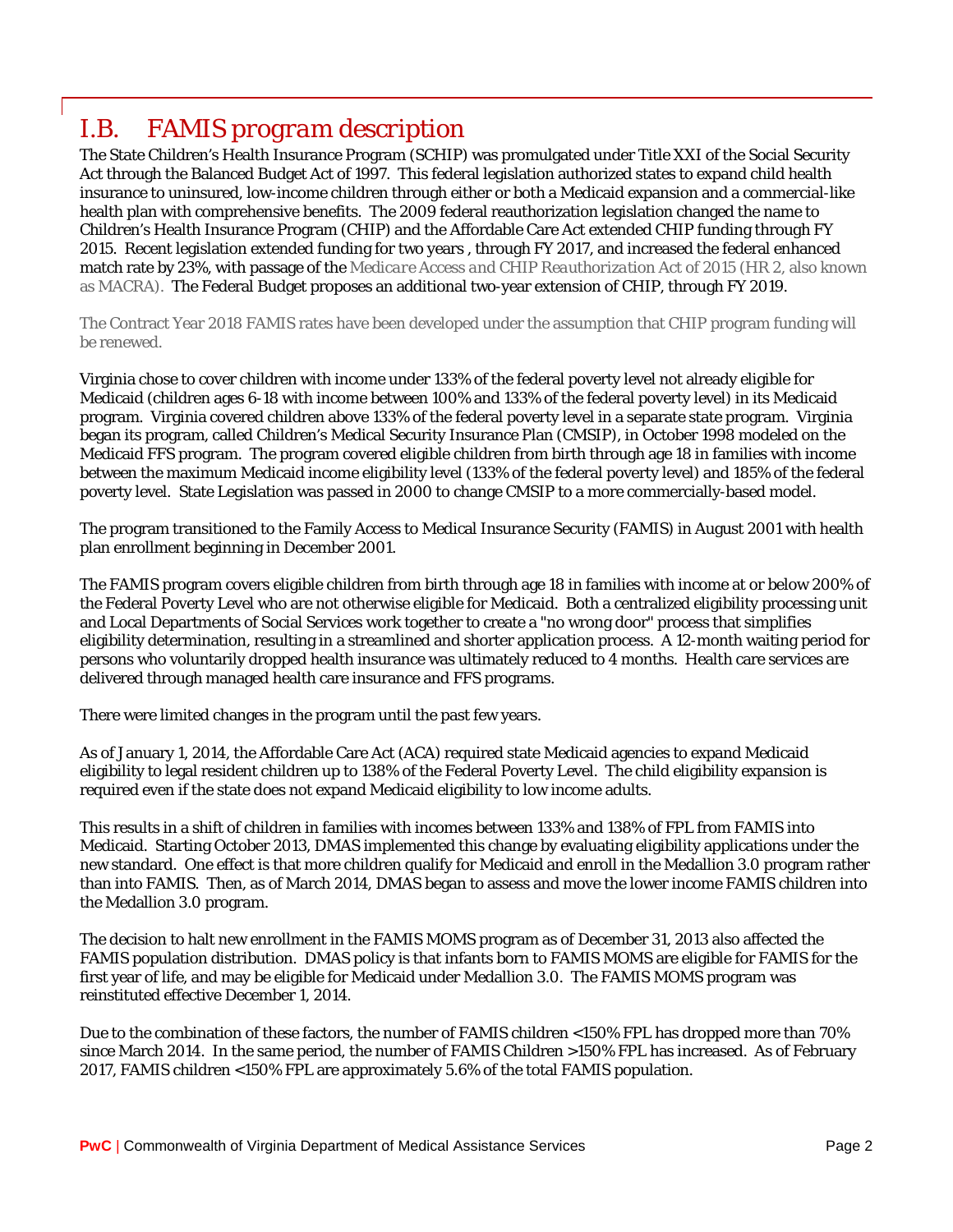The FAMIS benefit package is designed to be equivalent to the benefit package offered to Virginia State employees and therefore does not cover all of the services offered to children in the Medicaid program.

The following services, which are covered under Medicaid, are not covered under FAMIS:

- 1. EPSDT services Early and Period Screening Diagnosis and Treatment services, is not a covered service under FAMIS. However, many of the services that are covered as EPSDT services by Medicaid are covered under FAMIS' well child and immunization benefits.
- 2. Psychiatric Treatment in free standing facilities is not covered (but is covered when provided in a psychiatric unit of an acute hospital).
- 3. Routine transportation to and from medical appointments is not covered. Emergency transportation is covered.
- 4. Enrollees share in the cost of certain services through limited co-payments similar to commercial health plan practices. The following table shows the schedule of co-payments for children in families above and below 150% federal poverty level.

| <b>FAMIS cost sharing requirements by service</b> |                     |                      |  |  |  |  |  |  |
|---------------------------------------------------|---------------------|----------------------|--|--|--|--|--|--|
|                                                   | <b>Cost sharing</b> |                      |  |  |  |  |  |  |
| <b>Service</b>                                    | $>150\%$ FPL        | $\epsilon$ =150% FPL |  |  |  |  |  |  |
| <b>Office Visit Copay</b>                         | \$5.00              | 2.00<br>S.           |  |  |  |  |  |  |
| <b>Specialist Copay</b>                           | \$5.00              | 2.00<br>S.           |  |  |  |  |  |  |
| IP Copay/Admit                                    | \$25.00             | \$15.00              |  |  |  |  |  |  |
| Rx                                                | $S$ 5.00            | \$2.00               |  |  |  |  |  |  |
| <b>Annual Co-payment Maximum</b>                  | \$ 350.00           | 180.00<br>S          |  |  |  |  |  |  |

#### **Table I.1**

Note: Individual plans may set copayment amounts at a lower dollar amount.

As required by Title XXI, cost sharing will not exceed 5% of a family's gross income for families with incomes from 150% to 200% of poverty. Cost sharing will not exceed 2.5% of gross income for families with incomes below 150% of poverty.

# <span id="page-7-0"></span>*I.C. Data book*

The data available to PwC for developing the capitation rates, the process used for selecting the claims and the individuals that are included in the rate development process is similar to the process described in the Medallion 3.0 report. In addition, processing and adjustments that are made to the data in the early stages of the rate development process are similar.

The rate developed is a statewide rate based upon MCO encounter data for FY 2015 and FY 2016 and data used to evaluate contract period trend is MCO encounter data for July 1, 2013 to February 28, 2017 with run out through February 2017. Any new FAMIS enrollees throughout the state will be paid the rates described in this report.

In the FAMIS rate setting process, historical claims data for the total population, both the  $\epsilon$ =150% FPL and the >150% FPL, are combined, adjusted, and trended. We first present the MCO FAMIS encounter summary in Exhibits I.1. All babies born to mothers enrolled in FAMIS MOMS are deemed eligible for FAMIS without having to file an application. All data used in the FY 2018 rate setting for the Under Age 1 rate cell reflects enrollment under this policy.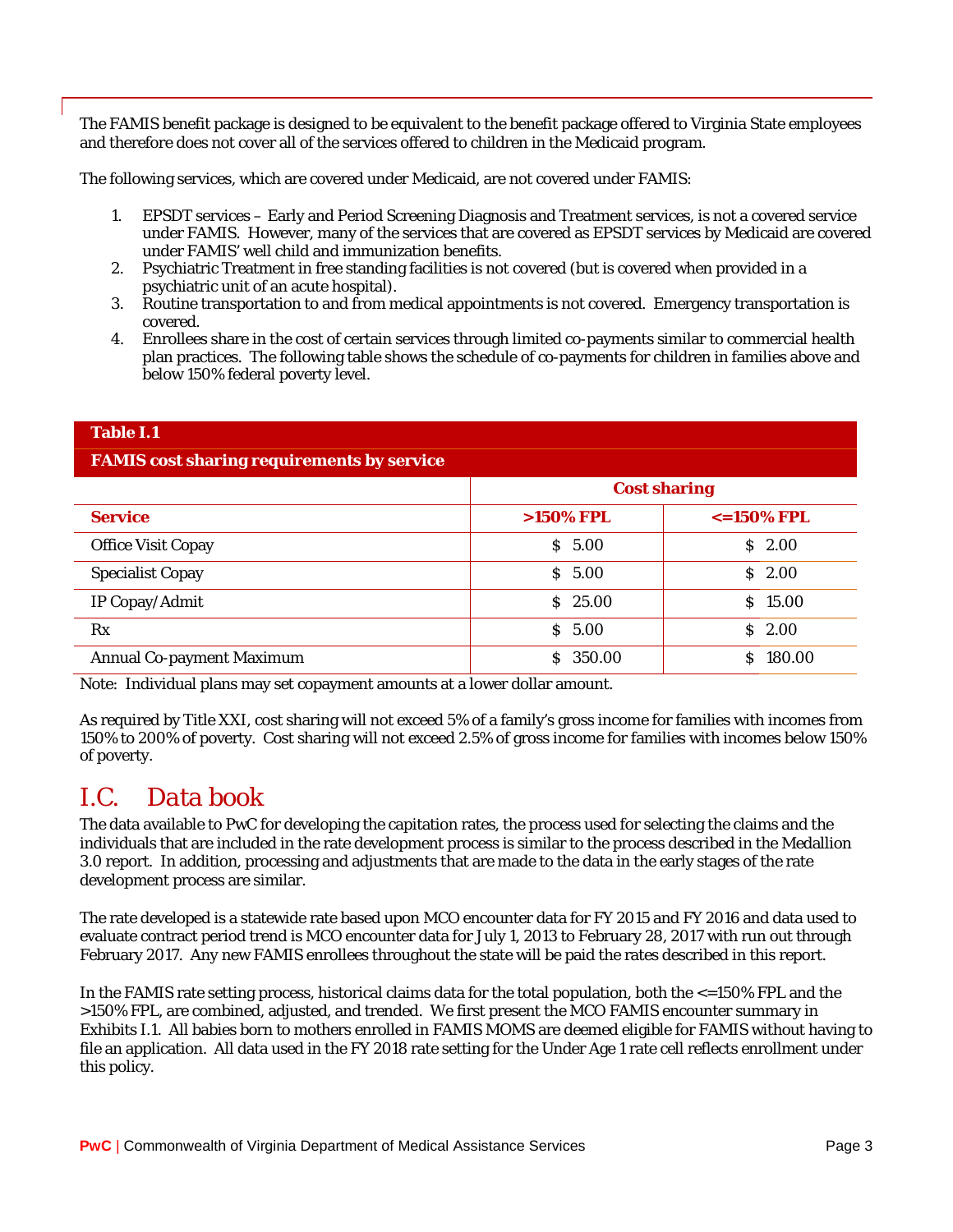The final adjustment in the rate development reflects the difference in the co-payment schedules for the two income groups and then an administrative cost factor is applied.

# <span id="page-8-0"></span>*I.D. Capitation rate calculations*

The capitation rates for Contract Year 2018 are calculated based on the historical data shown in Exhibits I.1 adjusted to reflect changes in payment rates and covered services. Each adjustment to the historical data is described in the following section. The adjustments are applied to the historical data and resulting capitation rates are presented in Exhibits I.5a.1 and I.5b.1.

The steps used for calculating the capitation rates are as follows:

- 1. The combined FY 2015 and FY 2016 historical data for each age-gender rate cell and service category are brought forward to Exhibit I.4 from the corresponding rate cell in Exhibit I.1. This information serves as the starting point for the capitation rate calculation.
- 2. A number of changes in covered services and payment levels have been mandated by the Virginia General Assembly. Each of these adjustments, as well as adjustments for other services not included in the source data, is described in detail below under Section I.E, and is shown in Exhibits I.2a to I.2i.
- 3. The claims data are adjusted to reflect the expected value of Incurred But Not Reported (IBNR) claims and to update the data to the Contract Year 2018. These adjustments are described in Section I.F and are shown in Exhibit I.3. The resulting claims are shown in Exhibit I.4 under the column "Completed & Trended Claims."
- 4. The adjusted claims costs from Step 3 are divided by the count of member months for each rate cell (from Exhibit I.1) to arrive at preliminary PMPM costs by service category.
- 5. The PMPM costs are summarized by rate cell across all service categories to arrive at the cost for each rate cell.
- 6. An adjustment is made to reflect the differences in the co-payment schedule applicable to FAMIS members below and above 150% of the Federal Poverty Level in Exhibit I.5a.1 and I.5a.2. Co-payment adjustments are made for major service categories; they are not added across all individual claims as health plans may require different collection of co-payments.
- 7. An adjustment is also made in Exhibit I.5 to reflect average health plan administrative costs plus a 1.5% provision for margin. The derivation of this value is included in the Adjustments described in Section I.E.
- 8. An adjustment for projected high cost member drug reinsurance is presented in Exhibit I.6a.
- 9. An adjustment for Addiction and Recovery Treatment Services (ARTS) adjustment is presented in Exhibit I.6b.
- 10. The drug reinsurance adjustment is subtracted from the base rates and the ARTS adjustment is added to the base rates presented in Exhibit I.5b.1. The final Contract Year 2018 FAMIS rates are shown in Exhibit I.7.

# <span id="page-8-1"></span>*I.E. FAMIS legislative and program adjustments*

Legislation and policy changes in the FAMIS program for FY 2016, FY 2017, and Contract Year 2018 must be reflected in the development of per capita rates, as the data used to develop rates do not fully include the effect of those changes.

The historical data presented in Exhibit I.1 is adjusted by the policy and program factors described in this section (Exhibits I.2a to I.2h) and the Trend and IBNR factors (Exhibit I.3).

In general, the methodology for FAMIS adjustments is similar to the adjustments in the Medallion 3.0 report. Actual adjustment values may differ where the adjustment is developed using FAMIS encounter data instead of Medallion 3.0 encounter or DMAS FFS data. These adjustments based on FAMIS encounter data are applied to the MCO historical costs in Exhibit I.1. All of these adjustments are reflected in the column "Policy and Program Adjustments" in Exhibit I.4 except for the Provider Incentive and Administrative Cost Adjustments.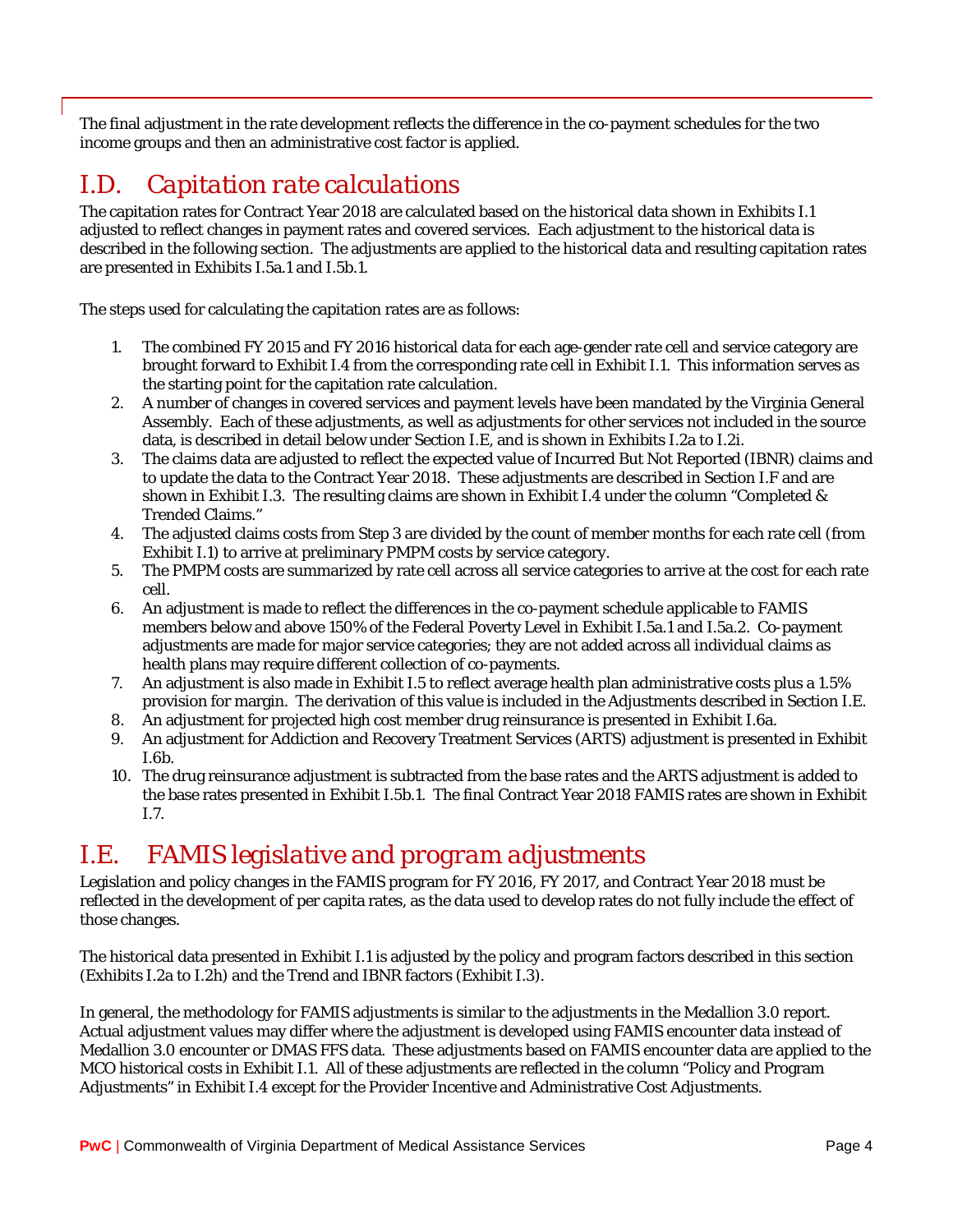### *Pharmacy adjustment*

The outpatient prescription drug adjustment is based on FAMIS health plan data, taking into consideration aspects of pharmacy management reported by the health plans. The calculation uses health plan data, with factors for rebates, and Pharmacy Benefit Management (PBM) fees, to determine an adjusted PMPM amount.

The Federal Affordable Care Act (ACA) signed in March 2010 extended Medicaid FFS pharmacy rebates to Medicaid managed care plans. MCOs are required to submit pharmacy data to the State Medicaid agency, which will then submit the information to the pharmaceutical manufacturers to claim the rebate. PBM contracts with the MCOs have been modified to reduce the rebates historically available to the MCOs for their Medicaid managed care populations to offset these Medicaid agency rebates.

The same pharmacy rebates are not available to the state for the FAMIS program. However, the size and drug utilization of the FAMIS population is not, by itself, considered sufficient to allow the plans to negotiate comparable levels of rebate that were contracted for the Medicaid managed care population. Based on plan submitted data, we estimate the effective pharmacy rebate will not change from the amount projected by the health plans, or 2.1%.

The final pharmacy adjustment factors are shown in Exhibit I.2a. It is applied to the full base period Pharmacy service line in ExhibitI.4 under the column labeled "Policy and Program Adjustments."

#### *Exempt infant formula carveout adjustment*

DMAS policy regarding reimbursement of selected formula for infants with diseases of inborn errors of metabolism requires direct billing for those services. Historically, the health plans referred members to the Woman, Infants, and Children (WIC) program for these services, but pay for services after the WIC benefit maximum is reached. This adjustment removes the amount that the health plans paid for selected formulas after children up to age 19 have met the WIC cap. The exempt formula adjustment is applied to all children up to age 19. DMAS provided a list of HCPCS codes to identify the exempt formula services.

The value of these services has been removed and is shown in Exhibit I.2b. The adjustment is applied to the DME/Supplies service line in Exhibit I.4 under the column labeled "Policy and Program Adjustments."

### *Hospital inpatient adjustments*

The hospital capital percentage averaged 8.7% during the FY 2015- FY 2016 base period. The percentage was decreased to 8.43% in FY 2017 and remains at that value through FY 2018. There are no unit cost adjustments for either FY 2015 or FY 2016. The Virginia General Assembly authorized a unit cost adjustment for FY 2017 equal to half the regulatory inflation of 2.1%, a value of, 1.05%.

Hospital inpatient reimbursement rates were rebased for FY 2017. For inpatient medical/surgical, the rebasing is a negative adjustment of 2.65%. For inpatient psychiatric in acute care hospitals, the positive adjustment is 27%.

These adjustments are applied to the total inpatient hospital claims in the base period, excluding inpatient payments to Children's Hospital of the King's Daughters (CHKD). The inpatient psychiatric factor is applied to mental health claims that are submitted with FFS payment detail and the allocated inpatient mental health subcapitation dollars, but exclude payments to freestanding psychiatric hospitals.

These adjustment factors are shown in Exhibit I.2c.1 and applied to all hospital inpatient service categories in Exhibit I.4 under the column labeled "Policy and Program Adjustments."

The FY 2017 unit cost adjustment is different for CHKD, a hospital that serves children primarily in the Rural and Tidewater regions. The hospital has a higher inpatient capital percentage than the statewide average, 10.4% in the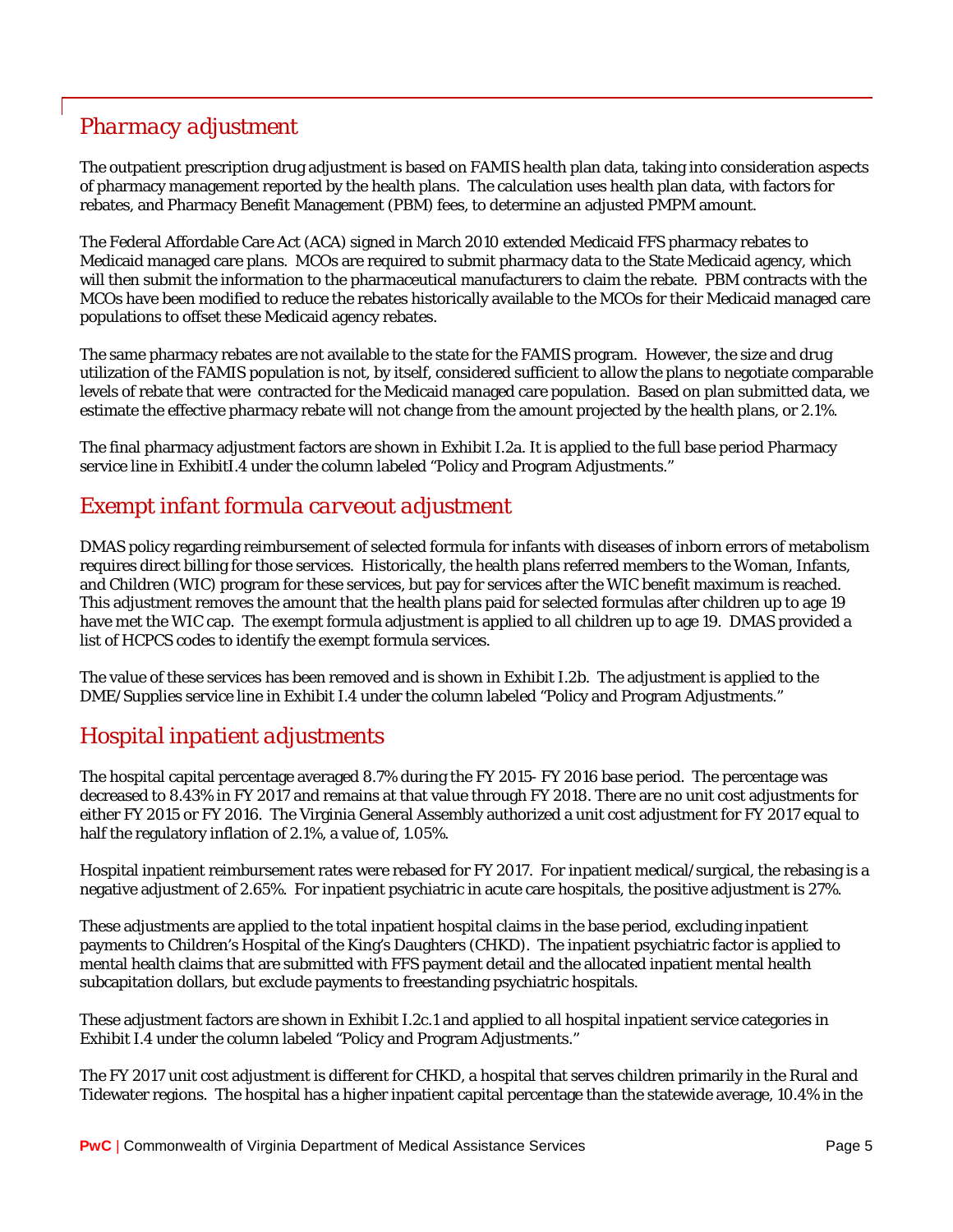base period, and it increases to 11.52% for FY 2017 and FY 2018. The Virginia General Assembly authorized a unit cost adjustment for FY 2017 equal to the full value of the regulatory inflation, 2.1%, for CHKD. For FY 2018, CKD is the only hospital authorized to receive a unit cost adjustment, an increase of 2.8%. Because FAMIS rates are statewide, the proportion of claims for CHKD was calculated compared to total hospital inpatient payments. The 2.1% and 2.8% unit cost increases are applied to the CHKD total FAMIS inpatient hospital claims. This is then decreased by the value of the FY 2017 hospital rebasing factor.

The adjustment factor shown in Exhibit I.2c.2 and is applied to all hospital inpatient service categories in Exhibit I.4 under the column labeled "Policy and Program Adjustments."

### *Outpatient hospital adjustment*

There were three adjustment to outpatient hospital for FY 2017. DMAS used to pay outpatient hospital as a percent of cost and rate setting used the outpatient hospital trend based on the historical trend. As of January 1, 2014, DMAS FFS started reimbursing outpatient hospital using Enhanced Ambulatory Patient Groups (EAPGs). Inflation adjustments will now be applied to outpatient hospital rates in the same manner as inpatient hospital. FY 2017 is the first year that outpatient hospital inflation has been modified. Outpatient hospital rates are going to be adjusted by 50% of inflation, 1.05%.

The outpatient hospital adjustment is structured similarly to the inpatient hospital adjustment. The adjustments are applied to the total outpatient hospital claims in the base period, excluding inpatient payments to CHKD.

There also is a FY 2017 MCO outpatient hospital rebasing adjustment of 0.1%. The outpatient hospital percentage remains flat in FY 2018.

These adjustment factors are shown in Exhibit I.2d.1 and applied to all hospital inpatient service categories in Exhibit I.4 under the column labeled "Policy and Program Adjustments."

The third outpatient adjustment is to apply the full inflation amount, an additional 1.05% inflation, for CHKD, similar to the inpatient adjustment, and will be subject to the rebasing adjustment.

The CHKD adjustment factors are shown in Exhibit I.2d.2 with separate factors for Emergency Room and for Other Outpatient. The factors are applied to all hospital outpatient service categories in Exhibit I.4 under the column labeled "Policy and Program Adjustments."

### *Provider incentive adjustment*

The Provider Incentive Payment Adjustment takes into consideration the various ways that health plans provide incentive payments to providers for coordinating care and ensuring access. Depending on the plan, this can be done through an increase in provider fee schedules, payment of case management fees, and/or provider incentive programs. To the extent that it has been used to increase professional fee schedules, the amount is already included in the claims and encounter data. Some plans reported the case management and incentive amounts as capitation payments. To avoid double counting, we did not include the value of the capitation amounts that plans reported as representing those payments in the base data. Their value has been incorporated into the Provider Incentive Payment Adjustment.

This adjustment represents the percentage value of the case management and provider incentive payments that are paid separately from the encounter data. The value of the FAMIS incentive is \$1.35 PMPM and is presented as the percentage of the weighted average of the medical cost of the FAMIS base rates. This percentage is shown in Exhibit I.2e and is presented as the dollar value applicable to the rate cell in the service line labeled Provider Incentive Payment Adjustment in Exhibit I.4.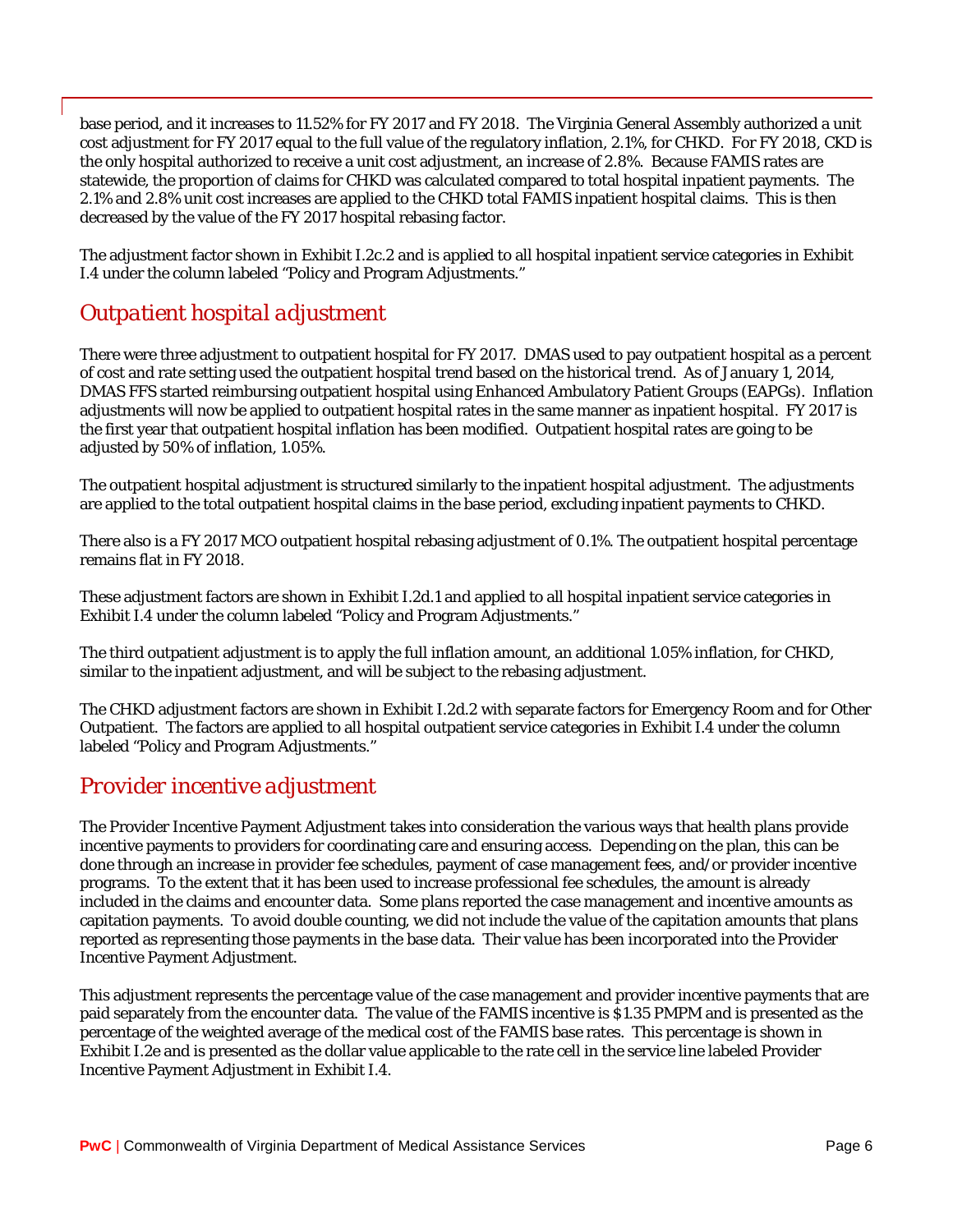## *Hepatitis C treatment adjustment*

With the recent approval of new drugs for the treatment of Hepatitis C over the past few years, standards of treatment for Hepatitis C are evolving rapidly. The initial breakthrough drugs, Sovaldi, Olysio, Harvoni, and Viekira Pak have fewer adverse side effects, are predicted to attain the desired sustained virological response levels in 90% of patients, and are much more expensive than earlier treatments. In late January 2016, the FDA approved Zepatier, another drug that can be used for treatment of Hepatitis C and does not require concurrent treatment with interferon. And Epclusa, the first all oral single pill treatment appropriate for all genotypes, was approved in June 2016. The FY 2015-FY 2016 base period now fully includes Hepatitis C treatment experience since the approval of Sovaldi in early December 2013.

Both the Centers for Disease Control and CMS have recommended protocols that increase the proportion of individuals being treated with drug therapies. The DMAS Pharmacy and Therapeutics (P&T) Committee first established a treatment protocol after new drugs were available for treating Hepatitis C effective July 1, 2014. The P&T Committee met in April and October 2016 and revised the state Medicaid Hepatitis C treatment protocols. The revised treatment protocol applies to patients 18 years or older. Under the original treatment protocol and the protocol approved effective July 1, 2016, the patient must be evaluated for current history of substance and alcohol abuse and level of kidney and liver impairment. Between July 1, 2014 and June 30, 2016, those with Metavir score of F3 or greater were approved for drug therapy. Starting July 1, 2016, those with a Metavir score of F2 or greater may be approved for drug therapy. Such documentation is not required if the patient 1) has a comorbid disease including HIV, hepatitis B or serious extra hepatic manifestations, 2) has renal failure, is on dialysis or has a liver transplant or 3) is diagnosed with Genotype 3 hepatitis C. If patient's life expectancy is less than a year, they do not qualify for hepatitis C drug therapy treatment. Under the most recent protocol effective January 1, 2017, Hepatitis C drug treatment is available for all individuals with a diagnosis of the disease.

The Hepatitis C Drug treatment adjustment uses the historical base data for those diagnosed and treated for Hepatitis C and applies estimates of increases in Hepatitis C testing, identification of new cases, and increases in the frequency of drug treatment using the new drug regimens. The claims runout through February 2017 and data supplied by DMAS through March 2017 were evaluated to assess changes in cost due to the newer treatment drugs and changes in the number of people starting treatment. Analysis of the historical data indicated that approximately 0.2% of the FAMIS population was tested for the disease, approximately 0.01%, or 11 FAMIS children, have a diagnosis of Hepatitis C, and of those, no individuals have undergone drug therapy.

Based on the more recent actual experience, the adjustment assumes a lower cost for a course of treatment and an increase in utilization due to the new protocols. Specifically, the treatment data indicates that approximately half of new treatment eligibles are prescribed the lower cost Epclusa or Zepatier while the remaining 50% are prescribed Harvoni. The data for July to December 2016 indicate about a 30% increase in people starting treatment in the six months after the first change in protocol. Data after January 2017, following the second change in protocol, are limited and vary significantly by month, but indicate an additional increase in the number of people receiving treatment.

The calculation of the additional cost of Hepatitis C treatment is presented in Exhibit I.2f. The increase is converted to a percentage adjustment to total claims in the pharmacy service category. The adjustment is added in Exhibit I.4 under the column labeled "Policy and Program Adjustments."

### *ER Triage adjustment*

The 2015 General Assembly final Budget conference report eliminated ER triage for physician services. Current DMAS FFS policy applies ER Triage review only to Level III ER claims. If a case is determined to have insufficient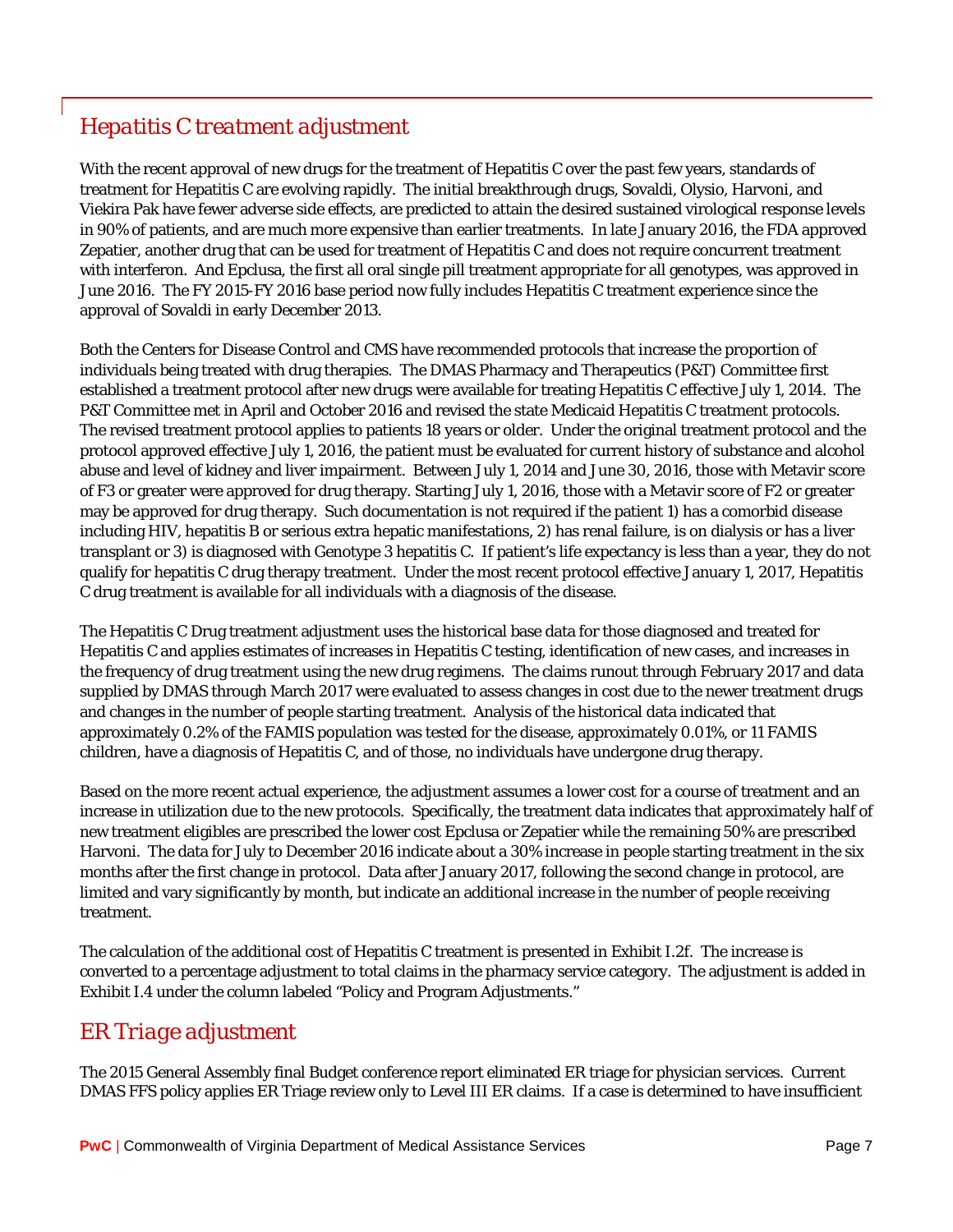documentation of medical necessity for an emergency, DMAS may reduce the physician payment to an all-inclusive rate of \$21.62 for the code 99283 instead of paying the physician fee of \$43.20 plus ancillaries. Eliminating the ER Triage review would increase the Level III ER payment to physicians by the difference in the physician fee plus the average amount of ancillary services billed on those claims.

PwC prepared an estimate of the payment increase based upon review of historical Level III ER claims paid at the ER Triage rate.

The ER Triage adjustment reflects the additional amount estimated to cover the cost of discontinuing Level III Triage review and paying such claims at the average fee for CPT code 99283, plus the average of the ancillary payments that are associated with the claim. The historical base data was analyzed by health plan to identify the number of Level III ER claims paid at the ER Triage level and was re-priced to reflect each plan's average cost of a Level III professional claim paid in full. Level III claims for FAMIS was approximately \$61,000 per year. Plan payment of the physician fee varied and the average of \$43.20 is slightly lower than the DMAS Medicaid fee schedule.

Approximately 3.4% of the Level III claims paid as ER Triage were for services to the FAMIS population. The paid amount of these claims is increased to the weighted average of the plan professional fee payment and then calculated as a percentage of the Professional Evaluation and Management service line.

This adjustment is applied to the FY 2015 period of the base data and the calculation of the additional cost is presented in Exhibit I.2g. The adjustment is added in Exhibit I.4 under the column labeled "Policy and Program Adjustments.

#### *RBRVS rebasing adjustment*

Each year DMAS adjusts physician rates consistent with the Medicare RBRVS update in a budget neutral manner based on funding and uses both FFS and MCO encounter data, as re priced to the DMAS fee schedule. Claims cover all professional providers, including physicians, nurse practitioners, psychologists, therapists, opticians, and federally qualified health centers and the full range of CPT codes from 10000 to 99499. J codes for drugs administered in an office setting and anesthesia-related codes that are grouped in the professional service categories are excluded from the adjustment.

The FAMIS rates use the FY 2018 RBRVS adjustment of -0.21%. This is a single factor provided by DMAS and is applied to all Medallion 3.0 populations. The calculation of the RBRVS adjustment is shown in Exhibit I.2h**.** The adjustment is added in Exhibit I.4 under the column labeled "Policy and Program Adjustments."

#### *Plan administration adjustment*

The FAMIS plan administrative adjustment is calculated using the same methodology described for the LIFC and ABAD populations in the Medallion 3.0 report. The FAMIS program is included when the CY 2016 average administrative dollar PMPM is apportioned across the eligibility groups enrolled in the Virginia DMAS managed care programs and described in Medallion 3.0, Section II under the same subheading.

The resulting CY 2016 administrative cost of \$10.42 PMPM for FAMIS is the sum of lines 1 and 2 of the administrative adjustment exhibit. Trending the separate administrative expense and salary components increases the value to \$10.75 PMPM. To reflect an estimate of administrative activity rather than just differences in base costs, the administrative dollars PMPM were reallocated based on weighting by claims volume PMPM for each eligibility group on line 5b. The \$11.96 PMPM reallocated administrative costs are compared to the weighted average of the medical component of the FY 2018 FAMIS base rates to determine separate administrative allowances as a percentage of the base capitation rate.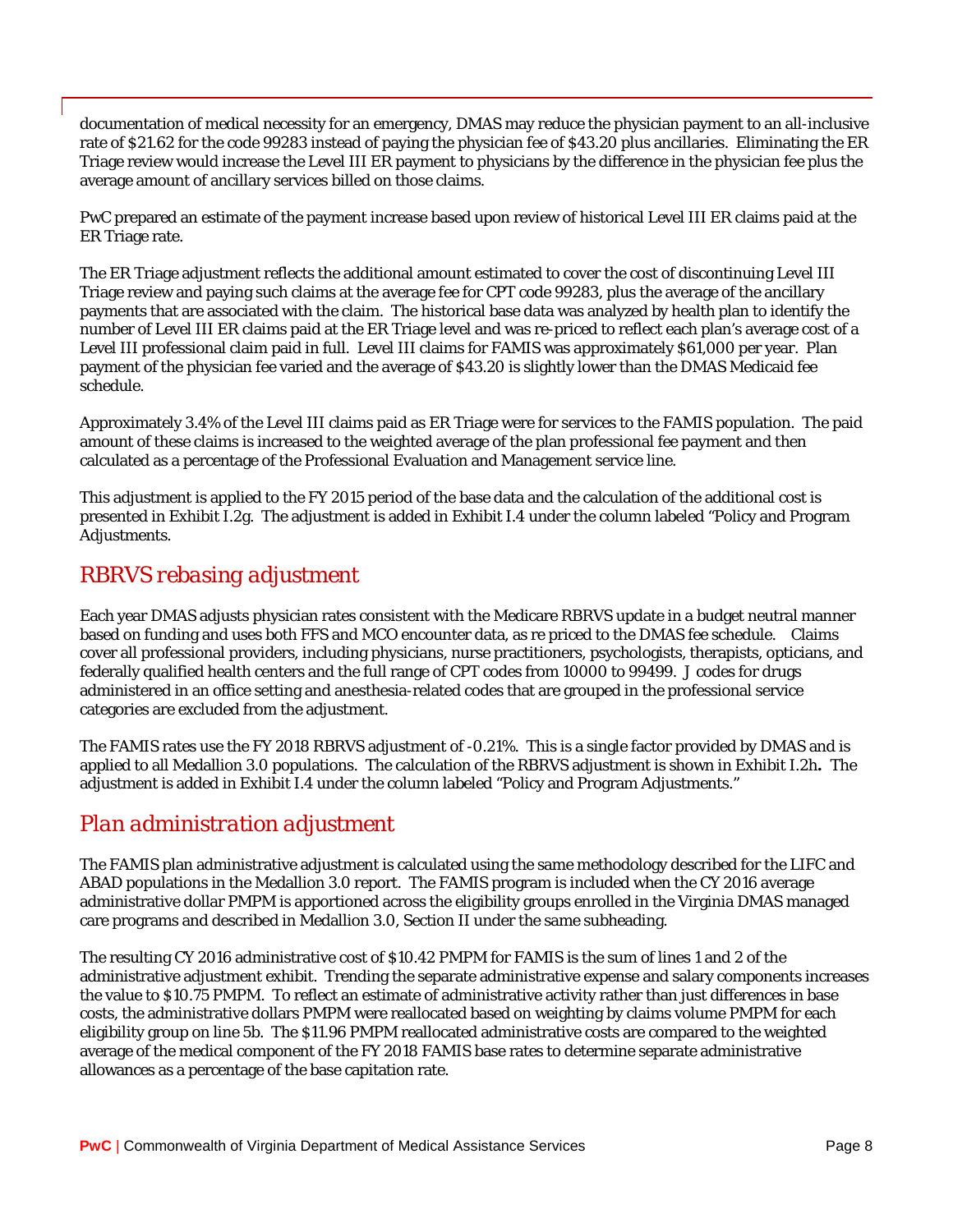This percentage is then increased by a 1.50% provision for margin. Based on a Society of Actuaries report titled "Medicaid Managed Care Organizations: Considerations in Calculating Margin in Rate Setting, the provision for margin in most states' capitation rates range from 0.5%to 2.5%. Virginia Medicaid's provision for margin of 1.5% is based on a DMAS analysis of risk-based capital reports for CY2013, and is within other states' Medicaid margin range.

The allowance for a contribution to margin is the same as in last year's rate setting. The trended value of the administrative factor is 8.8% for FAMIS.

As with LIFC and ABAD, a rate adjustment for the health insurance premium excise tax is not included in the administrative cost adjustment presented here. The Consolidated Appropriations Act of 2016, Title II, § 201, Moratorium on Annual Fee on Health Insurance Providers, suspends collection of the health insurance provider fee for the 2017 calendar year and applies to fee year 2017. Therefore, no fee will be due in fee year 2017 based on the 2016 data year. If the moratorium is not extended, an aggregated retrospective adjustment process will be used to pay the health insurer fee adjustment for the FY 2017 rates in the fall of 2018 and a similar adjustment will be calculated for these Contract Year 2018 rates in the fall of 2019.

The administrative cost factor is applied to the total adjusted and trended claims amount for each rate payment category. This adjustment factor is applied in the final step of the per capita cost calculations after the application of the co-payment adjustment in Exhibit I.5a.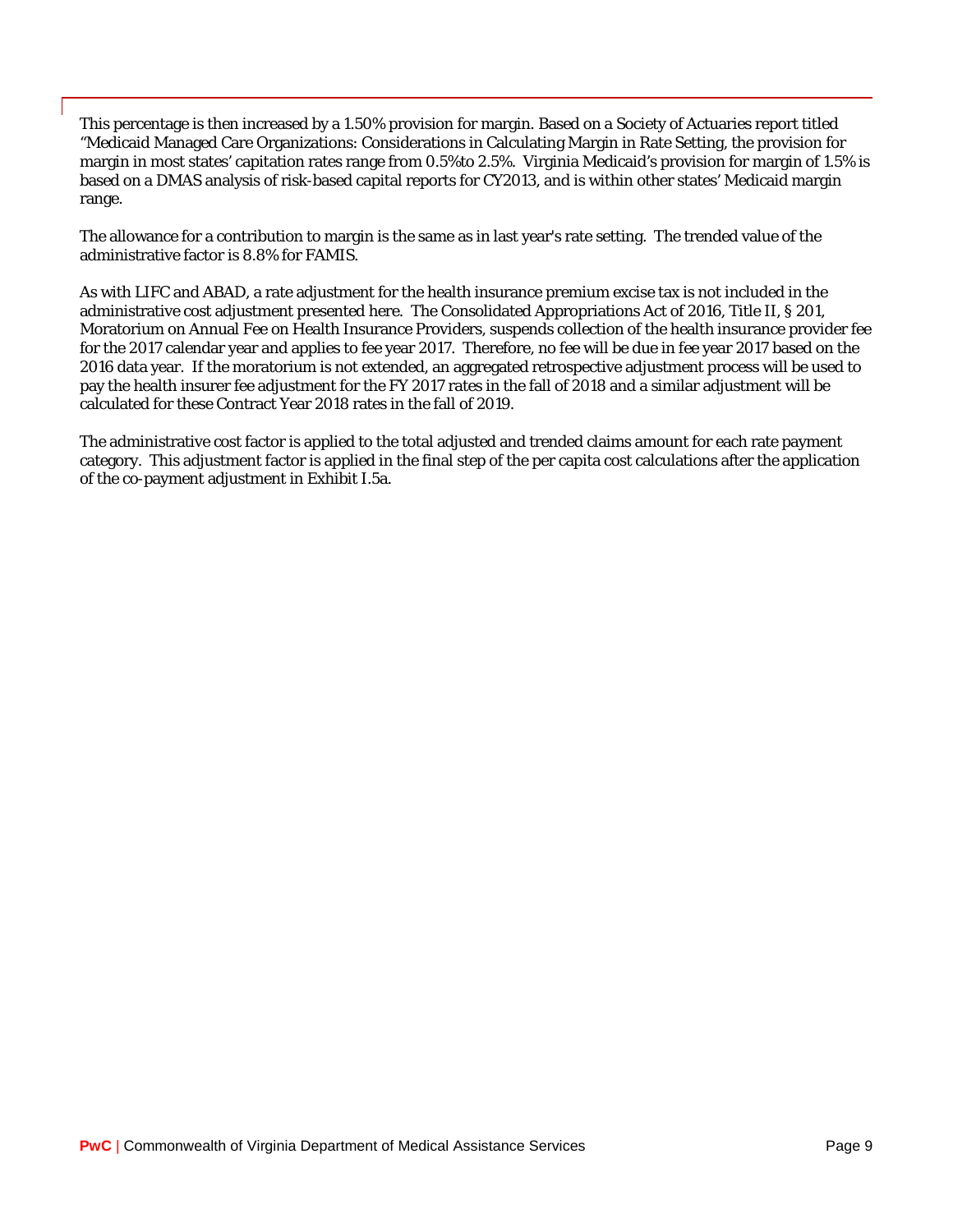# <span id="page-14-0"></span>*I.F. FAMIS Trend and IBNR Adjustments*

Trend and IBNR adjustment factors use FAMIS encounter data and apply the same methodology described in the Medallion 3.0 report. We used the monthly historical health plan expenditures for FY 2015 and FY 2016 with runout through October 2016 to develop the historical data period trend and monthly historical health plan expenditures from July 2013, the beginning of FY 2014, through December 2016 with run-out through February 2017 to develop the contract period trend. One change is that Inpatient Hospital Med/Surg and Inpatient Hospital-Psych experience is combined for the trend evaluation.

We observed age-gender mix changes in the FAMIS population. Up through the first quarter of FY 2014, there was an increase in the proportion of higher cost FAMIS children, particularly the Under Age 1, likely due to the policy change which made children born to FAMIS MOMS eligible for FAMIS without an application. This has been followed by a decrease in the number and proportion of Under 1 and Age 1-5. This decrease is consistent with the end of new enrollment in FAMIS MOMS, the major source of newborns for the FAMIS program, at the end of 2013. This is also when DMAS began to assess new applicants for Medicaid eligibility under the 138% FPL family income criteria that was effective January 1, 2014. At the same time, we observe an increase in the proportion in Age 6-14 and both the male and females Age 15 to 20 rate cells.

Because of the changes in program policy and the small number in Under Age 1, this age group is excluded from the trend development and the calculation of the age-gender adjustment. Also, because of the substantial decrease in the proportion of FAMIS <150% of FPL, the contract period trend uses only data for the FAMIS >150% FPL.

With Under Age 1 excluded, the age gender adjustment factors applied to the contract period service trend models is shown in Table I.2.

| Table I.2.                                                            |                                             |          |             |                 |              |                        |  |  |  |  |  |  |
|-----------------------------------------------------------------------|---------------------------------------------|----------|-------------|-----------------|--------------|------------------------|--|--|--|--|--|--|
| <b>Estimated Change in Age-Gender Mix: July 2013 to February 2017</b> |                                             |          |             |                 |              |                        |  |  |  |  |  |  |
| <b>AID</b><br><b>Group</b>                                            | IP<br><b>Med/Surg &amp;</b><br><b>Psych</b> | OP/HH    | <b>Prof</b> | <b>Pharmacy</b> | <b>Other</b> | All<br><b>Services</b> |  |  |  |  |  |  |
| <b>FAMIS</b>                                                          | $-0.6\%$                                    | $-0.5\%$ | $-1.1\%$    | 1.7%            | 0.5%         | $-0.2%$                |  |  |  |  |  |  |

In addition to the age-gender adjustments, the trend models apply an adjustment to remove the impact of increases or decreases to services that are already reflected in the adjustment Exhibits I.2a to I.2i. For FY 2018, the adjustment is applied to inpatient hospital and is the same values as for LIFC Child, LIFC Adult and ABAD. It is presented in the following table.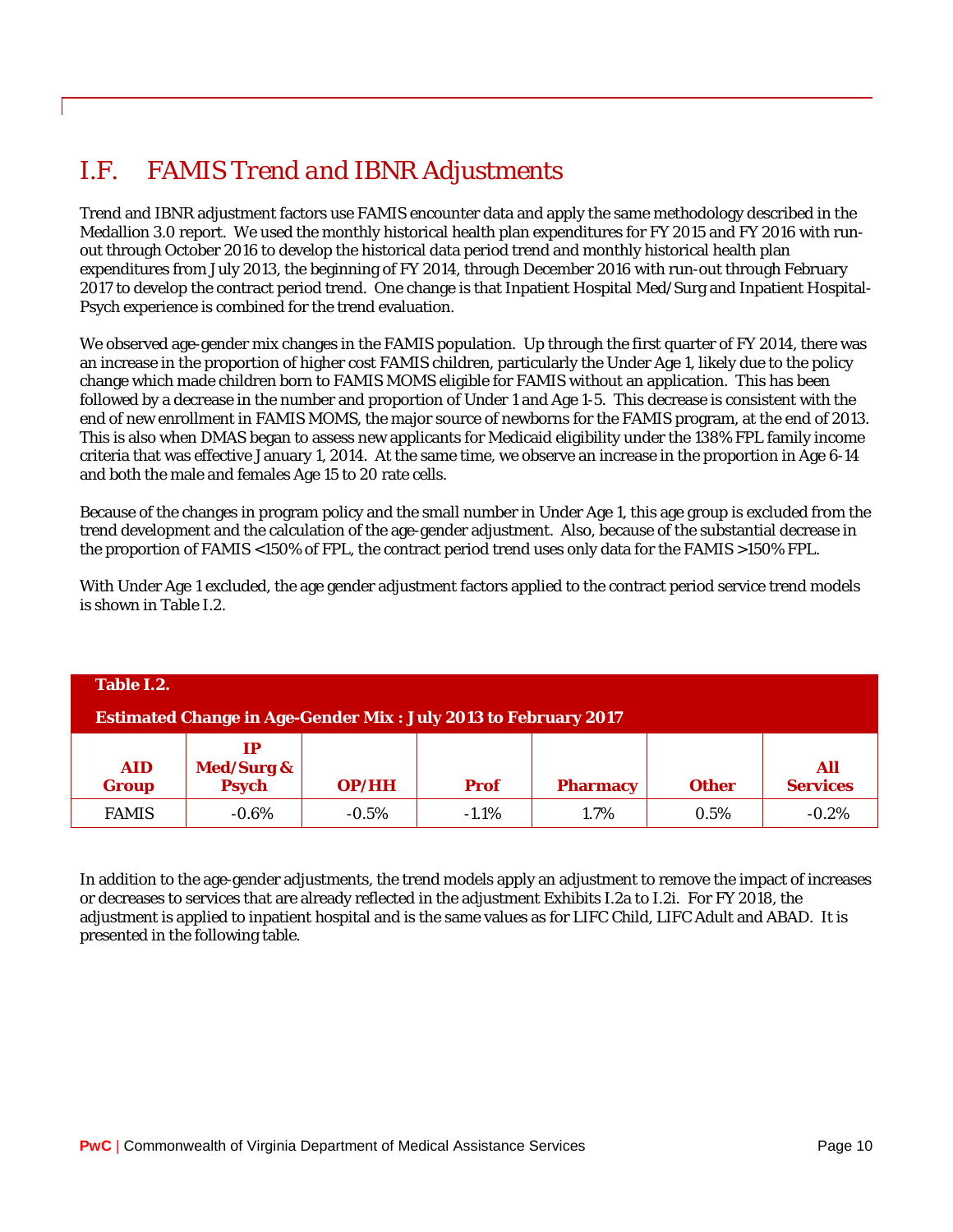| <b>Table I.3</b>                       |                                                   |                   |  |  |  |  |  |  |  |  |  |  |
|----------------------------------------|---------------------------------------------------|-------------------|--|--|--|--|--|--|--|--|--|--|
| <b>Summary of Adjustments to Trend</b> |                                                   |                   |  |  |  |  |  |  |  |  |  |  |
| <b>Service</b>                         | <b>Time Period</b>                                | <b>Adjustment</b> |  |  |  |  |  |  |  |  |  |  |
| <b>Inpatient Hospital</b>              | July 2014 - June 2016<br>July 2016 - October 2016 | 1.000<br>.990     |  |  |  |  |  |  |  |  |  |  |

Incurred But Not Reported (IBNR) completion factors in the first column of Exhibit I.3 are based on the FAMIS historical data and are applied to the total claims in the first column of Exhibit I.4, with the dollar value of the IBNR completion factors shown in the second column of that exhibit. The data used in this analysis has run-out through October 2016 or four months past the end of the data period, and the resulting IBNR factors are generally small. IBNR factors for Outpatient Hospital, Inpatient Psychiatric, Inpatient Hospital, Practitioner, Prescription Drug and Other services are all calculated to be 1.4% or less. The second column of Exhibit I.3.1 provides information on the cumulative impact of the policy and program adjustments in Exhibits I.2a - I.2h. This is for informational purposes and should be evaluated in conjunction with the IBNR and applied trend.

Utilization and cost trend are presented separately for the data period and as a combined trend for the contract period. Overall, the data period trend, using the adjusted FAMIS trend factors and weighted by the service distribution in the FAMIS population, has a weighted average of 9.8%, primarily driven by unit cost increases. Because of changes in the proportion of FAMIS under and over 150% FPL, the contract period trend is developed using the experience of the FAMIS >150% FPL population. The contract period trend is positive with a weighted average of 6.5%.

The resulting trend factors are shown in Exhibit I.3.1. The last two columns show two total trans factors; one based on 18 months of contract trend to project a FY 2018 capitation rate and a second with 22.7 months of contract trend to project to the midpoint of the longer 17 month Contract Year 2018. Only the Contract Year 2018 trend and IBNR factors are applied to the historical data in Exhibit I.4 by applicable service category. The Exhibit I.4.1 includes an additional column "Base Claims Redistribution FY15-16" which represents the redistributed value of individual annual inpatient claims costs above \$250,000. Approximately \$233,000, or 1.1% of the inpatient dollars, was redistributed across the inpatient hospital service lines. IBNR is applied to the Total Base Claims excluding the redistributed dollars.

## <span id="page-15-0"></span>*I.G. Base capitation rates for FAMIS – FY 2018 and Contract Year 2018*

### *Adjustment for FAMIS co-payment schedule*

The FAMIS benefit package includes member co-payments for inpatient admissions, physician office visits, and outpatient pharmacy services. FAMIS copayments have not changed over time. Using this information, the historical data for each plan was increased separately for the under and over 150% FPL populations by the value of the co-payments. The total value of the co-payments was added to the historical claims base in Exhibit I.1 to arrive at a total cost of services. The co-payment adjustment is applied for major service categories. There are some differences among plan co-payment schedules, such as variation between medical supplies and DME co-payments, which are not applied because of insufficient information or lack of claims detail. FFS FAMIS copayments were blended with the reported MCO copayment amounts.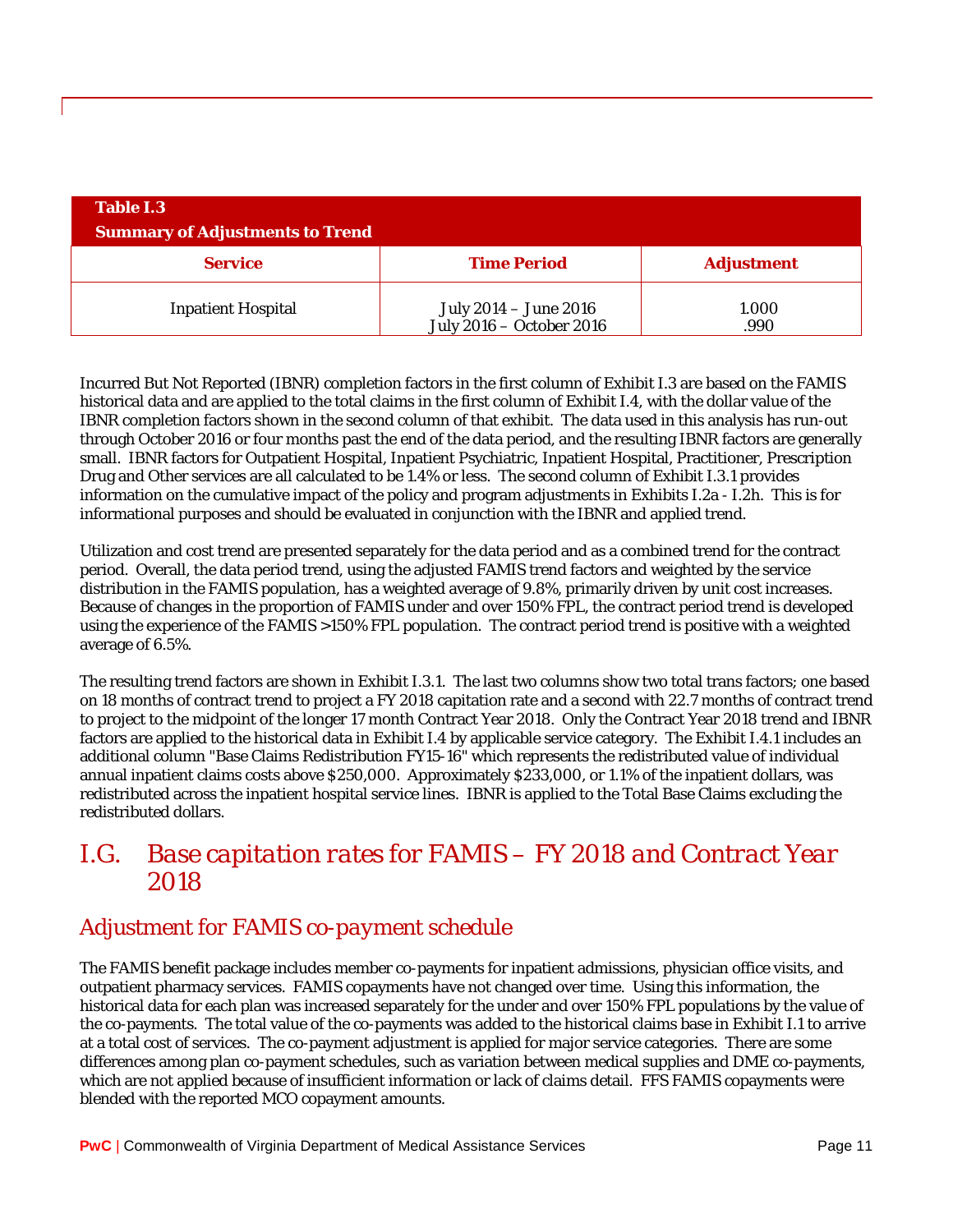The final step in developing the capitation rates for FAMIS is to adjust the combined base rates for the under 150% FPL and over 150% FPL. This was done through a factor that valued the differences in the co-payment amount for separate categories relative to the average utilization of the entire FAMIS population. The separate under 150% FPL and over 150% FPL co-payment adjustment values for medical services for each age-gender cell is shown under the columns Copay Value FAMIS<=150% and Copay Value FAMIS >150% in Exhibit I.5a.1 for FY 2018 and Exhibit I.5b.1 for Contract Year 2018. The co-payment adjustments for 2018 are similar to those that were applied to the FY 2017 FAMIS rate setting for both those under 150% and those over 150% FPL. These values are subtracted from the medical component of the base rate.

The administrative factor is then applied to the medical component of the capitation rate to produce the statewide FAMIS rates. The resulting values are shown in the last two columns of Exhibit I.5a.1 and Exhibit I.5b.1.

The comparison of the FY 2018 and the Contract Year 2018 FAMIS rates to FY 2017 rates are shown in Exhibit I.5a.2 for FY 2018 and Exhibit I.5b.2 for Contract Year 2018.

## <span id="page-16-0"></span>*I.H. Post base capitation rates adjustments*

#### *Drug reinsurance adjustment*

The drug reinsurance adjustment was calculated for the populations similarly to the process described for Medallion 3.0.

Exhibit I.6a presents the steps in the reinsurance calculation and information on the number of people who met the threshold in each of the base years.

Beginning FY 2015, DMAS established a program to reinsurance 90% of drug costs above \$150,000 per member per year. For FY 2018, the threshold will be increased from \$150,000 to \$175,000. Because FAMIS program transitions during Contract Year 2018, the \$175,000 threshold is pro-rated to the nearest \$25,000 for the expected length of FAMIS enrollment to \$225, 000. The trended drug costs amount is reduced by \$225,000 per person plus the additional 10% of risk that will be retained by the health plans. This is the estimate of the 90% reinsurance pool for that year.

Continuance tables using FY 2015 and FY 2016 base data were analyzed to determine the total dollars and the number of members with drug costs in increments of \$25,000. This was supplemented with health plan reinsurance claims submissions for FY 2017 through March 2017 (3Q). The FAMIS continuance tables used 15 month accumulation period and a threshold of \$225,000.

Data was first examined to identify people who met the drug reinsurance threshold in FY 2016 and by the FY 2017 3Q. The "persistent" members who met drug reinsurance attachment points in both FY 2016 and by FY2017 3Q consistently utilized more expensive drugs with higher cost trends. Based on that data, drug claims for persistent members were trended at 20%. Drug claims costs for the non-persistent members who met the attachment point in one of the years (either FY 2016 or by FY 2017 3Q) were trended at 15%. This 15% unit cost trend is supported by an analysis of the contract trend for specialty drugs, defined as all outpatient prescription drugs where MCO plans pay \$500 or more per prescription.

Because of the uncertainty, the number of people estimated to reach the threshold is increased by 20% and the reinsurance pool is increased by the number of additional individuals multiplied by the average cost with the applied specialty trend. Because analysis of actual reinsurance payouts for FY 2015, FY 2016 and the first three quarters of FY 2017 showed actual reinsurance payouts higher than projected by the prior years' methodology, the drug reinsurance adjustment applies a higher number of projected claimants.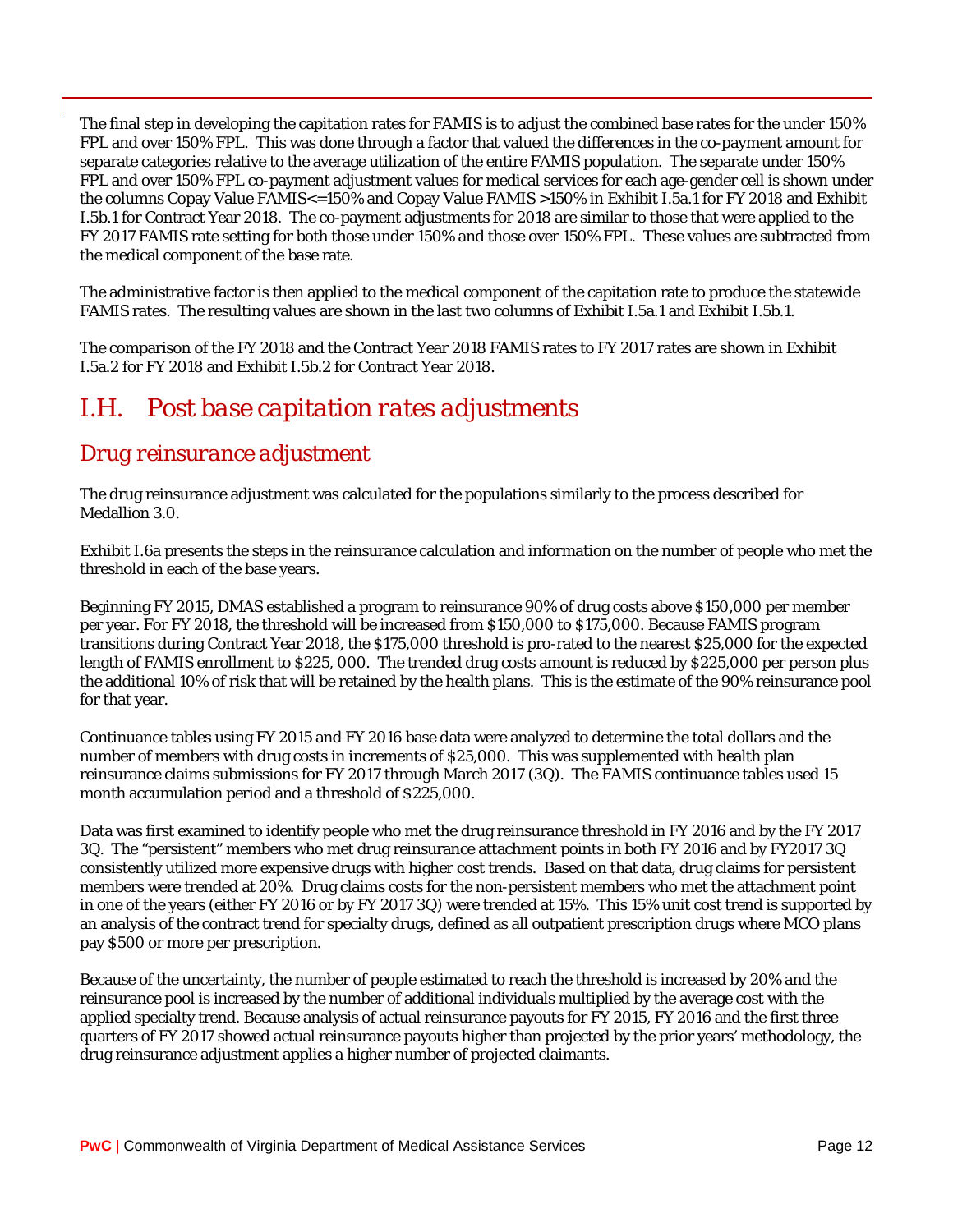The reinsurance amount is \$6.11 PMPM for FAMIS. This amount will be subtracted from the health plan capitation payment for each rate cell to fund a drug reinsurance pool.

#### *Addiction and Recovery Treatment Services (ARTS) adjustment*

The 2016 Virginia budget authorized DMAS to restructure its Addiction and Recovery Treatment Services to more effectively address the opioid epidemic. This initiative includes adding inpatient services for Substance Use Disorder and increasing rates significantly for key services. DMAS is implementing this initiative April 1, 2017 and is working closely with MCOs and providers to build a provider network for ARTS and to increase utilization. ARTS services will be available to members in all of the DMAS managed care programs, including Medallion 3.0, FAMIS, FAMIS Moms, CCC Duals and CCC Plus.

The Virginia budget appropriated additional funds for FY 2017 and Contract Year 2018 for the new services, higher rates and care coordination by MCOs and also assumed some increase in utilization. DMAS expects additional utilization growth in future fiscal years. The FY 2018 budget allocation is \$16.7 million, with approximately \$16.3 million allocated across all DMAS managed care programs for ARTS services and administration.

The starting point for the medical component of the adjustment for Med 3.0 for the FY 2018 rates is the \$16 million appropriation for FY 2018 that is allocated across all managed care populations with enrollees eligible for the ARTS services. The administrative component is calculated based on the FY 2018 ARTS allocation of \$700,000 for the FY 2018 period.

DMAS provided a list of diagnosis codes to identify the target population. The potentially eligible population includes individuals in managed care and those currently in Medicaid FFS who will be enrolled in CCC Plus, but excludes individuals in the Technology Assisted waivers. ARTS eligible members were identified as those who incur claims with any of the substance abuse disorder diagnoses. After the prevalence was determined by population group, that percentage was adjusted for the estimated ARTS utilization factor for each population. The utilization factors were developed by DMAS program staff and varied by age and population group,

Multiplying the prevalence and the expected utilization rates produced an estimate of the ARTS participation factor for each eligible population. These values were used to allocate the medical and the administrative components of the funding per ARTS participant. In addition to the new budget allocation, the ARTS adjustment includes the cost of substance abuse services currently paid under Fee for Service that will now be covered in Medallion 3.0. The estimated annual expenditure for these medical services is approximately \$2.6 million for all managed care program populations. A full description of the calculation of the ARTS adjustment across all DMAS managed care programs is described in a separate memo dated April 25, 2017 that was distributed to the health plans.

Exhibit I.6b presents the FY 2018 ARTS adjustment factors for the FAMIS rates effective July 1, 2017.

Given the uncertainty in utilization growth, there is concern that costs could exceed the funding in the rate cells. DMAS is implementing a stop loss insurance program such that if costs for ARTS exceed the funding by more than 20%, DMAS will assume 100% of the costs. The stop loss will be based on experience over the 15 month period April 2017 to June 2018 and will be determined for each plan based on the combined utilization across all managed care programs (Medallion 3.0, FAMIS/FAMIS Moms, CCC Duals and CCC Plus) the plan participates in.

### *Performance Incentive Award*

As with the Medallion 3.o program, beginning FY 2016, the FAMIS program is included in the DMAS Performance Incentive Award (PIA) program. This builds upon a pilot program established in FY 2015 and the Contract Year 2018 Performance Incentive Award will be based upon criteria established by DMAS using three HEDIS 2018 measures and three FY 2018 administrative measures designed to measure managed care quality. The Performance Incentive Award, or penalty, will be relative to performance among the contracting health plans. The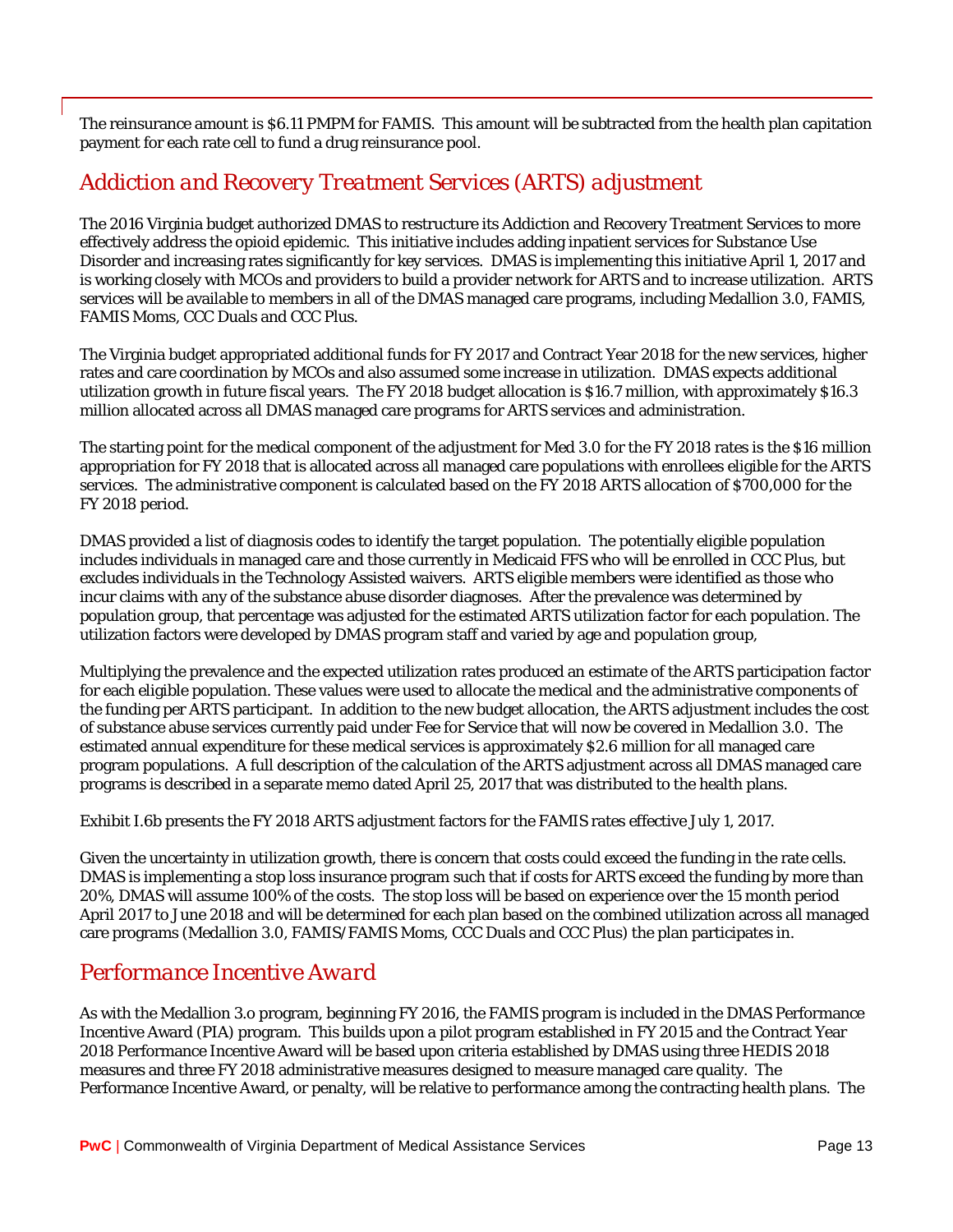maximum amount at risk for each Contractor is 0.15% of the PMPM capitation rate and the maximum award is 0.15% of the PMPM capitation rate. Total awards for all Contractors will equal total penalties for all Contractors.

The structure of the PIA follows the HEDIS reporting year time frame. HEDIS 2018, for instance, reflects services provided in the calendar year 2017. The three administrative measures are based on the monthly reporting deliverables received by the Department from July 1 to June 30 of each measurement year.

DMAS anticipates that report cards for each health plan will be completed by December 31, 2018 for FY 2018. Payment or penalties pursuant to the PIA will be distributed by March 2019. This process and the schedule will recur in the following years. Therefore, the FY 2019 PIA will be complete by December 31, 2019 and payment or penalties will be distributed by March 2020.

The value of the 0.15% maximum Performance Incentive award or penalty is not reflected in the Contract Year 2018 capitation rates because total awards for all Contractors will equal total penalties for all Contractors.

The adjusted FAMIS rates, net of drug reinsurance, and with the ARTS adjustment for rate cells age 6-14 and female and male age 15-18, are presented in Exhibit I.7.

## <span id="page-18-0"></span>*I.I. Contract Year 2018 Capitation rates for FAMIS –Effective July 1, 2017 to November 30, 2018*

Virginia DMAS is in the process of modifying the structure of the Medicaid managed care programs and changes will take place over the 17 month time period. At the end of FY 2018, the FAMIS and FAMIS MOMS populations, as well as the Medallion 3.0 LIFC, AA, and FC populations, will transition to the new Medallion 4.0 Medicaid managed care program. This will occur in regional phases over the period August 1, 2018 to November 30, 2018.

Medallion 4.0 will use different regions with different county configurations. While the Medallion 3.0 and Medallion 4.0 region definition for Roanoke/Alleghany, Far Southwest, and Tidewater are similar, the new Central Virginia, Charlottesville/Western and Northern/Winchester are not aligned. For example, the Medallion 4.0 Central Virginia region is composed of 40 counties that are currently assigned to four of the Medallion 3.0 regions.

The Contract Year 2018 FAMIS, rates net of Drug reinsurance and with the ARTS adjustment, are presented in Exhibit I.7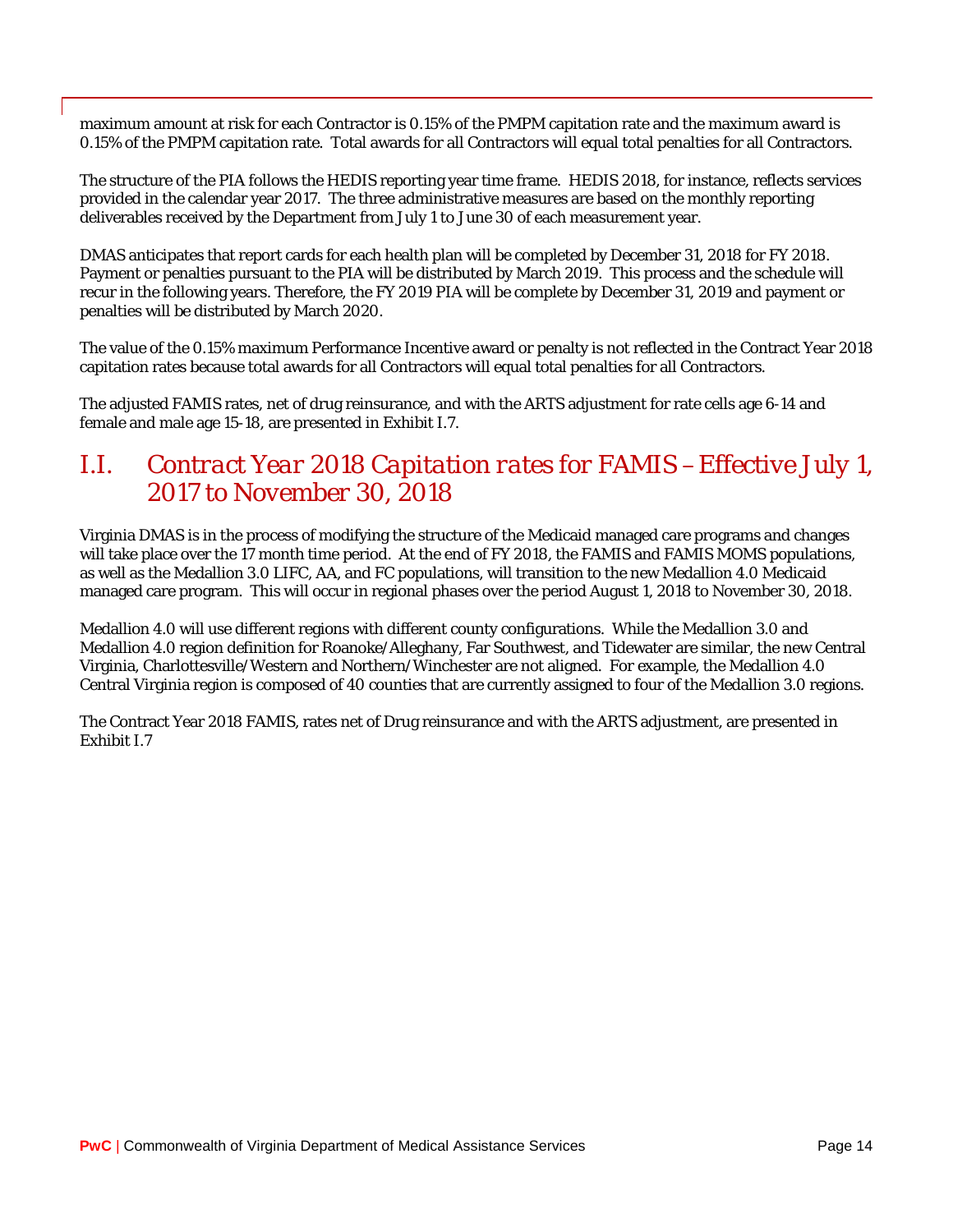# <span id="page-19-0"></span>*II. FAMIS MOMS program rate development*

# <span id="page-19-1"></span>*II.A. Introduction*

Title XXI does not impose specific rate setting requirements on states. Similar to most states, Virginia has chosen to mirror the Medicaid rate setting methodology for FAMIS MOMS, with appropriate adjustments to recognize differences in the covered population and the goals of the program. The FAMIS MOMS PMPM calculation relies on the analysis of health plan data submissions for this enrolled population with adjustments that would meet the test of actuarial soundness. There is a single statewide rate for FAMIS MOMS.

# <span id="page-19-2"></span>*II.B. FAMIS MOMS program description*

The 2004-2005 Virginia General Assembly budgeted funding for a program "to expand prenatal care, pregnancyrelated services, and 60 days of post-partum care under FAMIS to an annual estimated 380 pregnant women who were 19 or older with annual family income less than or equal to 150 percent of the federal poverty level.

FAMIS MOMS provides full Medicaid benefits for pregnant women to the covered Federal Poverty Level (FPL) through the CHIP program. Full Medicaid benefits for pregnant women include all services, except dental, and include non-emergency transportation, which is not a covered benefit for FAMIS children. Pregnant women who are under age 21 are also eligible for EPSDT-related services. The provision of full Medicaid benefits also means that, in contrast to the FAMIS program for children, there are no co-payments for services.

Since the program was established there have been eligibility income expansions in the FAMIS MOMS program and it now covers pregnant women up to 200% of FPL. The schedule of the income expansions was:

| <b>Table II.1</b>                      |                         |
|----------------------------------------|-------------------------|
| <b>FAMIS MOMS income eligibility</b>   |                         |
| <b>Federal poverty level</b>           | <b>Effective date</b>   |
| 133-150% FPL                           | <b>August 1, 2005</b>   |
| 133-166% FPL                           | September 1, 2007       |
| 133-185% FPL                           | July 1, 2008            |
| 133-200% FPL                           | July 1, 2009            |
| <b>New Enrollment Discontinued</b>     | December 31, 2013       |
| New Enrollment Reinstated 133-200% FPL | <b>December 1, 2014</b> |

The FAMIS MOMS program was discontinued for most of CY 2014. DMAS halted new enrollment into the FAMIS MOMS program on December 31, 2013. This decision by the General Assembly was based on the assumption that these higher income pregnant women were eligible to enroll in the Qualified Health Plans available through the Federal Health Benefits Exchange. The program was reinstated with the first FAMIS MOMS enrollment effective December 1, 2014 for pregnant women up to 200% of the Federal Poverty Level. In 2016, this was an annual income up to \$23,540 for a single person.

Eligibility begins with a determination of pregnancy and income verification and continues through the month of delivery, plus an additional two months. One important difference between Medicaid for pregnant women (under either FFS or Medallion 3.0) and FAMIS MOMS is that Medicaid offers up to three months of retroactive coverage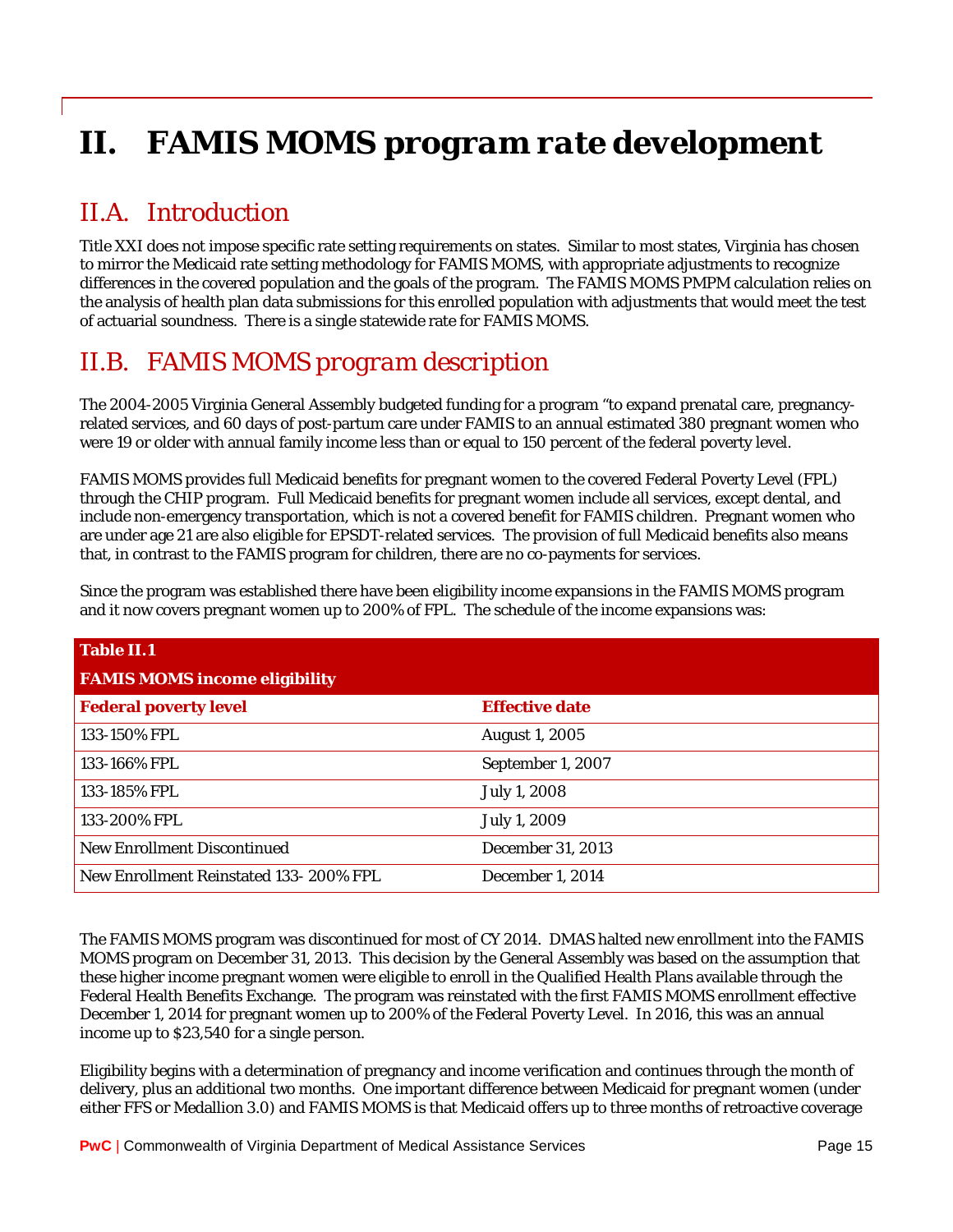while the FAMIS MOMS' effective date of coverage is the first of the month that the signed application was received. There is no retroactive coverage for FAMIS MOMS enrollees. Based on a policy change dating back to July 1, 2010, babies born to FAMIS MOMS are automatically covered for the birth month plus two additional months but not beyond the first three months. The baby is eligible for additional coverage through the first year of life, and may be determined eligible for either FAMIS or the Medicaid Medallion 3.0 program, FAMIS Plus.

Eligible women are enrolled in managed care plans wherever possible. If a woman's FFS OB-GYN participates with one of the available managed care organizations, DMAS will transition her into that MCO to provide continuity of care. However, similar to Medicaid rules, a woman can opt out of an MCO if she is in her last trimester and her regular OB-GYN does not participate with the MCO. Beginning March 1, 2015, pregnant women enrolled in FAMIS MOMS received dental benefits during the pregnancy and for 60 days following the birth of the child. However, services are administered through the Smiles for Children program rather than through MCOs. The dental services include: x-rays and examinations, cleanings, fillings, root canals, gum related treatment, crowns, bridges, partials and dentures, tooth extractions and other oral surgeries, and other appropriate services.

## <span id="page-20-0"></span>*II.C. Data book*

#### *Approach to rate setting for FAMIS MOMS*

The Contract Year 2018 FAMIS MOMS rate setting uses MCO data for the one year period October 1, 2015 to September 30, 2016. In developing proposed capitation rates, the method by which women will be enrolled in the health plan and the potential variation in the length of plan enrollment is a key consideration. A small difference in the average length of plan enrollment can have a material difference in the capitation rate, since most of the cost is incurred at the time of delivery and is not evenly spread over the entire pregnancy and eligibility period. After enrollment in FAMIS MOMS was reinstated, enrollment grew slowly and it was not until late 2015 that we observe a leveling off of the enrollment and a similar length of enrollment as existed prior to December 2013.

We believe that the enrollment patterns are now similar to those seen in the program before the halt in new enrollment and future FAMIS MOMs rate development will be able to use a longer base period in the development of the capitation rates.

Development of the Data Book for FAMIS MOMS rate setting follows the same methodology described in the Medallion 3.0 report, including use of the DMAS capitation payment file to determine eligibility, claims matching, and inclusion of sub capitated services.

### <span id="page-20-1"></span>*II.D. FAMIS MOMS legislative and program adjustments*

In general, the methodology for FAMIS MOMS adjustments is similar to the adjustments in the Medallion 3.0 report. Actual adjustment values may differ where the adjustment is developed using FAMIS MOMS encounter data instead of Medallion 3.0 encounter data. All of these adjustment are reflected in the column "Policy and Program Adjustments" in Exhibit II.4 except for the Provider Incentive and Administrative Cost Adjustments.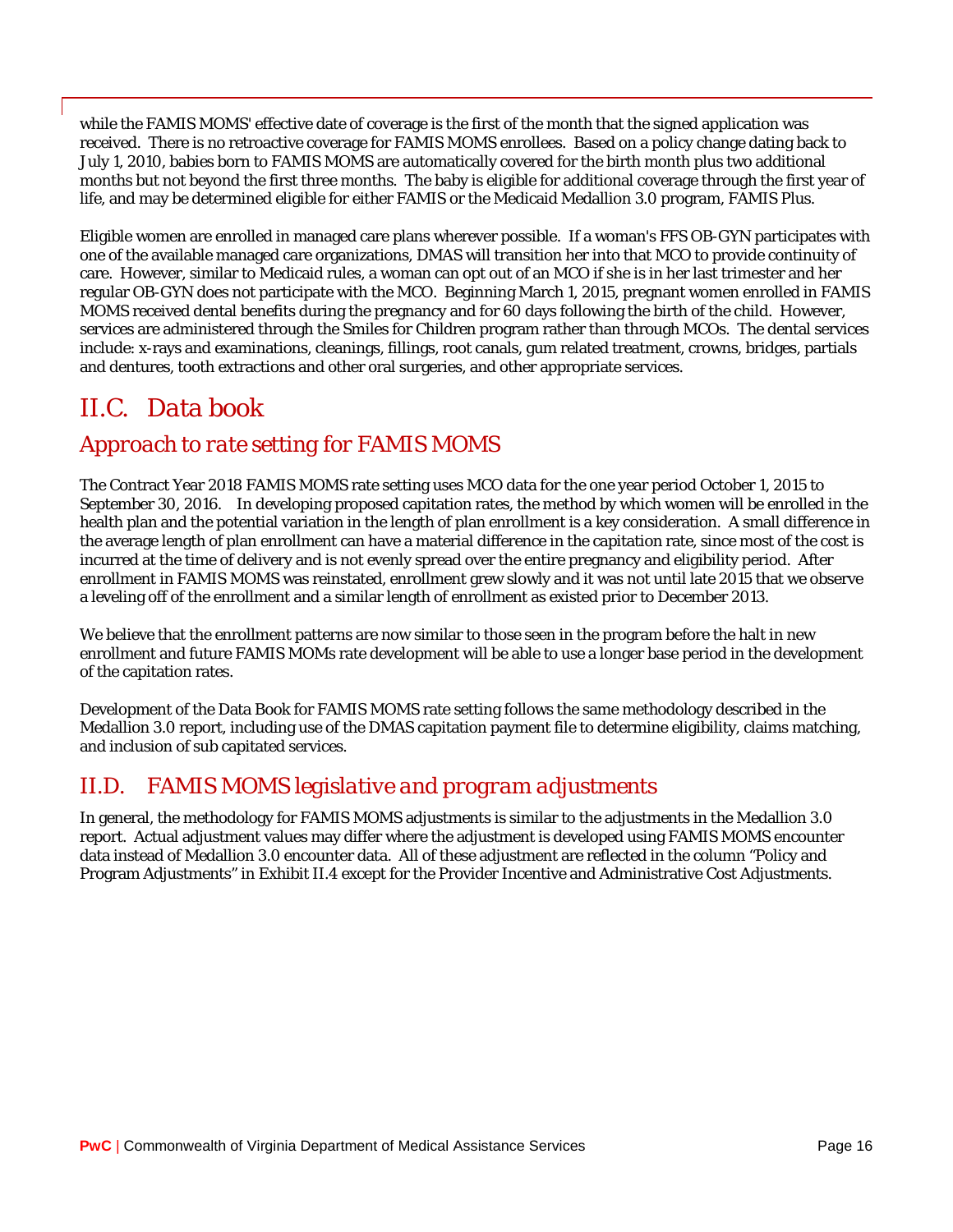The historical data presented in Exhibit II.1 is adjusted by the policy and program factors summarized in the table (Exhibits II.2a to II.2g) and the Trend and IBNR factors (Exhibit II.3).

#### **Table II.2**

# **Medallion 3.0 Adjustment Methodology Used in FAMIS MOMS Rates**

| <b>Medallion Exhibit Number and</b><br><b>Adjustment Name</b> | <b>FAMIS MOMS</b><br><b>Exhibits</b> | <b>FAMIS MOMS values</b>                                                                                                     |
|---------------------------------------------------------------|--------------------------------------|------------------------------------------------------------------------------------------------------------------------------|
| 2a Pharmacy Adjustment                                        | 2a                                   | 2a: -1.5% applied to pharmacy services                                                                                       |
| 2b Exempt Infant Formula Carveout                             | Not applicable                       | Applies only to children                                                                                                     |
| 2c.1 Hospital Inpatient Adjustments                           | 2 <sub>b</sub>                       | 2b: -1.47% Inpatient Medical/Surgical, 25.7%<br><b>Inpatient Psychiatric</b>                                                 |
| 2d Freestanding Psychiatric Hospital                          | Not applicable                       | Not a covered FAMIS MOMS service                                                                                             |
| 2e.1 Outpatient Hospital Adjustments                          | 2c                                   | 2c: 1.15% applies to OP-ER and related and OP-Other                                                                          |
| 2g Provider Incentive                                         | 2d                                   | 2d: \$1.31 PMPM and 0.14% of the weighted average<br><b>PMPM</b> medical cost                                                |
| 2f Hepatitis C Adjustment                                     | 2e                                   | 2e: 0.1% applied to Pharmacy                                                                                                 |
| 2h ER Triage Adjustment                                       | NA                                   | ER triage fully in October 2015 to September 2016<br>base period.                                                            |
| 2i RBRVS Adjustment                                           | 2f                                   | 2f: -0.21% applied to professional services                                                                                  |
| 2j Administrative Cost                                        | 2g                                   | 2g: \$48.26 PMPM based on reallocation weighted by<br>claims, or 6.2% of base capitation rate with<br>contribution to margin |

#### *Pharmacy adjustment*

The size and drug utilization of the FAMIS MOMS population is not sufficient to allow the plans to negotiate levels of rebate that were contracted for the Medicaid managed care population. Based on plan submitted data, we do not expect additional reductions to the managed care rebate and use the health plan projection of 2.3%.

The final pharmacy adjustment factors are shown in Exhibit II.2a. The PBM factor is a reduction of 1.5%.

#### *Hospital Inpatient adjustment*

The hospital capital percentage averaged 8.7 % during the FY 2015- FY 2016 base period. The percentage was decreased to 8.43% in FY 2016 and is expected to remain at that value in through FY 2018. There are no unit cost adjustments for either FY 2015 or FY 2016. The Virginia General Assembly authorized a unit cost adjustment for FY 2017 equal to half the regulatory inflation, a value of 1.05%.

Hospital reimbursement rates are being rebased for FY 2017. For inpatient medical/surgical, the rebasing is a negative adjustment of 2.65%. For inpatient psychiatric in acute care hospitals, it is a positive adjustment of 27%. The inpatient psychiatric factor is applied to mental health claims that are submitted with FFS payment detail and the allocated inpatient mental health subcapitation dollars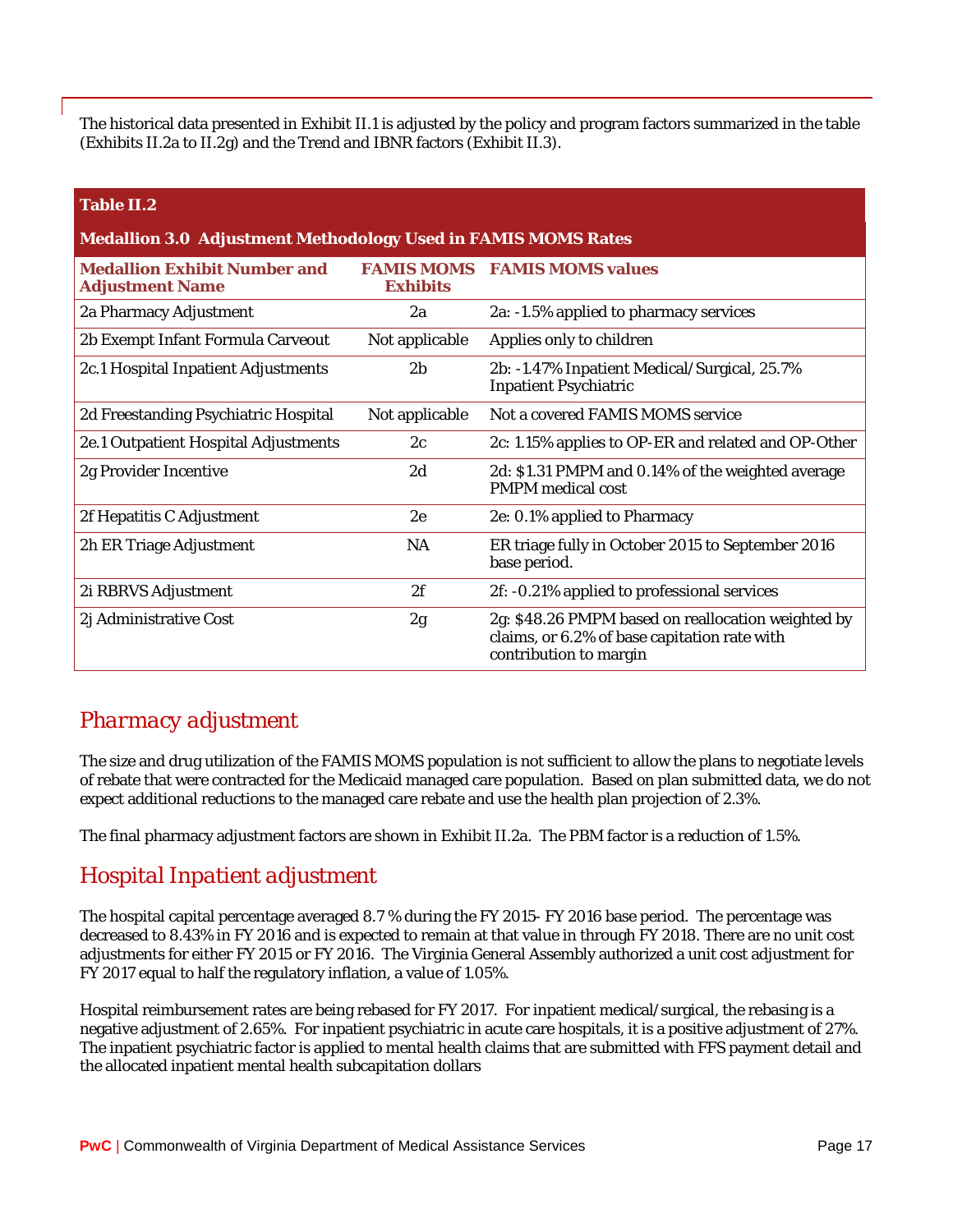These adjustment factors are shown in Exhibit II.2b and applied to all hospital inpatient service categories in Exhibit II.4 under the column labeled "Policy and Program Adjustments."

### *Outpatient hospital adjustment*

There are two adjustment to outpatient hospital for FY 2017. DMAS used to pay outpatient hospital as a percent of cost and rate setting used the outpatient hospital trend based on the historical trend. As of January 1, 2014, DMAS FFS started reimbursing outpatient hospital using Enhanced Ambulatory Patient Groups (EAPGs). Inflation adjustments will now be applied to outpatient hospital rates in the same manner as inpatient hospital. FY 2017 is the first year that outpatient hospital inflation has been modified. Outpatient hospital rates are going to be adjusted by 50% of inflation, a value of 1.05%.

There also is an MCO outpatient hospital rebasing adjustment. The rebasing adjustment is 0.1%.

These adjustment factors are shown in Exhibit II.2c and applied to all hospital inpatient service categories in Exhibit II.4 under the column labeled "Policy and Program Adjustments."

#### *Provider incentive adjustment*

This adjustment represents the percentage value of the case management and provider incentive payments that are paid separately from the encounter data. The value of the FAMIS MOMS incentive is \$1.31 PMPM. This translates to a percent of weighted average PMPM medical cost shown in Exhibit II.2d, and is presented as the dollar value applicable to the rate cell in the service line labeled Provider Incentive Payment Adjustment in Exhibit II.4.

### *Hepatitis C treatment adjustment*

The Hepatitis C Drug treatment adjustment is developed by applying estimates of increases in Hepatitis C testing, identification of new cases, and increases in the frequency of drug treatment using the new drug regimens. Based on the more recent actual experience, the adjustment assumes a lower cost for a course of treatment and an increase in utilization due to the new protocols. Specifically, the treatment data indicates that approximately half of new treatment eligibles are prescribed the lower cost Epclusa or Zepatier while the remaining 50% are prescribed Harvoni. The data for July to December 2016 indicate about a 30% increase in people starting treatment in the six months after the first change in protocol. Data after January 2017, following the second change in protocol, are limited and vary significantly by month, but indicate an additional increase in the number of people receiving treatment. Analysis of the historical data indicated that approximately 2.0% of the FAMIS MOMS population was tested for the disease, approximately 0.21%, or 5 FAMIS MOMS, had a diagnosis of Hepatitis C, and of those, none have undergone drug therapy.

The calculation of the additional cost of Hepatitis C treatment is presented in Exhibit II.2e. The increase is converted to a percentage adjustment to total claims in the pharmacy service category, and is 0.1% for FAMIS MOMS. The adjustment is added in Exhibit II.4 under the column labeled "Policy and Program Adjustments."

### RBRVS rebasing adjustment

Each year DMAS adjusts physician rates consistent with the Medicare Resource Based Relative Value Scale update in a budget neutral manner based on funding. Up until last year, the update was based solely on DMAS FFS data. Plans have reported that the rebasing is not cost neutral to their operations and that the impact on them varies. Last year the DMAS update used both FFS and MCO data. For the last two years of rate development, the DMAS analysis used both FFS and the MCO data, as repriced to the DMAS physician fee schedule. Claims covered all professional providers, including physicians, nurse practitioners, psychologists, therapists, opticians, and federally qualified health centers and the full range of CPT codes from 10000 to 99499. The new physician rates for FY 2018 resulted in a -0.21 percent reduction to the FAMIS and FAMIS MOMS. This is a single factor provided by DMAS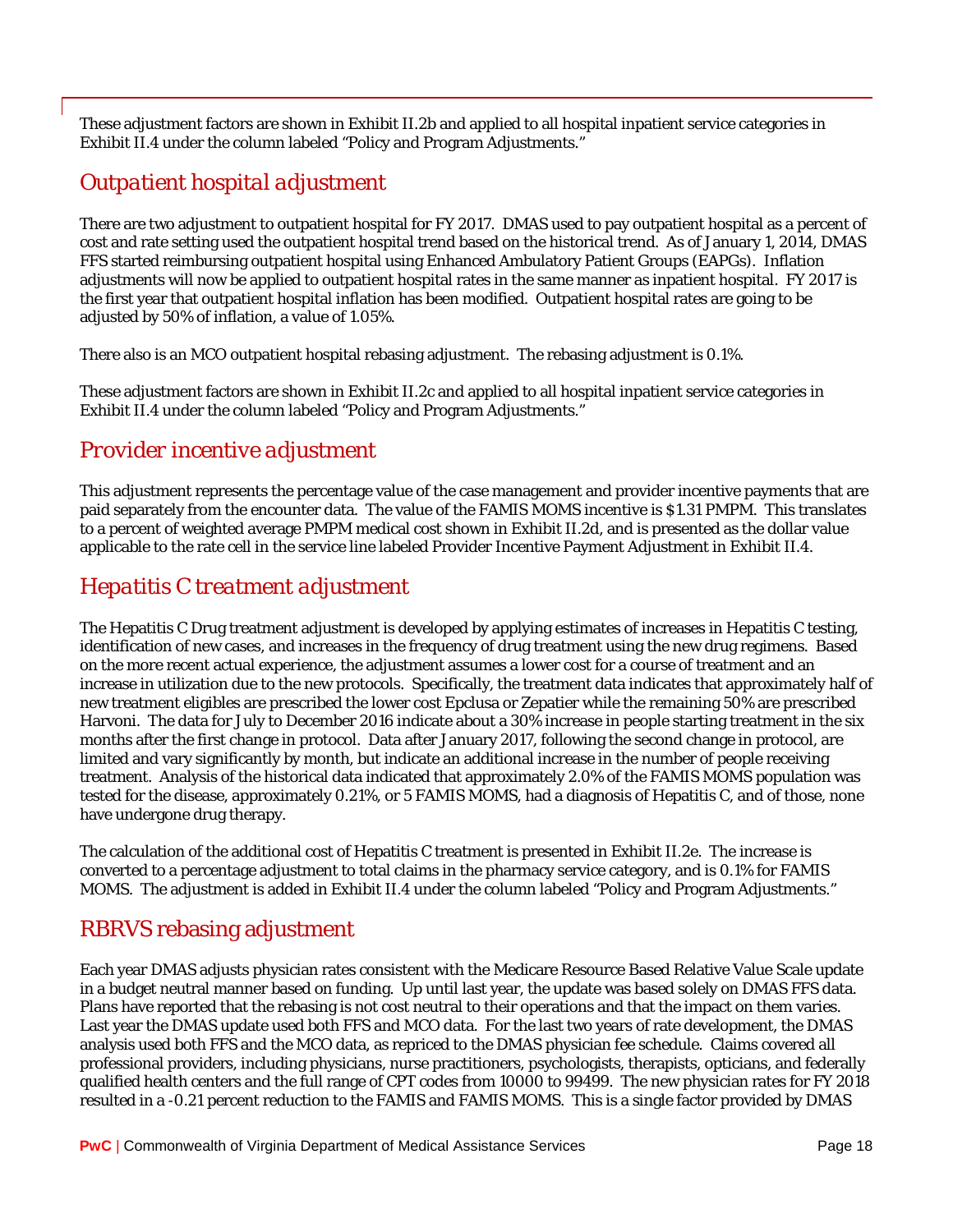and is applied to all Medallion 3.0 populations. Other codes, such as J codes for drugs administered in an office setting, that are grouped in the professional service categories, are excluded from the adjustment.

The managed care professional fee adjustment is -0.16% for FAMIS MOMS. The calculation of the RBRVS adjustment is shown in Exhibit II.2f. The adjustment is added in Exhibit II.4 under the column labeled "Policy and Program Adjustments."

### *Plan administration adjustment*

The administrative allowance for FAMIS MOMS is calculated using the same revised approach that was used to develop the administrative allowance for the Medallion 3.0 and FAMIS programs. These administrative dollars were based upon CY 2016 costs PMPM that were then reallocated based on weighting by claims volume PMPM for each eligibility group. The CY 2016 base of \$67.09 PMPM value is trended. The reallocation decreases the FAMIS MOMS administrative cost adjustment from \$69.21 PMPM to \$48.26 PMPM.

The reallocated administrative cost is compared to the medical component of the FY 2018 base rate to determine administrative allowance as a percentage of the base capitation rate, a value of 4.7%. This percentage is then increased by a 1.50% provision for margin. Based on a Society of Actuaries report titled "Medicaid Managed Care Organizations: Considerations in Calculating Margin in Rate Setting, the provision for margin in most states' capitation rates range from 0.5%to 2.5%. Virginia Medicaid's provision for margin of 1.5% is based on a DMAS analysis of risk-based capital reports for CY2013 and is within other states' Medicaid margin range. The allowance for a contribution to reserve is the same as in last year's rate setting. With the provision for margin, the final administrative factor is 6.2% for FAMIS MOMS.

This adjustment factor is shown in Exhibit II.2g and is presented as the dollar value applicable to rate cell in the line labeled Admin Cost Adjustment in Exhibit II.4.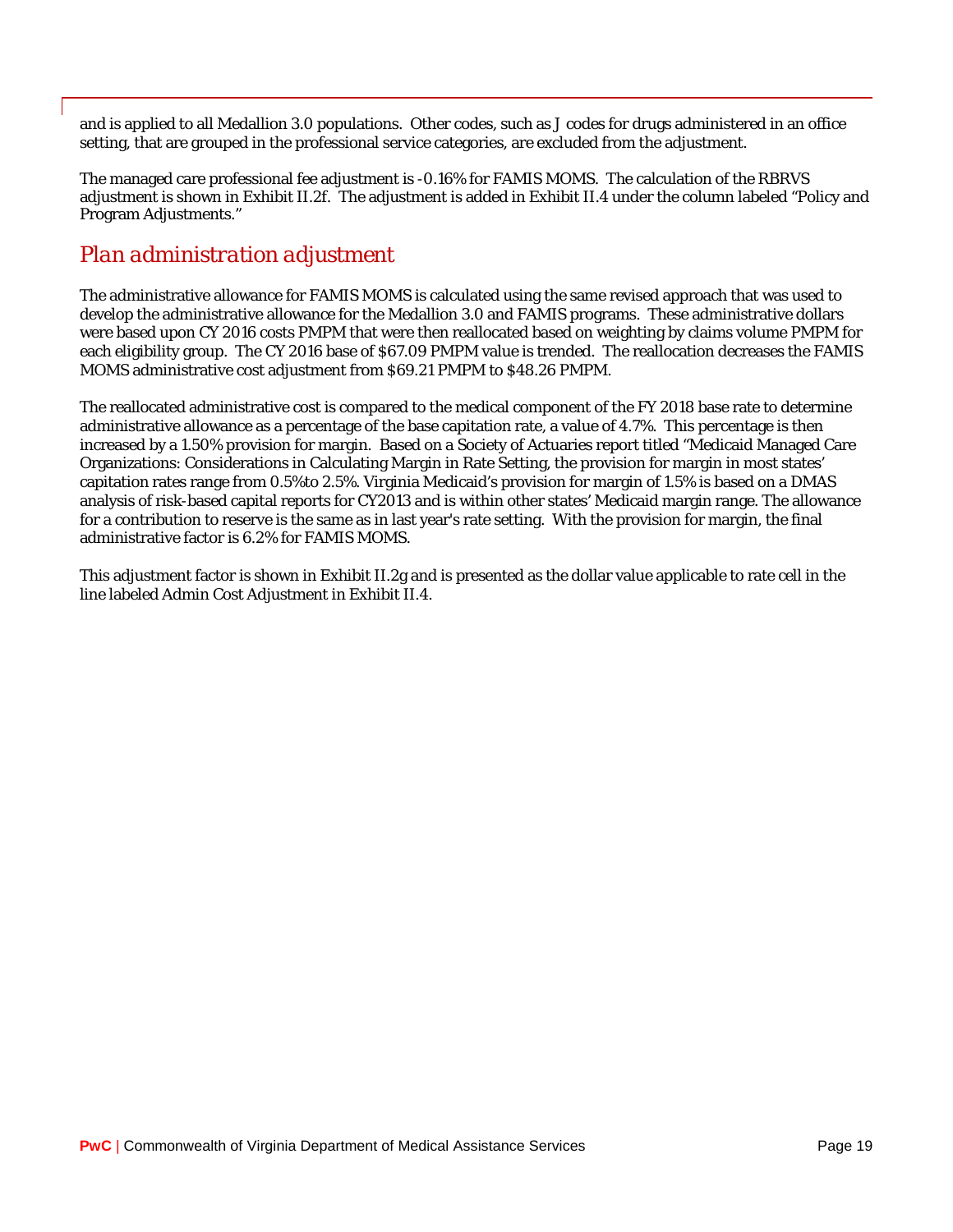# <span id="page-24-0"></span>*II.E. FAMIS MOMS trend and IBNR adjustments*

Trend and IBNR adjustment factors uses FAMIS MOMS encounter data and applies the same methodology described in the Medallion 3.0 report. The FAMIS MOMS program was restarted December 1, 2014 but has not grown to the enrollment levels observed before the program shut down.

Because of the shortened base period, it is not possible to develop data or contract period trend off of the FAMIS MOMS data. Instead, the unit cost trend for the LIFC Adult population is applied. There is no utilization trend.

There is no age-gender adjustment for FAMIS MOMS and the Inpatient Hospital trend analysis incorporates the same adjustment as that used for FAMIS and presented in Table I.3.

IBNR factors for Inpatient Medical/Surgical, Inpatient Psychiatric, Outpatient, Practitioner, Prescription Drug and Other services are also set to the LIFC Adult values. The second column of Exhibit II.3 is information on the cumulative impact of the policy and program adjustments in Exhibits II.2a to II.2f. This is for informational purposes and should be evaluated in conjunction with the IBNR and applied trend.

Utilization and cost trend are presented separately for the data period and as a combined trend for the contract period. The weighted average data period trend assigned is an increase of 3.6%. Overall contract period trend is also a weighted average increase of 3.6%.

The resulting trend factors are shown in Exhibit II.3. The last two columns show two total trend factors; one based on 15 months of contract trend to project a FY 2018 capitation rate and a second with 19.6 months of contract trend to project to the midpoint of the longer 17 month Contract Year 2018. Only the Contract Year 2018 trend and IBNR factors are applied to the historical data in Exhibit II.4 by applicable service category.

## <span id="page-24-1"></span>*II.F. Base capitation rates for FAMIS MOMS- FY 2018 and Contract Year 2018*

The historical data presented in Exhibit II.1 is adjusted by the factors shown in Exhibits II.2a through II.2i and the Trend and IBNR factors in Exhibit II.3. The administrative adjustment is then added to the completed and adjusted claims. The result of these calculations is shown in Exhibit II.4. The administrative factor is then applied to the medical component of the capitation rate to produce the statewide FAMIS MOMS rate.

The resulting values are shown in Exhibit II.5a for FY 2018 and Exhibit I.5b for Contract Year 2018. These exhibits also present the comparison of the FY 2018 and the Contract Year 2018 FAMIS MOMS rates to the FY 2017 rates.

# <span id="page-24-2"></span>*II.G. Post Base capitation rates adjustments*

#### *Addiction and Recovery Treatment Services (ARTS) adjustment*

The 2016 Virginia budget authorized DMAS to restructure its Addiction and Recovery Treatment Services to more effectively address the opioid epidemic. This initiative includes adding inpatient services for Substance Use Disorder and increasing rates significantly for key services. DMAS is implementing this initiative April 1, 2017 and is working closely with MCOs and providers to build a provider network for ARTS and to increase utilization. ARTS amenities will be available to members in all of the DMAS managed care programs, including Medallion 3.0, FAMIS, FAMIS Moms, CCC Duals and CCC Plus.

The Virginia budget appropriated additional funds for FY 2017 and FY 2018 for the new services, higher rates and care coordination by MCOs and also assumed some increase in utilization. DMAS expects additional utilization growth in future fiscal years.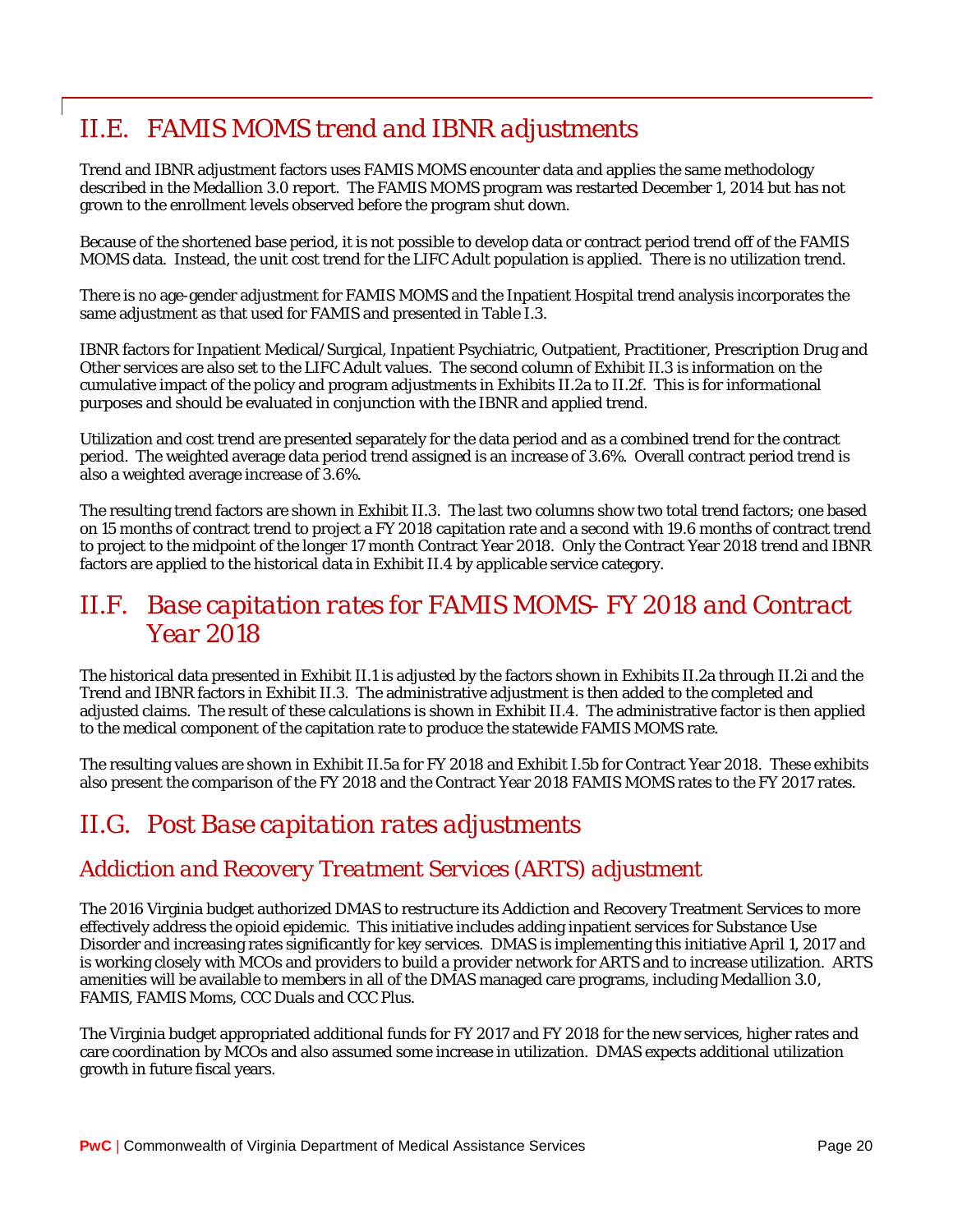The starting point for the medical component of the adjustment for Med 3.0 for the FY 2018 rates is the \$16 million appropriation for FY 2018 that is allocated across all managed care populations with enrollees eligible for the ARTS services. The administrative component is calculated based on the FY 2018 ARTS allocation of \$700,000.

DMAS provided a list of diagnosis codes to identify the target population. The potentially eligible population includes individuals in managed care and those currently in Medicaid FFS who will be enrolled in CCC Plus, but excludes individuals in the Technology Assisted waivers. ARTS eligible members were identified as those who incur claims with any of the substance abuse disorder diagnoses. After the prevalence was determined by population group, that percentage was adjusted for the estimated ARTS utilization factor for each population. The utilization factors were developed by DMAS program staff and varied by age and population group,

Multiplying the prevalence and the expected utilization rates produced an estimate of the ARTS participation factor for each eligible population. These values were used to allocate the medical and the administrative components of the funding per ARTS participant. In addition to the new budget allocation, the ARTS adjustment includes the cost of substance abuse services currently paid under Fee for Service that will now be covered in Medallion 3.0. The estimated annual expenditure for these medical services is approximately \$2.6 million for all managed care program populations. A full description of the calculation of the ARTS adjustment across all DMAS managed care programs is described in a separate memo dated April 25, 2017 that was distributed to the health plans.

Exhibit II.6 presents the Contract Year 2018 ARTS adjustment factors for the FAMIS MOMS rates effective July 1, 2017.

Given the uncertainty in utilization growth, there is concern that costs could exceed the funding in the rate cells. DMAS is implementing a stop loss insurance program such that if costs for ARTS exceed the funding by more than 20%, DMAS will assume 100% of the costs. The stop loss will be based on experience over the 15 month period April 2017 to June 2018 and will be determined for each plan based on the combined utilization across all managed care programs (Medallion 3.0, CCC Duals and CCC Plus) the plan participates in.

### *Performance Incentive Award*

The FAMIS MOMS program will be not be included in the DMAS Performance Incentive Award (PIA) program.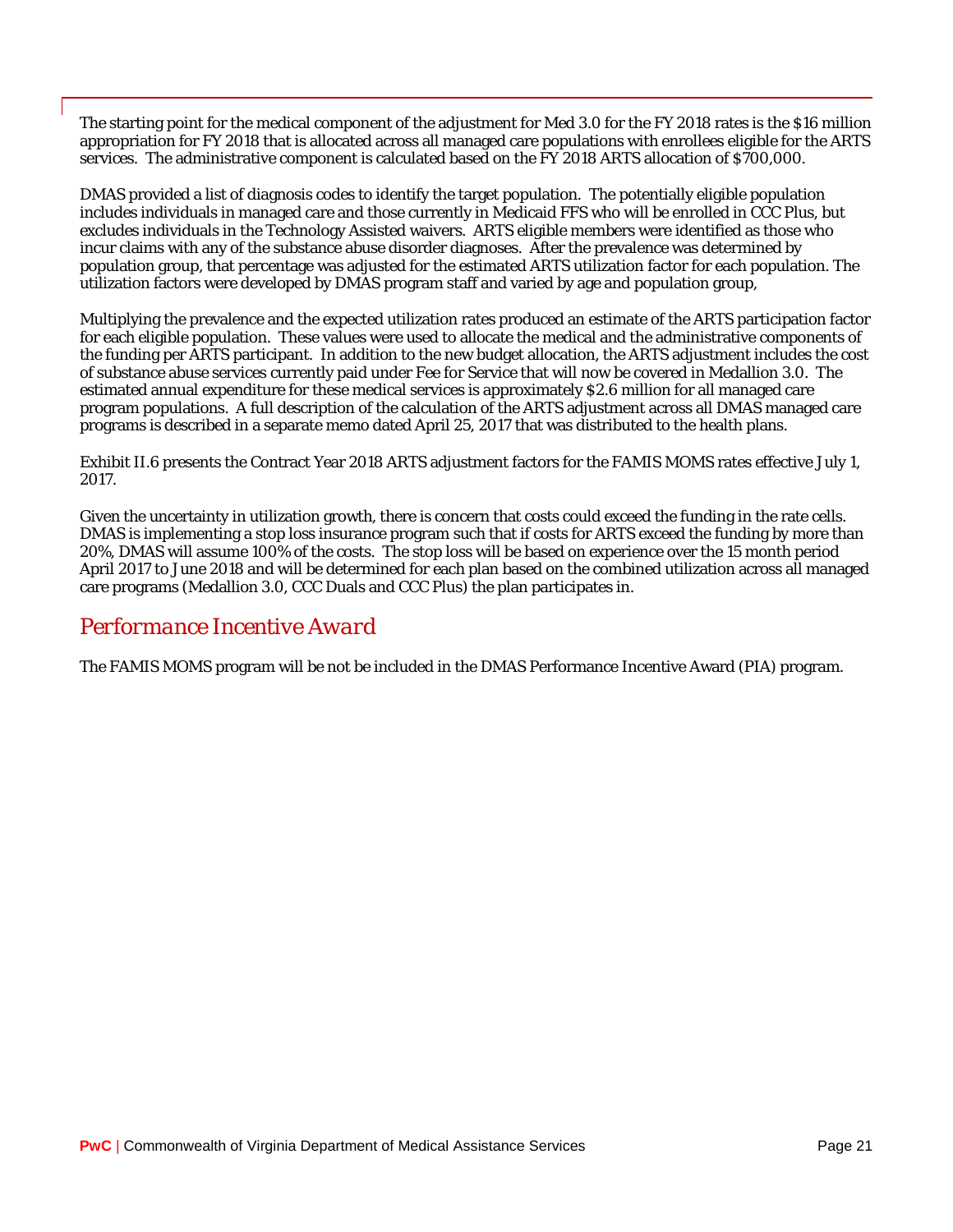# <span id="page-26-0"></span>*II.H. Contract Year 2018 capitation rates for FAMIS MOMS: Effective July 1, 2017 to November 30, 2018*

FAMIS MOMS will transition to new Medallion 4.0 regions under the same in regional phases as LIFC and FAMIS over the period August 1, 2018 to November 30, 2018.

Because it is a single statewide rate, the FAMIS MOMS transition rates that will be effective for the period August 1, 2018 to November 30, 2018 will not reflect the impact of decreasing enrollment as members move to new Medallion 4.0 regions.

The Contract Year 2018 FAMIS MOMS rate with ARTS adjustment is \$1,036.04 and is presented in Exhibit II.7. The comparison of this FAMIS MOMS rate to the FY 2017 FAMIS MOMS rate is also shown and is a decrease of 9.17%.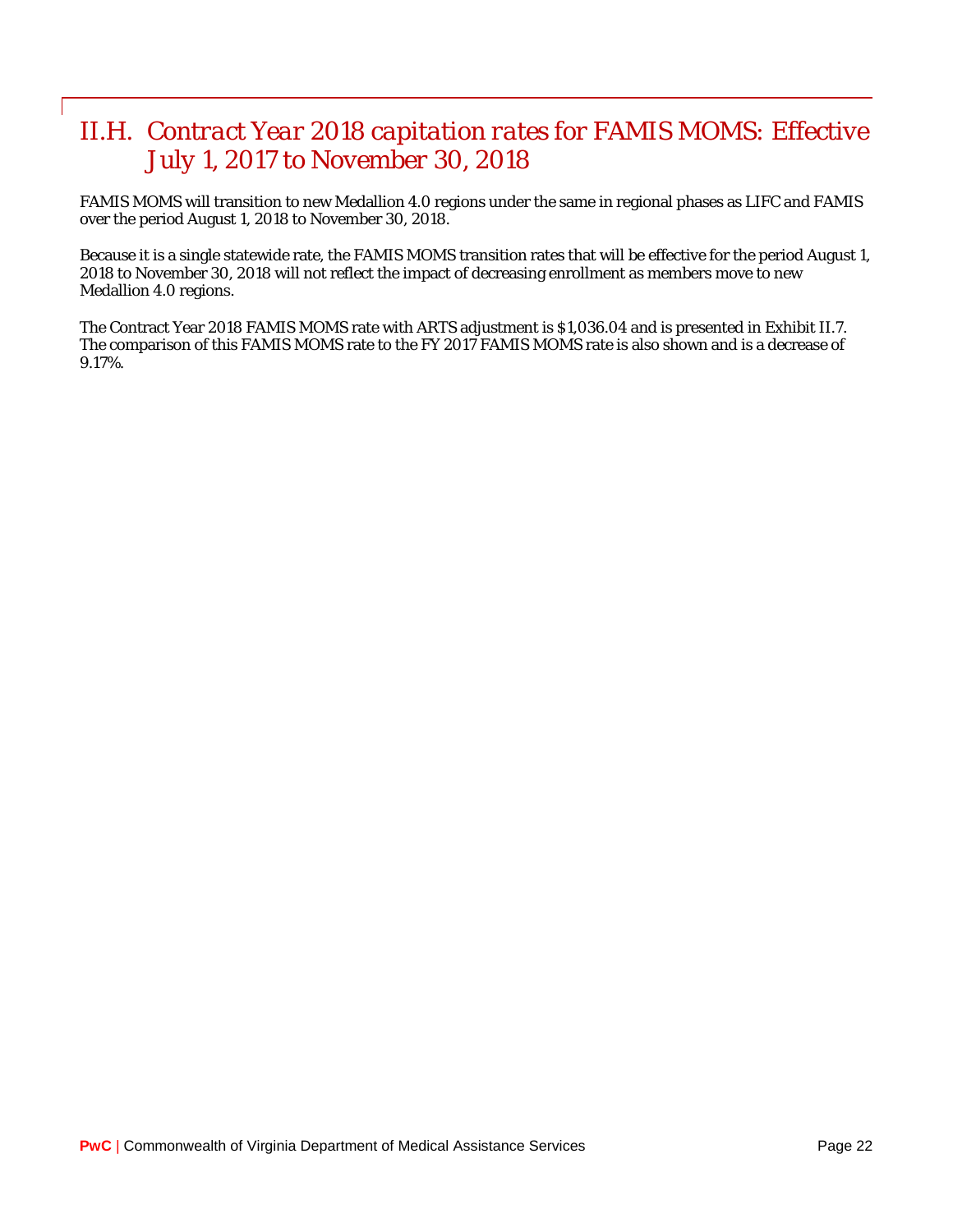#### **Contract Year 2018 Capitation Rate Development for the FAMIS Program Exhibit 1 Health Plan Encounter Data - Family Access to Medical Insurance Security (FAMIS) Historical Eligibility, Claims, and Utilization Data**

|                                |             |             |             | Age Under 1 |                |                |             |                |                          |                          |             |             |
|--------------------------------|-------------|-------------|-------------|-------------|----------------|----------------|-------------|----------------|--------------------------|--------------------------|-------------|-------------|
|                                | Raw Claims  | Raw Claims  | Capitation  | Capitation  | Unadjusted     | Unadjusted     | Units       | <b>Units</b>   | <b>Units/1000</b>        | <b>Units/1000</b>        | Cost/Unit   | Cost/Unit   |
| <b>MCO Statewide</b>           | <b>FY15</b> | <b>FY16</b> | <b>FY15</b> | <b>FY16</b> | <b>PMPM 15</b> | <b>PMPM 16</b> | <b>FY15</b> | <b>FY16</b>    | <b>FY15</b>              | <b>FY16</b>              | <b>FY15</b> | <b>FY16</b> |
| <b>Member Months</b>           | 19,730      | 18,880      |             |             |                |                |             |                |                          |                          |             |             |
| <b>Service Type</b>            |             |             |             |             |                |                |             |                |                          |                          |             |             |
| <b>DME/Supplies</b>            | \$75,680    | \$74,923    | \$0         | \$0         | \$3.84         | \$3.97         | 1,010       | 1,009          | 614                      | 641                      | \$74.93     | \$74.25     |
| FQHC / RHC                     | \$19,452    | \$28,620    | \$0         | \$0         | \$0.99         | \$1.52         | 377         | 486            | 229                      | 309                      | \$51.60     | \$58.89     |
| Home Health                    | \$4,178     | \$6,918     | \$0         | \$0         | \$0.21         | \$0.37         | 13          | 13             | 8                        | 8                        | \$321.42    | \$532.17    |
| IP - Maternity                 | \$0         | \$0         | \$0         | \$0         | \$0.00         | \$0.00         | $\mathbf 0$ | $\overline{0}$ |                          |                          |             |             |
| IP - Newborn                   | \$908,258   | \$1,628,570 | \$0         | \$0         | \$46.03        | \$86.26        | 222         | 208            | 135                      | 132                      | \$4,091.25  | \$7,829.67  |
| IP - Other                     | \$360,460   | \$2,453,700 | \$0         | \$0         | \$18.27        | \$129.96       | 46          | 712            | 28                       | 453                      | \$7,836.09  | \$3,446.21  |
| IP - Psych                     | \$0         | \$0         | \$8,570     | \$7,481     | \$0.43         | \$0.40         | 0           | $\overline{0}$ |                          | $\overline{\phantom{a}}$ |             |             |
| Lab                            | \$36,230    | \$24,379    | \$11,312    | \$10,968    | \$2.41         | \$1.87         | 3,098       | 2,298          | 1,884                    | 1,461                    | \$15.35     | \$15.38     |
| OP - Emergency Room & Related  | \$238,708   | \$208,087   | \$0         | \$0         | \$12.10        | \$11.02        | 1,294       | 1,196          | 787                      | 760                      | \$184.47    | \$173.99    |
| OP - Other                     | \$327,802   | \$314,405   | \$0         | \$0         | \$16.61        | \$16.65        | 945         | 1,102          | 575                      | 700                      | \$346.88    | \$285.30    |
| Pharmacy                       | \$262,171   | \$265,135   | \$0         | \$0         | \$13.29        | \$14.04        | 4,605       | 4,622          | 2,801                    | 2,938                    | \$56.93     | \$57.36     |
| Prof - Anesthesia              | \$17,797    | \$19,612    | \$0         | \$0         | \$0.90         | \$1.04         | 100         | 142            | 61                       | 90                       | \$177.97    | \$138.11    |
| Prof - Child EPSDT             | \$358,525   | \$354,630   | \$0         | \$0         | \$18.17        | \$18.78        | 8,121       | 8,268          | 4,939                    | 5,255                    | \$44.15     | \$42.89     |
| Prof - Evaluation & Management | \$1,186,965 | \$1,962,219 | \$10,250    | \$11,487    | \$60.68        | \$104.54       | 16,876      | 22,342         | 10,264                   | 14,200                   | \$70.94     | \$88.34     |
| Prof - Maternity               | \$0         | \$0         | \$0         | \$0         | \$0.00         | \$0.00         | 0           | $\overline{0}$ | $\overline{\phantom{a}}$ |                          |             |             |
| Prof - Other                   | \$1,035,728 | \$1,134,373 | \$1,410     | \$1,378     | \$52.57        | \$60.16        | 18,184      | 19,254         | 11,060                   | 12,238                   | \$57.04     | \$58.99     |
| Prof - Psych                   | \$0         | \$0         | \$8,168     | \$7,129     | \$0.41         | \$0.38         | $\mathbf 0$ | $\overline{0}$ |                          | $\overline{a}$           |             |             |
| Prof - Specialist              | \$66,078    | \$133,559   | \$0         | \$0         | \$3.35         | \$7.07         | 849         | 1,033          | 516                      | 657                      | \$77.83     | \$129.29    |
| Prof - Vision                  | \$7,749     | \$9,653     | \$22,815    | \$21,029    | \$1.55         | \$1.63         | 118         | 154            | 72                       | 98                       | \$259.02    | \$199.23    |
| Radiology                      | \$15,501    | \$29,534    | \$1,069     | \$989       | \$0.84         | \$1.62         | 917         | 1,910          | 558                      | 1,214                    | \$18.07     | \$15.98     |
| Transportation/Ambulance       | \$12,672    | \$18,049    | \$8,209     | \$8,868     | \$1.06         | \$1.43         | 110         | 109            | 67                       | 69                       | \$189.83    | \$246.94    |
| Total                          | \$4,933,954 | \$8,666,366 | \$71,804    | \$69,329    | \$253.71       | \$462.70       | 56,885      | 64,858         |                          |                          |             |             |

Note: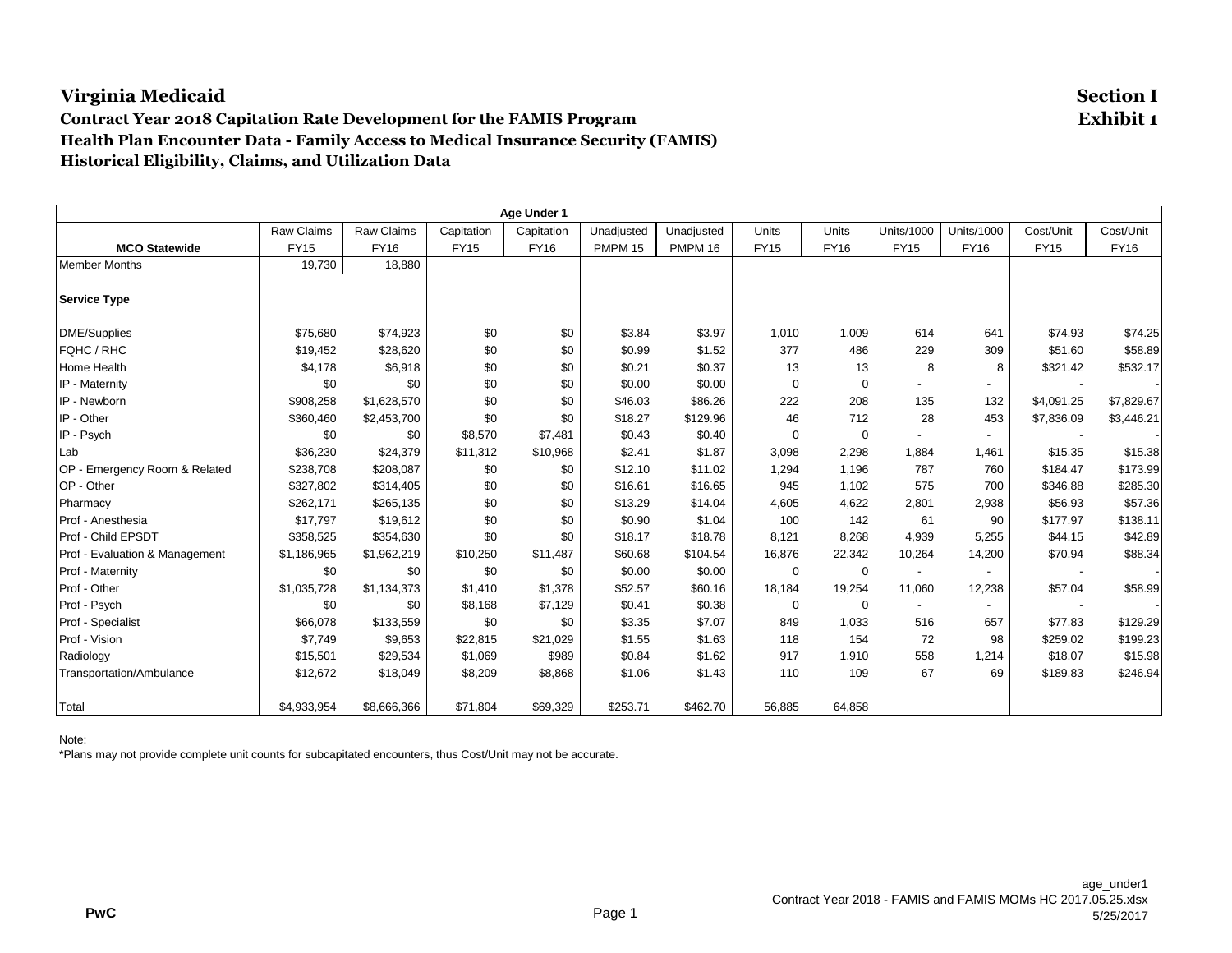#### **Contract Year 2018 Capitation Rate Development for the FAMIS Program Exhibit 1 Health Plan Encounter Data - Family Access to Medical Insurance Security (FAMIS) Historical Eligibility, Claims, and Utilization Data**

|                                |              |              |             | Age 1-5     |                |                |             |                |                          |                          |             |             |
|--------------------------------|--------------|--------------|-------------|-------------|----------------|----------------|-------------|----------------|--------------------------|--------------------------|-------------|-------------|
|                                | Raw Claims   | Raw Claims   | Capitation  | Capitation  | Unadjusted     | Unadjusted     | Units       | Units          | <b>Units/1000</b>        | <b>Units/1000</b>        | Cost/Unit   | Cost/Unit   |
| <b>MCO Statewide</b>           | <b>FY15</b>  | <b>FY16</b>  | <b>FY15</b> | <b>FY16</b> | <b>PMPM 15</b> | <b>PMPM 16</b> | <b>FY15</b> | <b>FY16</b>    | <b>FY15</b>              | <b>FY16</b>              | <b>FY15</b> | <b>FY16</b> |
| <b>Member Months</b>           | 203,157      | 186,227      |             |             |                |                |             |                |                          |                          |             |             |
| <b>Service Type</b>            |              |              |             |             |                |                |             |                |                          |                          |             |             |
| <b>DME/Supplies</b>            | \$289,743    | \$298,346    | \$0         | \$0         | \$1.43         | \$1.60         | 3,859       | 3,337          | 228                      | 215                      | \$75.08     | \$89.41     |
| FQHC / RHC                     | \$101,750    | \$74,823     | \$0         | \$0         | \$0.50         | \$0.40         | 2,365       | 1,797          | 140                      | 116                      | \$43.02     | \$41.64     |
| Home Health                    | \$7,857      | \$49,074     | \$0         | \$0         | \$0.04         | \$0.26         | 70          | 44             | $\overline{4}$           | 3                        | \$112.24    | \$1,115.32  |
| IP - Maternity                 | \$0          | \$0          | \$0         | \$0         | \$0.00         | \$0.00         | 0           | $\overline{0}$ |                          |                          |             |             |
| IP - Newborn                   | \$0          | \$0          | \$0         | \$0         | \$0.00         | \$0.00         | 0           | $\overline{0}$ |                          | $\overline{\phantom{a}}$ |             |             |
| IP - Other                     | \$3,791,132  | \$1,385,070  | \$0         | \$0         | \$18.66        | \$7.44         | 270         | 180            | 16                       | 12                       | \$14,041.23 | \$7,694.84  |
| IP - Psych                     | \$9,686      | \$0          | \$85,472    | \$68,883    | \$0.47         | \$0.37         | 12          | $\overline{0}$ |                          | $\overline{\phantom{a}}$ | \$7,929.90  |             |
| Lab                            | \$366,126    | \$312,365    | \$121,174   | \$111,420   | \$2.40         | \$2.28         | 31,590      | 26,288         | 1,866                    | 1,694                    | \$15.43     | \$16.12     |
| OP - Emergency Room & Related  | \$1,747,281  | \$1,601,775  | \$0         | \$0         | \$8.60         | \$8.60         | 9,886       | 8.817          | 584                      | 568                      | \$176.74    | \$181.67    |
| OP - Other                     | \$3,149,312  | \$3,022,669  | \$0         | \$0         | \$15.50        | \$16.23        | 7,049       | 6,655          | 416                      | 429                      | \$446.77    | \$454.20    |
| Pharmacy                       | \$3,239,493  | \$3,458,263  | \$0         | \$0         | \$15.95        | \$18.57        | 53,820      | 48,672         | 3,179                    | 3,136                    | \$60.19     | \$71.05     |
| Prof - Anesthesia              | \$176,222    | \$151,957    | \$0         | \$0         | \$0.87         | \$0.82         | 1,427       | 1,416          | 84                       | 91                       | \$123.49    | \$107.31    |
| Prof - Child EPSDT             | \$670,563    | \$634,658    | \$0         | \$0         | \$3.30         | \$3.41         | 19,609      | 17,401         | 1,158                    | 1,121                    | \$34.20     | \$36.47     |
| Prof - Evaluation & Management | \$5,606,817  | \$5,329,981  | \$110,056   | \$127,463   | \$28.14        | \$29.31        | 85,937      | 79,950         | 5,076                    | 5,152                    | \$66.52     | \$68.26     |
| Prof - Maternity               | \$0          | \$0          | \$0         | \$0         | \$0.00         | \$0.00         | 0           | $\overline{0}$ | $\overline{\phantom{a}}$ |                          |             |             |
| Prof - Other                   | \$2,242,892  | \$4,135,777  | \$15,226    | \$14,737    | \$11.12        | \$22.29        | 56,918      | 56,240         | 3,362                    | 3,624                    | \$39.67     | \$73.80     |
| Prof - Psych                   | \$45,396     | \$44,257     | \$81,459    | \$65,649    | \$0.62         | \$0.59         | 950         | 840            | 56                       | 54                       | \$133.53    | \$130.84    |
| Prof - Specialist              | \$598,569    | \$432,862    | \$0         | \$0         | \$2.95         | \$2.32         | 5,458       | 4,252          | 322                      | 274                      | \$109.67    | \$101.80    |
| Prof - Vision                  | \$132,045    | \$121,693    | \$243,142   | \$217,971   | \$1.85         | \$1.82         | 1,979       | 1,802          | 117                      | 116                      | \$189.58    | \$188.49    |
| Radiology                      | \$91,916     | \$91,809     | \$11,502    | \$10,873    | \$0.51         | \$0.55         | 6,067       | 5,744          | 358                      | 370                      | \$17.05     | \$17.88     |
| Transportation/Ambulance       | \$82,946     | \$51,450     | \$76,346    | \$73,674    | \$0.78         | \$0.67         | 613         | 519            | 36                       | 33                       | \$259.86    | \$241.09    |
| Total                          | \$22,349,745 | \$21,196,830 | \$744,377   | \$690,671   | \$113.68       | \$117.53       | 287,879     | 263,954        |                          |                          |             |             |

Note: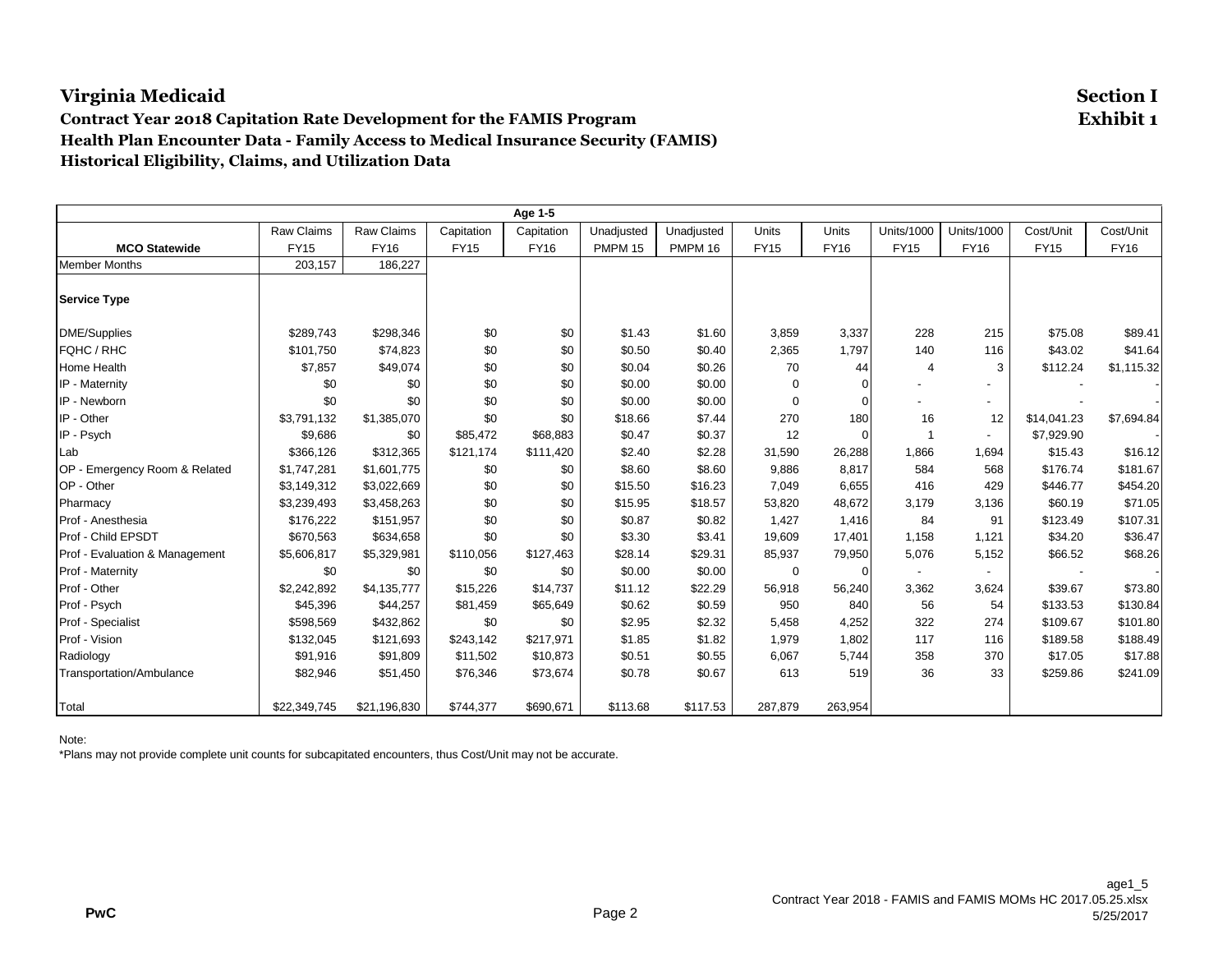#### **Contract Year 2018 Capitation Rate Development for the FAMIS Program Exhibit 1 Health Plan Encounter Data - Family Access to Medical Insurance Security (FAMIS) Historical Eligibility, Claims, and Utilization Data**

| Age 6-14                       |              |              |             |             |            |                |             |                |                   |                          |             |             |
|--------------------------------|--------------|--------------|-------------|-------------|------------|----------------|-------------|----------------|-------------------|--------------------------|-------------|-------------|
|                                | Raw Claims   | Raw Claims   | Capitation  | Capitation  | Unadjusted | Unadjusted     | Units       | <b>Units</b>   | <b>Units/1000</b> | <b>Units/1000</b>        | Cost/Unit   | Cost/Unit   |
| <b>MCO Statewide</b>           | <b>FY15</b>  | <b>FY16</b>  | <b>FY15</b> | <b>FY16</b> | PMPM 15    | <b>PMPM 16</b> | <b>FY15</b> | <b>FY16</b>    | <b>FY15</b>       | <b>FY16</b>              | <b>FY15</b> | <b>FY16</b> |
| <b>Member Months</b>           | 362,257      | 336,965      |             |             |            |                |             |                |                   |                          |             |             |
| <b>Service Type</b>            |              |              |             |             |            |                |             |                |                   |                          |             |             |
| <b>DME/Supplies</b>            | 518,498      | \$495,586    | \$0         | \$0         | \$1.43     | \$1.47         | 4,475       | 4,416          | 148               | 157                      | \$115.87    | \$112.23    |
| FQHC / RHC                     | \$110,436    | \$108,745    | \$0         | \$0         | \$0.30     | \$0.32         | 2,550       | 2,521          | 84                | 90                       | \$43.31     | \$43.14     |
| <b>Home Health</b>             | \$58,638     | \$184,047    | \$0         | \$0         | \$0.16     | \$0.55         | 74          | 105            | $\overline{2}$    | 4                        | \$792.41    | \$1,752.83  |
| IP - Maternity                 | \$8,752      | \$0          | \$0         | \$0         | \$0.02     | \$0.00         | 3           | $\overline{0}$ | $\mathbf 0$       |                          | \$2,917.20  |             |
| IP - Newborn                   | \$0          | \$0          | \$0         | \$0         | \$0.00     | \$0.00         | $\Omega$    | $\mathbf 0$    |                   | $\overline{\phantom{a}}$ |             |             |
| IP - Other                     | \$2,224,418  | \$2,322,672  | \$0         | \$0         | \$6.14     | \$6.89         | 260         | 255            | 9                 | 9                        | \$8,555.45  | \$9,108.52  |
| IP - Psych                     | \$475,041    | \$368,176    | \$161.165   | \$134,682   | \$1.76     | \$1.49         | 921         | 775            | 31                | 28                       | \$690.78    | \$648.85    |
| Lab                            | \$480,267    | \$428,703    | \$224,836   | \$209,298   | \$1.95     | \$1.89         | 41,666      | 34,773         | 1,380             | 1,238                    | \$16.92     | \$18.35     |
| OP - Emergency Room & Related  | \$2,233,544  | \$2,101,540  | \$0         | \$0         | \$6.17     | \$6.24         | 9,995       | 9,182          | 331               | 327                      | \$223.47    | \$228.88    |
| OP - Other                     | \$3,747,124  | \$3,696,170  | \$0         | \$0         | \$10.34    | \$10.97        | 9,784       | 9,663          | 324               | 344                      | \$382.98    | \$382.51    |
| Pharmacy                       | \$10,454,947 | \$9,950,174  | \$0         | \$0         | \$28.86    | \$29.53        | 105,053     | 97,665         | 3,480             | 3,478                    | \$99.52     | \$101.88    |
| Prof - Anesthesia              | \$130,711    | \$127,692    | \$0         | \$0         | \$0.36     | \$0.38         | 1,072       | 1,202          | 36                | 43                       | \$121.93    | \$106.23    |
| Prof - Child EPSDT             | \$123,987    | \$86,880     | \$0         | \$0         | \$0.34     | \$0.26         | 4,861       | 3,411          | 161               | 121                      | \$25.51     | \$25.47     |
| Prof - Evaluation & Management | \$6,741,709  | \$6,670,164  | \$176,671   | \$214,604   | \$19.10    | \$20.43        | 102,411     | 98,279         | 3,392             | 3,500                    | \$67.56     | \$70.05     |
| Prof - Maternity               | \$2,527      | \$0          | \$0         | \$0         | \$0.01     | \$0.00         | 10          | $\overline{0}$ | 0                 | $\sim$                   | \$252.74    |             |
| Prof - Other                   | \$3,348,783  | \$3,237,761  | \$27,594    | \$27,215    | \$9.32     | \$9.69         | 73,163      | 71,429         | 2,424             | 2,544                    | \$46.15     | \$45.71     |
| Prof - Psych                   | \$543,704    | \$572,813    | \$153,598   | \$128,359   | \$1.92     | \$2.08         | 11,263      | 11,728         | 373               | 418                      | \$61.91     | \$59.79     |
| Prof - Specialist              | \$806,402    | \$805,807    | \$0         | \$0         | \$2.23     | \$2.39         | 7,437       | 6,508          | 246               | 232                      | \$108.43    | \$123.82    |
| Prof - Vision                  | \$340,429    | \$323,241    | \$437,206   | \$400,336   | \$2.15     | \$2.15         | 5,368       | 5,124          | 178               | 182                      | \$144.86    | \$141.21    |
| Radiology                      | \$294,383    | \$274,367    | \$19,280    | \$18,872    | \$0.87     | \$0.87         | 13,090      | 12,785         | 434               | 455                      | \$23.96     | \$22.94     |
| Transportation/Ambulance       | \$93,015     | \$107,274    | \$132,572   | \$127,477   | \$0.62     | \$0.70         | 959         | 904            | 32                | 32                       | \$235.23    | \$259.68    |
| Total                          | \$32,737,314 | \$31,861,813 | \$1,332,922 | \$1,260,842 | \$94.05    | \$98.30        | 394,415     | 370,725        |                   |                          |             |             |

Note: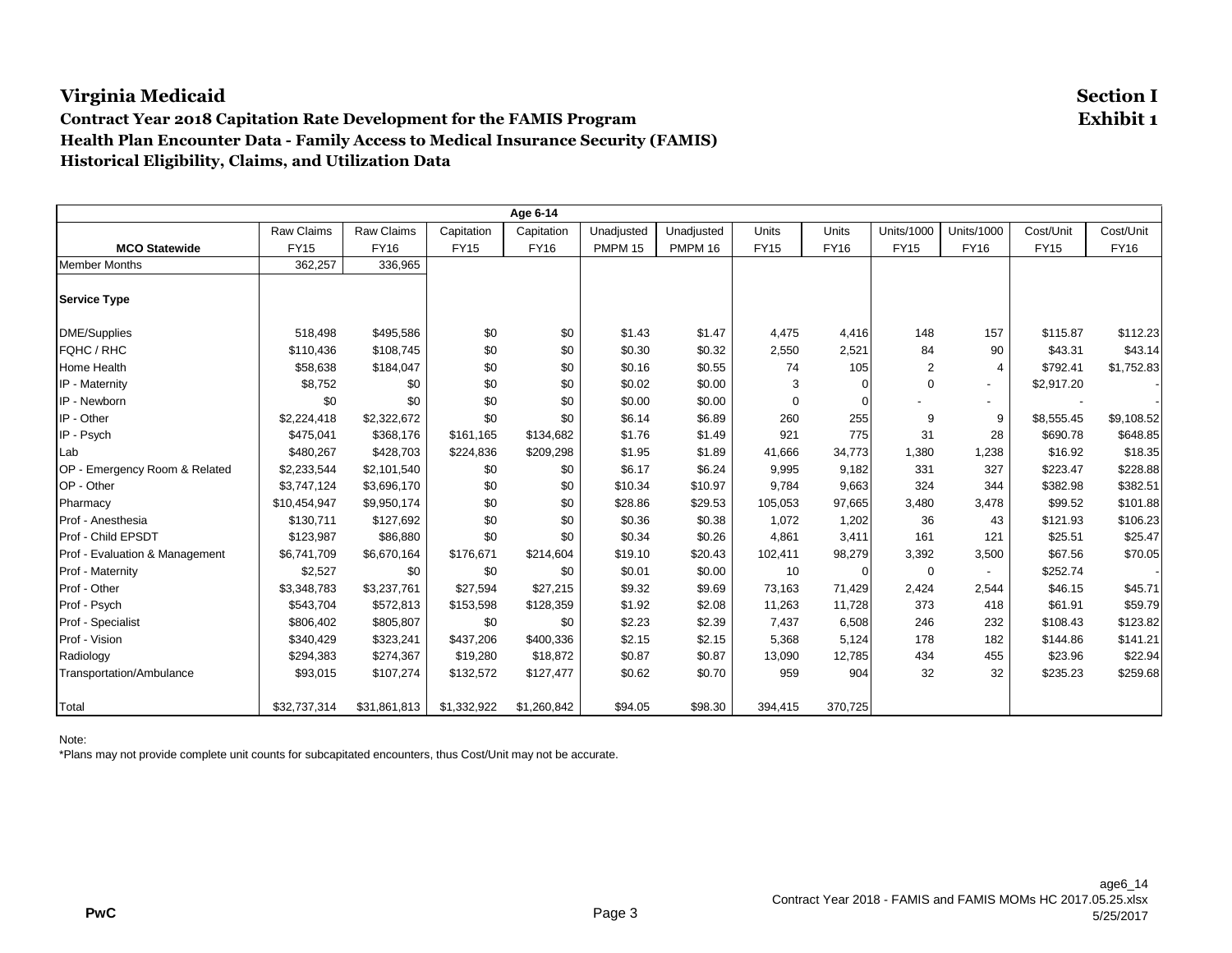#### **Contract Year 2018 Capitation Rate Development for the FAMIS Program Exhibit 1 Health Plan Encounter Data - Family Access to Medical Insurance Security (FAMIS) Historical Eligibility, Claims, and Utilization Data**

|                                |             |             |             | Age 15-18 Female |                |                |             |                |                   |                          |             |             |
|--------------------------------|-------------|-------------|-------------|------------------|----------------|----------------|-------------|----------------|-------------------|--------------------------|-------------|-------------|
|                                | Raw Claims  | Raw Claims  | Capitation  | Capitation       | Unadjusted     | Unadjusted     | Units       | Units          | <b>Units/1000</b> | <b>Units/1000</b>        | Cost/Unit   | Cost/Unit   |
| <b>MCO Statewide</b>           | <b>FY15</b> | <b>FY16</b> | <b>FY15</b> | <b>FY16</b>      | <b>PMPM 15</b> | <b>PMPM 16</b> | <b>FY15</b> | <b>FY16</b>    | <b>FY15</b>       | <b>FY16</b>              | <b>FY15</b> | <b>FY16</b> |
| <b>Member Months</b>           | 62,585      | 58,553      |             |                  |                |                |             |                |                   |                          |             |             |
| <b>Service Type</b>            |             |             |             |                  |                |                |             |                |                   |                          |             |             |
| <b>DME/Supplies</b>            | \$100,924   | \$131,068   | \$0         | \$0              | \$1.61         | \$2.24         | 791         | 714            | 152               | 146                      | \$127.59    | \$183.57    |
| FQHC / RHC                     | \$38,473    | \$29,129    | \$0         | \$0              | \$0.61         | \$0.50         | 782         | 712            | 150               | 146                      | \$49.20     | \$40.91     |
| Home Health                    | \$8,715     | \$2,605     | \$0         | \$0              | \$0.14         | \$0.04         | 15          | 11             | 3                 | $\overline{c}$           | \$580.99    | \$236.77    |
| IP - Maternity                 | \$271,456   | \$124,642   | \$0         | \$0              | \$4.34         | \$2.13         | 96          | 46             | 18                | 9                        | \$2,827.66  | \$2,709.61  |
| IP - Newborn                   | \$0         | \$0         | \$0         | \$0              | \$0.00         | \$0.00         | 0           | $\overline{0}$ |                   | $\overline{\phantom{a}}$ |             |             |
| IP - Other                     | \$519,780   | \$478,321   | \$0         | \$0              | \$8.31         | \$8.17         | 81          | 55             | 16                | 11                       | \$6,417.03  | \$8,696.75  |
| IP - Psych                     | \$299,063   | \$246,139   | \$30,788    | \$26,724         | \$5.27         | \$4.66         | 485         | 457            | 93                | 94                       | \$680.11    | \$597.07    |
| Lab                            | \$181,449   | \$153,472   | \$39,210    | \$36,565         | \$3.53         | \$3.25         | 12,806      | 10,316         | 2,455             | 2,114                    | \$17.23     | \$18.42     |
| OP - Emergency Room & Related  | \$759,563   | \$756,589   | \$0         | \$0              | \$12.14        | \$12.92        | 2,661       | 2,380          | 510               | 488                      | \$285.44    | \$317.89    |
| OP - Other                     | \$1,055,687 | \$1,151,045 | \$0         | \$0              | \$16.87        | \$19.66        | 2,827       | 2,748          | 542               | 563                      | \$373.43    | \$418.87    |
| Pharmacy                       | \$1,755,491 | \$2,199,164 | \$0         | \$0              | \$28.05        | \$37.56        | 26,669      | 24,958         | 5,113             | 5,115                    | \$65.83     | \$88.11     |
| Prof - Anesthesia              | \$50,648    | \$37,397    | \$0         | \$0              | \$0.81         | \$0.64         | 371         | 345            | 71                | 71                       | \$136.52    | \$108.40    |
| Prof - Child EPSDT             | \$39,572    | \$31,600    | \$0         | \$0              | \$0.63         | \$0.54         | 1,313       | 974            | 252               | 200                      | \$30.14     | \$32.44     |
| Prof - Evaluation & Management | \$1,405,047 | \$1,394,781 | \$29,295    | \$36,177         | \$22.92        | \$24.44        | 20,853      | 20,055         | 3,998             | 4,110                    | \$68.78     | \$71.35     |
| Prof - Maternity               | \$167,033   | \$82,534    | \$0         | \$0              | \$2.67         | \$1.41         | 355         | 146            | 68                | 30                       | \$470.51    | \$565.30    |
| Prof - Other                   | \$624,149   | \$620,845   | \$4,902     | \$4,802          | \$10.05        | \$10.69        | 11,930      | 11,845         | 2,287             | 2,428                    | \$52.73     | \$52.82     |
| Prof - Psych                   | \$159,856   | \$160,061   | \$29,343    | \$25,469         | \$3.02         | \$3.17         | 3,065       | 3,130          | 588               | 641                      | \$61.73     | \$59.27     |
| Prof - Specialist              | \$213,248   | \$228,769   | \$0         | \$0              | \$3.41         | \$3.91         | 2,315       | 2,117          | 444               | 434                      | \$92.12     | \$108.06    |
| Prof - Vision                  | \$55,755    | \$54,703    | \$75,796    | \$69,401         | \$2.10         | \$2.12         | 915         | 870            | 175               | 178                      | \$143.77    | \$142.65    |
| Radiology                      | \$161,957   | \$149,655   | \$3,381     | \$3,313          | \$2.64         | \$2.61         | 4,197       | 3,992          | 805               | 818                      | \$39.39     | \$38.32     |
| Transportation/Ambulance       | \$38,420    | \$35,681    | \$25,322    | \$24,200         | \$1.02         | \$1.02         | 367         | 317            | 70                | 65                       | \$173.68    | \$188.90    |
| Total                          | \$7,906,284 | \$8,068,201 | \$238,037   | \$226,650        | \$130.13       | \$141.66       | 92,894      | 86,188         |                   |                          |             |             |

Note: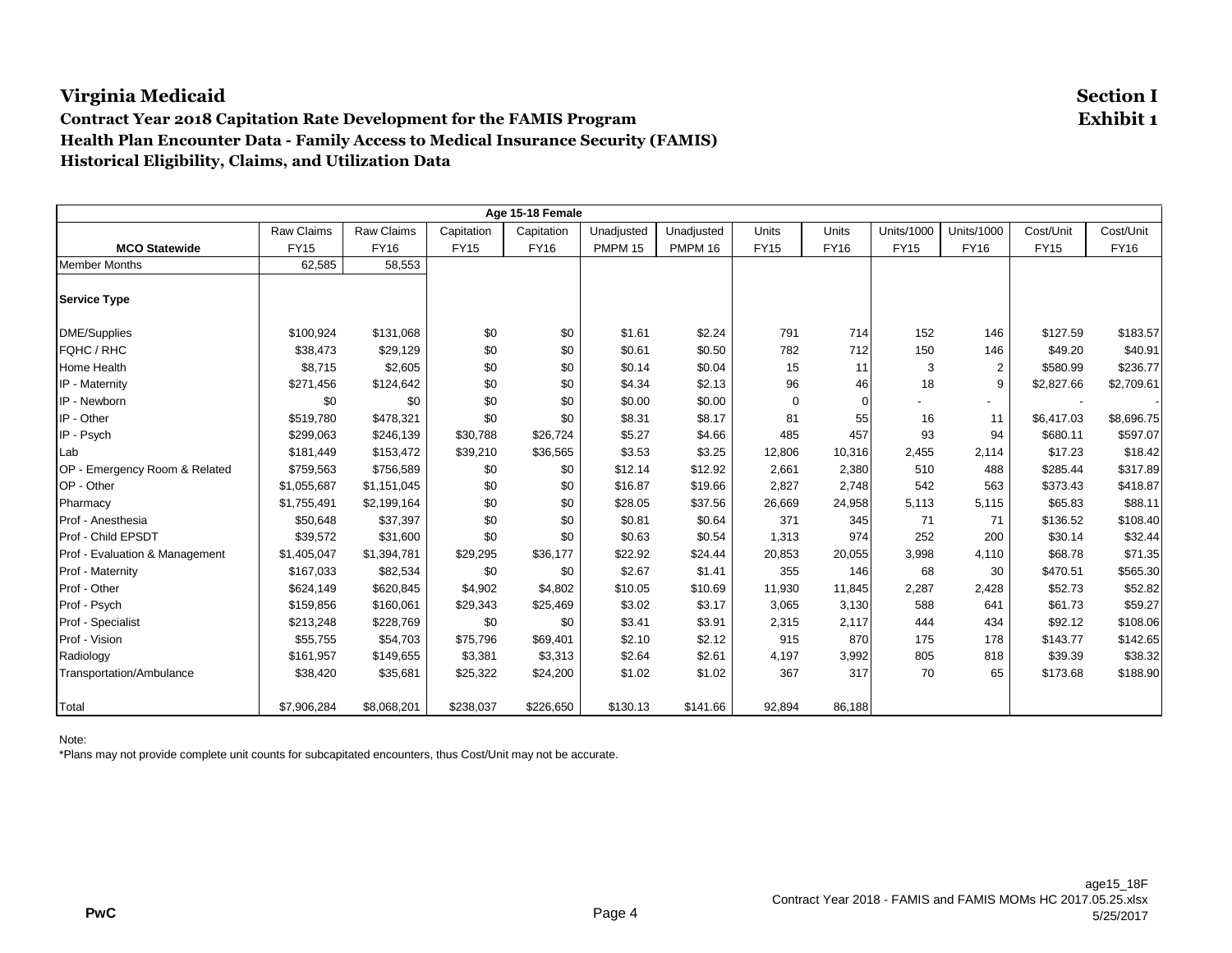#### **Contract Year 2018 Capitation Rate Development for the FAMIS Program Exhibit 1 Health Plan Encounter Data - Family Access to Medical Insurance Security (FAMIS) Historical Eligibility, Claims, and Utilization Data**

|                                |             |             |             | Age 15-18 Male |                |            |             |                |                          |                          |             |             |
|--------------------------------|-------------|-------------|-------------|----------------|----------------|------------|-------------|----------------|--------------------------|--------------------------|-------------|-------------|
|                                | Raw Claims  | Raw Claims  | Capitation  | Capitation     | Unadjusted     | Unadjusted | Units       | Units          | <b>Units/1000</b>        | <b>Units/1000</b>        | Cost/Unit   | Cost/Unit   |
| <b>MCO Statewide</b>           | <b>FY15</b> | <b>FY16</b> | <b>FY15</b> | <b>FY16</b>    | <b>PMPM 15</b> | PMPM 16    | <b>FY15</b> | <b>FY16</b>    | <b>FY15</b>              | <b>FY16</b>              | <b>FY15</b> | <b>FY16</b> |
| <b>Member Months</b>           | 61,353      | 57,871      |             |                |                |            |             |                |                          |                          |             |             |
| <b>Service Type</b>            |             |             |             |                |                |            |             |                |                          |                          |             |             |
| <b>DME/Supplies</b>            | 134,079     | \$126,448   | \$0         | \$0            | \$2.19         | \$2.19     | 939         | 892            | 184                      | 185                      | \$142.79    | \$141.76    |
| FQHC / RHC                     | \$16,342    | \$16,230    | \$0         | \$0            | \$0.27         | \$0.28     | 386         | 407            | 75                       | 84                       | \$42.34     | \$39.88     |
| Home Health                    | \$2,466     | \$7,811     | \$0         | \$0            | \$0.04         | \$0.13     | 8           | 20             | $\overline{2}$           | 4                        | \$308.30    | \$390.55    |
| IP - Maternity                 | \$0         | \$0         | \$0         | \$0            | \$0.00         | \$0.00     | 0           | $\overline{0}$ |                          |                          |             |             |
| IP - Newborn                   | \$0         | \$0         | \$0         | \$0            | \$0.00         | \$0.00     | $\mathbf 0$ | $\overline{0}$ |                          | $\sim$                   |             |             |
| IP - Other                     | \$1,431,805 | \$563,374   | \$0         | \$0            | \$23.34        | \$9.73     | 65          | 59             | 13                       | 12                       | \$22,027.77 | \$9,548.71  |
| IP - Psych                     | \$149,199   | \$225,443   | \$29,579    | \$25,994       | \$2.91         | \$4.34     | 290         | 399            | 57                       | 83                       | \$616.48    | \$630.17    |
| Lab                            | \$65,061    | \$67,709    | \$38,494    | \$36,277       | \$1.69         | \$1.80     | 5,403       | 4,748          | 1,057                    | 985                      | \$19.17     | \$21.90     |
| OP - Emergency Room & Related  | \$531,713   | \$504,252   | \$0         | \$0            | \$8.67         | \$8.71     | 1,771       | 1,738          | 346                      | 360                      | \$300.23    | \$290.13    |
| OP - Other                     | \$1,006,320 | \$949,369   | \$0         | \$0            | \$16.40        | \$16.40    | 1,922       | 1,864          | 376                      | 387                      | \$523.58    | \$509.32    |
| Pharmacy                       | \$2,130,443 | \$2,280,190 | \$0         | \$0            | \$34.72        | \$39.40    | 16,339      | 15,938         | 3,196                    | 3,305                    | \$130.39    | \$143.07    |
| Prof - Anesthesia              | \$35,579    | \$28,118    | \$0         | \$0            | \$0.58         | \$0.49     | 272         | 240            | 53                       | 50                       | \$130.81    | \$117.16    |
| Prof - Child EPSDT             | \$24,373    | \$21,162    | \$0         | \$0            | \$0.40         | \$0.37     | 896         | 694            | 175                      | 144                      | \$27.20     | \$30.49     |
| Prof - Evaluation & Management | \$1,009,238 | \$1,023,979 | \$29,367    | \$36,278       | \$16.93        | \$18.32    | 14,712      | 14,613         | 2,878                    | 3,030                    | \$70.60     | \$72.56     |
| Prof - Maternity               | \$0         | \$0         | \$0         | \$0            | \$0.00         | \$0.00     | 0           | $\overline{0}$ | $\overline{\phantom{a}}$ | $\overline{\phantom{a}}$ |             |             |
| Prof - Other                   | \$586,374   | \$947,131   | \$4,769     | \$4,832        | \$9.64         | \$16.45    | 10,672      | 10,481         | 2,087                    | 2,173                    | \$55.39     | \$90.83     |
| Prof - Psych                   | \$95,924    | \$128,523   | \$28,190    | \$24,774       | \$2.02         | \$2.65     | 2,204       | 2,581          | 431                      | 535                      | \$56.31     | \$59.39     |
| Prof - Specialist              | \$237,560   | \$212,947   | \$0         | \$0            | \$3.87         | \$3.68     | 1,636       | 1,548          | 320                      | 321                      | \$145.21    | \$137.56    |
| Prof - Vision                  | \$44,419    | \$40,112    | \$74,585    | \$69,038       | \$1.94         | \$1.89     | 735         | 659            | 144                      | 137                      | \$161.91    | \$165.63    |
| Radiology                      | \$86,883    | \$77,547    | \$3,331     | \$3,331        | \$1.47         | \$1.40     | 3,412       | 3,173          | 667                      | 658                      | \$26.44     | \$25.49     |
| Transportation/Ambulance       | \$36,608    | \$29,924    | \$24,171    | \$24,369       | \$0.99         | \$0.94     | 307         | 303            | 60                       | 63                       | \$197.98    | \$179.18    |
| Total                          | \$7,624,389 | \$7,250,267 | \$232,484   | \$224,893      | \$128.06       | \$129.17   | 61,969      | 60,357         |                          |                          |             |             |

Note: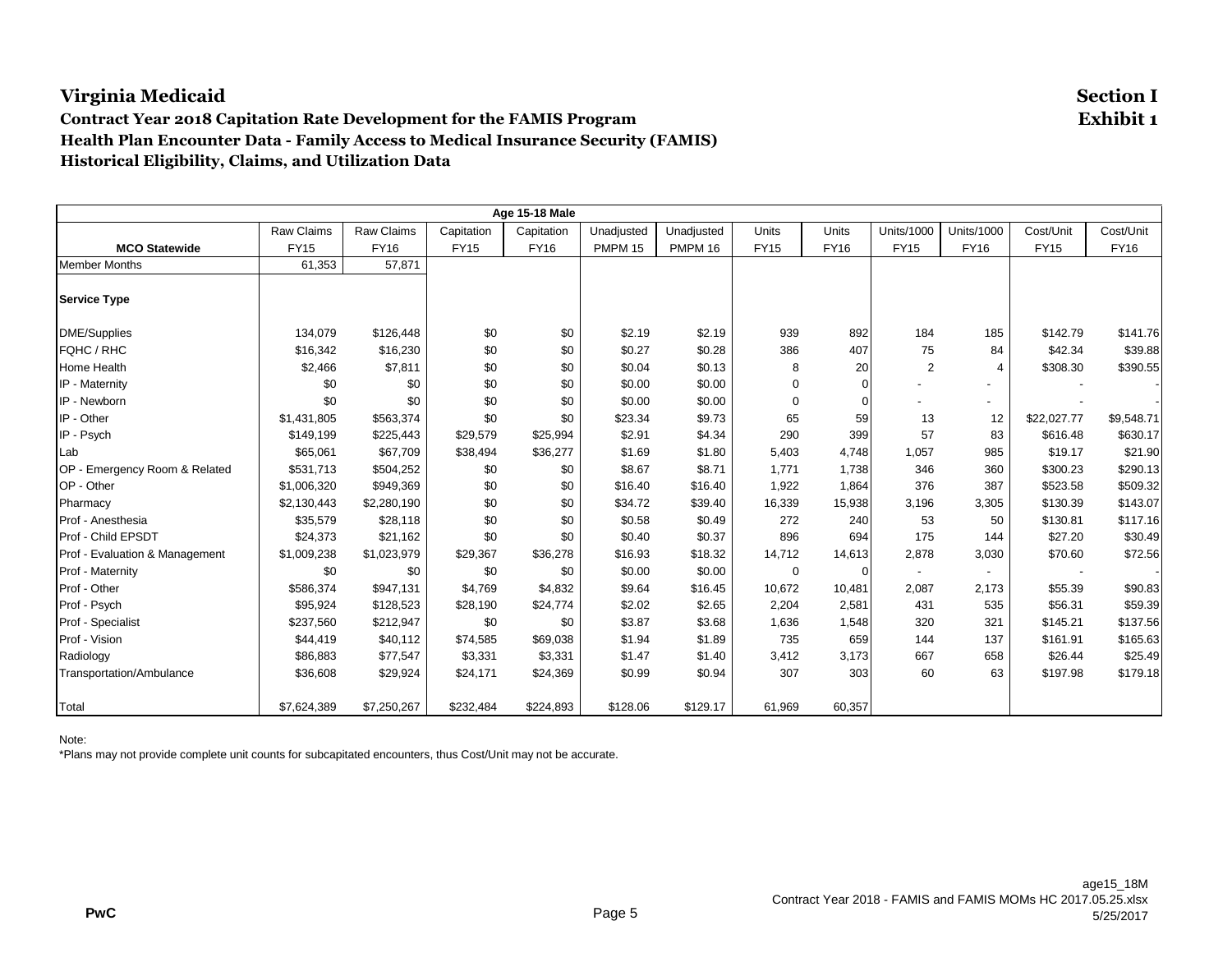#### **Contract Year 2018 Capitation Rate Development for the FAMIS Program Exhibit 1 Health Plan Encounter Data - Family Access to Medical Insurance Security (FAMIS) Historical Eligibility, Claims, and Utilization Data**

| <b>All Age Categories</b>      |              |                   |             |             |                |                |             |              |                   |                   |             |             |
|--------------------------------|--------------|-------------------|-------------|-------------|----------------|----------------|-------------|--------------|-------------------|-------------------|-------------|-------------|
|                                | Raw Claims   | <b>Raw Claims</b> | Capitation  | Capitation  | Unadjusted     | Unadjusted     | Units       | <b>Units</b> | <b>Units/1000</b> | <b>Units/1000</b> | Cost/Unit   | Cost/Unit   |
| <b>MCO Statewide</b>           | <b>FY15</b>  | <b>FY16</b>       | <b>FY15</b> | <b>FY16</b> | <b>PMPM 15</b> | <b>PMPM 16</b> | <b>FY15</b> | <b>FY16</b>  | <b>FY15</b>       | <b>FY16</b>       | <b>FY15</b> | <b>FY16</b> |
| <b>Member Months</b>           | 709,082      | 658,496           |             |             |                |                |             |              |                   |                   |             |             |
| <b>Service Type</b>            |              |                   |             |             |                |                |             |              |                   |                   |             |             |
| <b>DME/Supplies</b>            | \$1,118,924  | \$1,126,371       | \$0         | \$0         | \$1.58         | \$1.71         | 11,074      | 10,368       | 187               | 189               | \$101.04    | \$108.64    |
| FQHC / RHC                     | \$286,453    | \$257,547         | \$0         | \$0         | \$0.40         | \$0.39         | 6,460       | 5,923        | 109               | 108               | \$44.34     | \$43.48     |
| Home Health                    | \$81,855     | \$250,455         | \$0         | \$0         | \$0.12         | \$0.38         | 180         | 193          | 3                 | 4                 | \$454.75    | \$1,297.70  |
| IP - Maternity                 | \$280,207    | \$124,642         | \$0         | \$0         | \$0.40         | \$0.19         | 99          | 46           | $\overline{2}$    |                   | \$2,830.37  | \$2,709.61  |
| IP - Newborn                   | \$908,258    | \$1,628,570       | \$0         | \$0         | \$1.28         | \$2.47         | 222         | 208          | $\overline{4}$    | 4                 | \$4,091.25  | \$7,829.67  |
| IP - Other                     | \$8,327,595  | \$7,203,138       | \$0         | \$0         | \$11.74        | \$10.94        | 722         | 1,261        | 12                | 23                | \$11,534.06 | \$5,712.24  |
| IP - Psych                     | \$932,990    | \$839,757         | \$315,575   | \$263,764   | \$1.76         | \$1.68         | 1,708       | 1,631        | 29                | 30                | \$731.01    | \$676.59    |
| Lab                            | \$1,129,132  | \$986,630         | \$435,025   | \$404,528   | \$2.21         | \$2.11         | 94,563      | 78,423       | 1,600             | 1,429             | \$16.54     | \$17.74     |
| OP - Emergency Room & Related  | \$5,510,810  | \$5,172,243       | \$0         | \$0         | \$7.77         | \$7.85         | 25,607      | 23,313       | 433               | 425               | \$215.21    | \$221.86    |
| OP - Other                     | \$9,286,246  | \$9,133,658       | \$0         | \$0         | \$13.10        | \$13.87        | 22,527      | 22,032       | 381               | 401               | \$412.23    | \$414.56    |
| Pharmacy                       | \$17,842,546 | \$18,152,926      | \$0         | \$0         | \$25.16        | \$27.57        | 206,486     | 191,855      | 3,494             | 3,496             | \$86.41     | \$94.62     |
| Prof - Anesthesia              | \$410,957    | \$364,776         | \$0         | \$0         | \$0.58         | \$0.55         | 3,242       | 3,345        | 55                | 61                | \$126.76    | \$109.05    |
| Prof - Child EPSDT             | \$1,217,019  | \$1,128,930       | \$0         | \$0         | \$1.72         | \$1.71         | 34,800      | 30,748       | 589               | 560               | \$34.97     | \$36.72     |
| Prof - Evaluation & Management | \$15,949,777 | \$16,381,124      | \$355,638   | \$426,009   | \$23.00        | \$25.52        | 240,789     | 235,239      | 4,075             | 4,287             | \$67.72     | \$71.45     |
| Prof - Maternity               | \$169,560    | \$82,534          | \$0         | \$0         | \$0.24         | \$0.13         | 365         | 146          | 6                 | 3                 | \$464.55    | \$565.30    |
| Prof - Other                   | \$7,837,926  | \$10,075,887      | \$53,901    | \$52,964    | \$11.13        | \$15.38        | 170,867     | 169,249      | 2,892             | 3,084             | \$46.19     | \$59.85     |
| Prof - Psych                   | \$844,879    | \$905,654         | \$300,758   | \$251,380   | \$1.62         | \$1.76         | 17,482      | 18,279       | 296               | 333               | \$65.53     | \$63.30     |
| Prof - Specialist              | \$1,921,857  | \$1,813,944       | \$0         | \$0         | \$2.71         | \$2.75         | 17,695      | 15,458       | 299               | 282               | \$108.61    | \$117.35    |
| Prof - Vision                  | \$580,398    | \$549,401         | \$853,544   | \$777,775   | \$2.02         | \$2.02         | 9,115       | 8,609        | 154               | 157               | \$157.32    | \$154.16    |
| Radiology                      | \$650,639    | \$622,913         | \$38,562    | \$37,377    | \$0.97         | \$1.00         | 27,683      | 27,604       | 468               | 503               | \$24.90     | \$23.92     |
| Transportation/Ambulance       | \$263,660    | \$242,378         | \$266,620   | \$258,587   | \$0.75         | \$0.76         | 2,356       | 2,152        | 40                | 39                | \$225.08    | \$232.79    |
| Total                          | \$75,551,685 | \$77,043,477      | \$2,619,624 | \$2,472,385 | \$110.24       | \$120.75       | 894,042     | 846,082      |                   |                   |             |             |

Note: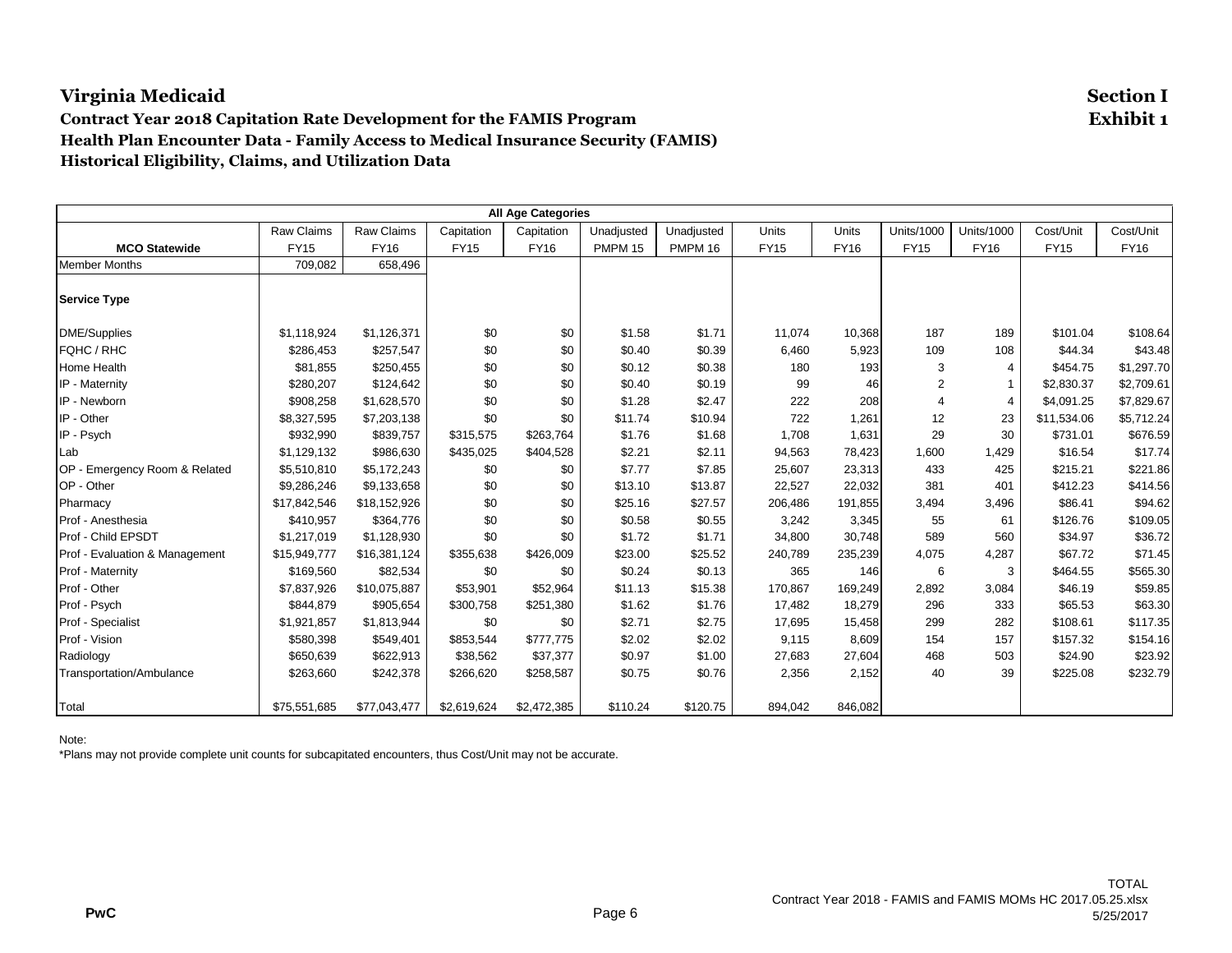#### **Virginia Medicaid Section I Contract Year 2018 Capitation Rate Development Exhibit 2a Health Plan Encounter Data - Family Access to Medical Insurance Security (FAMIS) Pharmacy Adjustment**

|    |                                                       | <b>FAMIS</b> | <b>Source</b>                                        |
|----|-------------------------------------------------------|--------------|------------------------------------------------------|
| 1. | Health Plan Total Drug Cost PMPM                      | \$26.32      | FY15-16 Health Plan Encounter Data                   |
| 2. | Health Plan Drug Ingredient Cost PMPM                 | \$25.95      | Health Plan Encounter Analysis                       |
| 3. | Change in Average Managed Care Discount               | 0.3%         | From Plan Data                                       |
| 4. | Current Average Managed Care Rebate                   | 2.1%         | From Plan Data                                       |
| 5. | FY18 Managed Care Dispensing Fee PMPM                 | \$0.37       | From Plan Data                                       |
| 6. | Average PBM Admin Cost PMPM                           | \$0.16       | From Plan Data                                       |
| 7. | Adjusted PMPM with FY18 Pharmacy Pricing Arrangements | \$25.85      | $= (2.)$ * $(1 - (3.))$ * $(1 - (4.)) + (5.) + (6.)$ |
| 8. | <b>Pharmacy Adjustment</b>                            | $-1.8\%$     | $= (7.) / (1.) - 1$                                  |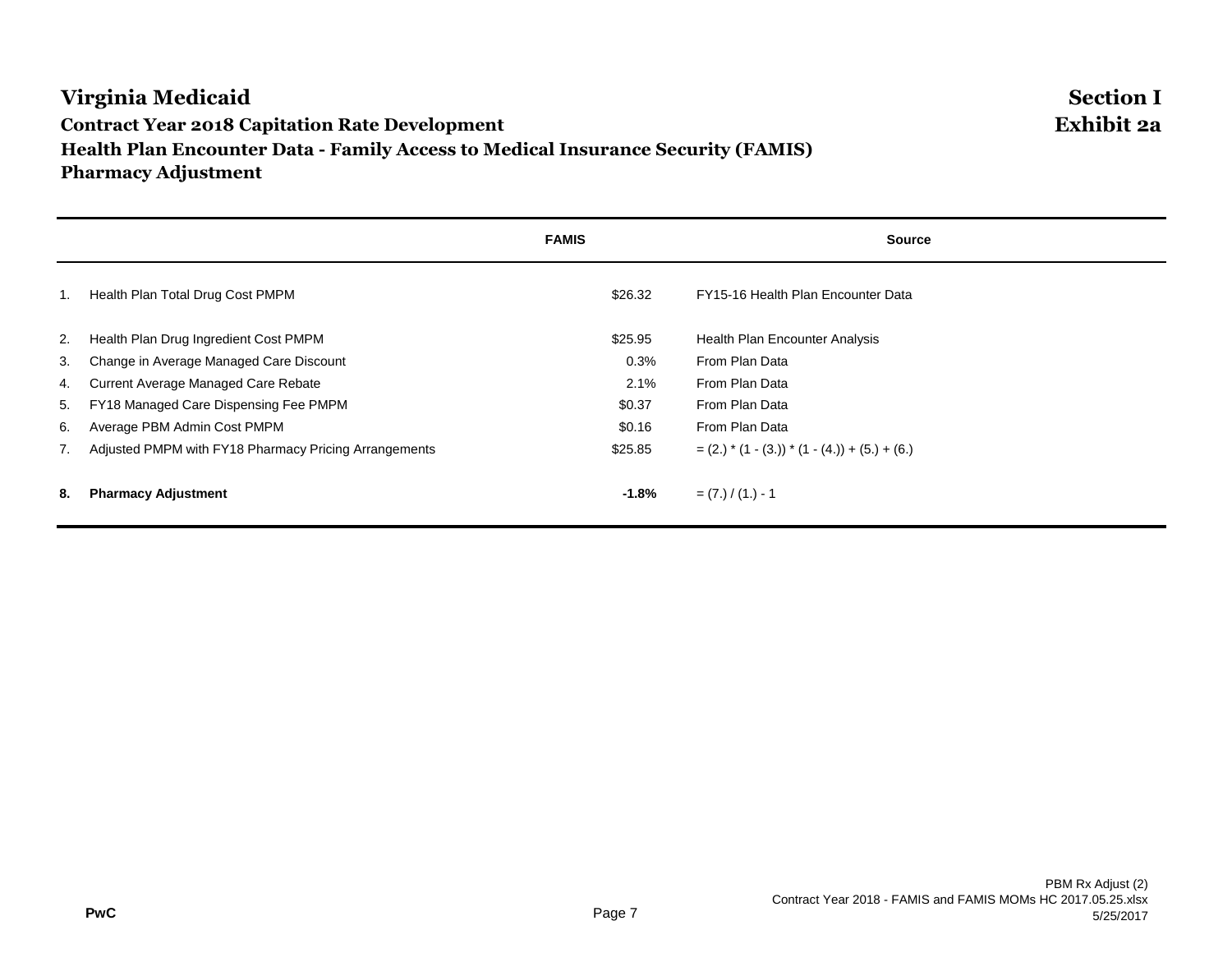#### **Virginia Medicaid Section I Contract Year 2018 Capitation Rate Development Exhibit 2b Health Plan Encounter Data - Family Access to Medical Insurance Security (FAMIS) Exempt Infant Formula Carveout Adjustment**

|    |                                                                                                  | <b>FAMIS</b><br>Age 0-5 | <b>FAMIS</b><br>Age 6-18 | <b>Source</b>                                                            |
|----|--------------------------------------------------------------------------------------------------|-------------------------|--------------------------|--------------------------------------------------------------------------|
|    | Claims Associated with Exempt Infant Formula<br>2. Total Claims in DME/Supplies Service Category | \$18,768<br>\$738,691   | \$12,185<br>\$1,506,604  | FY15-16 Health Plan Encounter Data<br>FY15-16 Health Plan Encounter Data |
| 3. | <b>Exempt Infant Formula Carveout Adjustment</b>                                                 | $-2.5%$                 | -0.8%                    | $= -(1.)/(2.)$                                                           |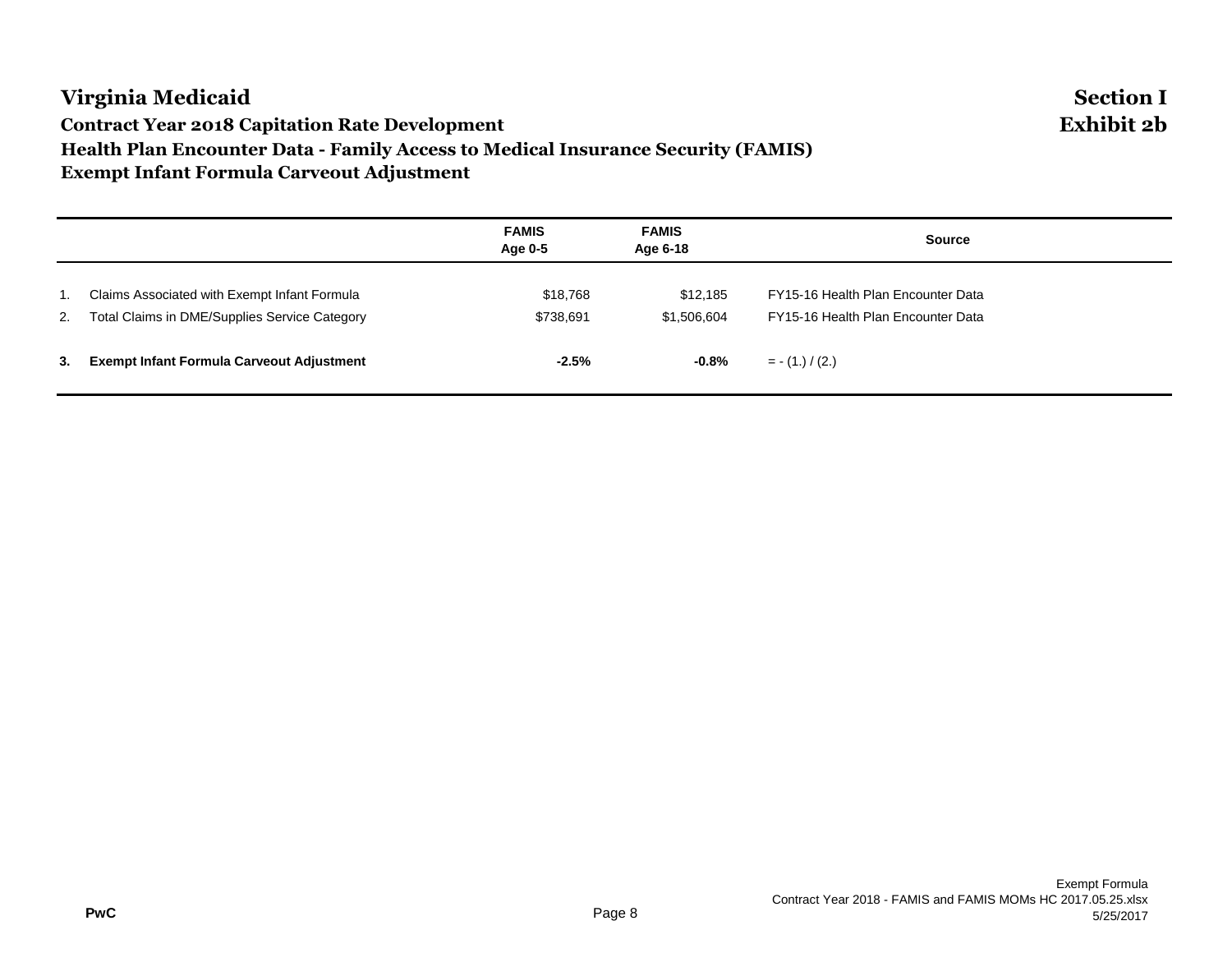#### **Virginia Medicaid Section I Contract Year 2018 Capitation Rate Development Health Plan Encounter Data - Family Access to Medical Insurance Security (FAMIS) Hospital Inpatient Adjustments**

|                                                                | Inpatient<br><b>Medical/Surgical</b> | <b>Inpatient Psychiatric</b> | <b>Source</b>                                                                   |
|----------------------------------------------------------------|--------------------------------------|------------------------------|---------------------------------------------------------------------------------|
|                                                                |                                      |                              |                                                                                 |
| 1a. FY15 Total Claims in IP Service Categories                 | \$9,516,060                          | \$932,990                    | FY15 Health Plan Encounter Data                                                 |
| 1b. FY16 Total Claims in IP Service Categories                 | \$8,956,350                          | \$839,757                    | FY16 Health Plan Encounter Data                                                 |
| 1c. FY15 Children's Hospital of The King's Daughters IP Claims | \$1,091,062                          | \$0                          | FY15 Health Plan Encounter Data                                                 |
| 1d. FY16 Children's Hospital of The King's Daughters IP Claims | \$680,625                            | \$0                          | FY16 Health Plan Encounter Data                                                 |
| 2. FY15-16 Hospital Capital Percentage Adjusted                | 8.70%                                | 8.70%                        | Provided by DMAS                                                                |
| 3. FY17 Capital Reimbursement Increase                         | $-3.10%$                             | $-3.10%$                     | $= ((4.)-(2.))/(2.)$                                                            |
| 4. FY17 & FY18 Hospital Capital Percentage                     | 8.43%                                | 8.43%                        | Provided by DMAS                                                                |
| 5a. FY17 Hospital Rate Change - Unit Cost                      | 1.05%                                | 1.05%                        | Provided by DMAS                                                                |
| 5b. FY18 Hospital Rate Change - Unit Cost                      | $0.00\%$                             | 0.00%                        | Provided by DMAS                                                                |
| 5c. Dollar Change                                              | \$160,575                            | \$17,045                     | $=[((1a.)+(1b.))-((1c.)+(1d.))]$ * $(1-(4.))$ * $[(1+(5a.))$ * $(1+(5b.))$ - 1] |
| 6a. FY17 Hospital Rate Change - Rebasing                       | $-2.65%$                             | 27.00%                       | Provided by DMAS                                                                |
| 6b. FY18 Hospital Rate Change - Rebasing                       | $0.00\%$                             | $0.00\%$                     | Provided by DMAS                                                                |
| 6c. Dollar Change                                              | (\$405,261)                          | \$438,292                    | $=[((1a.)+(1b.))-((1c.)+(1d.))]$ * $(1-(4.))$ * $[(1+(6a.))$ * $(1+(6b.))-1]$   |
| 7. Hospital Inpatient Adjustment                               | $-1.32%$                             | 25.69%                       | $= ((5c.)+(6c.)) / ((1a.)+(1b.))$                                               |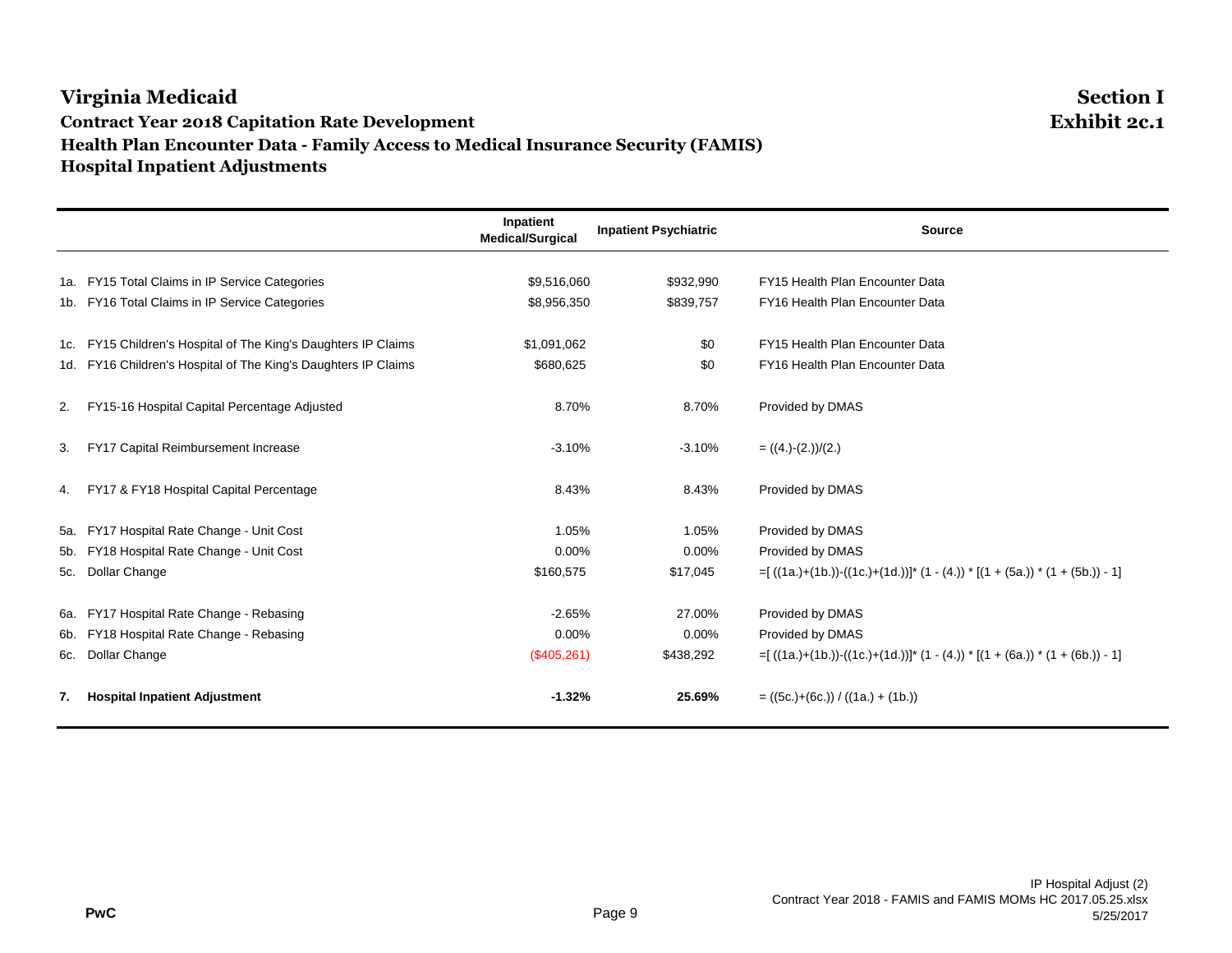## **Virginia Medicaid Section I Contract Year 2018 Capitation Rate Development Exhibit 2c.2 Health Plan Encounter Data - Family Access to Medical Insurance Security (FAMIS) Hospital Inpatient Adjustments For Children Hospital of The King's Daughter**

# **IP - Med/Surg Source** 1a. FY15-16 Total Claims in IP Service Categories (for age 0-18) Statewide **\$18,472,410** FY15-16 Health Plan Encounter Data 2. FY15-16 Children Hospital King's Daughter IP Claims Statewide \$1,771,687 FY15-16 Health Plan Encounter Data 3. FY15-16 Hospital Capital Percentage 10.40% Provided by DMAS 4. FY17 Capital Reimbursement Increase 10.77% = ((5.)-(3.))/(3.) 5. FY17 & FY18 Hospital Capital Percentage 11.52% Provided by DMAS 6. % Excluded Claims from Freestanding Psych Hospitals 0.00% FY15-16 Health Plan Encounter Data 7a. FY17 Hospital Rate Change - Unit Cost 2.10% Provided by DMAS 7b. FY18 Hospital Rate Change - Unit Cost 2.80% Provided by DMAS 7c. Dollar Change Statewide  $$77,734$   $= ((2.)^* (1 - (5.))^* (1 - (6.))^* (1 + (7a.))^* (1 + (7b.))^ - 1]$ 8a. FY17 Hospital Rate Change - Rebasing Change - Change - Change - 2.65% Provided by DMAS 8b. FY18 Hospital Rate Change - Rebasing 0.000 Provided by DMAS 8c. Dollar Change Statewide (\$41,541) =  $((2.)^* (1 - (5.))^* (1 - (6.))^* (1 + (8a.))^* (1 + (8b.))^ - 1)$ **9. Hospital Inpatient Adjustment** Statewide **0.196%** = ((7c.) + (8c.))/ (1a.)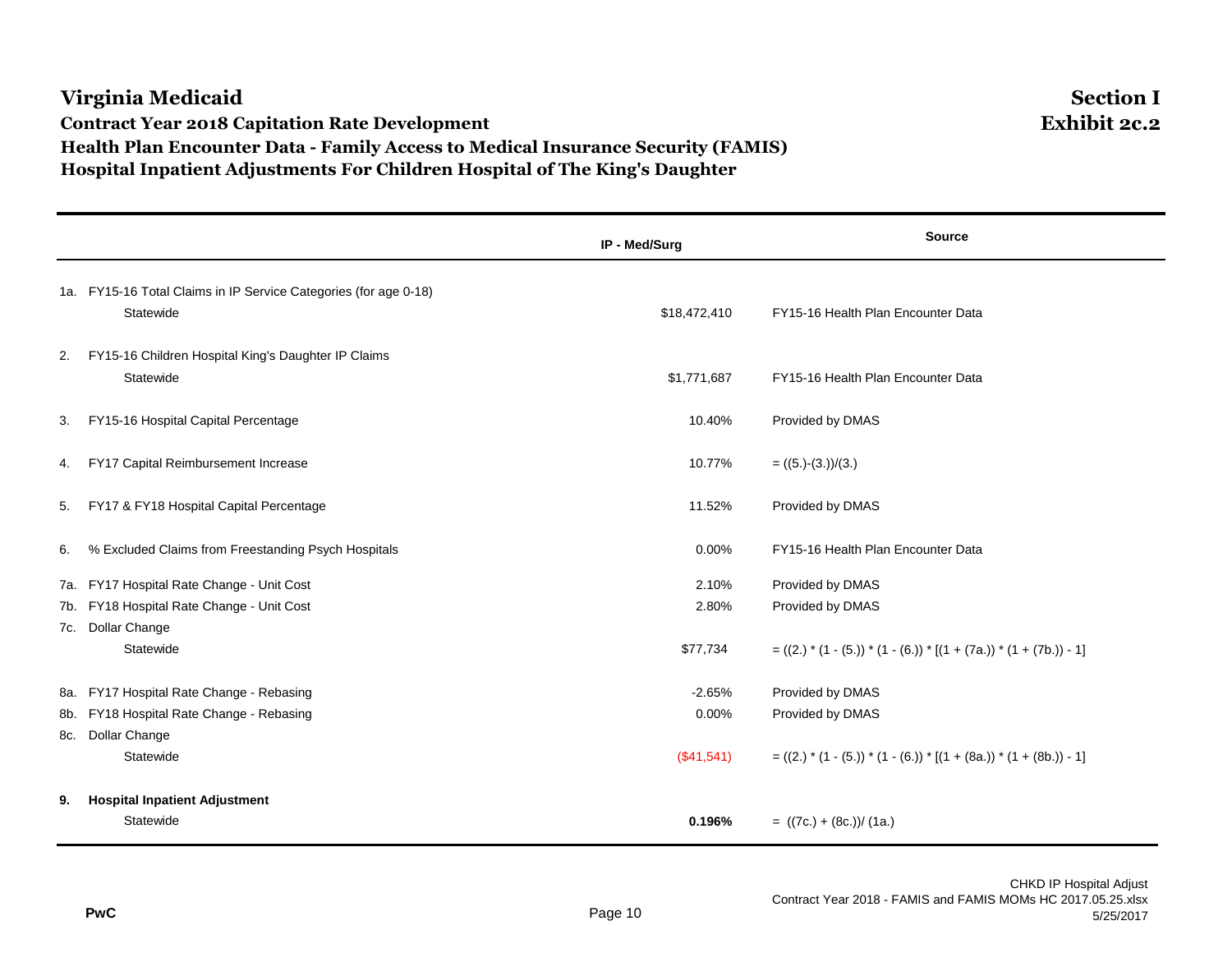# **Virginia Medicaid Section I Contract Year 2018 Capitation Rate Development Health Plan Encounter Data - Family Access to Medical Insurance Security (FAMIS) Hospital Outpatient Adjustments**

|       |                                                            | OP - Emergency<br>Room & Related | OP - Other  | <b>Source</b>                                                                |
|-------|------------------------------------------------------------|----------------------------------|-------------|------------------------------------------------------------------------------|
|       |                                                            |                                  |             |                                                                              |
| 1a. l | FY15 Total Claims in OP Service Categories                 | \$5,510,810                      | \$9,286,246 | FY15 Health Plan Encounter Data                                              |
|       | 1b. FY16 Total Claims in OP Service Categories             | \$5,172,243                      | \$9,133,658 | FY16 Health Plan Encounter Data                                              |
| 1c.   | FY15 Children's Hospital of The King's Daughters OP Claims | \$155,213                        | \$1,006,301 | FY15 Health Plan Encounter Data                                              |
| 1d.   | FY16 Children's Hospital of The King's Daughters OP Claims | \$156,037                        | \$1,012,765 | FY16 Health Plan Encounter Data                                              |
| 2a.   | FY17 Hospital Rate Change - Unit Cost                      | 1.05%                            | 1.05%       | Provided by DMAS                                                             |
| 2b.   | FY18 Hospital Rate Change - Unit Cost                      | $0.00\%$                         | $0.00\%$    | Provided by DMAS                                                             |
| 2c.   | Dollar Change                                              | \$108,904                        | \$172,209   | $= [ ((1a.)+(1b.)) - ((1c.)+(1d.))]$ * $[ (1 + (2a.))$ * $(1 + (2b.)) - 1 ]$ |
| 3а.   | FY17 Hospital Rate Change - Rebasing                       | 0.10%                            | $0.10\%$    | Provided by DMAS                                                             |
| 3b.   | FY18 Hospital Rate Change - Rebasing                       | $0.00\%$                         | 0.00%       | Provided by DMAS                                                             |
| 3c.   | Dollar Change                                              | \$10,372                         | \$16,401    | $= [ ((1a.)+(1b.)) - ((1c.)+(1d.))]$ * $[ (1 + (3a.))$ * $(1 + (3b.)) - 1 ]$ |
| 3.    | <b>Hospital Outpatient Adjustment</b>                      | 1.12%                            | $1.02\%$    | $= ((2c.)+(3c.)) / ((1a.)+(1b.))$                                            |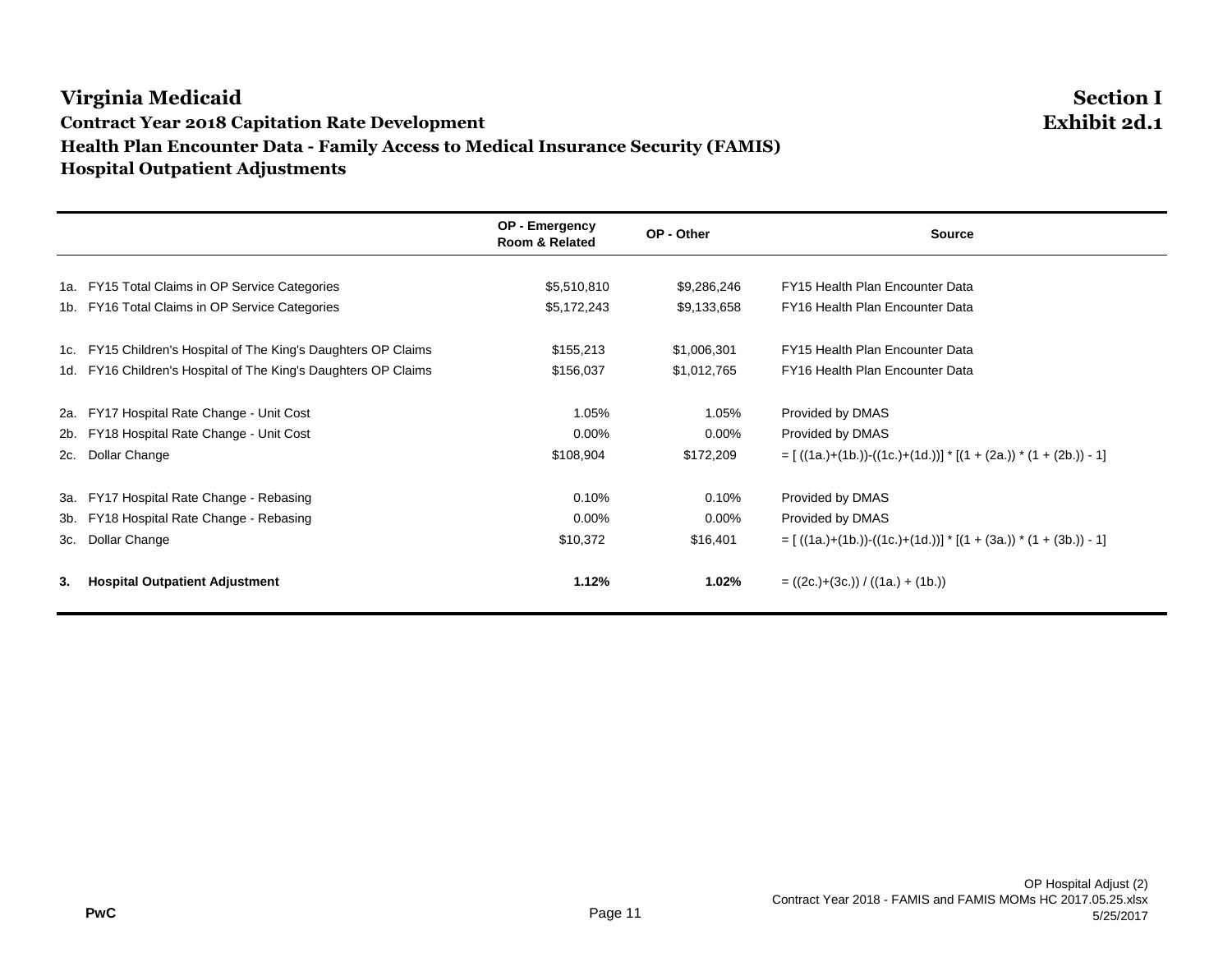## **Virginia Medicaid Section I Contract Year 2018 Capitation Rate Development Exhibit 2d.2 Health Plan Encounter Data - Family Access to Medical Insurance Security (FAMIS) Hospital Outpatient Adjustments for Children's Hospital of The King's Daughters**

**OP - Emergency Room & Related OP - Other Source** 1. FY15-16 Total Claims in OP Service Categories (For Age 0-18) Statewide **\$10,683,053** \$10,683,053 \$18,419,903 FY15-16 Health Plan Encounter Data 2. FY15-16 Children Hospital King's Daughter OP Claims Statewide **\$2,019,066** FY15-16 Health Plan Encounter Data **\$2,019,066** FY15-16 Health Plan Encounter Data 3a. FY17 Hospital Rate Change - Unit Cost 2.10% 2.10% Provided by DMAS 3b. FY18 Hospital Rate Change - Unit Cost 2.80% 2.80% Provided by DMAS 3c. Dollar Change Statewide \$15,434 \$100,121 = ((2.) \* [(1 + (3a.)) \* (1 + (3b.)) - 1] 4a. FY17 Hospital Rate Change - Rebasing 0.10% 0.10% Provided by DMAS 4b. FY18 Hospital Rate Change - Rebasing 0.00% 0.00% Provided by DMAS 4c. Dollar Change<br>Statewide  $$311$   $$2,019$   $= ((2.) * [(1 + (4a.)) * (1 + (4b.)) - 1]$ **5. Hospital Outpatient Adjustment** Statewide **0.15% 0.55%** = ((3c.)+(4c.))/ (1.)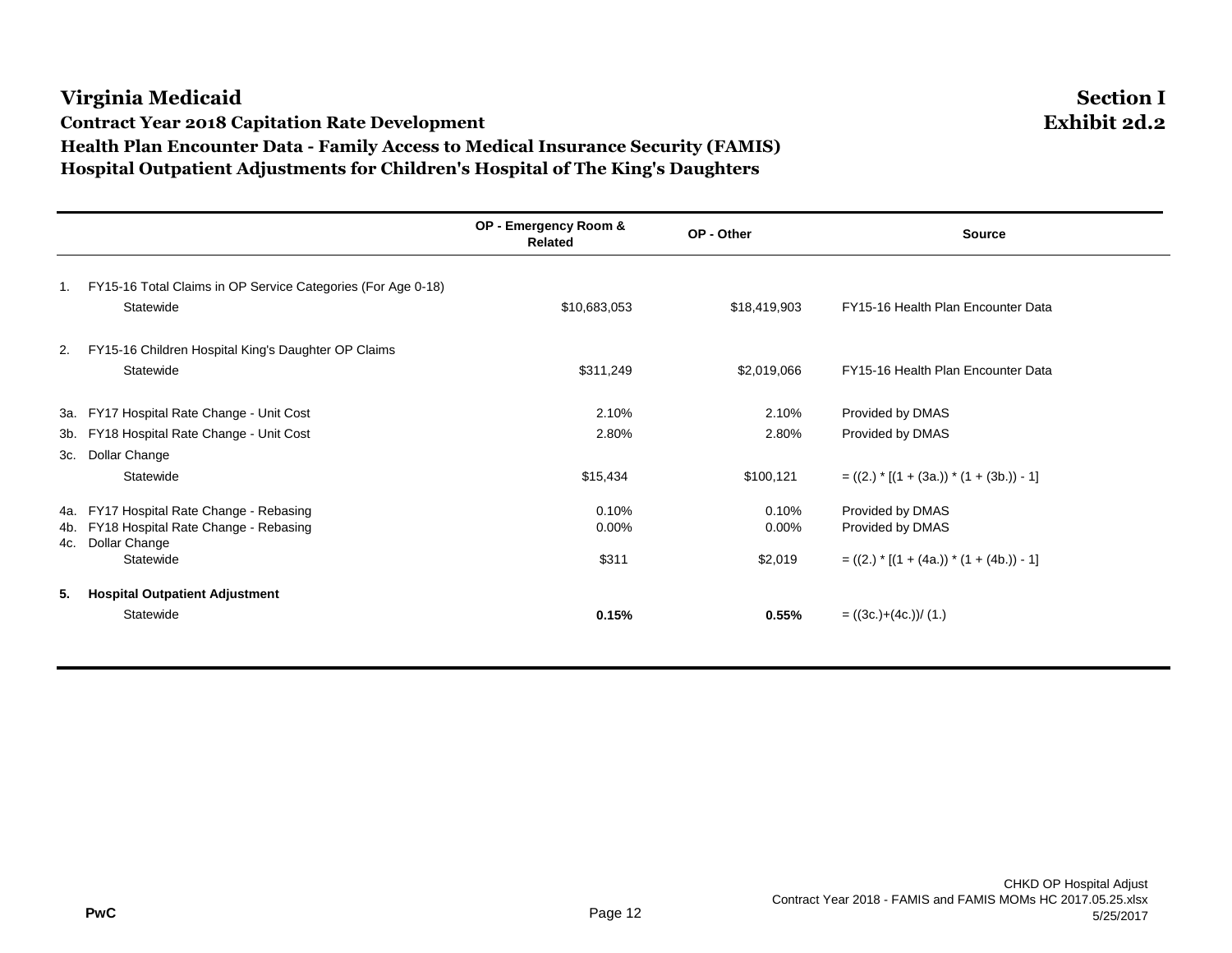|                                              | <b>Adjustment Value</b> | <b>Source</b>  |  |  |
|----------------------------------------------|-------------------------|----------------|--|--|
| <b>Provider Incentive Payment Adjustment</b> | $0.9\%$                 | From Plan Data |  |  |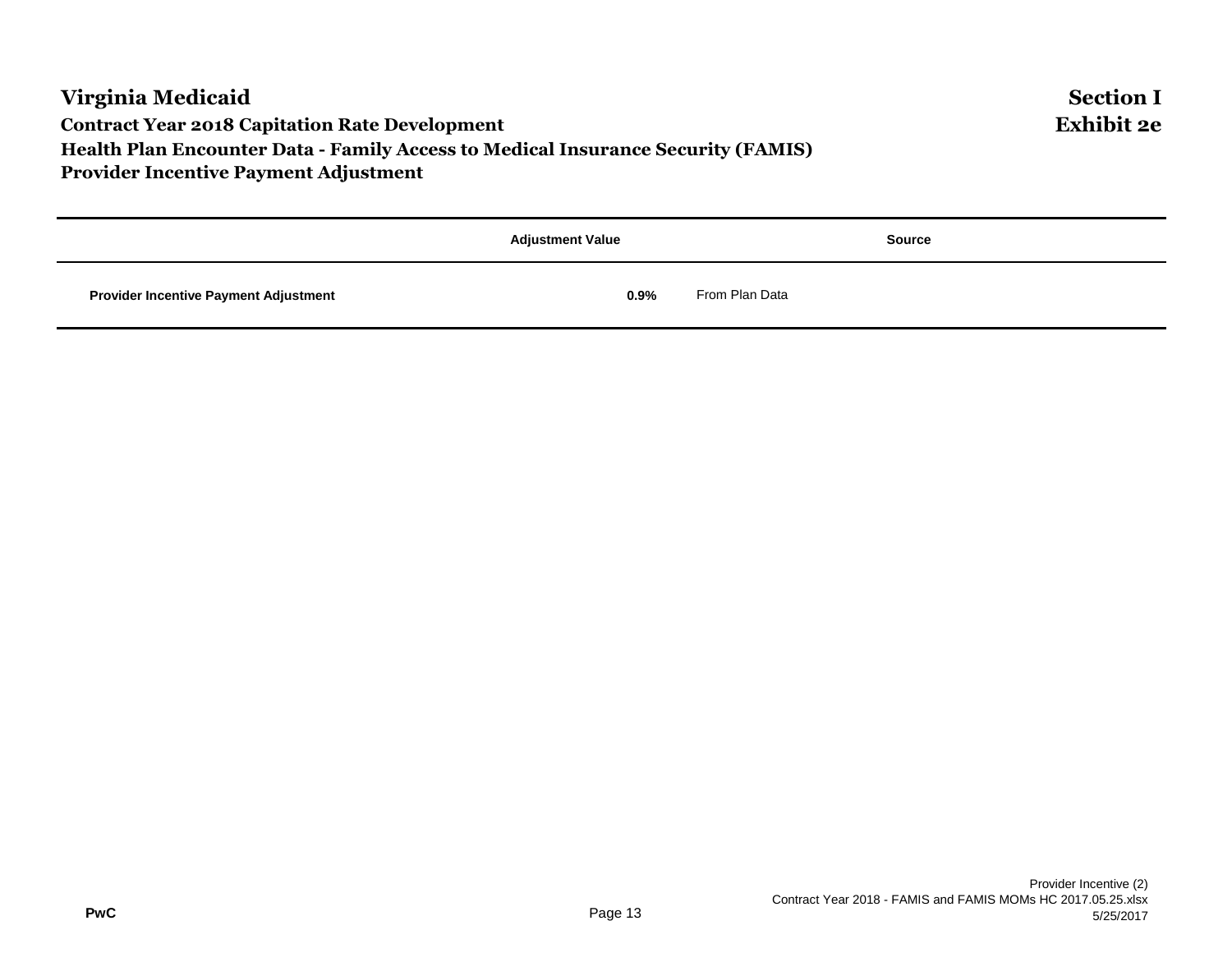## **Virginia Medicaid Section I Contract Year 2018 Capitation Rate Development Exhibit 2f Health Plan Encounter Data - Family Access to Medical Insurance Security (FAMIS) Hepatitis C Treatment Adjustment**

# **FAMIS Source** 1. Total Claims in Pharmacy Service Categories  $$35,995,472$  FY15-16 Health Plan Encounter Data 2. Unique Individuals in Base Period 90,799 FY15-16 Health Plan Encounter Data 3a. Proportion of Population Being Tested for Hepatitis C 0.2% FY15-16 Health Plan Encounter Data 3b. Number of Individuals Being Tested 170 FY15-16 Health Plan Encounter Data 3c. Projected Testing Change in FY18 15% Estimate in FY18 3d. Additional Number of People Being Tested 26 = (3b.) \* (3c.) 3e. Average Cost Per Test Per Person \$42 FY15-16 Health Plan Encounter Data 4a. Proportion of Population Diagnosed With Hepatitis C 0.01% FY15-16 Health Plan Encounter Data 4b. Number of Individuals Diagnosed With Hepatitis C 10 10 10 10 11 FY15-16 Health Plan Encounter Data 4c. Projected Increase in People Diagnosed With Hepatitis C 5% Estimate 4d. Projected Number of People With Hepatitis C  $(4b)$   $*$  (1 + (4c.)) 5a. Proportion of People With Hepatitis C With Drug Therapy 0.0% FY15-16 Health Plan Encounter Data 5b. Number of Individuals With Hepatitis C With Drug Therapy in Base 0 FY15-16 Health Plan Encounter Data 5c. Expected Percentage Increase of Hepatitis C Receiving Drug Therapy - Expected Percentage increase of Hepatitis C Receiving Drug Therapy<br>Current Protocol In The Base Period 5d. New Protocols (Eff. Jul 2016 and Eff. Jan 2017; both protocols Expected Percentage Increase of Hepatitis C Receiving Drug Therapy combined) 100% Estimate 5e. Projected Number of Additional People Going Through Drug Therapy  $0 = (4d.)$  \* (5a.) \* (1 + (5c.)) \* (1 + (5d.)) - (5b.) 5f. Base Period Average Cost of Drug Therapy **\$88,345** FY15-16 Health Plan Encounter Data 5g. Projected Average Cost of Drug Therapy **\$70,000** Estimate 6. Additional Cost of Hepatitis C Treatment  $$1,071 = ((3d.) * (3e.))+((5g.) - (5f.))+ (5e.) * (5g.)$ **7. Hepatitis C Treatment Adjustment 0.0%** = (6.) / (1.)

Note: Based on analysis of FY15 - FY16 base data experience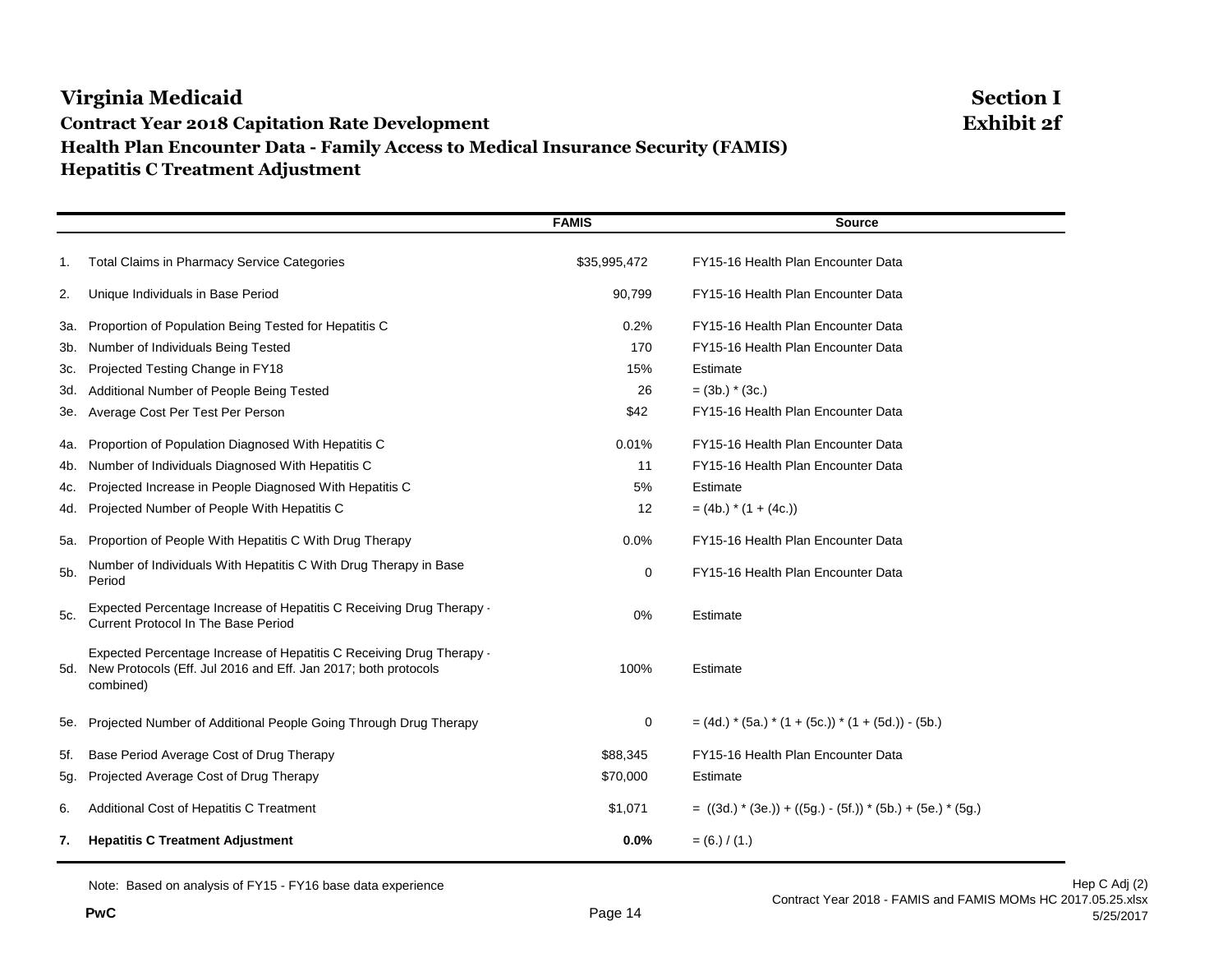# **Virginia Medicaid Section I Contract Year 2018 Capitation Rate Development Exhibit 2g Health Plan Encounter Data - Family Access to Medical Insurance Security (FAMIS) Emergency Room Triage Adjustment**

|                |                                                        | <b>FAMIS</b> | <b>Source</b>                      |
|----------------|--------------------------------------------------------|--------------|------------------------------------|
| 1.             | Total FY15-16 Claims in Prof - Evaluation & Management | \$32,330,901 | FY15-16 Health Plan Encounter Data |
| $\overline{2}$ | FY15 Number of Claims in ER Triage Level 3             | 2,907        | FY15-16 Health Plan Encounter Data |
|                | 3. ER Cost No Triage Level 3                           | \$43.20      | FY15-16 Health Plan Encounter Data |
| 4.             | <b>ER Triage Cost</b>                                  | \$22.06      | Provided by DMAS                   |
| 5.             | FY16 ER Triage Financial Impact (1 year)               | \$61,461     | $=(2.)$ * $((3.) - (4.)$           |
| 6.             | <b>FY16 ER Triage Adjustment</b>                       | 0.2%         | $= (5.) / (1.)$                    |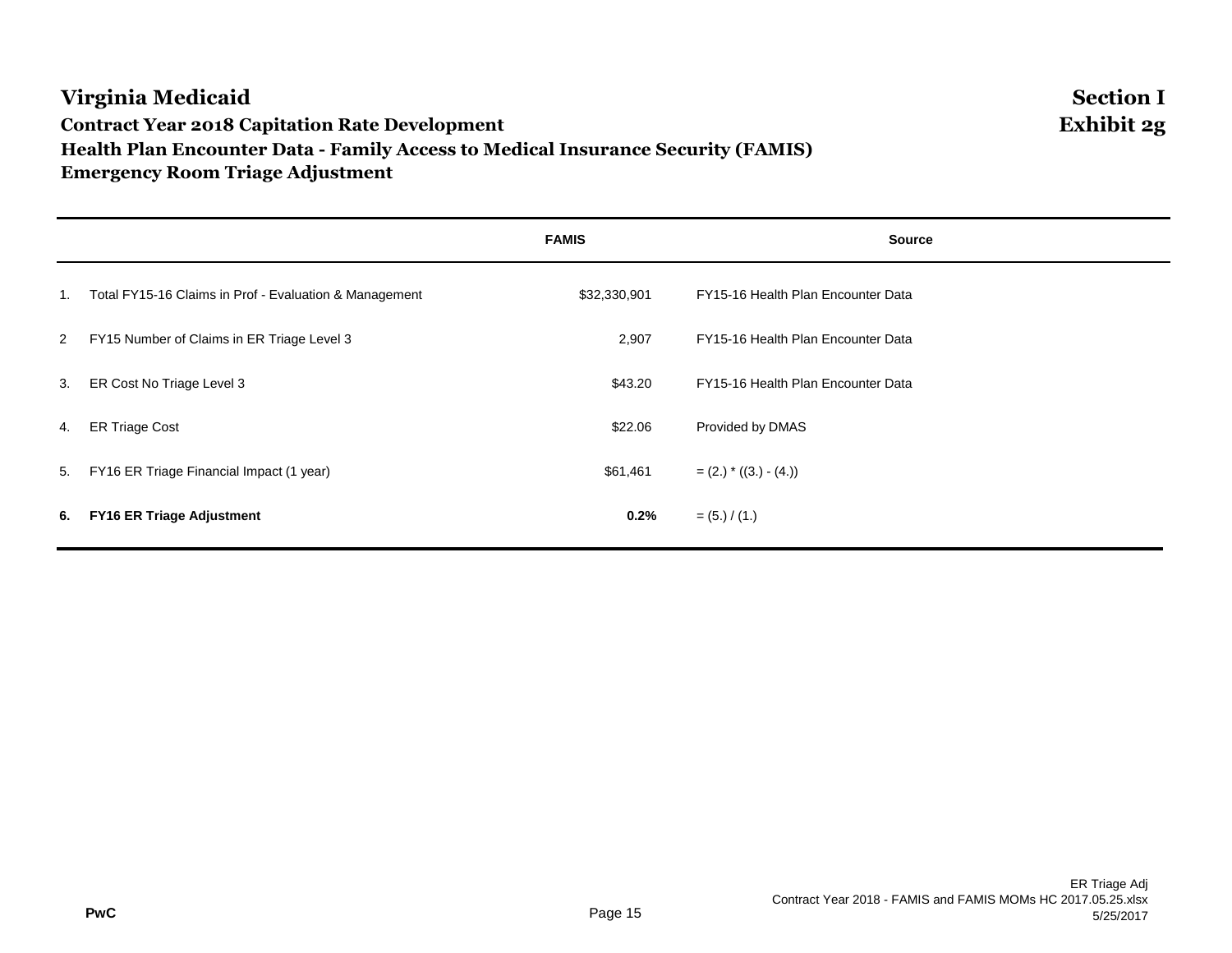# **Virginia Medicaid Section I Contract Year 2018 Capitation Rate Development Exhibit 2h Health Plan Encounter Data - Family Access to Medical Insurance Security (FAMIS) Resource Based Relative Value Scale Adjustment**

|                  |                                                   | <b>FAMIS</b> |                                    |
|------------------|---------------------------------------------------|--------------|------------------------------------|
| $\overline{1}$ . | Professional Fee Adjustment - Effective FY18      | $-0.21\%$    | Provided by DMAS                   |
|                  | 2. Proportion of claims subject to fee adjustment | 92%          | FY15-16 Health Plan Encounter Data |
|                  | 3. Final Professional Fee Adjustment              | -0.19%       | $=$ (1.) $*$ (2.)                  |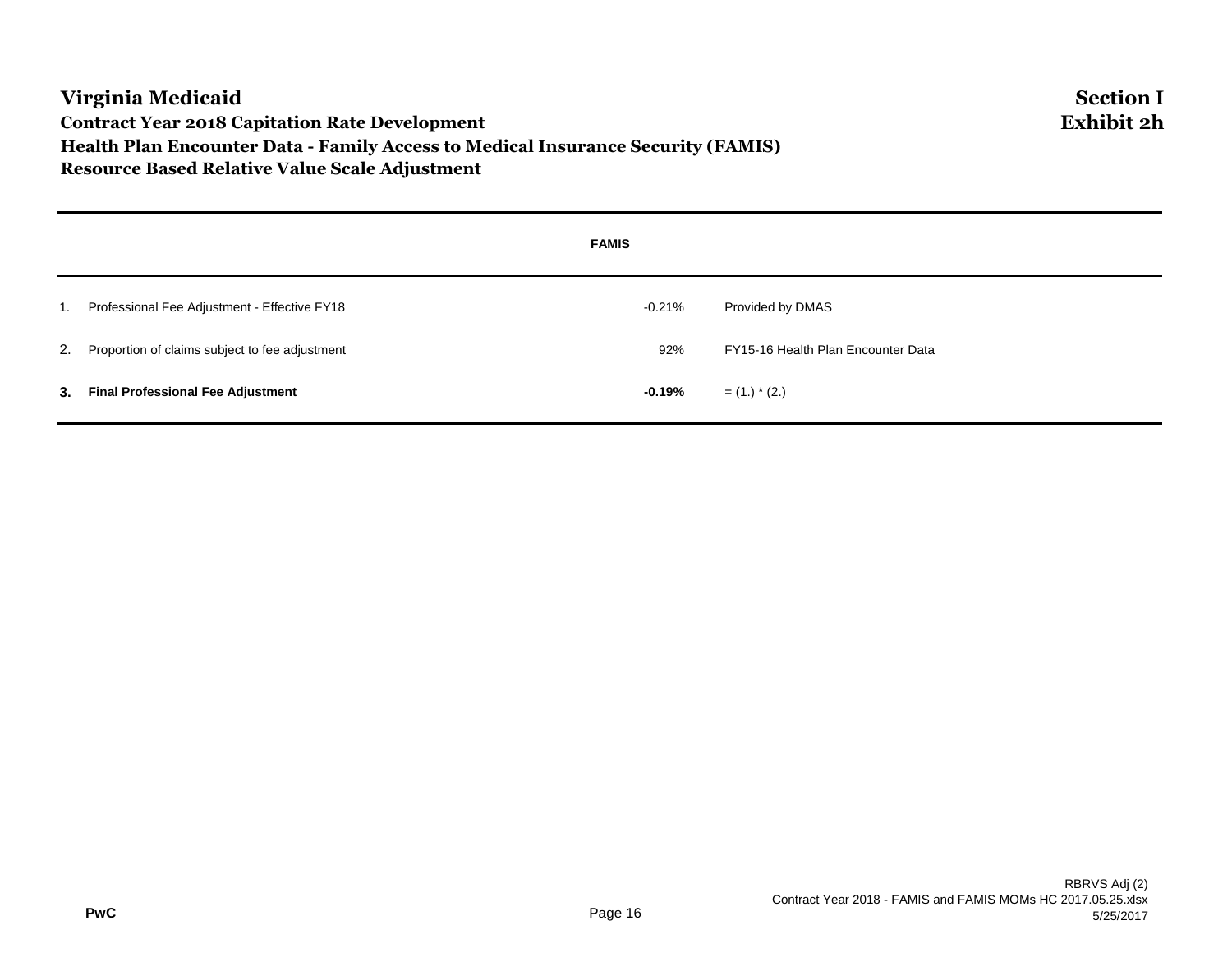## **Virginia Medicaid Section I Contract Year 2018 Capitation Rate Development Exhibit 2i Health Plan Encounter Data - Family Access to Medical Insurance Security (FAMIS) Administrative Cost Adjustment**

|     |                                                           | <b>FAMIS</b> | <b>Source</b>                                                                          |
|-----|-----------------------------------------------------------|--------------|----------------------------------------------------------------------------------------|
| 1.  | <b>Claims Adjustment Expense PMPM</b>                     | \$3.99       | Expense from CY2016 BOI Reports; CY2016 Member months from capitation<br>payment files |
| 2.  | General Admin Expense PMPM                                | \$6.43       | Expense from CY2016 BOI Reports; CY2016 Member months from capitation<br>payment files |
| 3.  | Claims Adjustment Expense Increase %                      | 2.1%         | <b>BLS CPI-U</b>                                                                       |
| 4.  | General Admin Expense Increase %                          | 2.1%         | Weighted average of BLS Compensation Trend and CPI                                     |
| 5а. | Administrative PMPM*                                      | \$10.75      |                                                                                        |
| 5b. | Administrative PMPM Weighted by Claims                    | \$11.96      | Reallocation of administrative costs weighted by claims                                |
| 6.  | Adjusted and Trended Base PMPM                            | \$148.67     | Weighted average of medical component of FY2018 FAMIS Base Rates                       |
| 7.  | Administrative allowance as % of Base Capitation Rate     | 7.3%         | $=$ (5b.) / (((5b.) + (6.)) / (1 - (8.)))                                              |
| 8.  | Provision for Margin as % of Base Capitation Rate         | 1.50%        | Provided by DMAS                                                                       |
| 9.  | <b>Administrative Factor as % of Base Capitation Rate</b> | 8.8%         | $= (7.) + (8.)$                                                                        |

\*Note:

Administrative increases are applied from midpoint of CY2016 to the midpoint of the contract period (18 months) using compound interest calculations.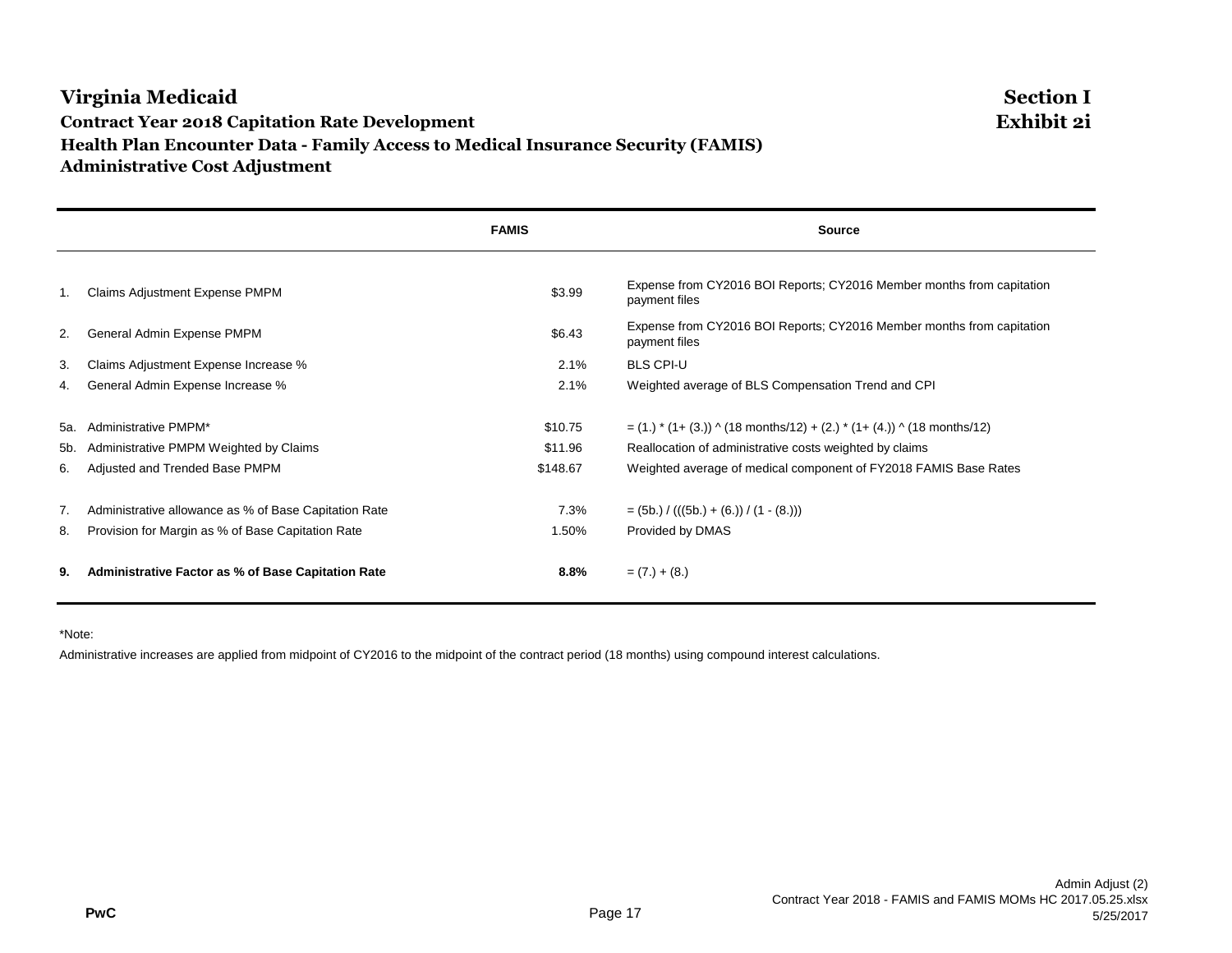**Contract Year 2018 Capitation Rate Development Exhibit 3 Health Plan Encounter Data - Family Access to Medical Insurance Security (FAMIS) Incurred But Not Reported (IBNR), Policy/Program, and Trend Adjustments**

|                               |             |                                                  |                                              |                   | <b>FAMIS</b>             |                                      |                                                                       |                             |                                                      |
|-------------------------------|-------------|--------------------------------------------------|----------------------------------------------|-------------------|--------------------------|--------------------------------------|-----------------------------------------------------------------------|-----------------------------|------------------------------------------------------|
|                               |             | <b>Completion and Policy/Program Adjustments</b> |                                              |                   | <b>Data Period Trend</b> |                                      |                                                                       |                             | <b>Contract Year</b><br><b>Total Trend</b><br>Factor |
| <b>Category of Service</b>    | <b>IBNR</b> | Policy/<br>Program <sup>1</sup>                  | <b>Total Base Data</b><br><b>Adjustments</b> | <b>Cost Trend</b> | <b>Utilization Trend</b> | Cost and<br><b>Utilization Trend</b> | <b>Contract Period</b><br><b>Cost and</b><br><b>Utilization Trend</b> | FY 18 Total Trend<br>Factor |                                                      |
|                               |             |                                                  |                                              |                   |                          |                                      |                                                                       |                             |                                                      |
| Inpatient Medical/Surgical    | 0.3%        | $-1.1%$                                          | $-0.8%$                                      | 5.4%              | $-10.0%$                 | $-5.2%$                              | $-0.7%$                                                               | 0.9388                      | 0.9363                                               |
| Inpatient Psychiatric         | 0.3%        | 25.7%                                            | 26.1%                                        | 5.4%              | $-10.0%$                 | $-5.2%$                              | $-0.7%$                                                               | 0.9388                      | 0.9363                                               |
| <b>Outpatient Hospital</b>    | 1.4%        | 1.4%                                             | 2.9%                                         | 1.9%              | 5.9%                     | 7.9%                                 | 3.7%                                                                  | 1.1399                      | 1.1563                                               |
| Practitioner                  | 1.0%        | $-0.1%$                                          | 1.0%                                         | 13.9%             | 2.3%                     | 16.5%                                | 10.4%                                                                 | 1.3522                      | 1.4056                                               |
| <b>Prescription Drug</b>      | 0.0%        | $-1.8%$                                          | $-1.8%$                                      | 7.0%              | 1.4%                     | 8.5%                                 | 8.9%                                                                  | 1.2326                      | 1.2740                                               |
| Other                         | 0.9%        | $-0.4%$                                          | 0.5%                                         | 8.3%              | $-7.3%$                  | 0.4%                                 | 3.8%                                                                  | 1.0611                      | 1.0766                                               |
| Weighted Average <sup>2</sup> | 1.0%        | 0.6%                                             | 1.6%                                         | 9.2%              | 0.5%                     | 9.8%                                 | 6.5%                                                                  | 1.2074                      | 1.2376                                               |

| <b>Months of FY Trend Applied</b>     | . . |     | $\Omega$<br>C |
|---------------------------------------|-----|-----|---------------|
| Months of Contract Year Trend Applied | . . | . . | <u>.</u>      |

 $1$  The Policy and Program Adjustments are summarized in this table as weighted averages and are applied at the rate cell level in Exhibit 4.

 $^2$  Weighted averages for Completion and Program Adjustments are calculated using a distribution by Service Type, before Trend and Adjustments (Total Claims FY15-16), whereas

weighted averages for Trends are calculated using a distribution by Service Type, before Trend (Adjusted FY15-16 Claims)

Trend rates for managed care plans are calculated based on regression studies of historical health plan data.

Trend rates have been calculated separately for the broad service categories shown above. Utilization trend is based on service units per thousand.

Data period trends are applied from the midpoint of the data period to the end of the data period using compound interest calculations; includes FY15-16 incurred claims paid through Oct 2016. Contract period trends are applied from the end of the data period to the midpoint of the contract period using compound interest calculations; includes FY14-16 incurred claims paid through Feb 2017.

**FY Total Trend = [(1 + data period trend) ^ (months/12) \* (1 + contract period trend) ^ (months/12)] Contract Year Total Trend = [(1 + data period trend) ^ (months/12) \* (1 + contract period trend) ^ (months/12)]**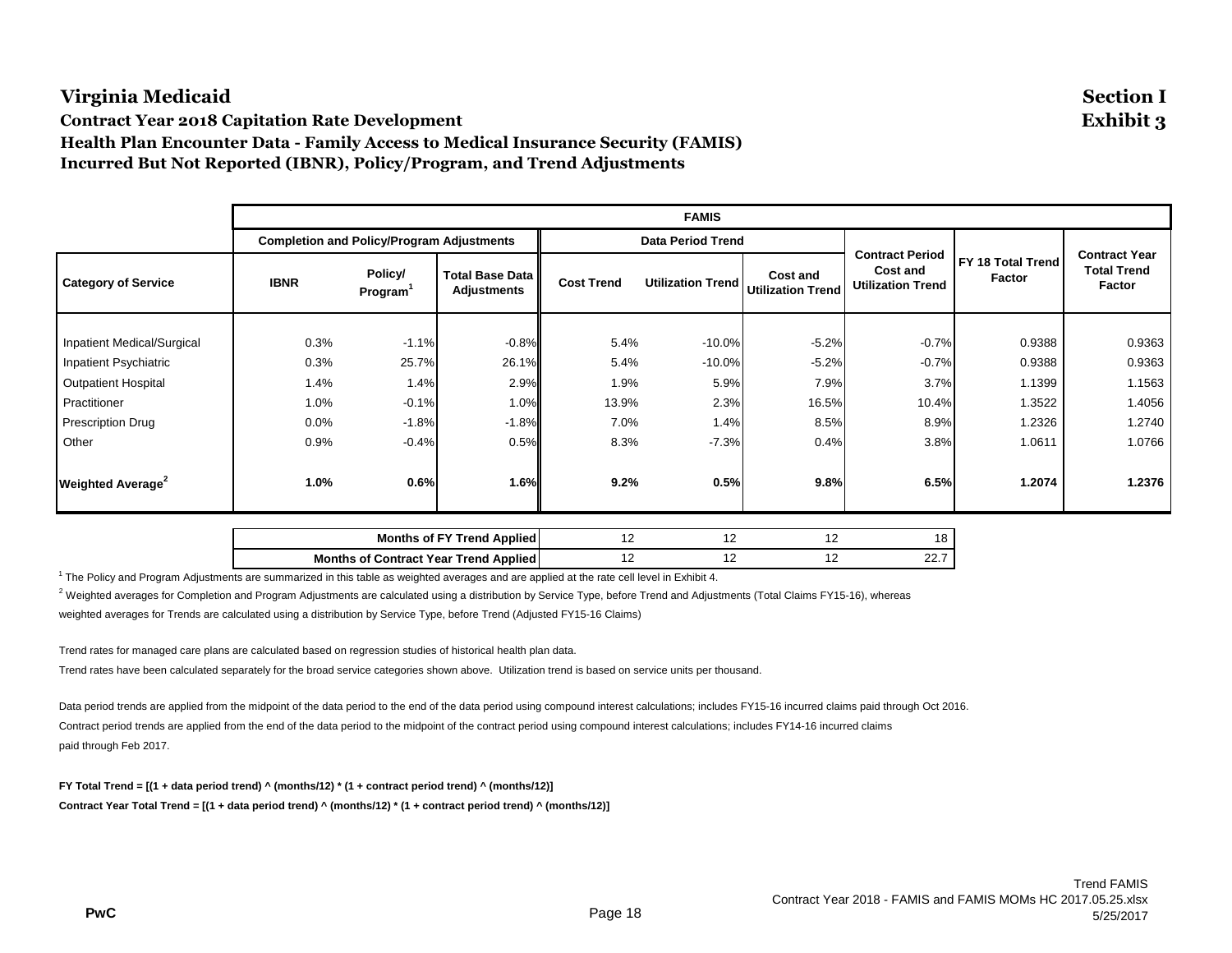**Age Under 1 Statewide** Total Base Claims FY15-16 Base Claims Redistribution FY15-16 Total Redistributed Base Claims FY15-16 Completion Factor Adjustments<sup>1</sup> Policy and Program Adjustments<sup>2</sup> Patient Copay Adjusted Claims Completed and FY15-16 Trend **Adjustment** Completed & Trended Claims Contract Year PMPM Contract Year **Service Type** DME/Supplies \$150,602 \$150,602 \$1,315 (\$3,860) \$681 \$148,739 1.077 \$160,131 \$4.15 FQHC / RHC \$48,072 \$48,072 \$504 \$1,212 \$49,787 1.406 \$69,979 \$1.81 Home Health \$11,097 \$11,097 \$158 \$0 \$92 \$11,347 1.156 \$13,121 \$0.34 IP - Maternity \$0 \$0 \$0 \$0 \$0.00 \$0 \$0 0.936 \$0 \$0.00 IP - Newborn \$2,536,828 \$201,456 \$2,738,284 \$8,127 (\$30,998) \$7,115 \$2,722,528 0.936 \$2,549,063 \$66.02 IP - Other \$2,814,160 \$221,520 \$3,035,680 \$9,016 (\$34,365) \$12,984 \$3,023,315 0.936 \$2,830,686 \$73.31 IP - Psych \$16,051 \$16,051 \$4,123 \$0 \$20,174 0.936 \$18,888 \$0.49 Lab \$82,889 \$82,889 \$529 \$1,303 \$84,721 1.077 \$91,210 \$2.36 OP - Emergency Room \$446,795 \$446,795 \$6,376 \$5,728 \$40,917 \$499,815 1.156 \$577,959 \$14.97<br>OP - Other \$642.206 \$642.206 \$9.164 \$10.282 \$7.285 OP - Other \$642,206 \$642,206 \$9,164 \$10,282 \$7,285 \$668,937 1.156 \$773,522 \$20.03 Pharmacy \$527,306 \$527,306 \$1 (\$9,317) \$32,306 \$550,296 1.274 \$701,097 \$18.16 Prof - Anesthesia \$37,409 \$37,409 \$392 \$133 \$37,934 1.406 \$53,319 \$1.38 Prof - Child EPSDT \$713,155 \$713,155 \$7,473 (\$1,390) \$0 \$719,237 1.406 \$1,010,941 \$26.18 Prof - Evaluation & Management \$3,170,921 \$3,170,921 \$32,998 (\$91) \$128,367 \$3,332,195 1.406 \$4,683,646 \$121.31 Prof - Maternity \$0 \$0 \$0 \$0 \$0 \$0 1.406 \$0 \$0.00 Prof - Other \$2,172,889 \$2,172,889 \$22,739 (\$4,236) \$51,889 \$2,243,281 1.406 \$3,153,097 \$81.67 Prof - Psych \$15,297 \$15,297 \$0 \$15,268 1.406 \$21,460 \$0.56 Prof - Specialist \$199,637 \$199,637 \$2,092 (\$389) \$6,277 \$207,616 1.406 \$291,820 \$7.56 Prof - Vision \$61,246 \$61,246 \$182 (\$119) \$634 \$61,944 1.406 \$87,067 \$2.26 Radiology \$47,093 \$47,093 \$393 \$8,734 \$56,221 1.077 \$60,527 \$1.57 Transportation/Ambulance \$47,798 \$47,798 \$268 \$28 \$48,095 1.077 \$51,779 \$1.34 Provider Incentive Payment Adjustment \$3.96 Total \$13,741,453 \$422,975 \$14,164,428 \$101,729 (\$64,662) \$299,956 \$14,501,451 \$17,199,312 \$449.43

<sup>1</sup> Completion Factor Adjustment is applied to non-capitated claims only

 $^2$  Policy and Program Adjustments are calculated based on Completed Claims = Total Base Claims + Completion Factor Adjustment.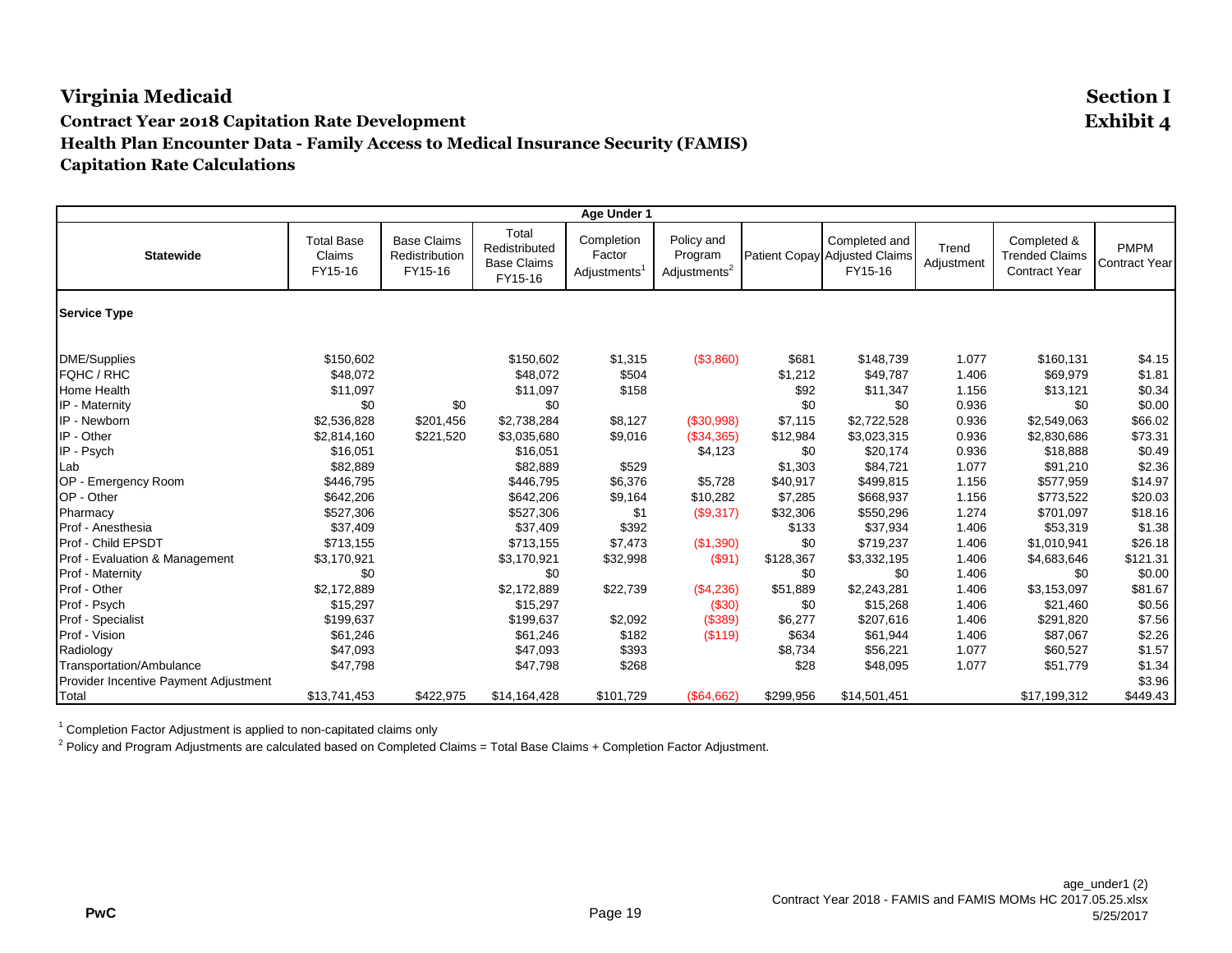**Age 1-5 Statewide** Total Base Claims FY15-16 Base Claims Redistribution FY15-16 Total Redistributed Base Claims FY15-16 Completion Factor Adjustments<sup>1</sup> Policy and Program Adjustments<sup>2</sup> Patient Copay Adjusted Claims Completed and FY15-16 Trend **Adjustment** Completed & Trended Claims Contract Year PMPM Contract Year **Service Type** DME/Supplies \$588,089 \$588,089 \$5,135 (\$15,072) \$3,209 \$581,361 1.077 \$625,888 \$1.61 FQHC / RHC \$176,573 \$176,573 \$1,850 \$0 \$8,001 \$186,425 1.406 \$262,033 \$0.67 Home Health \$56,931 \$56,931 \$812 \$523 \$58,266 1.156 \$67,376 \$0.17 IP - Maternity \$0 \$0 \$0 \$0 \$0 \$0 \$0 0.936 \$0 \$0.00 IP - Newborn \$0 \$0 \$0 \$0 \$0 \$0 \$0 0.936 \$0 \$0.00 IP - Other \$5,176,202 (\$526,802) \$4,649,400 \$16,583 (\$52,664) \$9,998 \$4,623,317 0.936 \$4,328,744 \$11.12 IP - Psych \$164,042 \$164,042 \$31 \$42,143 \$47 \$206,262 0.936 \$193,120 \$0.50 Lab \$911,085 \$911,085 \$5,925 \$17,568 \$934,578 1.077 \$1,006,158 \$2.58 OP - Emergency Room \$3,349,056 \$3,349,056 \$47,792 \$42,932 \$382,429 \$3,822,209 1.156 \$4,419,790 \$11.35 OP - Other \$6,171,982 \$6,171,982 \$88,076 \$98,812 \$59,924 \$6,418,793 1.156 \$7,422,336 \$19.06 Pharmacy \$6,697,756 \$6,697,756 \$14 (\$118,338) \$440,159 \$7,019,591 1.274 \$8,943,208 \$22.97 Prof - Anesthesia \$328,179 \$328,179 \$3,439 \$2,014 \$333,632 1.406 \$468,944 \$1.20 Prof - Child EPSDT \$1,305,221 \$1,305,221 \$13,677 (\$2,545) \$0 \$1,316,353 1.406 \$1,850,231 \$4.75 Prof - Evaluation & Management \$11,174,316 \$11,174,316 \$114,600 (\$321) \$711,210 \$11,999,806 1.406 \$16,866,613 \$43.32 Prof - Maternity \$0 \$0 \$0 \$0 \$0 \$0 1.406 \$0 \$0.00 Prof - Other \$6,408,632 \$6,408,632 \$66,838 (\$12,494) \$264,835 \$6,727,812 1.406 \$9,456,436 \$24.29 Prof - Psych \$236,761 \$236,761 \$939 (\$459) \$5,320 \$242,562 1.406 \$340,939 \$0.88 Prof - Specialist \$1,031,432 \$1,031,432 \$10,808 (\$2,011) \$39,595 \$1,079,824 1.406 \$1,517,772 \$3.90 Prof - Vision \$714,851 \$714,851 \$2,659 (\$1,384) \$8,899 \$725,024 1.406 \$1,019,075 \$2.62 Radiology \$206,099 \$206,099 \$1,604 \$47,335 \$255,039 1.077 \$274,572 \$0.71 Transportation/Ambulance \$284,416 \$284,416 \$1,174 \$187 \$285,777 1.077 \$307,665 \$0.79 Provider Incentive Payment Adjustment \$1.36 Total \$44,981,623 (\$526,802) \$44,454,821 \$381,955 (\$21,399) \$2,001,254 \$46,816,630 \$59,370,902 \$153.83

<sup>1</sup> Completion Factor Adjustment is applied to non-capitated claims only

 $^2$  Policy and Program Adjustments are calculated based on Completed Claims = Total Base Claims + Completion Factor Adjustment.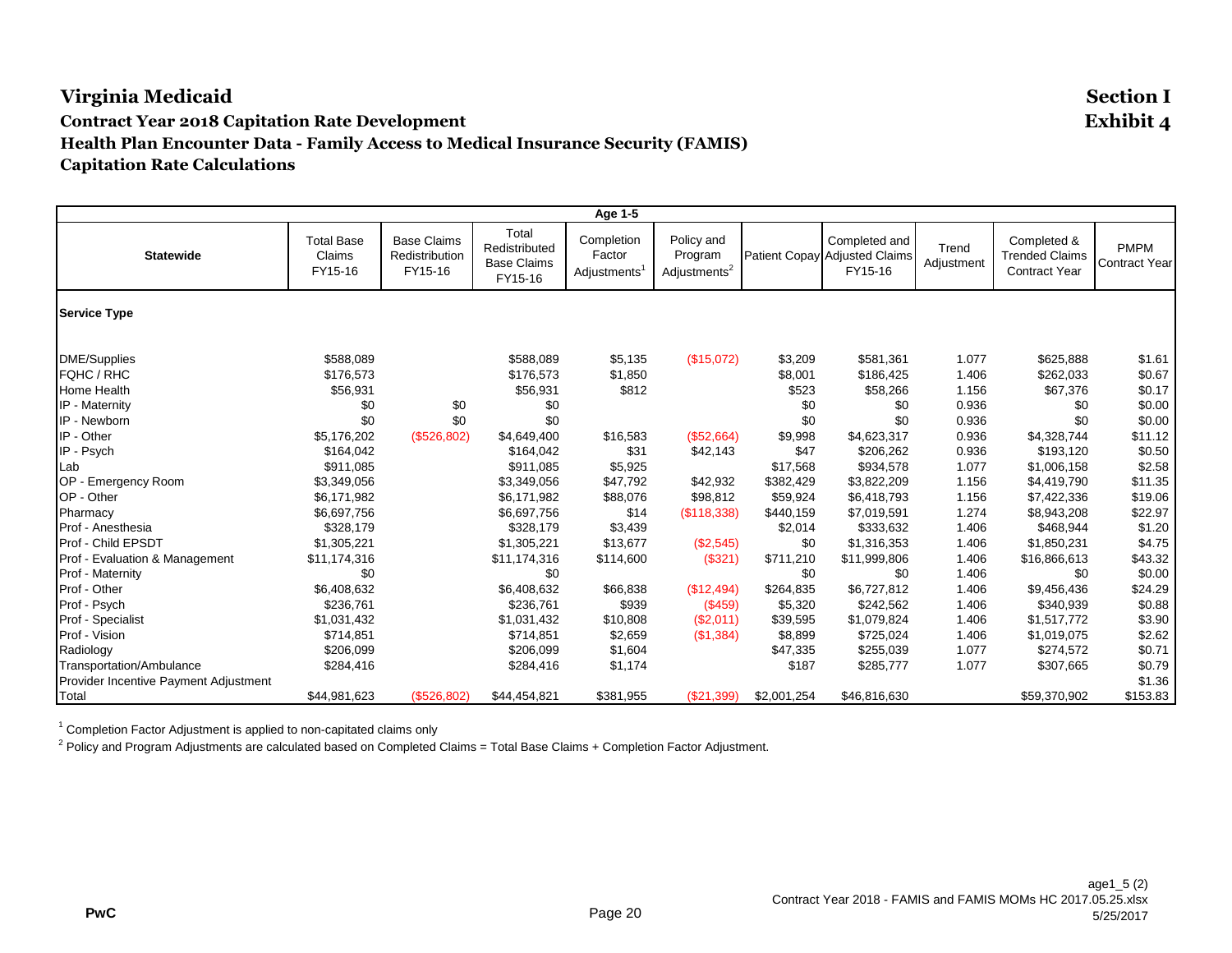**Age 6-14 Statewide** Total Base Claims FY15-16 Base Claims Redistribution FY15-16 Total Redistributed Base Claims FY15-16 Completion Factor Adjustments<sup>1</sup> Policy and Program Adjustments<sup>2</sup> Patient Copay Adjusted Claims Completed and FY15-16 Trend **Adjustment** Completed & Trended Claims Contract Year PMPM Contract Year **Service Type** DME/Supplies \$1,014,083 \$1,014,083 \$8,855 (\$8,273) \$4,732 \$1,019,398 1.077 \$1,097,475 \$1.57 FQHC / RHC \$219,181 \$219,181 \$2,297 \$12,876 \$234,354 1.406 \$329,402 \$0.47 Home Health \$242,686 \$242,686 \$3,463 \$842 \$246,990 1.156 \$285,606 \$0.41 IP - Maternity \$8,752 \$520 \$9,272 \$28 (\$105) \$72 \$9,267 0.936 \$8,676 \$0.01 IP - Newborn \$0 \$0 \$0 \$0 \$0 \$0 \$0 0.936 \$0 \$0.00 IP - Other \$4,547,090 \$271,761 \$4,818,852 \$14,567 (\$54,554) \$12,081 \$4,790,946 0.936 \$4,485,693 \$6.42 IP - Psych \$1,139,064 \$1,139,064 \$2,701 \$293,267 \$3,763 \$1,438,794 0.936 \$1,347,122 \$1.93 Lab \$1,343,104 \$1,343,104 \$7,937 \$0 \$22,928 \$1,373,969 1.077 \$1,479,203 \$2.12 OP - Emergency Room \$4,335,084 \$4,335,084 \$61,863 \$55,572 \$411,562 \$4,864,081 1.156 \$5,624,553 \$8.04 OP - Other \$7,443,294 \$7,443,294 \$106,217 \$119,166 \$89,340 \$7,758,018 1.156 \$8,970,941 \$12.83 Pharmacy \$20,405,121 \$20,405,121 \$41 (\$360,524) \$910,781 \$20,955,420 1.274 \$26,697,948 \$38.18 Prof - Anesthesia \$258,403 \$258,403 \$2,708 \$1,707 \$262,817 1.406 \$369,409 \$0.53 Prof - Child EPSDT \$210,867 \$210,867 \$2,210 (\$411) \$0 \$212,665 1.406 \$298,917 \$0.43 Prof - Evaluation & Management \$13,803,148 \$13,803,148 \$140,535 (\$396) \$895,208 \$14,838,494 1.406 \$20,856,598 \$29.83 Prof - Maternity \$2,527 \$2,527 \$26 (\$5) \$1 \$2,550 1.406 \$3,584 \$0.01 Prof - Other \$6,641,353 \$6,641,353 \$69,016 (\$12,947) \$389,373 \$7,086,796 1.406 \$9,961,014 \$14.25 Prof - Psych \$1,398,473 \$1,398,473 \$11,699 (\$2,721) \$70,840 \$1,478,291 1.406 \$2,077,848 \$2.97 Prof - Specialist \$1,612,209 \$1,612,209 \$16,893 (\$3,143) \$59,892 \$1,685,852 1.406 \$2,369,589 \$3.39 Prof - Vision \$1,501,212 \$1,501,212 \$6,954 (\$2,910) \$23,426 \$1,528,683 1.406 \$2,148,676 \$3.07 Radiology \$606,902 \$606,902 \$4,966 \$105,136 \$717,004 1.077 \$771,920 \$1.10 Transportation/Ambulance \$460,338 \$460,338 \$1,749 \$315 \$462,402 1.077 \$497,818 \$0.71 Provider Incentive Payment Adjustment \$1.14 Total \$67,192,891 \$272,282 \$67,465,173 \$464,727 \$22,017 \$3,014,872 \$70,966,789 \$89,681,991 \$129.40

<sup>1</sup> Completion Factor Adjustment is applied to non-capitated claims only

 $^2$  Policy and Program Adjustments are calculated based on Completed Claims = Total Base Claims + Completion Factor Adjustment.

**PwC** Page 21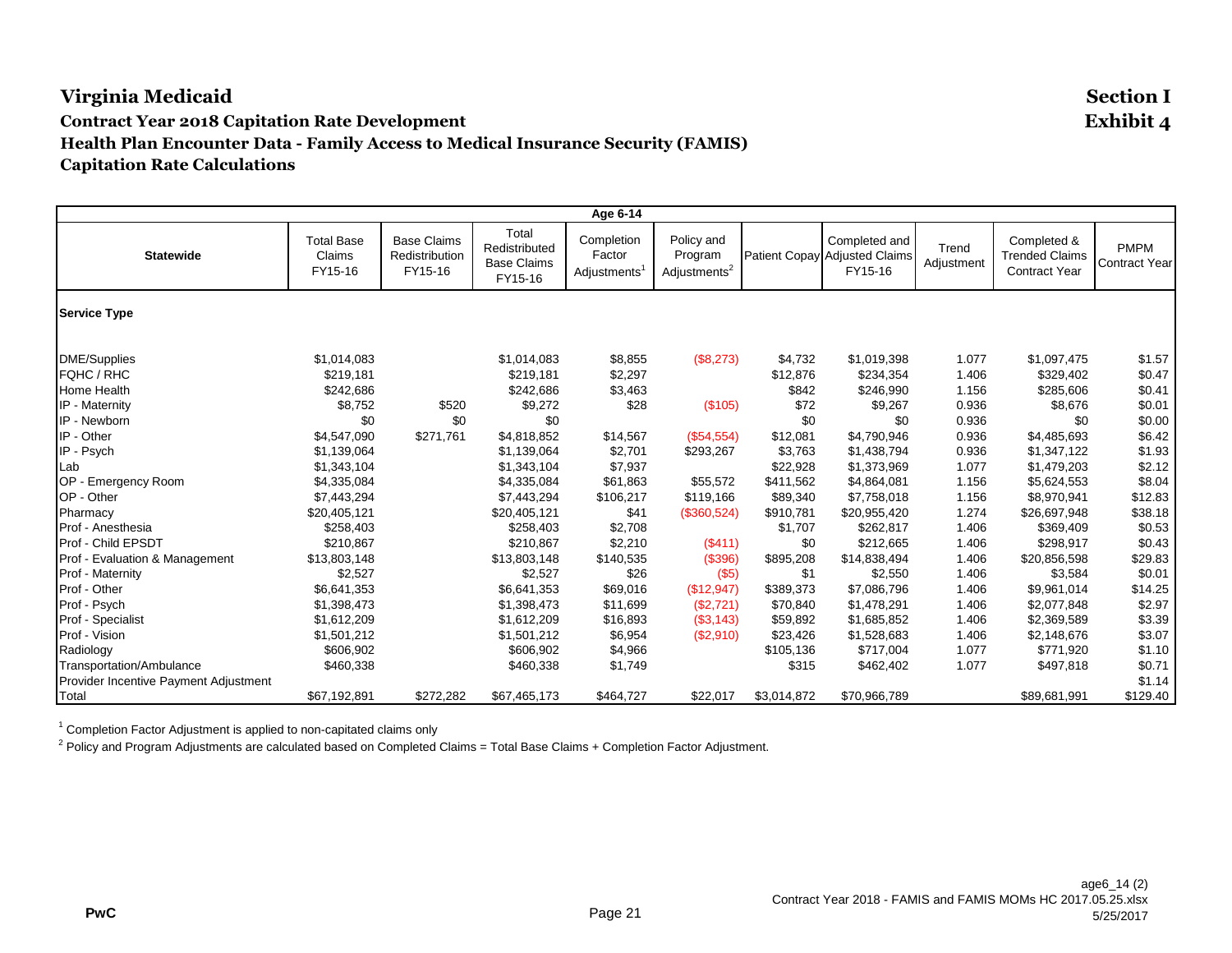**Age 15-18 Female Statewide** Total Base Claims FY15-16 Base Claims Redistribution FY15-16 Total Redistributed Base Claims FY15-16 Completion Factor Adjustments<sup>1</sup> Policy and Program Adjustments<sup>2</sup> Patient Copay Adjusted Claims Completed and FY15-16 Trend **Adjustment** Completed & Trended Claims Contract Year PMPM Contract Year **Service Type** DME/Supplies \$231,992 \$231,992 \$2,026 (\$1,893) \$847 \$232,973 1.077 \$250,816 \$2.07 FQHC / RHC \$67,602 \$67,602 \$708 \$3,476 \$71,787 1.406 \$100,901 \$0.83 Home Health \$11,319 \$11,319 \$162 \$121 \$11,602 1.156 \$13,416 \$0.11 IP - Maternity \$396,098 \$31,322 \$427,420 \$1,269 (\$4,838) \$3,240 \$427,091 0.936 \$399,879 \$3.30 IP - Newborn \$0 \$0 \$0 \$0 \$0 \$0 \$0 0.936 \$0 \$0.00 IP - Other \$998,101 \$78,512 \$1,076,613 \$3,198 (\$12,188) \$3,161 \$1,070,784 0.936 \$1,002,559 \$8.28 IP - Psych \$602,714 \$602,714 \$1,747 \$155,258 \$2,652 \$762,370 0.936 \$713,796 \$5.89 Lab \$410,696 \$410,696 \$2,925 \$5,957 \$419,578 1.077 \$451,714 \$3.73 OP - Emergency Room \$1,516,152 \$1,516,152 \$21,636 \$19,436 \$1,665,114 1.156 \$1,925,445 \$15.89<br>OP - Other \$2.206.731 OP - Other \$2,206,731 \$2,206,731 \$31,491 \$35,329 \$25,606 \$2,299,157 1.156 \$2658,618 \$21.95 Pharmacy \$3,954,655 \$3,954,655 \$8 (\$69,872) \$231,165 \$4,115,956 1.274 \$5,243,875 \$43.29 Prof - Anesthesia \$88,045 \$88,045 \$923 \$532 \$89,500 1.406 \$125,798 \$1.04 Prof - Child EPSDT \$71,171 \$71,171 \$746 (\$139) \$0 \$71,778 1.406 \$100,890 \$0.83 Prof - Evaluation & Management \$2,865,300 \$2,865,300 \$29,338 (\$82) \$183,157 \$3,077,713 1.406 \$4,325,953 \$35.71 Prof - Maternity \$249,567 \$249,567 \$2,615 (\$487) \$39 \$251,734 1.406 \$353,831 \$2.92 Prof - Other \$1,254,698 \$1,254,698 \$13,046 (\$2,446) \$69,754 \$1,335,052 1.406 \$1,876,514 \$15.49 Prof - Psych \$374,729 \$374,729 \$3,352 (\$729) \$20,432 \$397,784 1.406 \$559,115 \$4.62 Prof - Specialist \$442,016 \$442,016 \$4,632 (\$862) \$19,227 \$465,013 1.406 \$653,610 \$5.40 Prof - Vision \$255,655 \$255,655 \$1,157 (\$495) \$3,789 \$260,107 1.406 \$365,599 \$3.02 Radiology \$318,306 \$318,306 \$2,721 \$31,870 \$352,897 1.077 \$379,925 \$3.14 Transportation/Ambulance \$123,622 \$123,622 \$647 \$0 \$120 \$124,389 1.077 \$133,916 \$1.11 Provider Incentive Payment Adjustment \$1.59 Total \$16,439,172 \$109,834 \$16,549,006 \$124,344 \$115,992 \$713,036 \$17,502,378 \$21,636,171 \$180.20

<sup>1</sup> Completion Factor Adjustment is applied to non-capitated claims only

 $^2$  Policy and Program Adjustments are calculated based on Completed Claims = Total Base Claims + Completion Factor Adjustment.

**PwC** Page 22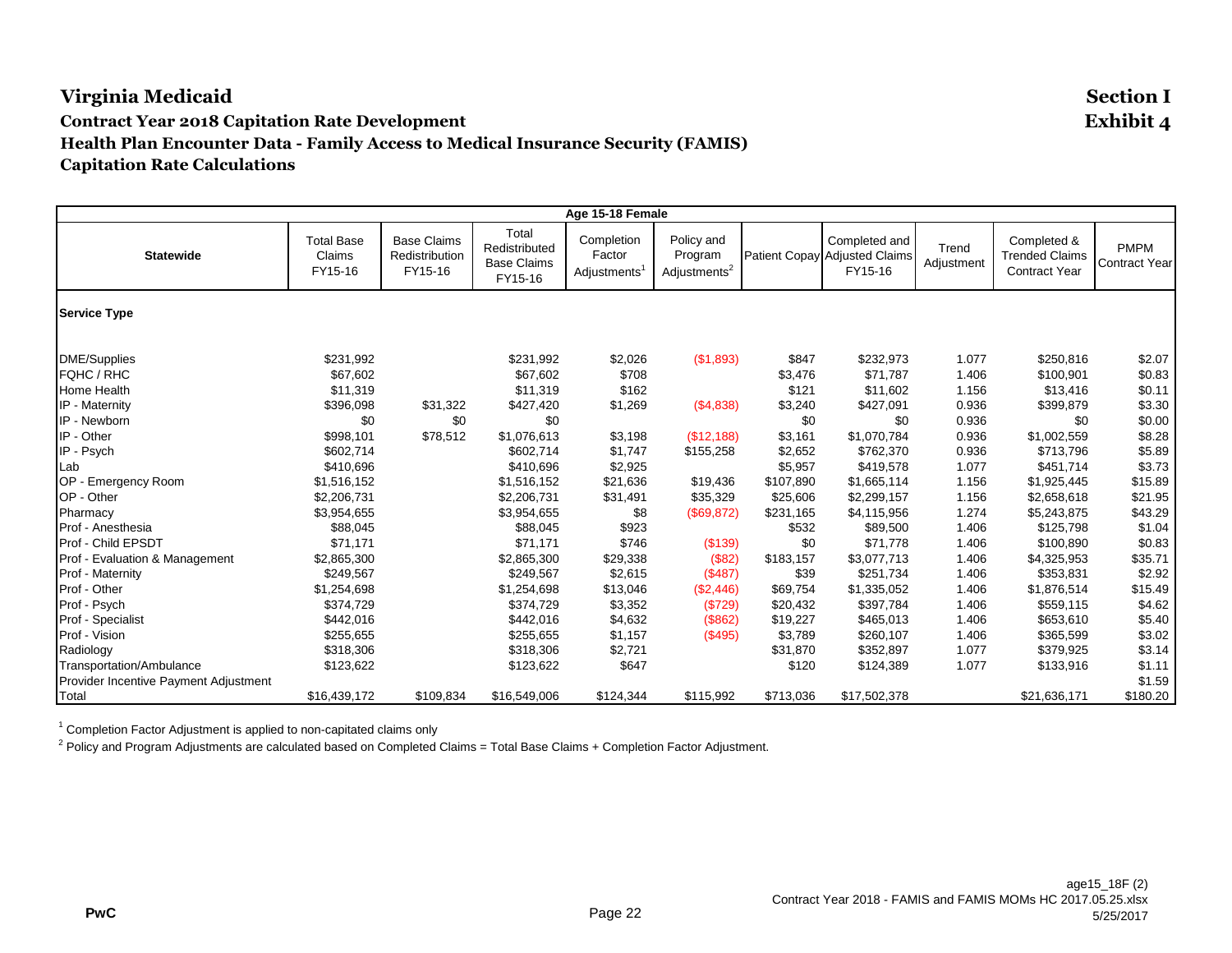**Age 15-18 Male Statewide** Total Base Claims FY15-16 Base Claims Redistribution FY15-16 Total Redistributed Base Claims FY15-16 Completion Factor Adjustments<sup>1</sup> Policy and Program Adjustments<sup>2</sup> Patient Copay Adjusted Claims Completed and FY15-16 Trend **Adjustment** Completed & Trended Claims Contract Year PMPM Contract Year **Service Type** DME/Supplies \$260,528 \$260,528 \$2,275 (\$2,125) \$1,032 \$261,710 1.077 \$281,755 \$2.36 FQHC / RHC \$32,571 \$32,571 \$341 \$1,888 \$34,801 1.406 \$48,915 \$0.41 Home Health \$10,277 \$10,277 \$147 \$125 \$10,549 1.156 \$12,199 \$0.10 IP - Maternity \$0 \$0 \$0 \$0 \$0 \$0 \$0 0.936 \$0 \$0.00 IP - Newborn \$0 \$0 \$0 \$0 \$0 \$0 \$0 0.936 \$0 \$0.00 IP - Other \$1,995,179 (\$278,290) \$1,716,889 \$6,392 (\$19,450) \$2,928 \$1,706,759 0.936 \$1,598,014 \$13.40 IP - Psych \$430,215 \$430,215 \$1,200 \$110,811 \$1,929 \$544,155 0.936 \$509,485 \$4.27 Lab \$207,541 \$207,541 \$1,159 \$2,588 \$211,288 1.077 \$227,471 \$1.91 OP - Emergency Room \$1,035,966 \$1,035,966 \$1,035,966 \$1,035,966 \$1,035,966 \$1,035,966 \$1,035,966 \$1,035,966 \$1,316,968 \$1316,968 \$10.05<br>OP -OP - Other \$1,955,690 \$1,955,690 \$27,908 \$31,310 \$17,481 \$2,032,390 1.156 \$2,350,142 \$19.71 Pharmacy \$4,410,633 \$4,410,633 \$9 (\$77,928) \$144,541 \$4,477,254 1.274 \$5,704,180 \$47.84 Prof - Anesthesia \$63,697 \$63,697 \$667 \$388 \$64,752 1.406 \$91,014 \$0.76 Prof - Child EPSDT \$45,535 \$45,535 \$477 (\$89) \$0 \$45,923 1.406 \$64,549 \$0.54 Prof - Evaluation & Management \$2,098,862 \$2,098,862 \$21,305 (\$60) \$129,807 \$2,249,914 1.406 \$3,162,420 \$26.53 Prof - Maternity \$0 \$0 \$0 \$0 \$0 \$0 1.406 \$0 \$0.00 Prof - Other \$1,543,105 \$1,543,105 \$16,069 (\$3,008) \$56,081 \$1,612,246 1.406 \$2,266,131 \$19.01 Prof - Psych \$277,411 \$277,411 \$2,352 (\$540) \$14,887 \$294,111 1.406 \$413,394 \$3.47 Prof - Specialist \$450,506 \$450,506 \$4,721 (\$878) \$13,356 \$467,704 1.406 \$657,393 \$5.51 Prof - Vision \$228,154 \$228,154 \$886 (\$442) \$3,043 \$231,641 1.406 \$325,589 \$2.73 Radiology \$171,092 \$171,092 \$1,436 \$26,247 \$198,775 1.077 \$213,999 \$1.79 Transportation/Ambulance \$115,071 \$115,071 \$581 \$0 \$105 \$115,757 1.077 \$124,623 \$1.05 Provider Incentive Payment Adjustment \$1.45 Total \$15,332,034 (\$278,290) \$15,053,744 \$102,708 \$50,880 \$491,305 \$15,698,637 \$19,368,241 \$163.90

<sup>1</sup> Completion Factor Adjustment is applied to non-capitated claims only

 $^2$  Policy and Program Adjustments are calculated based on Completed Claims = Total Base Claims + Completion Factor Adjustment.

**PwC** Page 23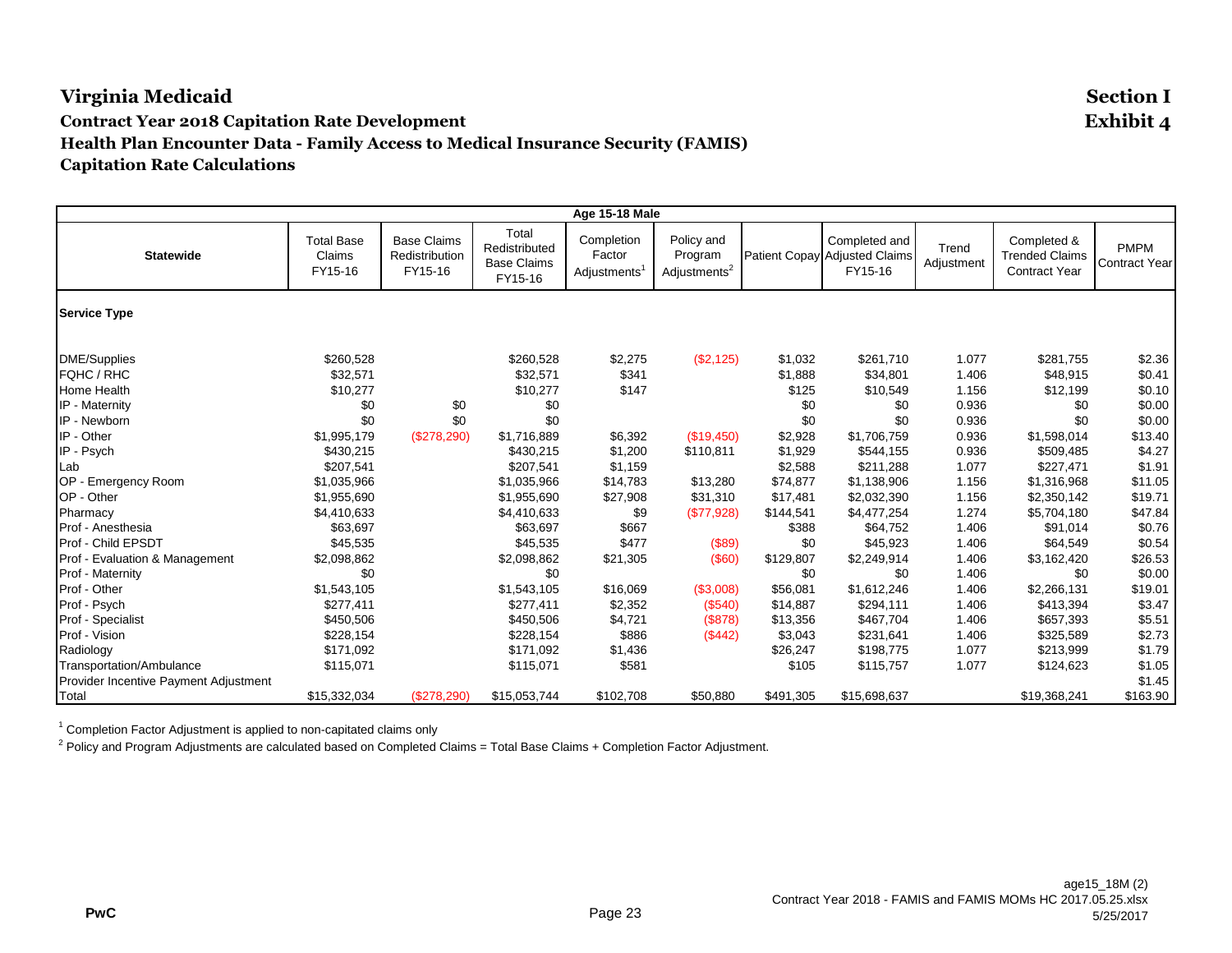**All Age Categories Statewide** Total Base Claims FY15-16 Base Claims Redistribution FY15-16 Total Redistributed Base Claims FY15-16 Completion Factor Adjustments<sup>1</sup> Policy and Program Adjustments<sup>2</sup> Patient Copay Adjusted Claims Completed and FY15-16 Trend **Adjustment** Completed & Trended Claims Contract Year PMPM Contract Year **Service Type** DME/Supplies \$2,245,295 \$0 \$2,245,295 \$19,606 (\$31,223) \$10,501 \$2,244,180 1.077 \$2,416,065 \$1.77 FQHC / RHC \$544,000 \$0 \$544,000 \$5,700 \$0 \$27,453 \$577,153 1.406 \$811,231 \$0.59 Home Health \$332,310 \$0 \$332,310 \$4,742 \$0 \$1,703 \$338,755 1.156 \$391,717 \$0.29 IP - Maternity \$404,849 \$31,843 \$436,692 \$1,297 (\$4,943) \$3,312 \$436,357 0.936 \$408,555 \$0.30 IP - Newborn \$2,536,828 \$201,456 \$2,738,284 \$8,127 (\$30,998) \$7,115 \$2,722,528 0.936 \$2,549,063 \$1.86 IP - Other \$15,530,732 (\$233,298) \$15,297,434 \$49,755 (\$173,220) \$41,151 \$15,215,121 0.936 \$14,245,696 \$10.42 IP - Psych \$2,352,086 \$0 \$2,352,086 \$5,679 \$605,601 \$8,390 \$2,971,756 0.936 \$2,782,412 \$2.03 Lab \$2,955,315 \$0 \$2,955,315 \$18,475 \$0 \$50,344 \$3,024,134 1.077 \$3,255,756 \$2.38 OP - Emergency Room \$10,683,053 \$0 \$10,683,053 \$152,449 \$136,948 \$1,017,675 \$11,990,125 1.156 \$13,864,715 \$10.14 OP - Other \$18,419,903 \$0 \$18,419,903 \$262,856 \$294,899 \$199,637 \$19,177,295 1.156 \$22,175,559 \$16.22 Pharmacy \$35,995,472 \$0 \$35,995,472 \$73 (\$635,979) \$1,758,952 \$37,118,518 1.274 \$47,290,308 \$34.58 Prof - Anesthesia \$775,732 \$0 \$775,732 \$8,128 \$0 \$4,774 \$788,635 1.406 \$1,108,485 \$0.81 Prof - Child EPSDT \$2,345,949 \$0 \$2,345,949 \$24,582 (\$4,574) \$0 \$2,365,957 1.406 \$3,325,527 \$2.43 Prof - Evaluation & Management \$33,112,548 \$0 \$33,112,548 \$338,776 (\$950) \$2,047,749 \$35,498,122 1.406 \$49,895,231 \$36.48 Prof - Maternity \$252,094 \$0 \$252,094 \$2,642 (\$491) \$40 \$254,284 1.406 \$357,415 \$0.26 Prof - Other \$18,020,678 \$0 \$18,020,678 \$187,708 (\$35,131) \$831,931 \$19,005,186 1.406 \$26,713,192 \$19.53 Prof - Psych \$2,302,672 \$0 \$2,302,672 \$18,343 (\$4,478) \$111,480 \$2,428,016 1.406 \$3,412,756 \$2.50 Prof - Specialist \$3,735,801 \$0 \$3,735,801 \$39,145 (\$7,283) \$138,347 \$3,906,009 1.406 \$5,490,184 \$4.01 Prof - Vision \$2,761,118 \$0 \$2,761,118 \$11,838 (\$5,350) \$39,793 \$2,807,399 1.406 \$3,946,007 \$2.89 Radiology \$1,349,492 \$0 \$1,349,492 \$11,121 \$0 \$219,322 \$1,579,935 1.077 \$1,700,944 \$1.24 Transportation/Ambulance \$1,031,246 \$1,031,246 \$1,031,246 \$4,419 \$0 \$755 \$1,036,420 1.077 \$1,115,800 \$0.82 Provider Incentive Payment Adjustment \$1.35 Total \$157,687,173 \$0 \$157,687,173 \$1,175,462 \$102,827 \$6,520,423 \$165,485,885 \$207,256,617 \$152.90

<sup>1</sup> Completion Factor Adjustment is applied to non-capitated claims only

 $^2$  Policy and Program Adjustments are calculated based on Completed Claims = Total Base Claims + Completion Factor Adjustment.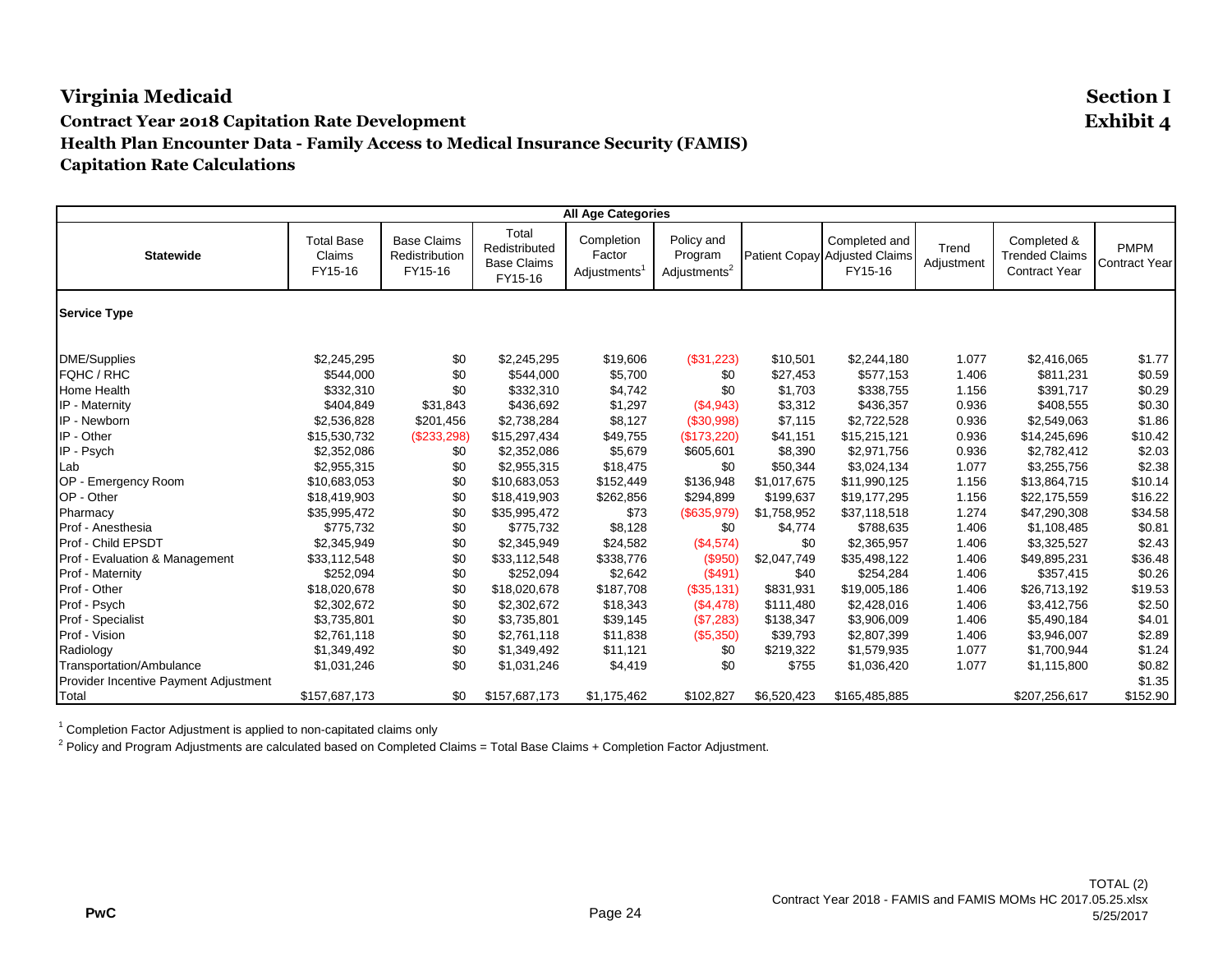**Contract Year 2018 Capitation Rate Development Exhibit 5a.1**

**Health Plan Encounter Data - Family Access to Medical Insurance Security (FAMIS)**

**Summary of FY 2018 Base Capitation Rates Below & Above 150% Federal Poverty Level**

|                  |                                      |                    |                                                            |                                        |                                        | <b>Statewide</b>                                 |                      |
|------------------|--------------------------------------|--------------------|------------------------------------------------------------|----------------------------------------|----------------------------------------|--------------------------------------------------|----------------------|
| <b>Age Group</b> | <b>Combined</b><br><b>Base Rates</b> | FAMIS $\leq$ =150% | Copay Value PMPM Copay Value PMPM<br><b>FAMIS &gt;150%</b> | <b>Admin Cost</b><br><b>Adjustment</b> | $FAMIS \leq 150\%$<br>Total with Admin | <b>FAMIS &gt;150%</b><br><b>Total with Admin</b> |                      |
| Under 1          | \$439.26                             | \$2.13             | \$4.95                                                     | 8.83%                                  | \$479.49                               | \$476.40                                         |                      |
| $1 - 5$          | \$149.46                             | \$2.15             | \$5.09                                                     | 8.83%                                  | \$161.58                               | \$158.36                                         |                      |
| $6 - 14$         | \$125.68                             | \$2.13             | \$5.10                                                     | 8.83%                                  | \$135.52                               | \$132.26                                         |                      |
| Female 15-18     | \$175.46                             | \$2.16             | \$5.14                                                     | 8.83%                                  | \$190.09                               | \$186.82                                         |                      |
| Male 15-18       | \$159.57                             | \$2.22             | \$5.27                                                     | 8.83%                                  | \$172.60                               | \$169.25                                         |                      |
|                  |                                      |                    |                                                            |                                        |                                        |                                                  | <b>Overall FAMIS</b> |
|                  |                                      |                    |                                                            | Average                                | \$155.37                               | \$158.19                                         | \$158.04             |

### Note: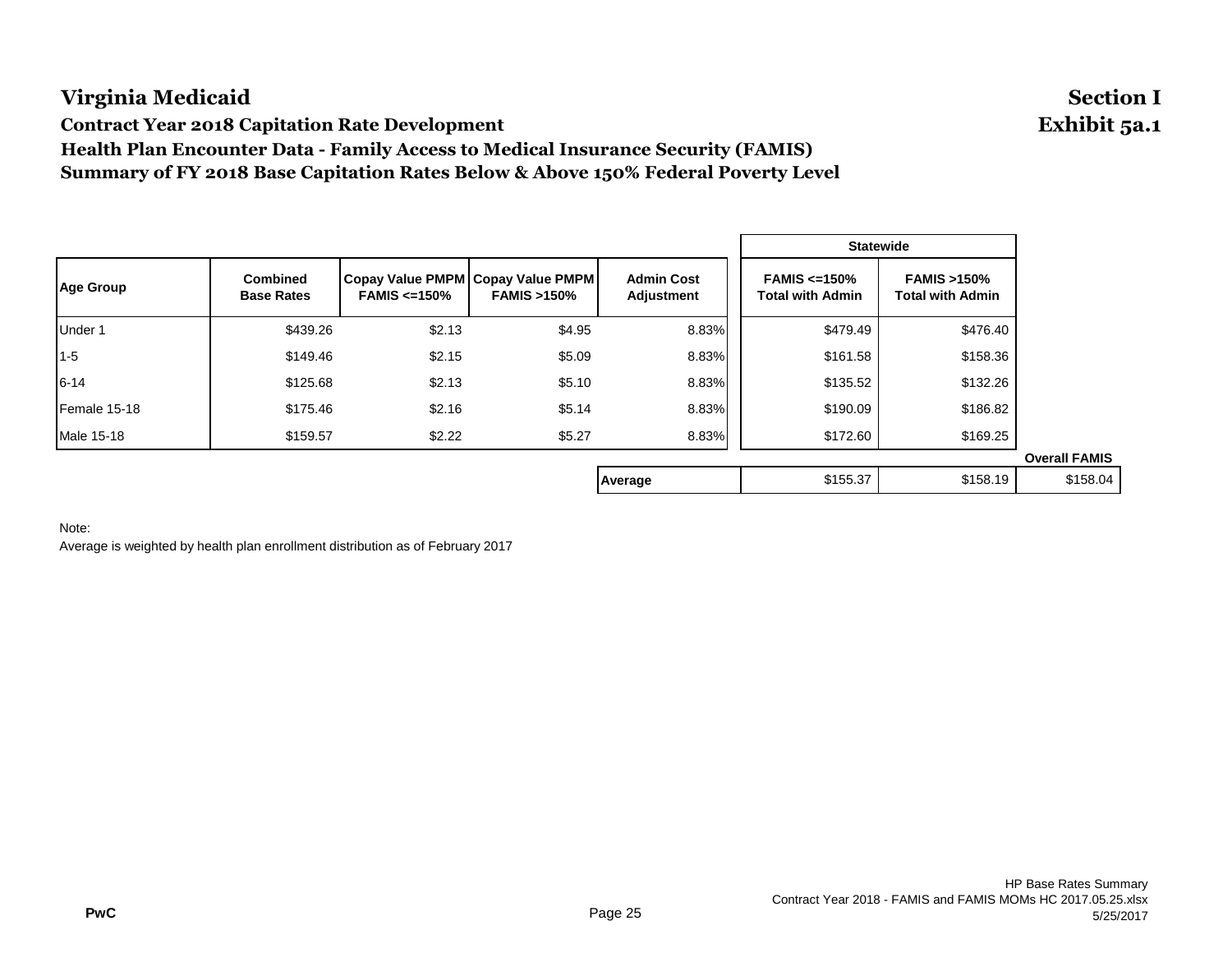**Contract Year 2018 Capitation Rate Development Exhibit 5a.2**

**Health Plan Encounter Data - Family Access to Medical Insurance Security (FAMIS)**

**Comparison of FY 2017 and FY 2018 Capitation Rates**

|               |                     | <b>Statewide</b> |          |          |          |                       |          |  |
|---------------|---------------------|------------------|----------|----------|----------|-----------------------|----------|--|
|               | <b>Aid Category</b> | FAMIS <=150%     |          |          |          | <b>FAMIS &gt;150%</b> |          |  |
|               | <b>Age Group</b>    | FY 2017          | FY 2018  | % Change | FY 2017  | FY 2018               | % Change |  |
| <b>IFAMIS</b> | Under 1             | \$461.64         | \$479.49 | 3.87%    | \$458.54 | \$476.40              | 3.89%    |  |
|               | 11-5                | \$128.43         | \$161.58 | 25.81%   | \$125.30 | \$158.36              | 26.39%   |  |
|               | $6 - 14$            | \$115.52         | \$135.52 | 17.32%   | \$112.29 | \$132.26              | 17.79%   |  |
|               | Female 15-18        | \$168.72         | \$190.09 | 12.67%   | \$165.50 | \$186.82              | 12.88%   |  |
|               | Male 15-18          | \$143.92         | \$172.60 | 19.93%   | \$140.64 | \$169.25              | 20.35%   |  |
|               |                     |                  |          |          |          |                       |          |  |

| Average | .<br>\$130.74<br>____ | \$155.37<br>___ | 18.83%l<br>. | $0.400 - 7$<br>.<br>1 L<br>. | 0.400<br>ຳເມ<br>ა158. | 260/<br>, , ,<br>◡.<br>___ |
|---------|-----------------------|-----------------|--------------|------------------------------|-----------------------|----------------------------|
|         |                       |                 |              |                              |                       |                            |

| <b>Overall FAMIS Average</b> |          |              |  |  |  |  |  |
|------------------------------|----------|--------------|--|--|--|--|--|
| FY 2017                      | FY 2018  | % Difference |  |  |  |  |  |
| \$133.59                     | \$158.04 | 18.29%       |  |  |  |  |  |

Note: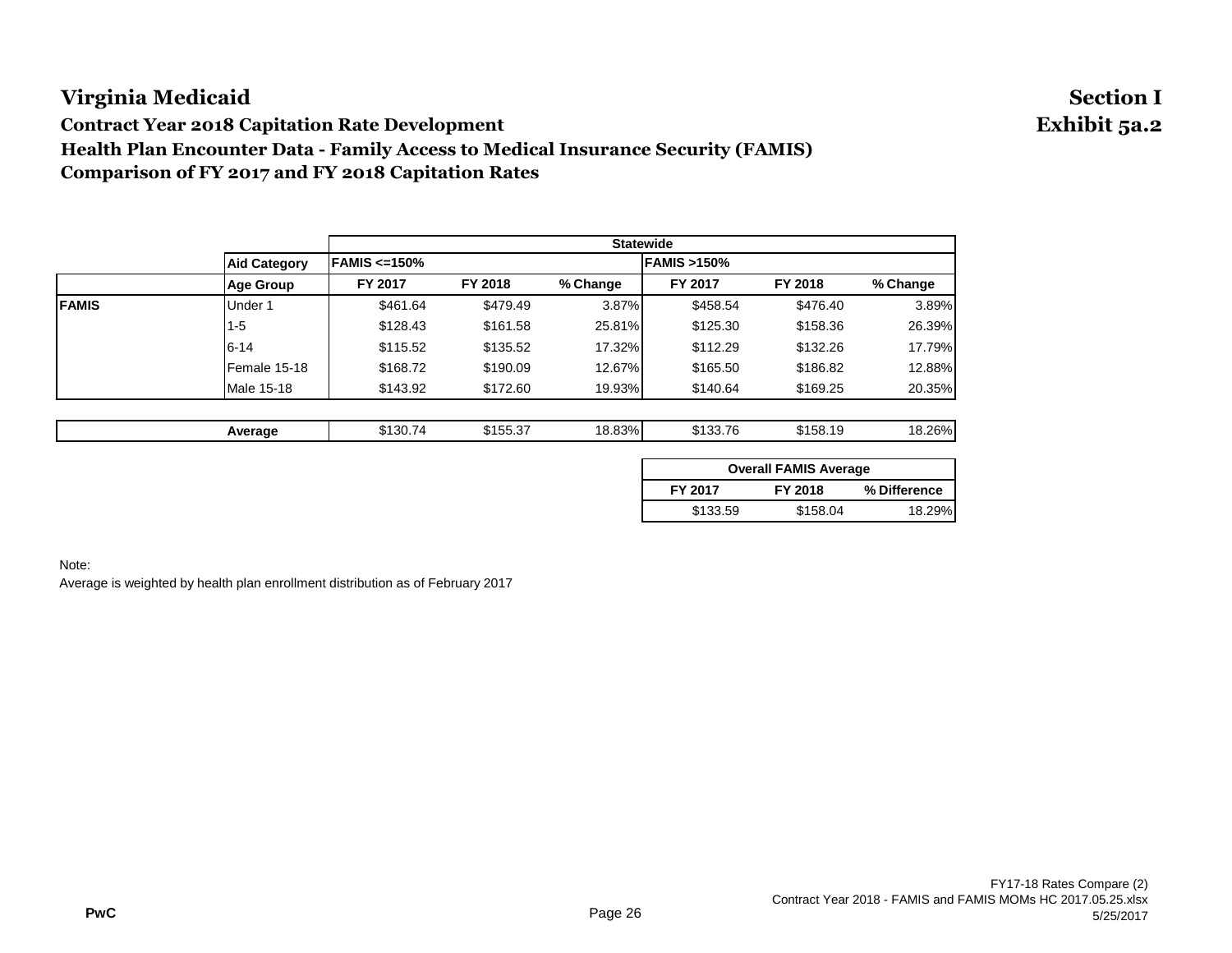**Contract Year 2018 Capitation Rate Development Exhibit 5b.1**

**Health Plan Encounter Data - Family Access to Medical Insurance Security (FAMIS)**

**Summary of Contract Year 2018 Base Capitation Rates Below & Above 150% Federal Poverty Level**

|                  |                                      |                    |                                                            |                                 |                                        | <b>Statewide</b>                                 |                      |
|------------------|--------------------------------------|--------------------|------------------------------------------------------------|---------------------------------|----------------------------------------|--------------------------------------------------|----------------------|
| <b>Age Group</b> | <b>Combined</b><br><b>Base Rates</b> | $FAMIS \leq 150\%$ | Copay Value PMPM Copay Value PMPM<br><b>FAMIS &gt;150%</b> | <b>Admin Cost</b><br>Adjustment | FAMIS $\leq$ =150%<br>Total with Admin | <b>FAMIS &gt;150%</b><br><b>Total with Admin</b> |                      |
| Under 1          | \$449.43                             | \$2.13             | \$4.95                                                     | 8.83%                           | \$490.63                               | \$487.54                                         |                      |
| $1 - 5$          | \$153.83                             | \$2.15             | \$5.09                                                     | 8.83%                           | \$166.37                               | \$163.16                                         |                      |
| $6 - 14$         | \$129.40                             | \$2.13             | \$5.10                                                     | 8.83%                           | \$139.60                               | \$136.34                                         |                      |
| Female 15-18     | \$180.20                             | \$2.16             | \$5.14                                                     | 8.83%                           | \$195.29                               | \$192.02                                         |                      |
| Male 15-18       | \$163.90                             | \$2.22             | \$5.27                                                     | 8.83%                           | \$177.35                               | \$174.00                                         |                      |
|                  |                                      |                    |                                                            |                                 |                                        |                                                  | <b>Overall FAMIS</b> |
|                  |                                      |                    |                                                            | Average                         | \$159.89                               | \$162.84                                         | \$162.68             |

### Note: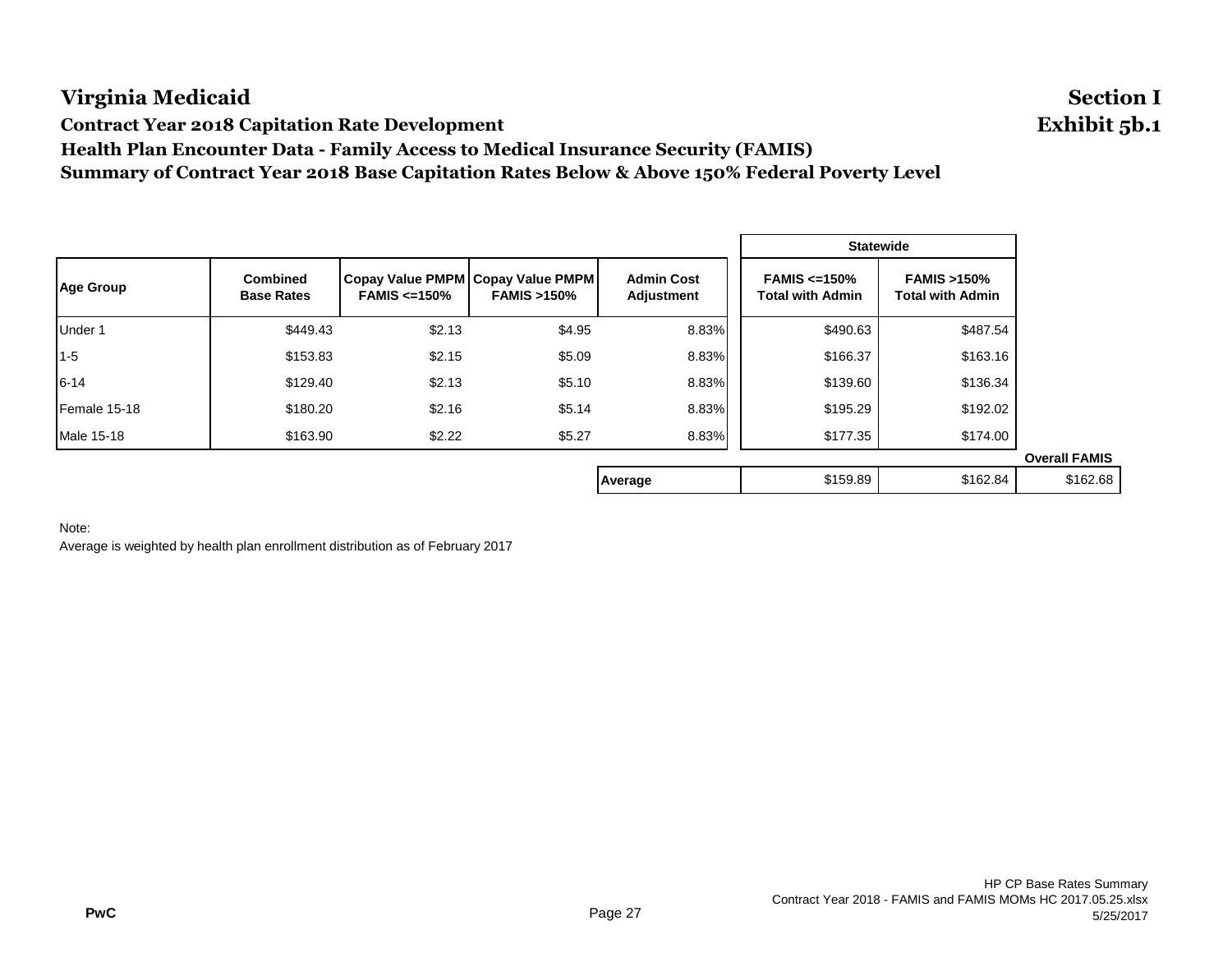**Contract Year 2018 Capitation Rate Development Exhibit 5b.2**

**Health Plan Encounter Data - Family Access to Medical Insurance Security (FAMIS)**

**Comparison of FY 2017 and Contract Year 2018 Capitation Rates**

|               |                     |              |                      |          | <b>Statewide</b>      |                      |          |
|---------------|---------------------|--------------|----------------------|----------|-----------------------|----------------------|----------|
|               | <b>Aid Category</b> | FAMIS <=150% |                      |          | <b>FAMIS &gt;150%</b> |                      |          |
|               | <b>Age Group</b>    | FY 2017      | <b>Contract Year</b> | % Change | FY 2017               | <b>Contract Year</b> | % Change |
| <b>IFAMIS</b> | Under 1             | \$461.64     | \$490.63             | 6.28%    | \$458.54              | \$487.54             | 6.32%    |
|               | 1-5                 | \$128.43     | \$166.37             | 29.54%   | \$125.30              | \$163.16             | 30.21%   |
|               | $6 - 14$            | \$115.52     | \$139.60             | 20.85%   | \$112.29              | \$136.34             | 21.42%   |
|               | Female 15-18        | \$168.72     | \$195.29             | 15.75%   | \$165.50              | \$192.02             | 16.03%   |
|               | Male 15-18          | \$143.92     | \$177.35             | 23.22%   | \$140.64              | \$174.00             | 23.72%   |
|               |                     |              |                      |          |                       |                      |          |

| Average | \$130.7<br>74 | \$159.89<br>. | 22.30% | \$133.76 | \$162.84<br>___ | 74%<br>ີ<br><b>70</b><br>--- |
|---------|---------------|---------------|--------|----------|-----------------|------------------------------|
|---------|---------------|---------------|--------|----------|-----------------|------------------------------|

| <b>Overall FAMIS Average</b> |                      |              |  |  |
|------------------------------|----------------------|--------------|--|--|
| FY 2017                      | <b>Contract Year</b> | % Difference |  |  |
| \$133.59                     | \$162.68             | 21.77%       |  |  |

Note: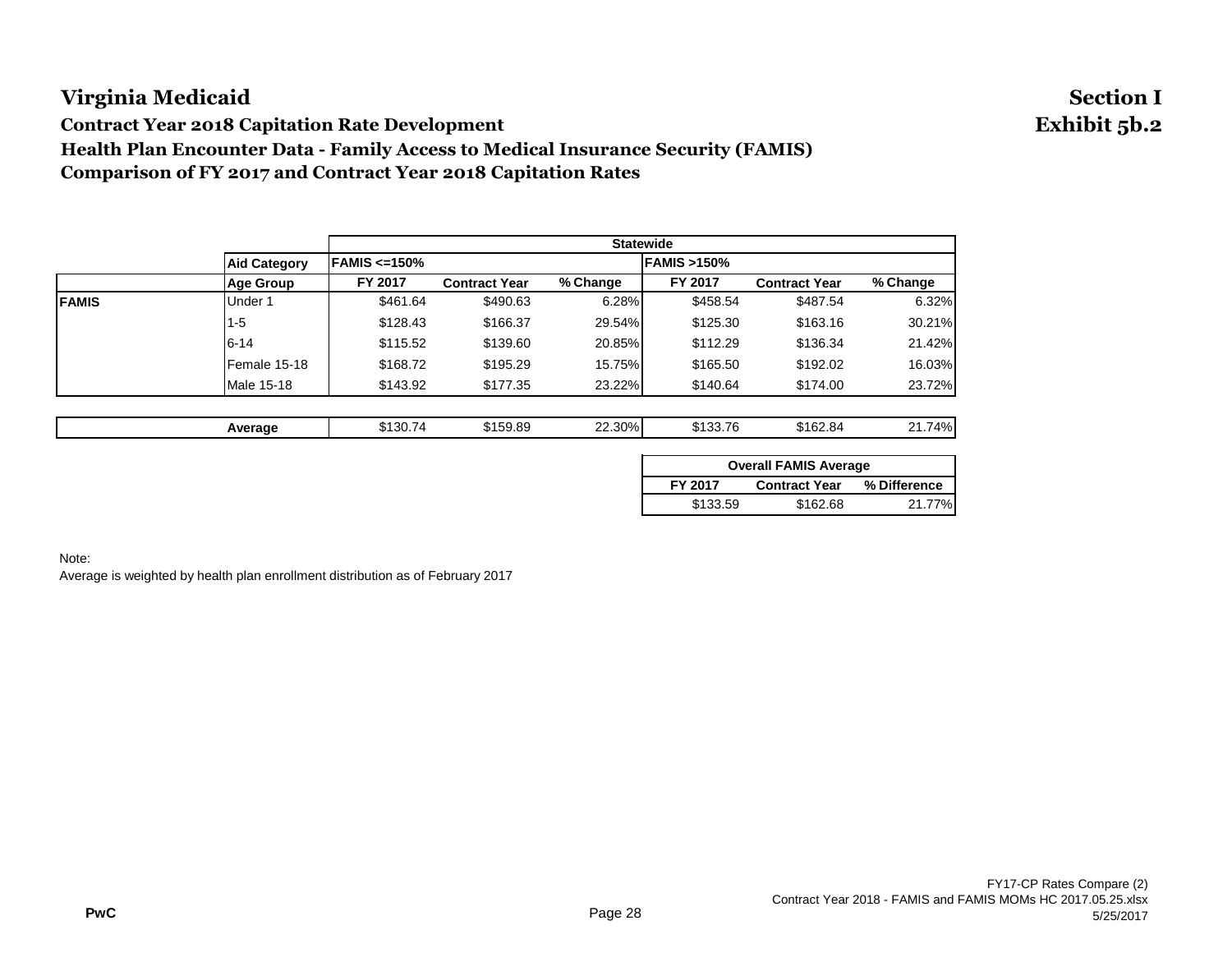# **Virginia Medicaid Section I Contract Year 2018 Capitation Rate Development Exhibit 5c Health Plan Encounter Data - Family Access to Medical Insurance Security (FAMIS) February 2017 Member Month Distribution**

| <b>Aid Category</b>       | <b>Age Group</b> | <b>Statewide</b> |
|---------------------------|------------------|------------------|
| $FAMIS \leq 150\%$        | Under 1          | 37               |
|                           | $1 - 5$          | 872              |
|                           | $6 - 14$         | 1,616            |
|                           | Female 15-18     | 278              |
|                           | Male 15-18       | 290              |
| <b>Aid Category Total</b> | 3,093            |                  |
| <b>FAMIS &gt;150%</b>     | Under 1          | 1,637            |
|                           | $1 - 5$          | 14,901           |
|                           | $6 - 14$         | 27,657           |
|                           | Female 15-18     | 4,859            |
|                           | Male 15-18       | 4,918            |
| <b>Aid Category Total</b> | 53,972           |                  |
| <b>Total</b>              |                  | 57,065           |

MM Contract Year 2018 - FAMIS and FAMIS MOMs HC 2017.05.25.xlsx 5/25/2017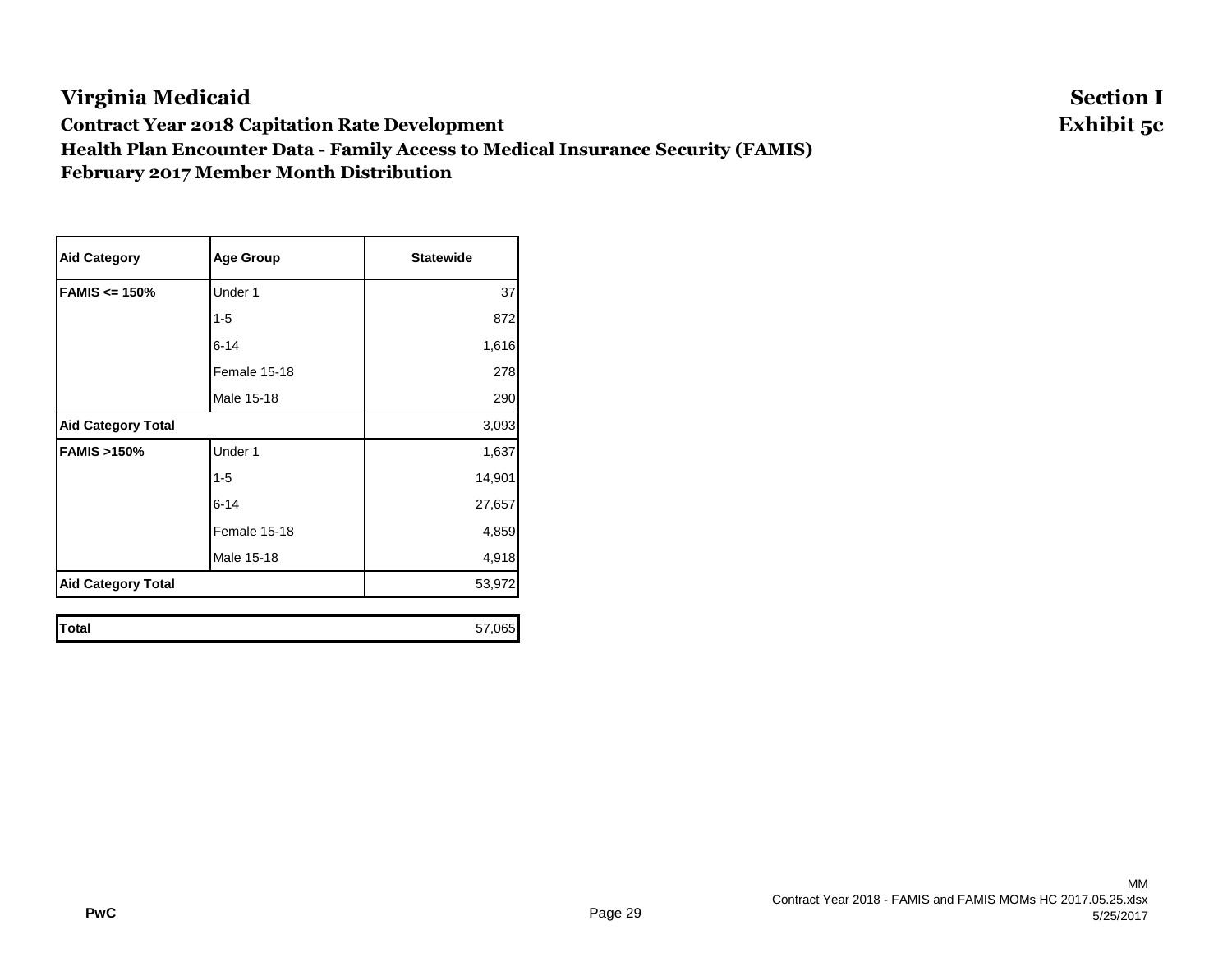# **Virginia Medicaid Section I Contract Year 2018 Capitation Rate Development Exhibit 6a Drug Reinsurance Adjustment**

|     |                                                                          | <b>FAMIS</b>   | <b>Source</b>                                        |
|-----|--------------------------------------------------------------------------|----------------|------------------------------------------------------|
|     | <b>Attachment Point</b>                                                  | \$225,000      |                                                      |
| 1a. | Contract Year Base Period Number of Individuals Exceeding the Threshold  | 12             | Contract Year Base Period Health Plan Encounter Data |
| 1b. | Contract Year Base Period Additional Individuals                         | $\overline{2}$ | 20% Increase of People who Exceed the Threshold      |
| 1c. | Contract Year Base Period Average Cost After Specialty Cost Trend        | \$615,340      | Contract Year Base Period Health Plan Encounter Data |
| 1d. | Contract Year Base Period Total Dollars Including Additional Individuals | \$8,860,901    | $= 1c.$ * (1a.+1b.)                                  |
| 1e. | Contract Year Base Period Amount of Reinsurance                          | \$5,058,811    | $= ((1d.) - ((1a.+1b.) * Attachment Point)) * 90%$   |
| 2.  | Historical Member Months (Contract Year Base Period)                     | 827,900        | Health Plan Encounter Data                           |
| 3.  | <b>Estimated PMPM</b>                                                    | \$6.11         | $=$ (1e.) / (2.)                                     |

Note:

Discounted threshold is based upon Contract Year Base Period reinsurance threshold of attachment points per person per year discounted by

1) 20 % drug unit cost trend per year for persistent members; (2) 15% drug unit cost trend per year for non-persistent members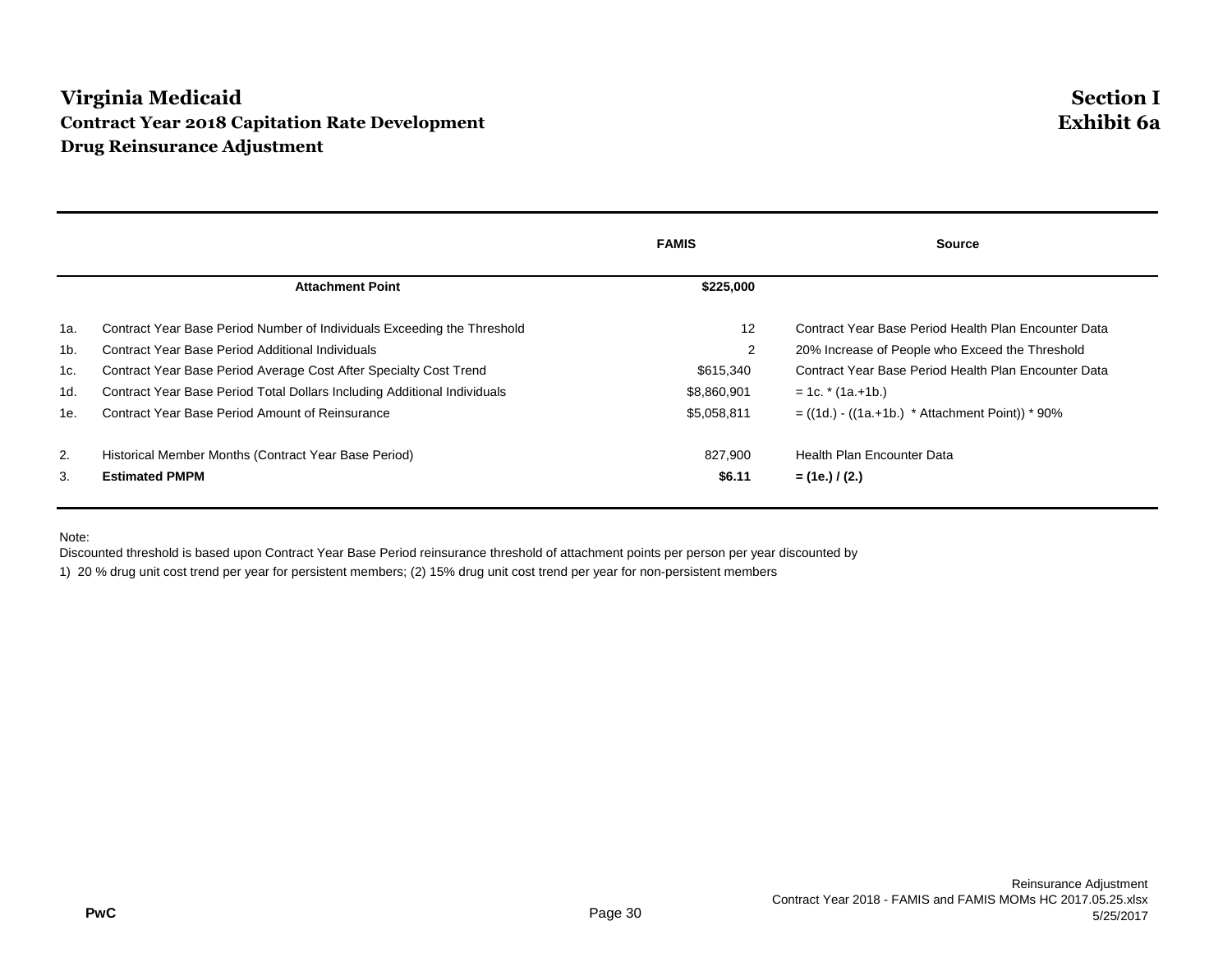## **Virginia Medicaid Section I Contract Year 2018 Capitation Rate Development Exhibit 6b Health Plan Encounter Data - Family Access to Medical Insurance Security (FAMIS) Addiction and Recovery Treatment Services (ARTS) Adjustment**

|                |                                                          | Age 6-14 | Age 15-18 Male | Age 15-18 Female | <b>Source</b>                                 |
|----------------|----------------------------------------------------------|----------|----------------|------------------|-----------------------------------------------|
|                |                                                          |          |                |                  |                                               |
| 1a.            | ARTS Medical PMPM (Per Participant)                      | \$100.62 | \$100.62       | \$100.62         | <b>Estimated for FY18</b>                     |
| 1 <sub>b</sub> | ARTS Admin PMPM (Per Participant)                        | \$4.72   | \$4.72         | \$4.72           | Estimated for FY18                            |
| 1c.            | Medical PMPM For New Carve-In Services (Per Participant) | \$17.64  | \$17.64        | \$17.64          | Estimated for FY18                            |
| 2a.            | <b>ARTS Participants</b>                                 | 4        | 15             | 11               | Dec 2016 snapshot                             |
| 2 <sub>b</sub> | <b>Other Members</b>                                     | 29,390   | 5,162          | 5,175            | Dec 2016 snapshot                             |
| За.            | <b>ARTS Medical PMPM (Rate Adjustment)</b>               | \$0.02   | \$0.34         | \$0.26           | $= ((1a.) + (1c.)) * (2a.) / ((2a.) + (2b.))$ |
| 3b.            | <b>ARTS Admin PMPM (Rate Adjustment)</b>                 | \$0.00   | \$0.01         | \$0.01           | $=$ (1b.) $*(2a.) / ((2a.) + (2b.))$          |
| 3c.            | <b>ARTS Total PMPM (Rate Adjustment)</b>                 | \$0.02   | \$0.36         | \$0.27           | $= (3a.) + (3b.)$                             |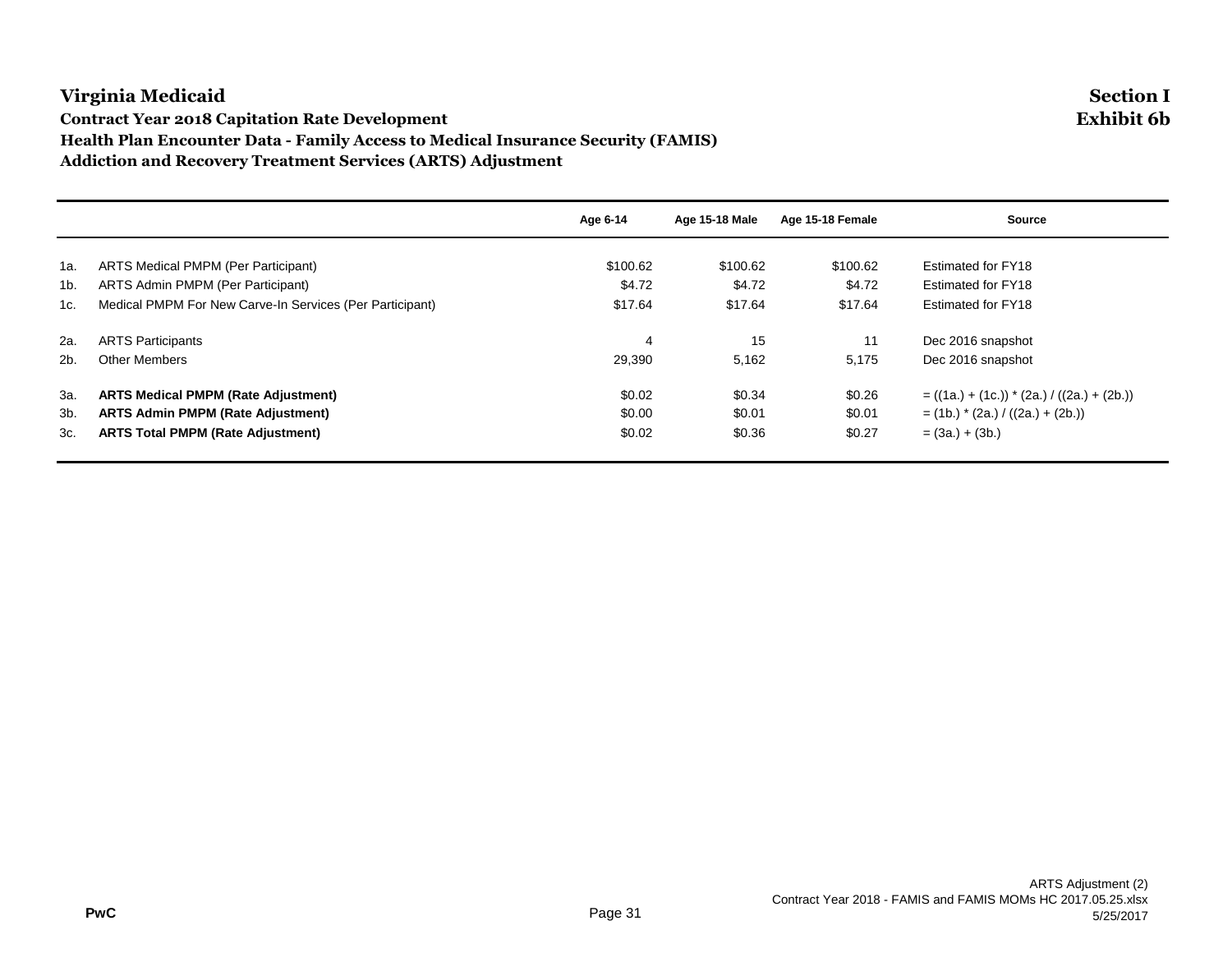**Contract Year 2018 Capitation Rate Development Exhibit 7**

**FAMIS Capitation Rates Net of Drug Reinsurance Adjustment and With ARTS Adjustment Summary of Contract Year 2018 Base Capitation Rates Below & Above 150% Federal Poverty Level**

|                  |                                              | <b>Statewide</b>                                 |  |  |  |
|------------------|----------------------------------------------|--------------------------------------------------|--|--|--|
| <b>Age Group</b> | FAMIS $\leq$ 150%<br><b>Total with Admin</b> | <b>FAMIS &gt;150%</b><br><b>Total with Admin</b> |  |  |  |
| Under 1          | \$484.52                                     | \$481.43                                         |  |  |  |
| $1 - 5$          | \$160.26                                     | \$157.05                                         |  |  |  |
| $6 - 14$         | \$133.51                                     | \$130.25                                         |  |  |  |
| 15-18 Female     | \$189.45                                     | \$186.18                                         |  |  |  |
| 15-18 Male       | \$171.60                                     | \$168.24                                         |  |  |  |
|                  |                                              |                                                  |  |  |  |
| Average          | \$153.85                                     | \$156.80                                         |  |  |  |

### Note: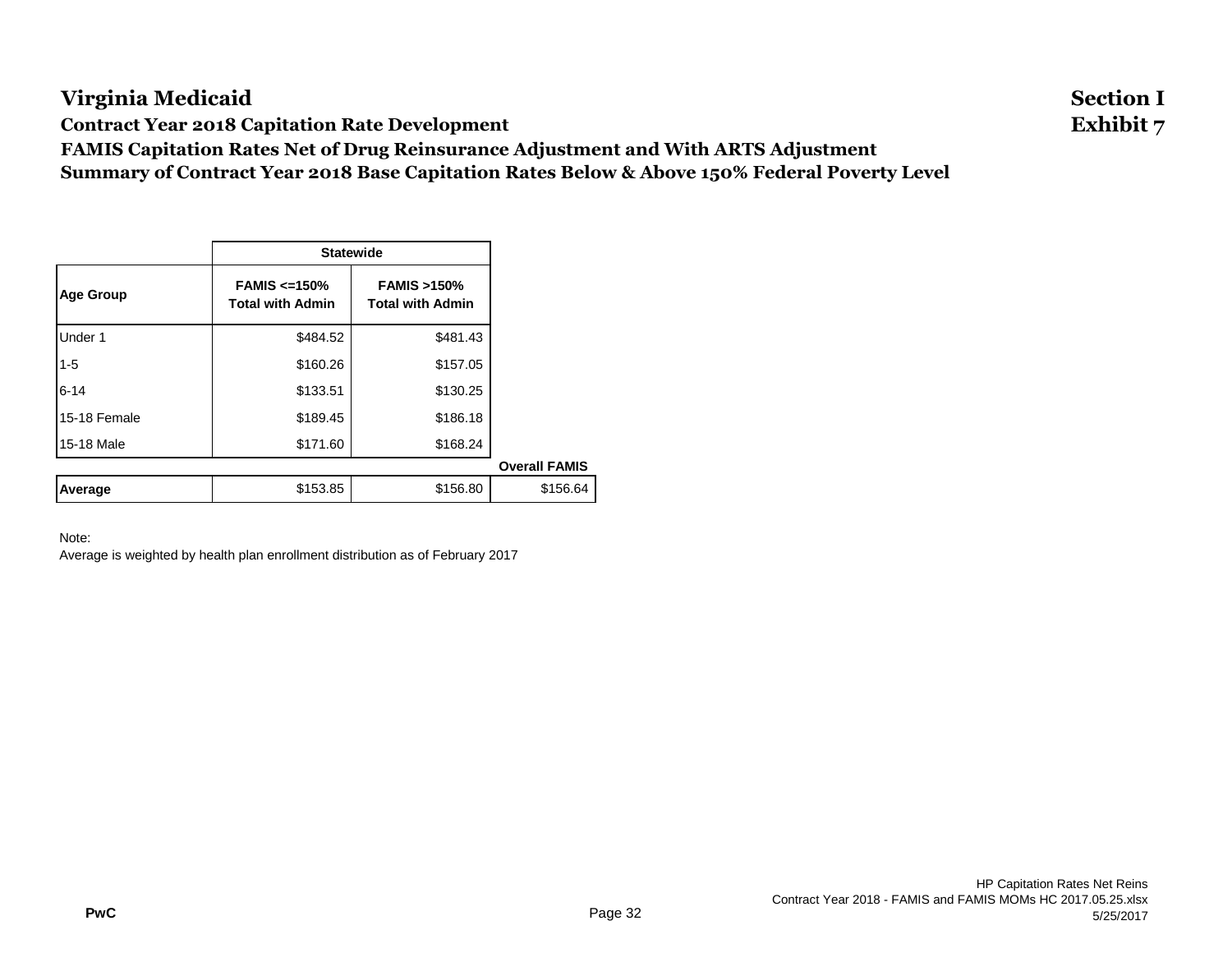## **Virginia Medicaid Section II Contract Year 2018 Capitation Rate Development Exhibit 1 Health Plan Encounter Data - FAMIS MOMS Historical Eligibility, Claims, and Utilization Data**

|                                | Age 10 and Over Female |                     |                                    |                     |                     |                     |  |
|--------------------------------|------------------------|---------------------|------------------------------------|---------------------|---------------------|---------------------|--|
|                                | Raw Claims             | Capitation          | Unadjusted                         | Units               | <b>Units/1000</b>   | Cost/Unit           |  |
| <b>Statewide</b>               | Oct 2015 - Sep 2016    | Oct 2015 - Sep 2016 | <b>PMPM</b><br>Oct 2015 - Sep 2016 | Oct 2015 - Sep 2016 | Oct 2015 - Sep 2016 | Oct 2015 - Sep 2016 |  |
| <b>Member Months</b>           | 10,979                 |                     |                                    |                     |                     |                     |  |
| <b>Service Type</b>            |                        |                     |                                    |                     |                     |                     |  |
| DME/Supplies                   | \$82,832               | \$0                 | \$7.54                             | 540                 | 590                 | \$153.39            |  |
| FQHC / RHC                     | \$16,524               | \$0                 | \$1.51                             | 134                 | 146                 | \$123.32            |  |
| Home Health                    | \$6,825                | \$0                 | \$0.62                             | 21                  | 23                  | \$324.98            |  |
| IP - Maternity                 | \$3,800,735            | \$0                 | \$346.18                           | 1,126               | 1,231               | \$3,375.43          |  |
| IP - Newborn                   | \$0                    | \$0                 | \$0.00                             | $\Omega$            | 0                   |                     |  |
| IP - Other                     | \$452,258              | \$0                 | \$41.19                            | 78                  | 85                  | \$5,798.18          |  |
| IP - Psych                     | \$41,136               | \$9,052             | \$4.57                             | 62                  | 68                  | \$809.48            |  |
| Lab                            | \$220,612              | \$6,328             | \$20.67                            | 8,483               | 9,272               | \$26.75             |  |
| OP - Emergency Room & Related  | \$283,891              | \$0                 | \$25.86                            | 935                 | 1,022               | \$303.63            |  |
| OP - Other                     | \$636,913              | \$0                 | \$58.01                            | 2,511               | 2,745               | \$253.65            |  |
| Pharmacy                       | \$391,152              | \$0                 | \$35.63                            | 8,379               | 9,158               | \$46.68             |  |
| Prof - Anesthesia              | \$217,759              | \$0                 | \$19.83                            | 1,341               | 1,466               | \$162.39            |  |
| Prof - Child EPSDT             | \$10,006               | \$0                 | \$0.91                             | 220                 | 240                 | \$45.48             |  |
| Prof - Evaluation & Management | \$436,484              | \$7,290             | \$40.42                            | 6,675               | 7,296               | \$66.48             |  |
| Prof - Maternity               | \$1,978,905            | \$0                 | \$180.24                           | 3,201               | 3,499               | \$618.21            |  |
| Prof - Other                   | \$212,197              | \$506               | \$19.37                            | 2,753               | 3,009               | \$77.26             |  |
| Prof - Psych                   | \$6,673                | \$1,759             | \$0.77                             | 111                 | 121                 | \$75.96             |  |
| Prof - Specialist              | \$85,481               | \$0                 | \$7.79                             | 1,607               | 1,756               | \$53.19             |  |
| Prof - Vision                  | \$5,690                | \$8,902             | \$1.33                             | 88                  | 96                  | \$165.82            |  |
| Radiology                      | \$457,522              | \$639               | \$41.73                            | 5,823               | 6,365               | \$78.68             |  |
| Transportation/Ambulance       | \$17,238               | \$35,147            | \$4.77                             | 202                 | 221                 | \$259.33            |  |
| Total                          | \$9,360,831            | \$69,624            | \$858.95                           | 44,290              |                     |                     |  |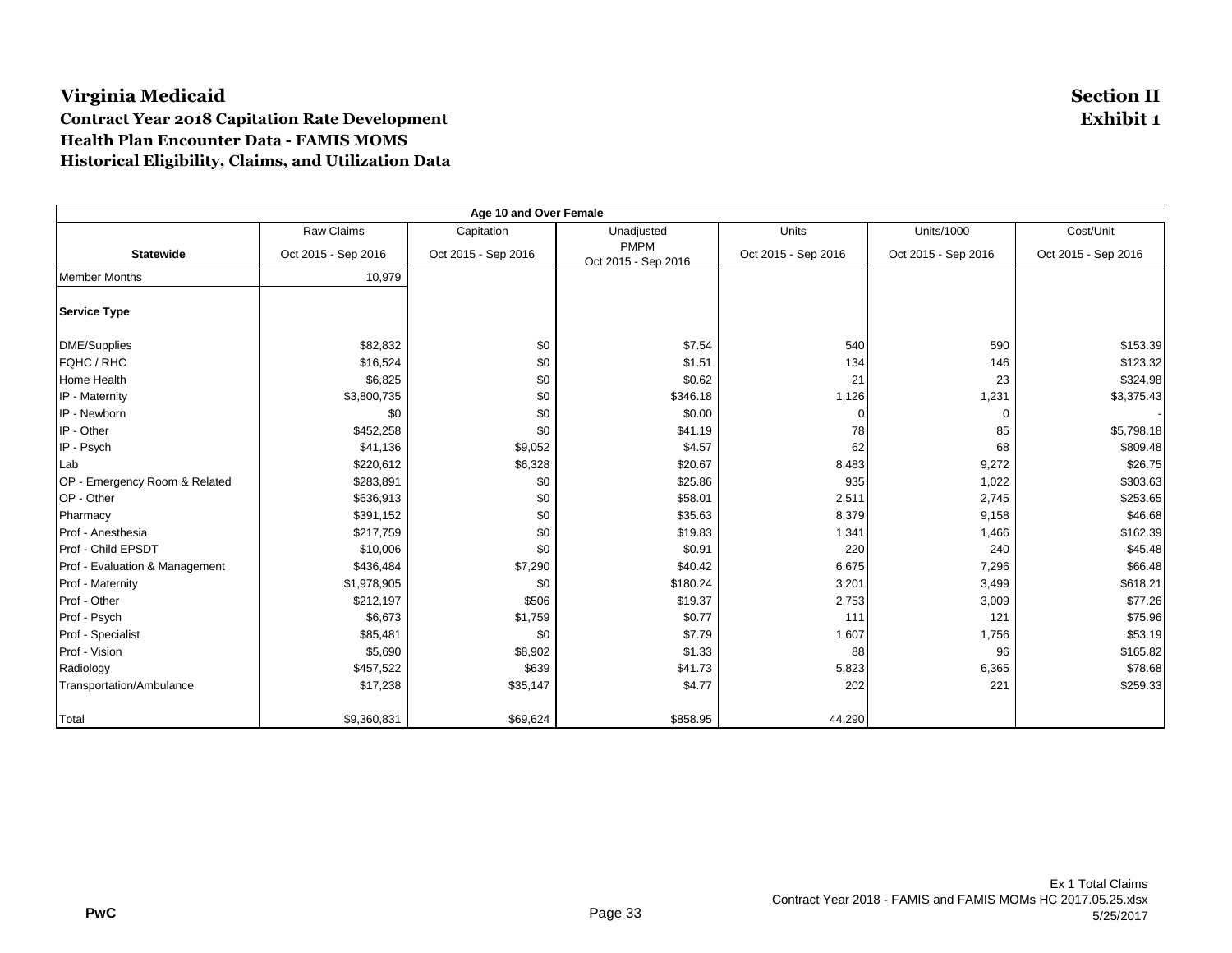# **Virginia Medicaid Section II Contract Year 2018 Capitation Rate Development Exhibit 2a Health Plan Encounter Data - FAMIS MOMS Pharmacy Adjustment**

|    |                                                       | <b>FAMIS MOMS</b> | <b>Source</b>                                       |
|----|-------------------------------------------------------|-------------------|-----------------------------------------------------|
| 1. | Health Plan Total Drug Cost PMPM                      | \$35.63           | Oct 2015 - Sep 2016 Health Plan Encounter Data      |
| 2. | Health Plan Drug Ingredient Cost PMPM                 | \$34.63           | Health Plan Encounter Analysis                      |
| 3. | Change in Average Managed Care Discount               | 0.4%              | From Plan Data                                      |
| 4. | Current Average Managed Care Rebate                   | 2.3%              | From Plan Data                                      |
| 5. | FY18 Managed Care Dispensing Fee PMPM                 | \$0.99            | From Plan Data                                      |
| 6. | Average PBM Admin Cost PMPM                           | \$0.36            | From Plan Data                                      |
|    | Adjusted PMPM with FY18 Pharmacy Pricing Arrangements | \$35.08           | $=(2.)$ * $(1 - (3.))$ * $(1 - (4.)) + (5.) + (6.)$ |
| 8. | <b>Pharmacy Adjustment</b>                            | $-1.5%$           | $= (7.) / (1.) - 1$                                 |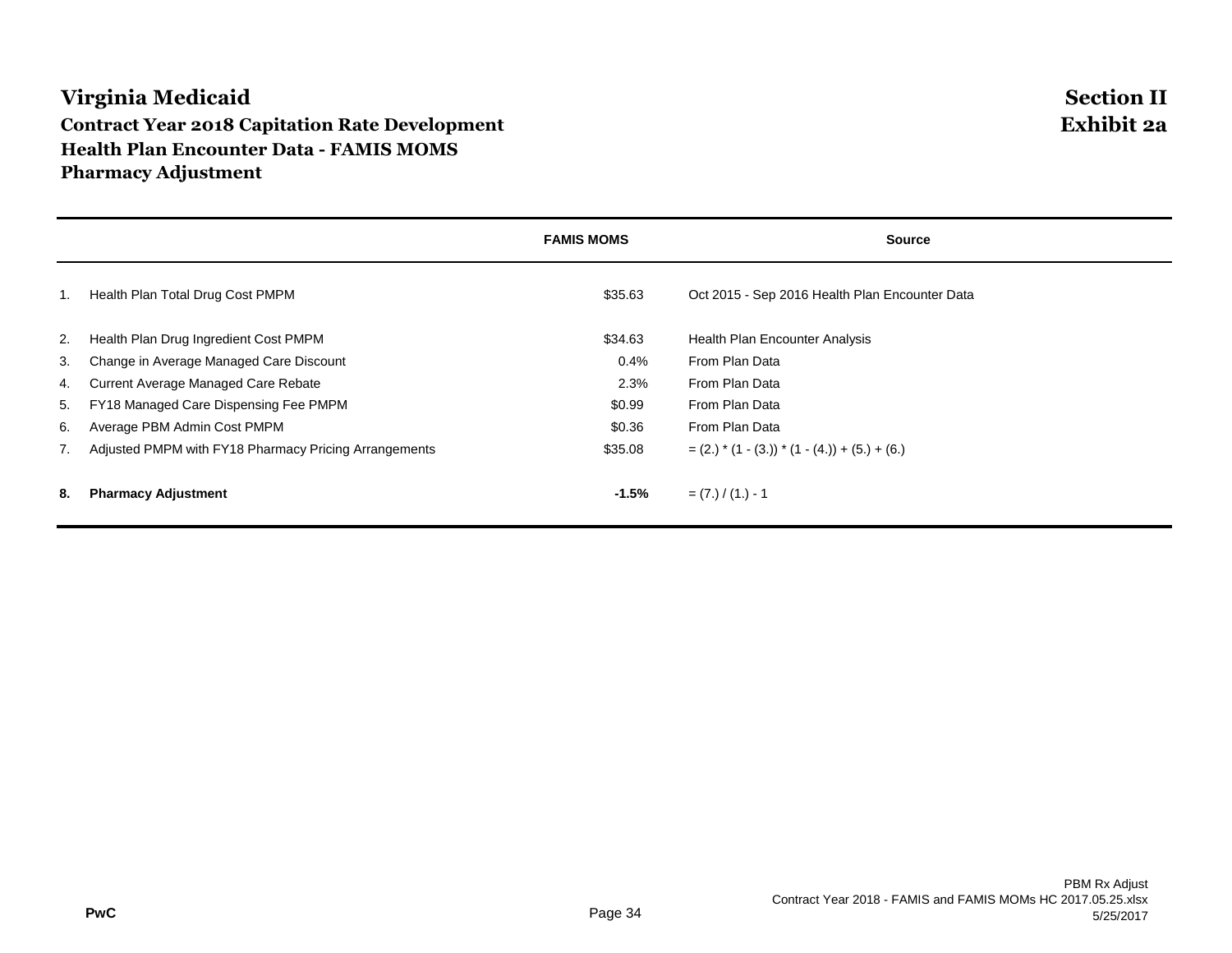# **Virginia Medicaid Section II Contract Year 2018 Capitation Rate Development Health Plan Encounter Data - FAMIS MOMS Hospital Inpatient Adjustments**

|    |                                                                | <b>Inpatient Medical/Surgical</b> | <b>Inpatient Psychiatric</b> | <b>Source</b>                                                              |
|----|----------------------------------------------------------------|-----------------------------------|------------------------------|----------------------------------------------------------------------------|
| 1. | Total Claims in IP Service Categories                          | \$4,252,993                       | \$41,136                     | Oct 2015 - Sep 2016 Health Plan Encounter Data                             |
|    | 2. FY15-16 Hospital Capital Percentage                         | 8.70%                             | 8.70%                        | Provided by DMAS                                                           |
| 3. | FY17 Capital Reimbursement Increase                            | $-3.10%$                          | $-3.10%$                     | $= ((4.)-(2.))/(2.)$                                                       |
|    | 4. FY17 & FY18 Hospital Capital Percentage                     | 8.43%                             | 8.43%                        | Provided by DMAS                                                           |
|    | 5a. FY17 Hospital Rate Change - Unit Cost                      | 1.05%                             | 1.05%                        | Provided by DMAS                                                           |
|    | 5b. FY18 Hospital Rate Change - Unit Cost<br>5c. Dollar Change | $0.00\%$<br>\$40,892              | $0.00\%$<br>\$396            | Provided by DMAS<br>$=$ (1) $*(1 - (4)) * [(1 + (5a.)) * (1 + (5b.)) - 1]$ |
|    | 6a. FY17 Hospital Rate Change - Rebasing                       | $-2.65%$                          | 27.00%                       | Provided by DMAS                                                           |
|    | 6b. FY18 Hospital Rate Change - Rebasing                       | $0.00\%$                          | $0.00\%$                     | Provided by DMAS                                                           |
|    | 6c. Dollar Change                                              | (\$103,203)                       | \$10,170                     | $=$ (1) $*(1 - (4)) * [(1 + (6a)) * (1 + (6b)) - 1]$                       |
| 7. | <b>Hospital Inpatient Adjustment</b>                           | $-1.47%$                          | 25.69%                       | $= ((5c.) + (6c.)) / (1.)$                                                 |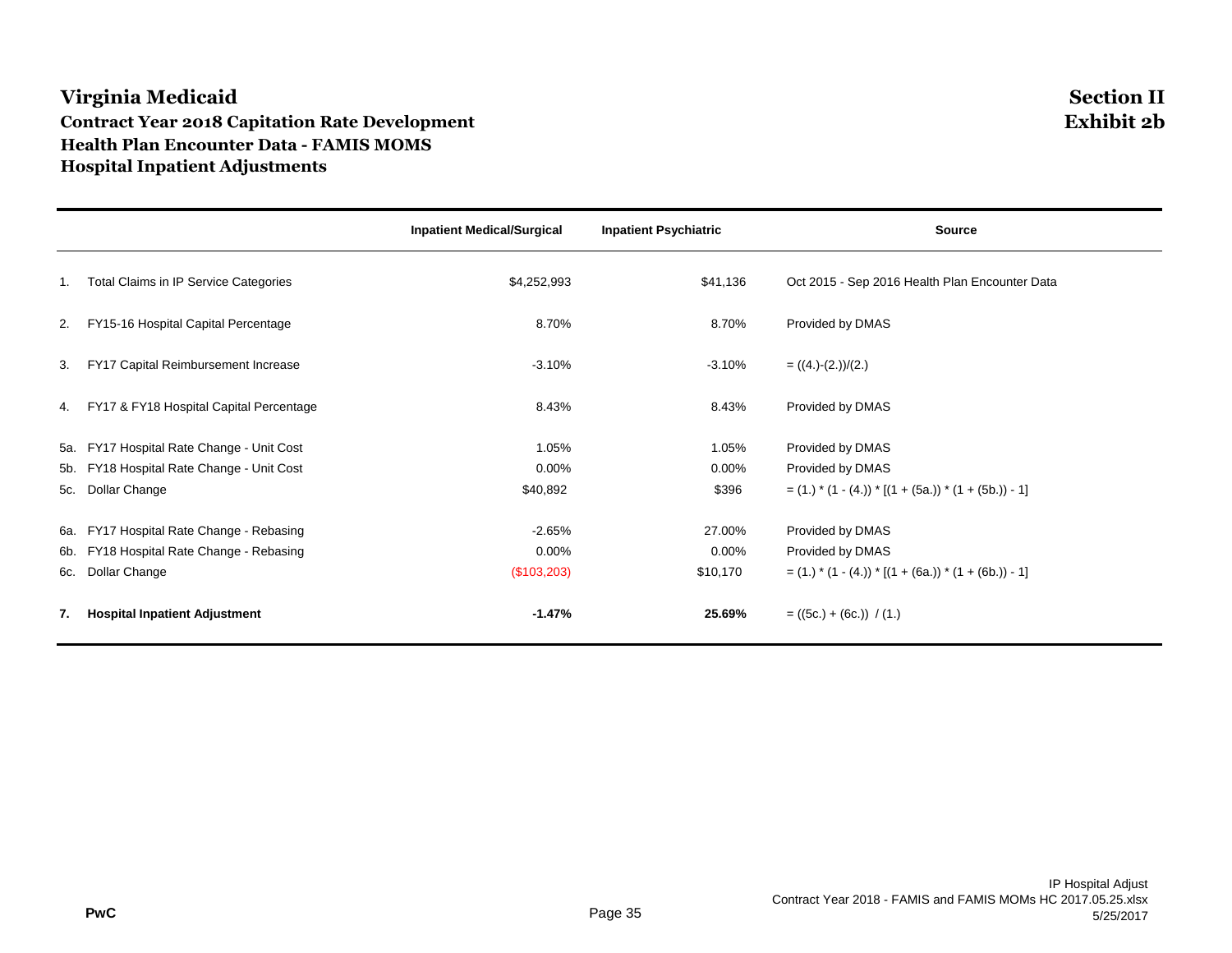# **Virginia Medicaid Section II Contract Year 2018 Capitation Rate Development Exhibit 2c Health Plan Encounter Data - FAMIS MOMS Hospital Outpatient Adjustments**

|     |                                           | OP - Emergency Room &<br>Related | OP - Other | <b>Source</b>                                  |
|-----|-------------------------------------------|----------------------------------|------------|------------------------------------------------|
| 1.  | Total Claims in OP Service Categories     | \$283,891                        | \$636,913  | Oct 2015 - Sep 2016 Health Plan Encounter Data |
|     | 2a. FY17 Hospital Rate Change - Unit Cost | 1.05%                            | 1.05%      | Provided by DMAS                               |
|     | 2b. FY18 Hospital Rate Change - Unit Cost | $0.00\%$                         | $0.00\%$   | Provided by DMAS                               |
| 2c. | Dollar Change                             | \$2,981                          | \$6,688    | $=$ (1.) $*$ [(1 + (2a.)) $*$ (1 + (2b.)) - 1] |
|     | 3a. FY17 Hospital Rate Change - Rebasing  | 0.10%                            | 0.10%      | Provided by DMAS                               |
|     | 3b. FY18 Hospital Rate Change - Rebasing  | $0.00\%$                         | $0.00\%$   | Provided by DMAS                               |
| 3c. | Dollar Change                             | \$284                            | \$637      | $=$ (1.) $*(1 + (3a.)) * (1 + (3b.)) - 1]$     |
| 4.  | <b>Hospital Outpatient Adjustment</b>     | 1.15%                            | 1.15%      | $= ((2c.) + (3c.)) / (1.)$                     |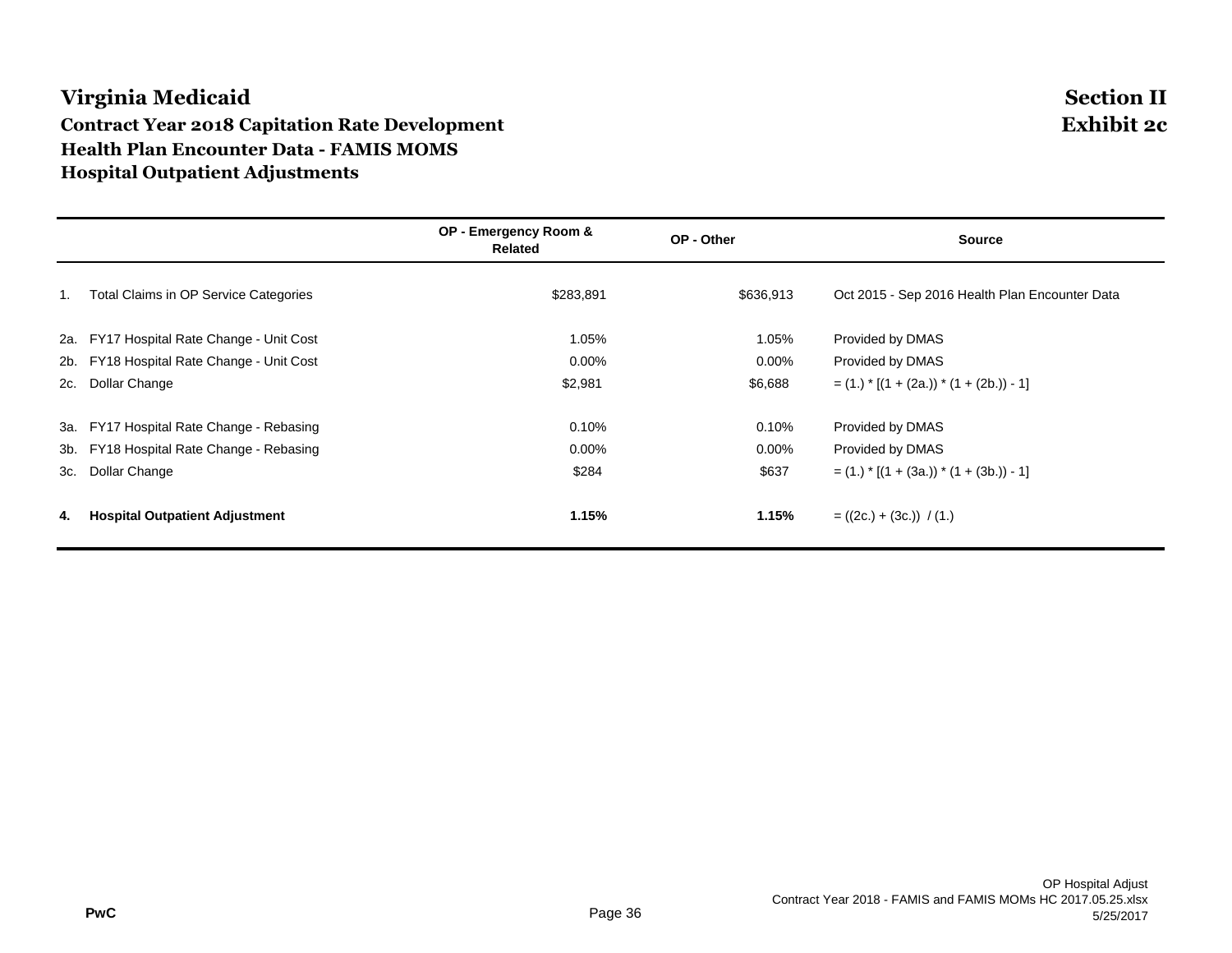|                                              | <b>Adjustment Value</b> | <b>Source</b>  |
|----------------------------------------------|-------------------------|----------------|
| <b>Provider Incentive Payment Adjustment</b> | 0.14%                   | From Plan Data |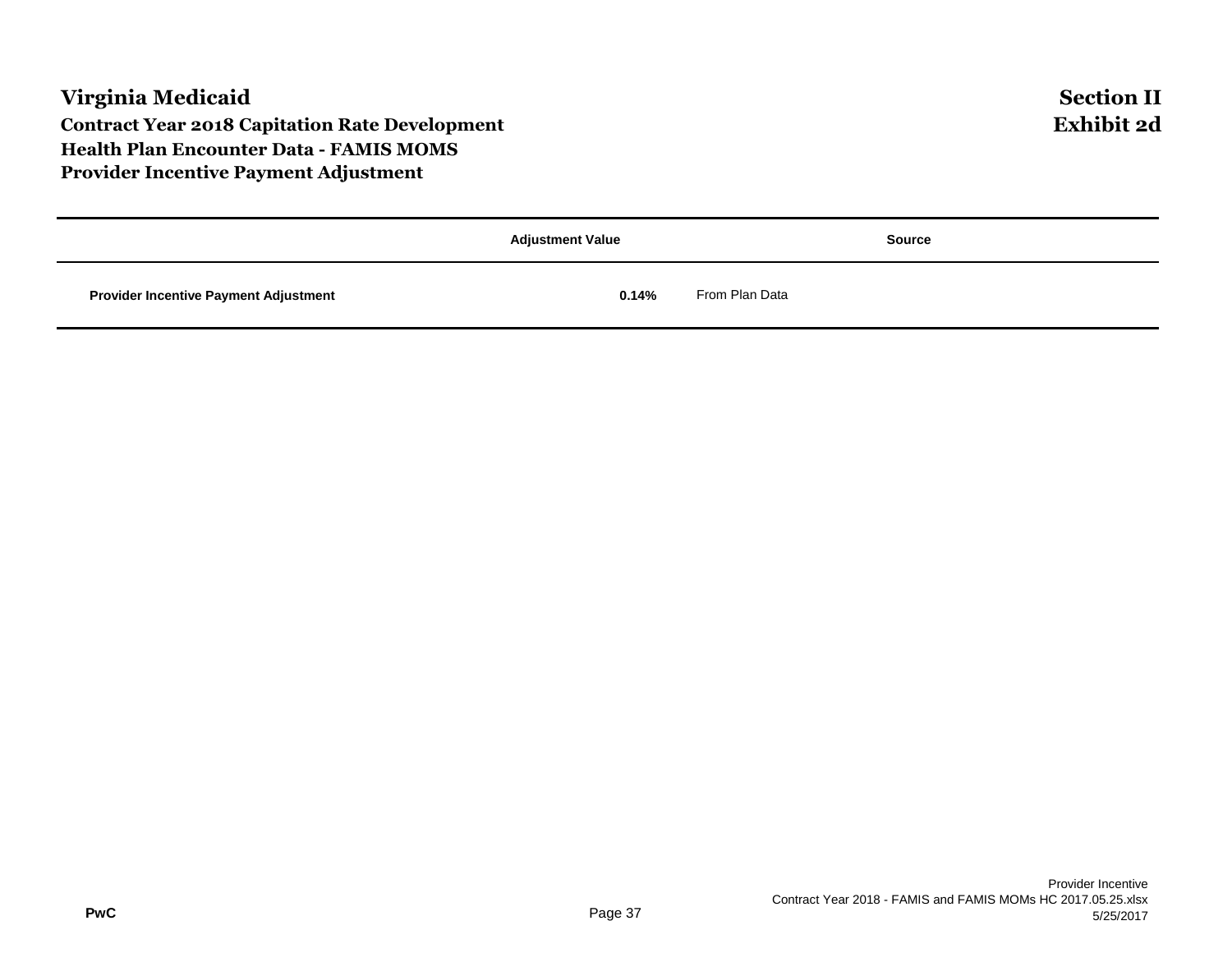## **Virginia Medicaid Section II Contract Year 2018 Capitation Rate Development Exhibit 2e Health Plan Encounter Data - FAMIS MOMS Hepatitis C Treatment Adjustment**

|     |                                                                                                                                                     | <b>FAMIS MOMS</b> | <b>Source</b>                                                 |
|-----|-----------------------------------------------------------------------------------------------------------------------------------------------------|-------------------|---------------------------------------------------------------|
| 1.  | <b>Total Claims in Pharmacy Service Categories</b>                                                                                                  | \$391,152         | Oct 2015 - Sep 2016 Health Plan Encounter Data                |
| 2.  | Unique Individuals in Base Period                                                                                                                   | 2,383             | Oct 2015 - Sep 2016 Health Plan Encounter Data                |
| 3а. | Proportion of Population Being Tested for Hepatitis C                                                                                               | 2.0%              | Oct 2015 - Sep 2016 Health Plan Encounter Data                |
| 3b. | Number of Individuals Being Tested                                                                                                                  | 48                | Oct 2015 - Sep 2016 Health Plan Encounter Data                |
| 3c. | Projected Testing Change in FY18                                                                                                                    | 15%               | Estimate                                                      |
| 3d. | Additional Number of People Being Tested                                                                                                            | $\overline{7}$    | $=$ (3b.) $*$ (3c.)                                           |
| 3e. | Average Cost Per Test Per Person                                                                                                                    | \$42              | Oct 2015 - Sep 2016 Health Plan Encounter Data                |
| 4a. | Proportion of Population Diagnosed With Hepatitis C                                                                                                 | 0.21%             | Oct 2015 - Sep 2016 Health Plan Encounter Data                |
| 4b. | Number of Individuals Diagnosed With Hepatitis C                                                                                                    | 5                 | Oct 2015 - Sep 2016 Health Plan Encounter Data                |
| 4c. | Projected Increase in People Diagnosed With Hepatitis C                                                                                             | 5%                | Estimate                                                      |
| 4d. | Projected Number of People With Hepatitis C                                                                                                         | 5                 | $= (4b.) * (1 + (4c.))$                                       |
| 5а. | Proportion of People With Hepatitis C With Drug Therapy                                                                                             | 0.0%              | Oct 2015 - Sep 2016 Health Plan Encounter Data                |
| 5b. | Number of Individuals With Hepatitis C With Drug Therapy in Base<br>Period                                                                          | 0                 | Oct 2015 - Sep 2016 Health Plan Encounter Data                |
| 5c. | Expected Percentage Increase of Hepatitis C Receiving Drug Therapy -<br>Current Protocol In The Base Period                                         | 0%                | Estimate                                                      |
| 5d. | Expected Percentage Increase of Hepatitis C Receiving Drug Therapy -<br>New Protocols (Eff. Jul 2016 and Eff. Jan 2017; both protocols<br>combined) | 100%              | Estimate                                                      |
| 5e. | Projected Number of Additional People Going Through Drug Therapy                                                                                    | 0                 | $=(4d.)$ * (5a.) * (1 + (5c.)) * (1 + (5d.)) - (5b.)          |
| 5f. | Base Period Average Cost of Drug Therapy                                                                                                            | \$88.345          | Oct 2015 - Sep 2016 Health Plan Encounter Data                |
| 5g. | Projected Average Cost of Drug Therapy                                                                                                              | \$70,000          | Estimate                                                      |
| 6.  | Additional Cost of Hepatitis C Treatment                                                                                                            | \$302             | $= ((3d.) * (3e.)) + ((5g.) - (5f.)) * (5b.) + (5e.) * (5g.)$ |
| 7.  | <b>Hepatitis C Treatment Adjustment</b>                                                                                                             | 0.1%              | $= (6.) / (1.)$                                               |

Note: Based on analysis of Oct 2015 - Sep 2016 base data experience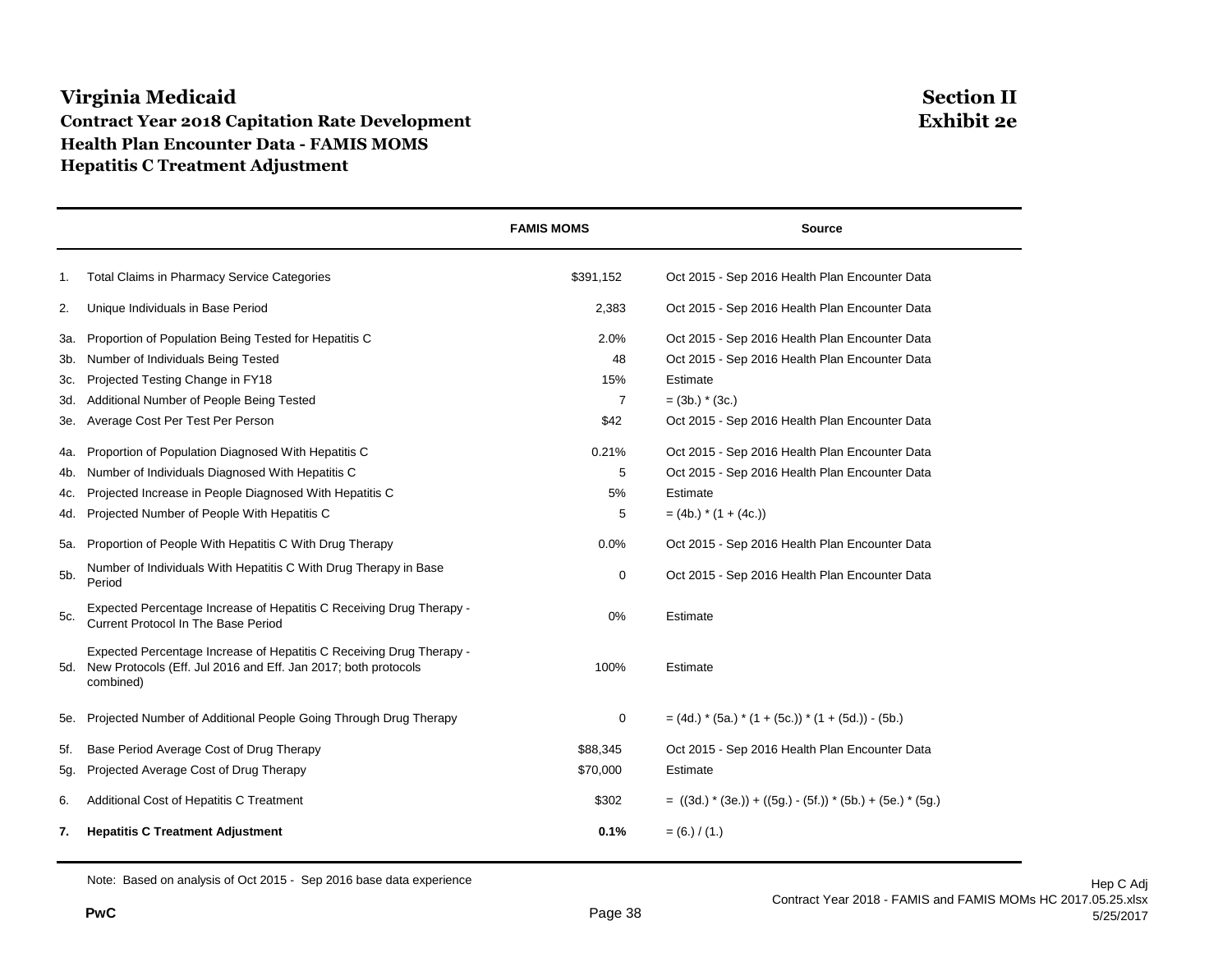## **Virginia Medicaid Section II Contract Year 2018 Capitation Rate Development Exhibit 2f Health Plan Encounter Data - FAMIS MOMS Resource Based Relative Value Scale Adjustment**

|                                                   | <b>FAMIS MOMS</b> | <b>Source</b>                                  |
|---------------------------------------------------|-------------------|------------------------------------------------|
| Professional Fee Adjustment - Effective FY18      | -0.21%            | Provided by DMAS                               |
| 2. Proportion of claims subject to fee adjustment | 88.4%             | Oct 2015 - Sep 2016 Health Plan Encounter Data |
| 3. Final Professional Fee Adjustment              | -0.19%            | $=$ (1.) $*$ (2.)                              |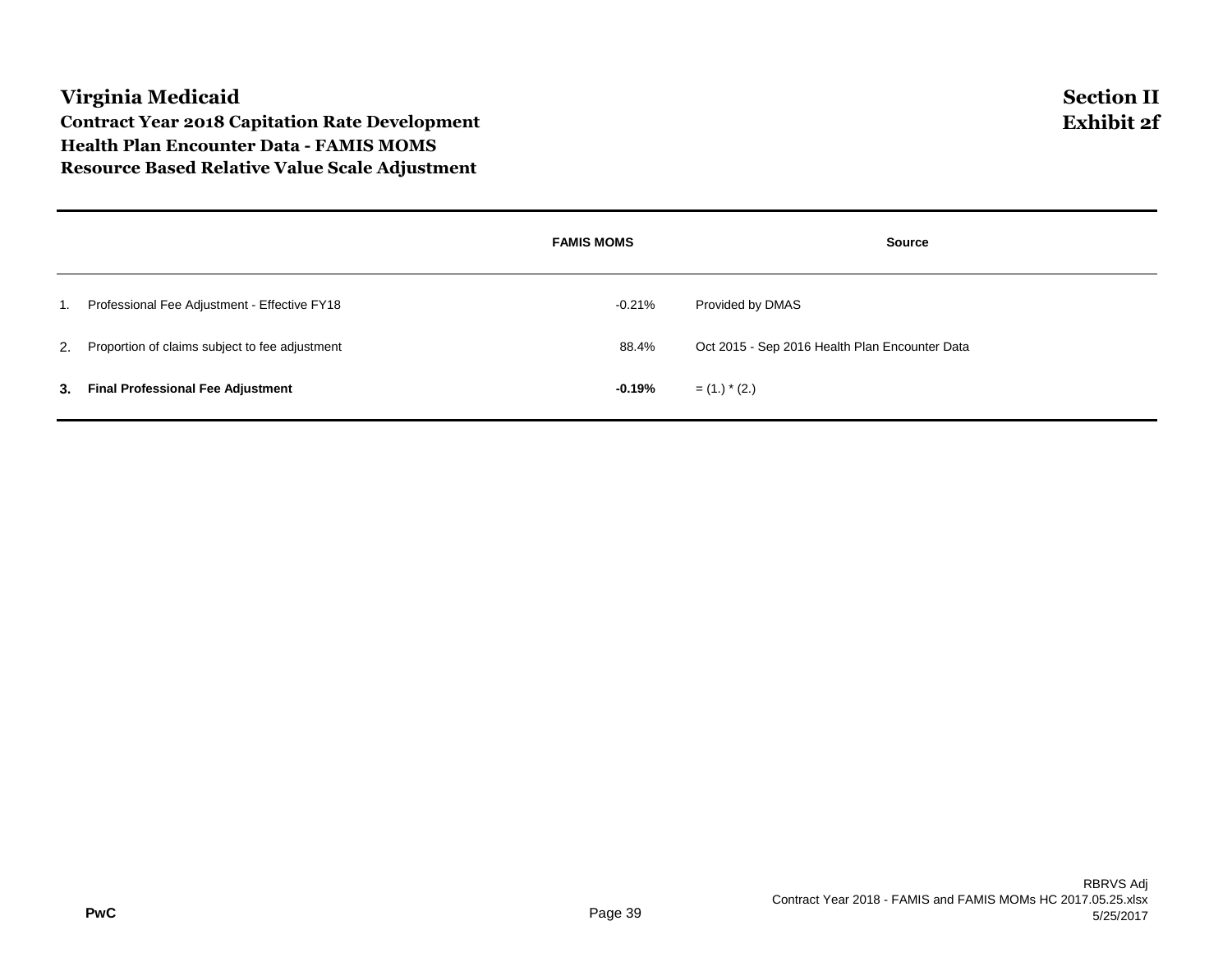# **Virginia Medicaid Section II Contract Year 2018 Capitation Rate Development Exhibit 2g Health Plan Encounter Data - FAMIS MOMS Administrative Cost Adjustment**

|     |                                                           | <b>FAMIS MOMS</b> | <b>Source</b>                                                                          |
|-----|-----------------------------------------------------------|-------------------|----------------------------------------------------------------------------------------|
|     |                                                           |                   |                                                                                        |
| -1. | <b>Claims Adjustment Expense PMPM</b>                     | \$25.70           | Expense from CY2016 BOI Reports; CY2016 Member months from capitation<br>payment files |
| 2.  | General Admin Expense PMPM                                | \$41.39           | Expense from CY2016 BOI Reports; CY2016 Member months from capitation<br>payment files |
| 3.  | Claims Adjustment Expense Increase %                      | 2.1%              | <b>BLS CPI-U</b>                                                                       |
| 4.  | General Admin Expense Increase %                          | 2.1%              | Weighted average of BLS Compensation Trend and CPI                                     |
| 5а. | Administrative PMPM*                                      | \$69.21           | $=$ (1.) $*(1+(3.))$ ^ (18 months/12) + (2.) $*(1+(4.))$ ^ (18 months/12)              |
| 5b. | Administrative PMPM Weighted by Claims                    | \$48.26           | Reallocation of administrative costs weighted by claims                                |
| 6.  | Adjusted and Trended Base PMPM                            | \$956.94          | Weighted average of med component of FY2018 FAMIS Moms Base Rates                      |
| 7.  | Administrative allowance as % of Base Capitation Rate     | 4.73%             | $=$ (5b.) / (((5b.) + (6.)) / (1 - (8.)))                                              |
| 8.  | Provision for Margin as % of Base Capitation Rate         | 1.5%              | Provided by DMAS                                                                       |
| 9.  | <b>Administrative Factor as % of Base Capitation Rate</b> | 6.2%              | $= (7.) + (8.)$                                                                        |

\*Note:

Administrative increases are applied from midpoint of CY2016 to the midpoint of the contract period (18 months) using compound interest calculations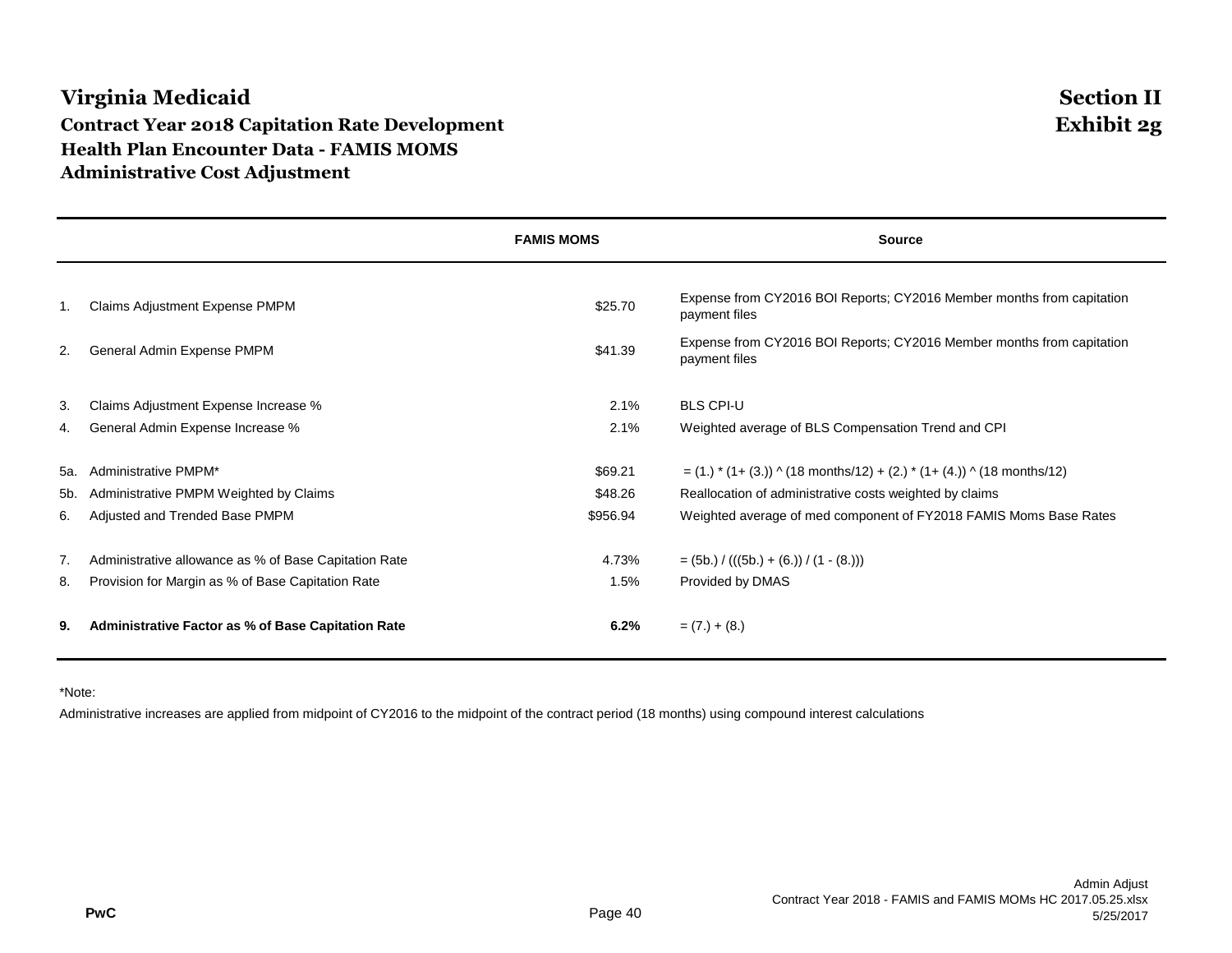## **Virginia Medicaid Section II Contract Year 2018 Capitation Rate Development Exhibit 3 Health Plan Encounter Data - FAMIS MOMS Incurred But Not Reported (IBNR), Policy/Program, and Trend Adjustments**

|                               | <b>Uses LIFC Adult Contract Period Unit Cost Trend</b> |                                                  |                                       |                   |                          |                                      |                                                                |                             |                                                      |  |
|-------------------------------|--------------------------------------------------------|--------------------------------------------------|---------------------------------------|-------------------|--------------------------|--------------------------------------|----------------------------------------------------------------|-----------------------------|------------------------------------------------------|--|
|                               |                                                        | <b>FAMIS MOMS</b>                                |                                       |                   |                          |                                      |                                                                |                             |                                                      |  |
|                               |                                                        | <b>Completion and Policy/Program Adjustments</b> |                                       |                   | <b>Data Period Trend</b> |                                      |                                                                |                             |                                                      |  |
| <b>Category of Service</b>    | <b>IBNR</b>                                            | Policy/<br>Program <sup>1</sup>                  | <b>Total Base Data</b><br>Adjustments | <b>Cost Trend</b> | <b>Utilization Trend</b> | Cost and<br><b>Utilization Trend</b> | <b>Contract Period</b><br>Cost and<br><b>Utilization Trend</b> | FY 18 Total Trend<br>Factor | <b>Contract Year</b><br><b>Total Trend</b><br>Factor |  |
|                               |                                                        |                                                  |                                       |                   |                          |                                      |                                                                |                             |                                                      |  |
| Inpatient Medical/Surgical    | 5.7%                                                   | $-1.5%$                                          | 4.1%                                  | 5.6%              | 0.0%                     | 5.6%                                 | 5.6%                                                           | 1.0992                      | 1.1223                                               |  |
| Inpatient Psychiatric         | 5.7%                                                   | 31.0%                                            | 38.5%                                 | 5.6%              | 0.0%                     | 5.6%                                 | 5.6%                                                           | 1.0992                      | 1.1223                                               |  |
| <b>Outpatient Hospital</b>    | 7.8%                                                   | 1.1%                                             | 9.1%                                  | 3.2%              | 0.0%                     | 3.2%                                 | 3.2%                                                           | 1.0562                      | 1.0690                                               |  |
| Practitioner                  | 4.3%                                                   | $-0.2%$                                          | 4.1%                                  | 1.3%              | 0.0%                     | 1.3%                                 | 1.3%                                                           | 1.0220                      | 1.0270                                               |  |
| Prescription Drug             | 0.0%                                                   | $-1.5%$                                          | $-1.4%$                               | 8.1%              | 0.0%                     | 8.1%                                 | 8.1%                                                           | 1.1466                      | 1.1816                                               |  |
| Other                         | 5.1%                                                   | 0.0%                                             | 5.1%                                  | 0.1%              | 0.0%                     | 0.1%                                 | 0.1%                                                           | 1.0017                      | 1.0021                                               |  |
| Weighted Average <sup>2</sup> | 5.2%                                                   | $-0.5%$                                          | 4.6%                                  | 3.6%              | 0.0%                     | 3.6%                                 | 3.6%                                                           | 1.0635                      | 1.0780                                               |  |

| <b>Months of FY Trend Applied</b>     |  | Ð    |
|---------------------------------------|--|------|
| Months of Contract Year Trend Applied |  | 'Y.O |

 $^1$  The Policy and Program Adjustments are summarized in this table as weighted averages and are applied at the rate cell level in Exhibit 4.

<sup>2</sup> Weighted averages for Completion and Program Adjustments are calculated using a distribution by Service Type, before Trend and Adjustments (Total Claims Oct 2015 - Sep 2016), whereas

weighted averages for Trends are calculated using a distribution by Service Type, before Trend (Adjusted Oct 2015 - Sep 2016 Claims)

Trend rates for managed care plans are calculated based on regression studies of historical health plan data.

Trend rates have been calculated separately for the broad service categories shown above. Utilization trend is based on service units per thousand.

Data period trends are applied from the midpoint of the data period to the end of the data period using compound interest calculations; includes FY15-16 incurred claims paid through Oct 2016. Contract period trends are applied from the end of the data period to the midpoint of the contract period using compound interest calculations; includes FY14-16 incurred claims paid through Feb 2017.

**FY Total Trend = [(1 + data period trend) ^ (months/12) \* (1 + contract period trend) ^ (months/12)]**

**Contract Year Total Trend = [(1 + data period trend) ^ (months/12) \* (1 + contract period trend) ^ (months/12)]**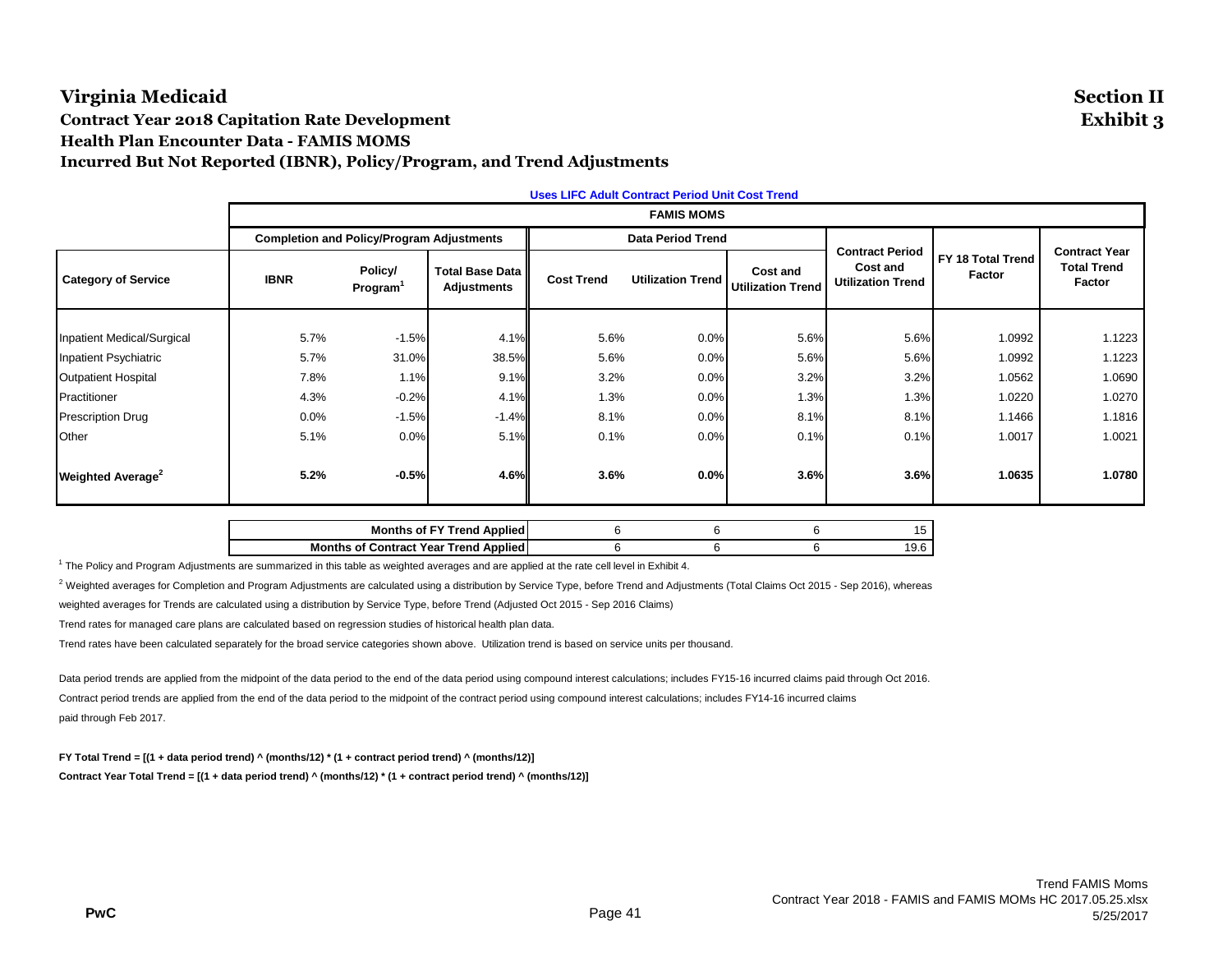# **Virginia Medicaid Section II Contract Year 2018 Capitation Rate Development Exhibit 4.1 Health Plan Encounter Data - FAMIS MOMS Capitation Rate Calculations**

| Age 10 and Over Female                          |                                                 |                                                      |                                                |                                                                |                     |                                                              |                              |  |
|-------------------------------------------------|-------------------------------------------------|------------------------------------------------------|------------------------------------------------|----------------------------------------------------------------|---------------------|--------------------------------------------------------------|------------------------------|--|
| <b>Statewide</b>                                | <b>Total Base Claims</b><br>Oct 2015 - Sep 2016 | <b>Completion Factor</b><br>Adjustments <sup>1</sup> | Policy and Program<br>Adjustments <sup>2</sup> | Completed and<br><b>Adjusted Claims</b><br>Oct 2015 - Sep 2016 | Trend<br>Adjustment | Completed &<br><b>Trended Claims</b><br><b>Contract Year</b> | <b>PMPM Contract</b><br>Year |  |
| <b>Service Type</b>                             |                                                 |                                                      |                                                |                                                                |                     |                                                              |                              |  |
| DME/Supplies                                    | \$82,832                                        | \$4,256                                              |                                                | \$87,088                                                       | 1.002               | \$87,271                                                     | \$7.95                       |  |
| <b>FQHC / RHC</b>                               | \$16,524                                        | \$704                                                |                                                | \$17,228                                                       | 1.027               | \$17,692                                                     | \$1.61                       |  |
| Home Health                                     | \$6,825                                         | \$535                                                |                                                | \$7,360                                                        | 1.069               | \$7,867                                                      | \$0.72                       |  |
| IP - Maternity                                  | \$3,800,735                                     | \$216,420                                            | (\$58,856)                                     | \$3,958,299                                                    | 1.122               | \$4,442,512                                                  | \$404.64                     |  |
| IP - Newborn                                    | \$0                                             | \$0                                                  |                                                | \$0                                                            | 1.122               | \$0                                                          | \$0.00                       |  |
| IP - Other                                      | \$452,258                                       | \$25,752                                             | (\$7,003)                                      | \$471,007                                                      | 1.122               | \$528,625                                                    | \$48.15                      |  |
| IP - Psych                                      | \$50,188                                        | \$2,342                                              | \$13,493                                       | \$66,023                                                       | 1.122               | \$74,099                                                     | \$6.75                       |  |
| Lab                                             | \$226,940                                       | \$11,336                                             |                                                | \$238,276                                                      | 1.002               | \$238,776                                                    | \$21.75                      |  |
| OP - Emergency Room                             | \$283,891                                       | \$22,263                                             | \$3,521                                        | \$309,675                                                      | 1.069               | \$331,030                                                    | \$30.15                      |  |
| OP - Other                                      | \$636,913                                       | \$49,947                                             | \$7,899                                        | \$694,758                                                      | 1.069               | \$742,669                                                    | \$67.64                      |  |
| Pharmacy                                        | \$391,152                                       | \$15                                                 | (\$5,673)                                      | \$385,494                                                      | 1.182               | \$455,513                                                    | \$41.49                      |  |
| Prof - Anesthesia                               | \$217,759                                       | \$9,272                                              |                                                | \$227,031                                                      | 1.027               | \$233,150                                                    | \$21.24                      |  |
| Prof - Child EPSDT                              | \$10,006                                        | \$426                                                | (\$19)                                         | \$10,413                                                       | 1.027               | \$10,694                                                     | \$0.97                       |  |
| Prof - Evaluation & Management                  | \$443,774                                       | \$18,586                                             | (\$858)                                        | \$461,502                                                      | 1.027               | \$473,941                                                    | \$43.17                      |  |
| Prof - Maternity                                | \$1,978,905                                     | \$84,264                                             | (\$3,828)                                      | \$2,059,341                                                    | 1.027               | \$2,114,846                                                  | \$192.63                     |  |
| Prof - Other                                    | \$212,703                                       | \$9,036                                              | (S411)                                         | \$221,327                                                      | 1.027               | \$227,293                                                    | \$20.70                      |  |
| Prof - Psych                                    | \$8,432                                         | \$284                                                | (\$16)                                         | \$8,700                                                        | 1.027               | \$8,934                                                      | \$0.81                       |  |
| Prof - Specialist                               | \$85,481                                        | \$3,640                                              | (\$165)                                        | \$88,955                                                       | 1.027               | \$91,353                                                     | \$8.32                       |  |
| Prof - Vision                                   | \$14,592                                        | \$242                                                | (\$28)                                         | \$14,807                                                       | 1.027               | \$15,206                                                     | \$1.38                       |  |
| Radiology                                       | \$458,161                                       | \$23,509                                             |                                                | \$481,670                                                      | 1.002               | \$482,681                                                    | \$43.96                      |  |
| Transportation/Ambulance                        | \$52,385                                        | \$886                                                |                                                | \$53,271                                                       | 1.002               | \$53,383                                                     | \$4.86                       |  |
| Provider Incentive Payment Adjustment           |                                                 |                                                      |                                                |                                                                |                     |                                                              | \$1.31                       |  |
| Total                                           | \$9,430,455                                     | \$483,716                                            | (\$51,947)                                     | \$9,862,225                                                    |                     | \$10,637,535                                                 | \$970.21                     |  |
| Admin Cost Adjustment<br>\$64.44                |                                                 |                                                      |                                                |                                                                |                     |                                                              |                              |  |
| <b>FAMIS MOMS Capitation Rate</b><br>\$1,034.65 |                                                 |                                                      |                                                |                                                                |                     |                                                              |                              |  |

<sup>1</sup> Completion Factor Adjustment is applied to non-capitated claims only

 $^2$  Policy and Program Adjustments are calculated based on Completed Claims = Total Base Claims + Completion Factor Adjustment.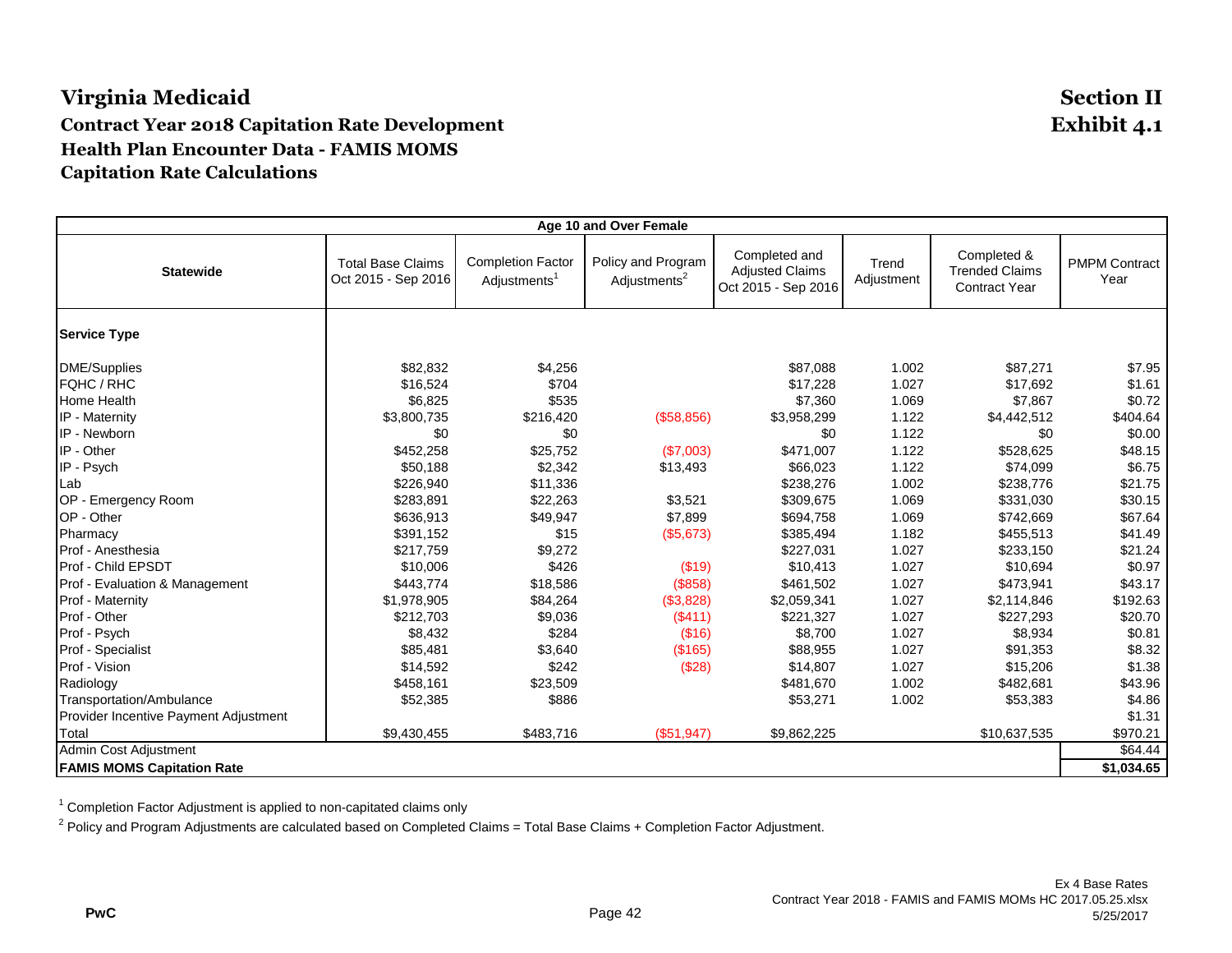# **Virginia Medicaid Section II Contract Year 2018 Capitation Rate Development Exhibit 5a Health Plan Encounter Data - FAMIS MOMS Comparison of FY 2017 and FY 2018 Base Capitation Rates and Member Months**

|                                                       | <b>Statewide</b> |                   |           |  |  |  |
|-------------------------------------------------------|------------------|-------------------|-----------|--|--|--|
| <b>FAMIS MOMS - Age 10 and Over Female</b>            | FY 2017          | FY 2018           | % Change  |  |  |  |
| <b>Capitation Rate</b><br>February 2017 Member Months | \$1,139.21       | \$1,020.51<br>926 | $-10.42%$ |  |  |  |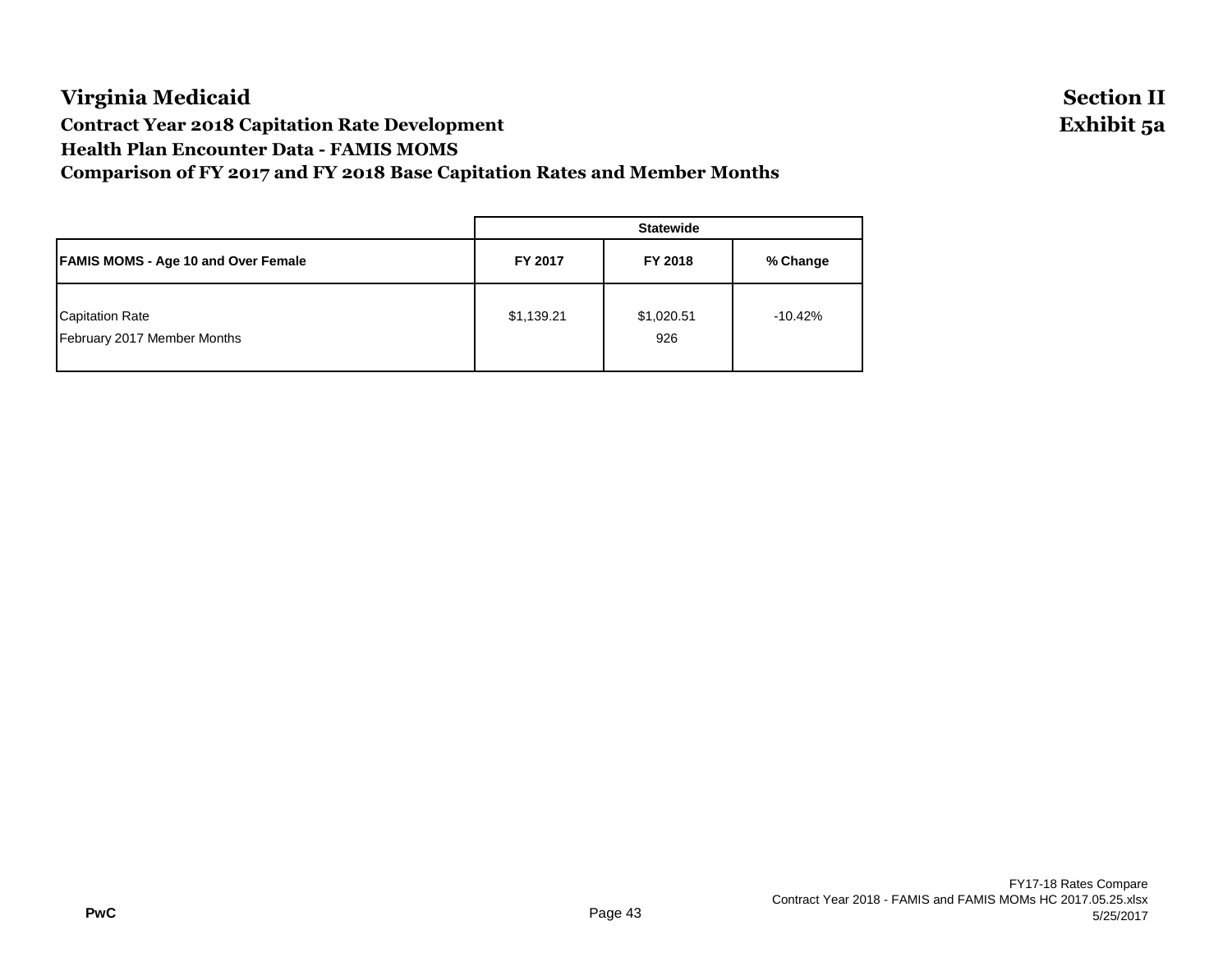# **Virginia Medicaid Section II Contract Year 2018 Capitation Rate Development Exhibit 5b Health Plan Encounter Data - FAMIS MOMS Comparison of FY 2017 and Contract Year 2018 Base Capitation Rates and Member Months**

**Statewide FAMIS MOMS - Age 10 and Over Female FY 2017 Contract Year % Change** Capitation Rate **19.18% Capitation Rate** 19.18% February 2017 Member Months 926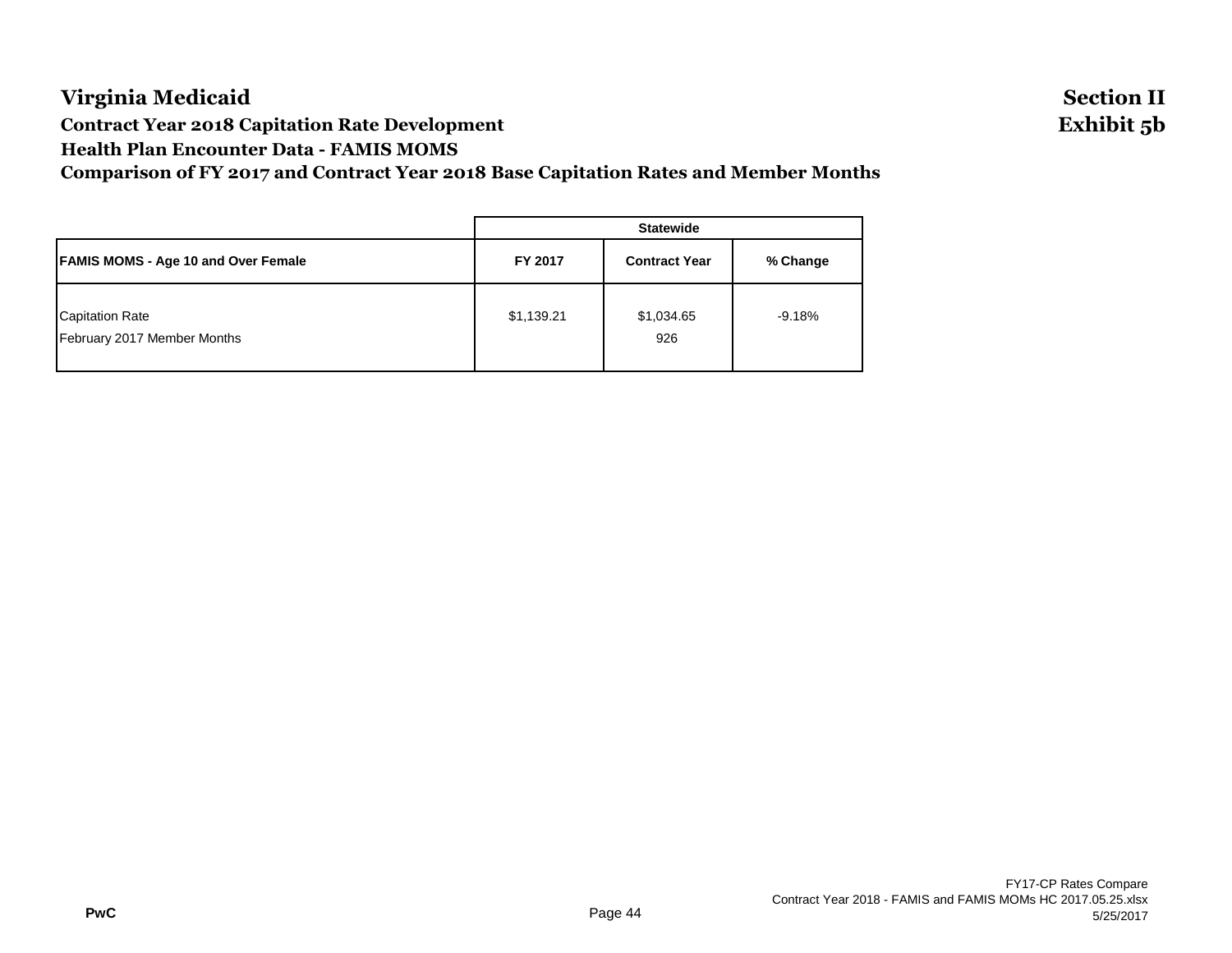# **Virginia Medicaid Section II Contract Year 2018 Capitation Rate Development Exhibit 6 Health Plan Encounter Data - FAMIS MOMS Addiction and Recovery Treatment Services (ARTS) Adjustment**

# **FAMIS MOMS Source** 1a. ARTS Medical PMPM (Per Participant) \$100.62 Estimated for FY18 1b. ARTS Admin PMPM (Per Participant) \$4.72 Estimated for FY18 1c. Medical PMPM For New Carve-In Services (Per Participant) \$17.64 Estimated for FY18 2a. ARTS Participants 9 Dec 2016 snapshot 2b. Other Members 809 Dec 2016 snapshot 3a. **ARTS Medical PMPM (Rate Adjustment)** \$1.33 = ((1a.) + (1c.)) \* (2a.) / ((2a.) + (2b.)) 3b. **ARTS Admin PMPM (Rate Adjustment)** \$0.05 = (1b.) \* (2a.) / ((2a.) + (2b.)) 3c. **ARTS Total PMPM (Rate Adjustment)** \$1.39 = (3a.) + (3b.)